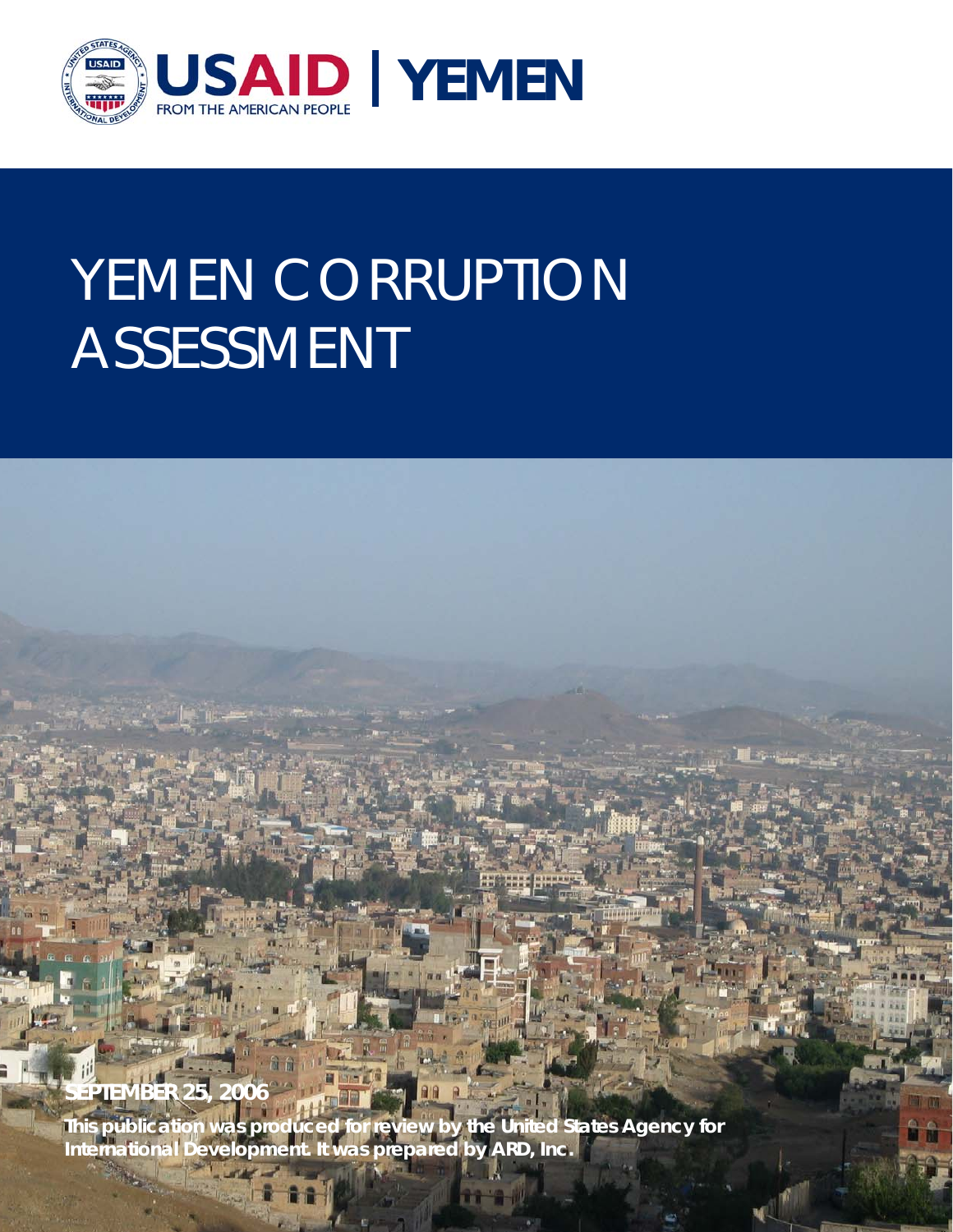## ACKNOWLEDGMENTS

Both the USAID Mission in Sana'a and the US Embassy were most supportive of the assessment team. Salwa Sarhi of the Mission displayed just the right balance between allowing the team maximum flexibility to do its job, and direct support for the team where needed. We are most appreciative of her efforts. We benefited from the insights provided by senior management and other staff of the Mission and Embassy, including Ambassador Thomas Krajeski; Dr. Nabeel Khoury, Deputy Chief of Mission; Dr. Mike Sarhan, Mission Representative; and Noah Siegel, Political/Economic Officer. The team would also like to acknowledge the input of Abdulkader Al-Saqqaf, Political Specialist; Susan Ayari, Senior Education Advisor; Ahmed Attieg, Senior Health Advisor; Dr. Iman Ali Awad, Health and Population Specialist; Dorvin Stockdale, Senior Agriculture and Economic Development Advisor; Wadea Sattar, Agriculture Specialist; and Joe Sokoloski, Public Diplomacy Officer.

Abdul-Ghani Al-Iryani was an invaluable team member who arranged many interviews. In addition to his diverse contacts, Mr. Al-Iryani had an insightful analytic eye for the Yemeni scene.

Stephen Carpenter's selflessness and flexibility deserve special acknowledgment. Because of the last minute cancellation of a prospective team member, Stephen was asked by ARD to fill in. He did it with good grace, and his specific financial expertise added greatly to the caliber of the assessment.

Oliver Wilcox combined an extensive knowledge of Yemen and a specialist's expertise in USAID matters that were essential to our fieldwork and this report.

Finally, as this report notes, there are indigenous reformers in Yemen who are serious about confronting corruption. We wish them well, for they have Yemen's long-term interests at heart.

Yemen Anticorruption Services Task Order USAID Contract No. DFD-I-00-03-00242-00

Authors: Glenn E. Robinson, Oliver Wilcox, Stephen Carpenter, Abdul Ghani Al-Iryani

ARD Principal Contact: Barbara Leslie ARD Home Office Address: ARD, Inc. 159 Bank Street, Suite 300, Burlington, VT 05401 Tel: 802 658-3890, Fax 802 658-4247 www.ardinc.com



COVER PHOTO: The city of Sana'a, courtesy of Jeff Gray, ARD, Inc.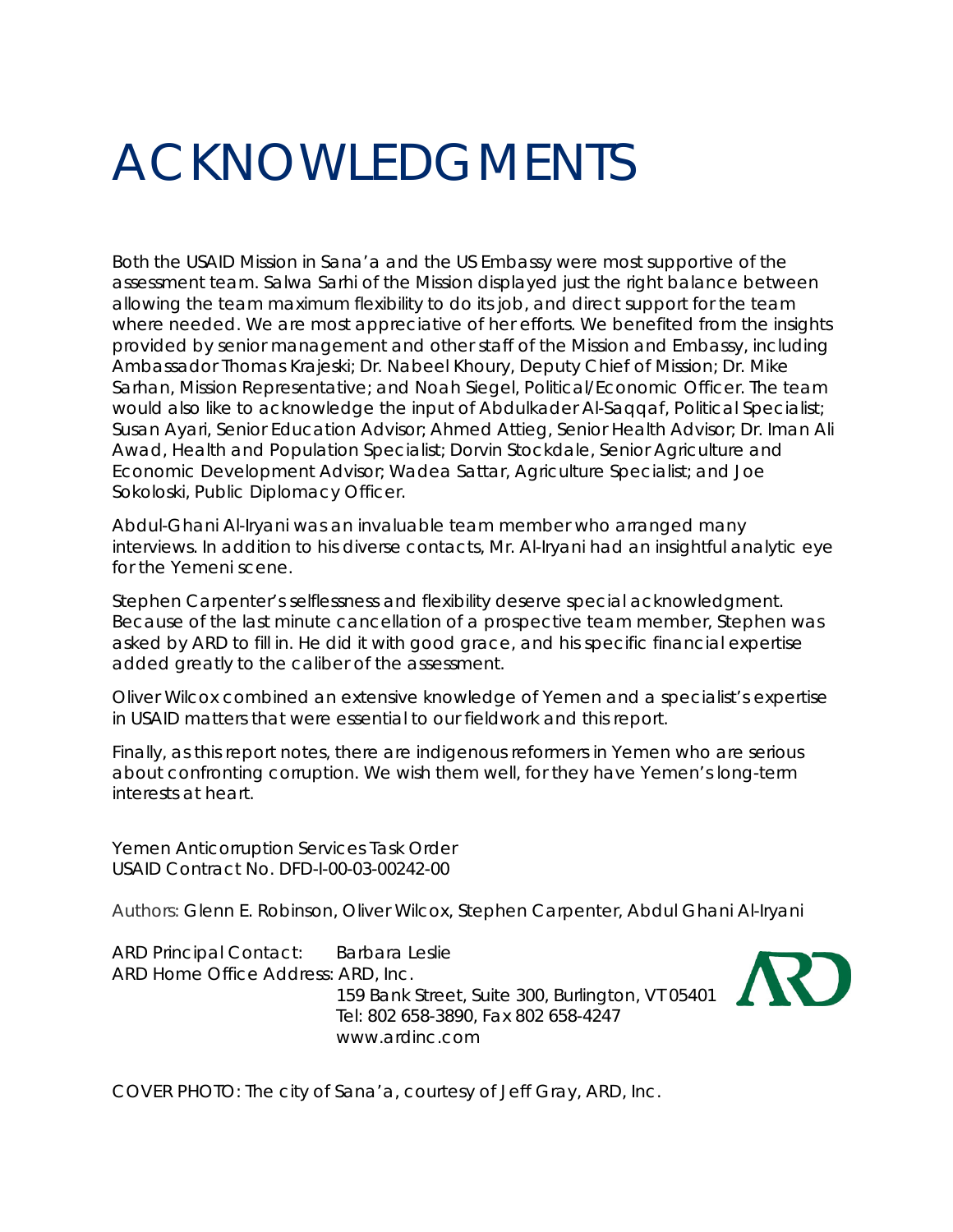# YEMEN CORRUPTION ASSESSMENT

#### **DISCLAIMER**

The authors' views expressed in this publication do not necessarily reflect the views of the United States Agency for International Development or the United States Government.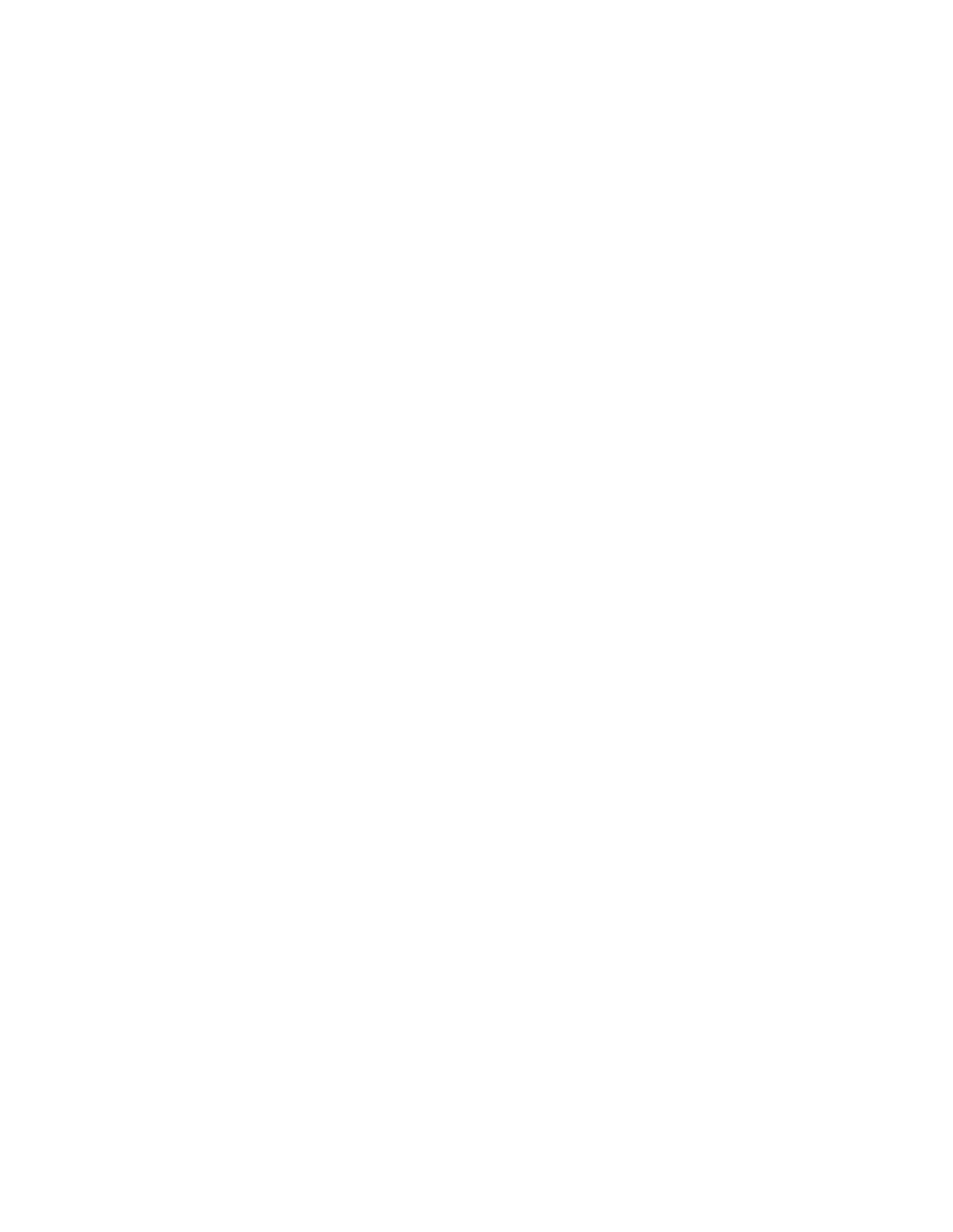## **CONTENTS**

|  |               | 1.0 The Political Economy of Corruption in Yemen  1                   |  |  |  |
|--|---------------|-----------------------------------------------------------------------|--|--|--|
|  | 1.1           |                                                                       |  |  |  |
|  | 1.2           |                                                                       |  |  |  |
|  | 1.3           |                                                                       |  |  |  |
|  | 1.4           |                                                                       |  |  |  |
|  | 1.5           | <b>ENABLING FACTORS THAT CREATE PERMISSIVE ENVIRONMENT FOR</b>        |  |  |  |
|  |               |                                                                       |  |  |  |
|  | 1.6           |                                                                       |  |  |  |
|  | 1.7           | STRUCTURE VERSUS AGENCY: REFORMERS AND REFORM  10                     |  |  |  |
|  |               | 2.0 Corruption in Government Sectors and Institutions 12              |  |  |  |
|  | 2.1           |                                                                       |  |  |  |
|  | $2.2^{\circ}$ |                                                                       |  |  |  |
|  | 2.3           |                                                                       |  |  |  |
|  | 2.4           |                                                                       |  |  |  |
|  | 2.5           |                                                                       |  |  |  |
|  | 2.6           |                                                                       |  |  |  |
|  | 2.7           |                                                                       |  |  |  |
|  | 2.8           |                                                                       |  |  |  |
|  |               |                                                                       |  |  |  |
|  |               |                                                                       |  |  |  |
|  |               |                                                                       |  |  |  |
|  |               |                                                                       |  |  |  |
|  |               |                                                                       |  |  |  |
|  |               |                                                                       |  |  |  |
|  | 3.1           |                                                                       |  |  |  |
|  |               |                                                                       |  |  |  |
|  |               |                                                                       |  |  |  |
|  |               | 4.0 Corruption, Anticorruption, and Non-State Actors53                |  |  |  |
|  | 4.1           |                                                                       |  |  |  |
|  |               |                                                                       |  |  |  |
|  |               | 5.0 Prioritizing Recommendations and Programming Options 57           |  |  |  |
|  | 5.1           | <b>INTEGRATING ANTICORRUPTION ELEMENTS INTO EXISTING PROGRAMS  57</b> |  |  |  |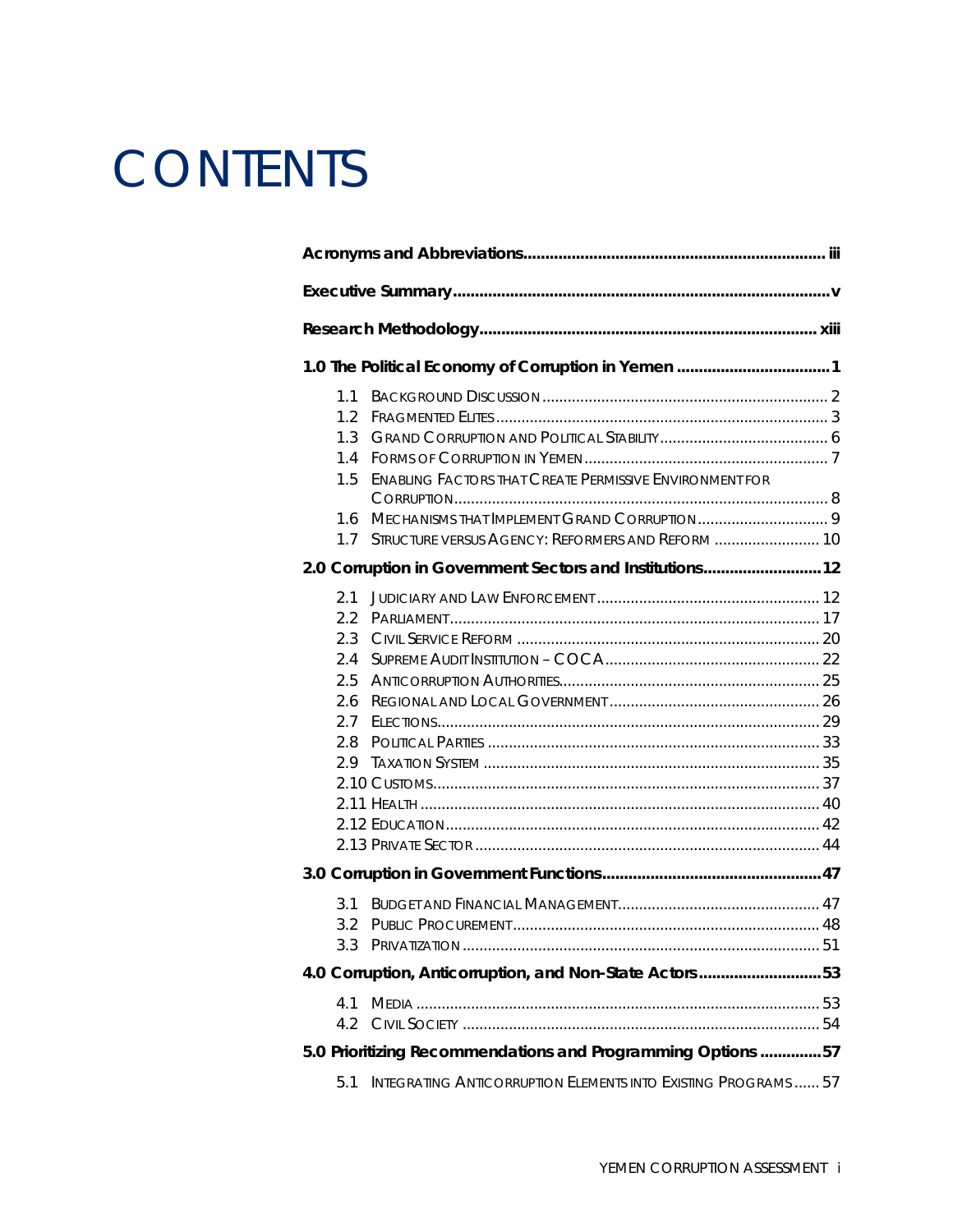|                                                        |  | 5.2 CREATING A STANDALONE ANTICORRUPTION PROGRAM: STRENGTHENING<br>PUBLIC FINANCIAL MANAGEMENT AND GOVERNMENT ACCOUNTABILITY . 58 |  |  |
|--------------------------------------------------------|--|-----------------------------------------------------------------------------------------------------------------------------------|--|--|
| Appendix 1. Comments on the Draft USAID Methodology on |  |                                                                                                                                   |  |  |
|                                                        |  | Appendix 2. Complete Compilation of Recommendations 66                                                                            |  |  |
|                                                        |  |                                                                                                                                   |  |  |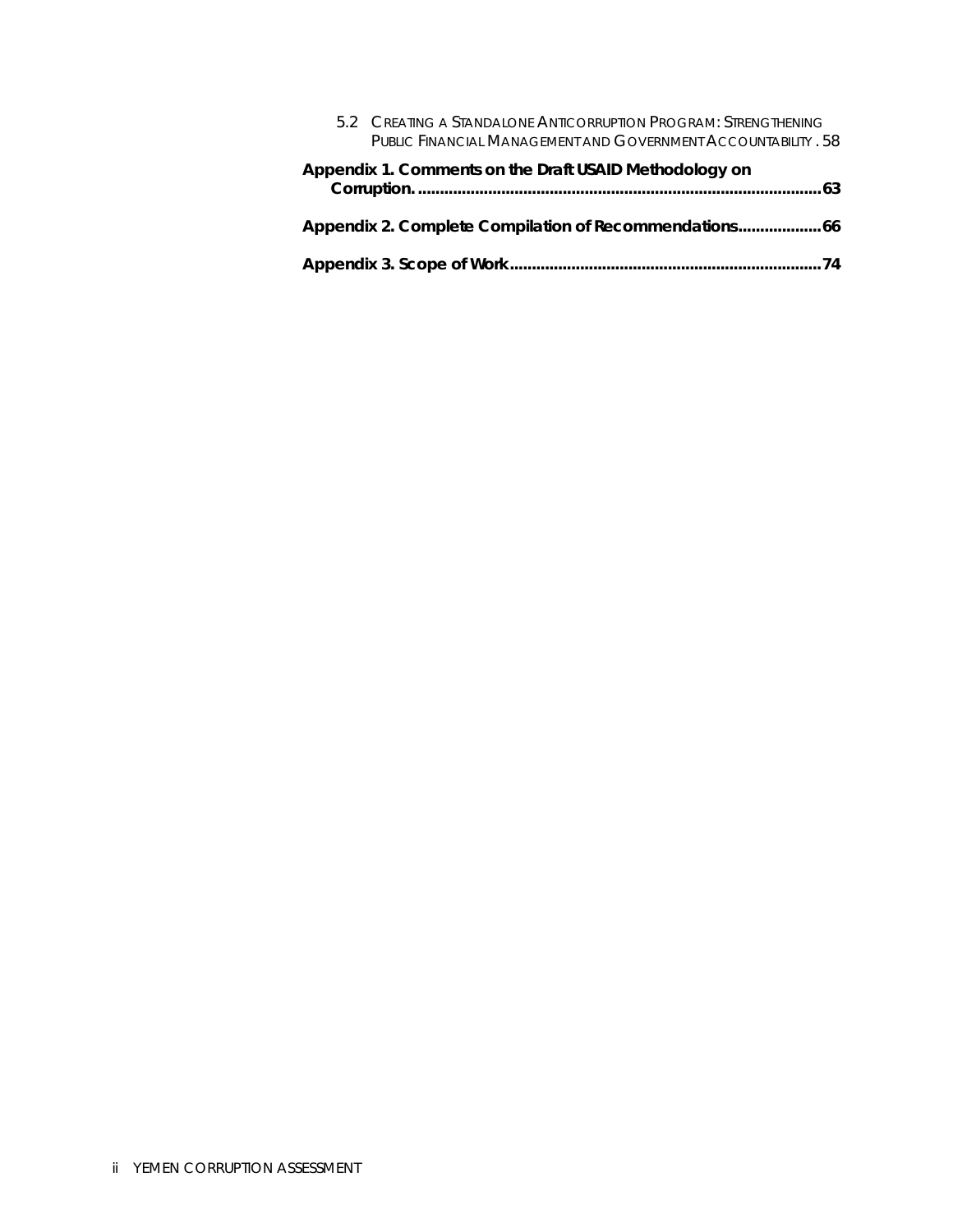## <span id="page-6-0"></span>ACRONYMS AND ABBREVIATIONS

| <b>American Bar Association</b>                    |
|----------------------------------------------------|
| <b>Attorney General</b>                            |
| American Political Science Association             |
| Automated System for Customs Data                  |
| Criminal Investigative Department                  |
| Corporate Income Tax                               |
| Central Organization for Control and Audit         |
| Civil Service Fund                                 |
| Center for Strategic and International Studies     |
| Civil Society Organization                         |
| Curriculum Vitae                                   |
| Department for International Development (UK)      |
| Democracy and Governance                           |
| Educational Quality Improvement Program            |
| European Union                                     |
| Freedom of Information Act                         |
| General Agreement on Tariffs and Trade             |
| <b>Gross Domestic Product</b>                      |
| Government Financial Management Information System |
| <b>Gross National Income</b>                       |
| General People's Congress (ruling party in Yemen)  |
| <b>General Sales Tax</b>                           |
| Global War on Terror                               |
| <b>Homeland Security Council</b>                   |
| <b>High Tender Board</b>                           |
| International Finance Corporation                  |
| International Foundation for Election Systems      |
| International Monetary Fund                        |
| Information Technology                             |
| Joint Meeting of Parties                           |
| Large Taxpayers Unit                               |
| Millennium Challenge Account                       |
| Millennium Challenge Corporation                   |
|                                                    |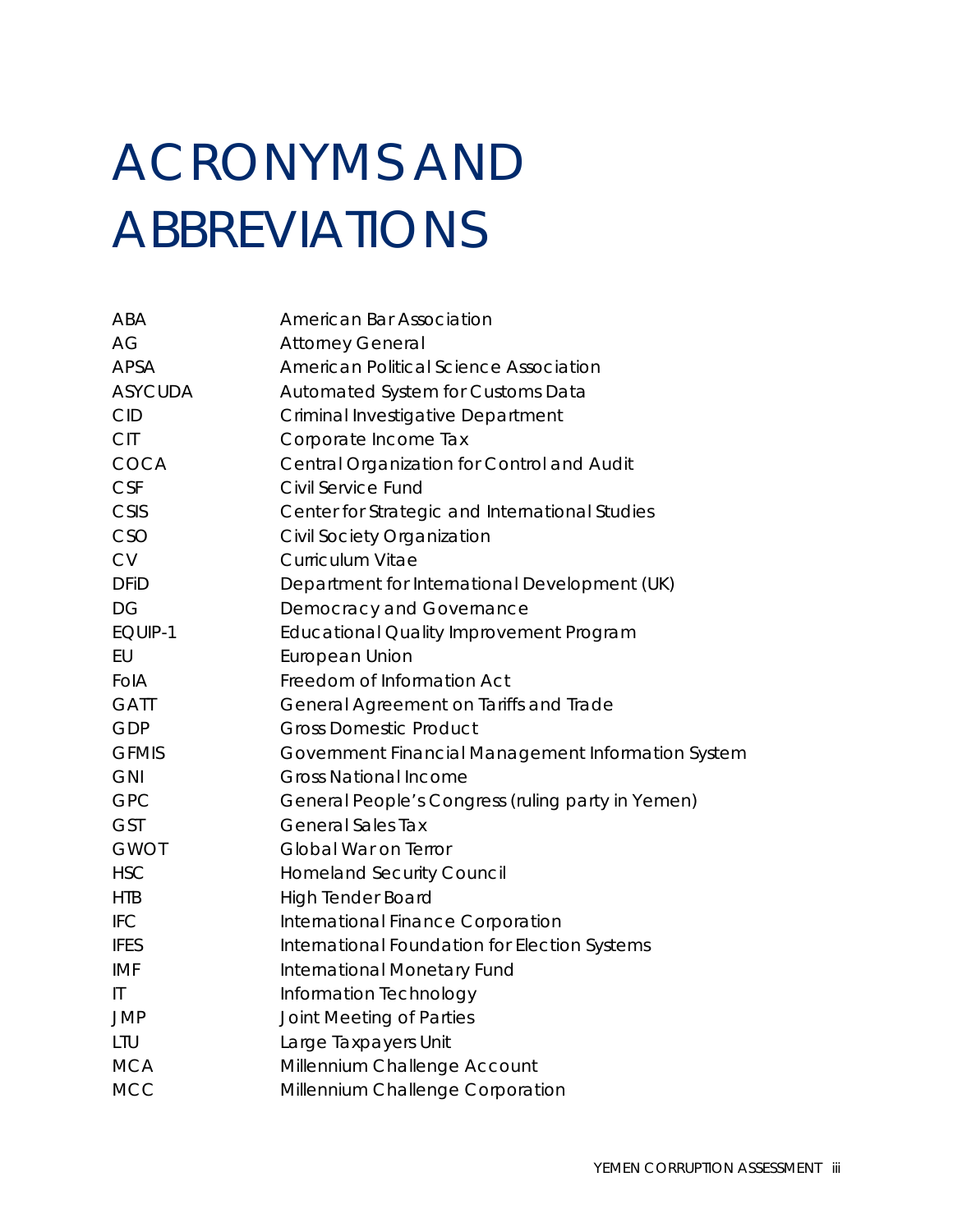| <b>MECO</b>   | Military Economic Corporation                             |
|---------------|-----------------------------------------------------------|
| <b>MEPI</b>   | Middle East Partnership Initiative                        |
| <b>MIS</b>    | Management Information System                             |
| <b>MoE</b>    | Ministry of Environment                                   |
| <b>MoF</b>    | Ministry of Finance                                       |
| MoH           | Ministry of Health                                        |
| MoJ           | Ministry of Justice                                       |
| MoLA          | Ministry of Local Authorities                             |
| <b>MP</b>     | Member of Parliament                                      |
| <b>NAFC</b>   | National Authority for Fighting Corruption                |
| <b>NDI</b>    | National Democratic Institute                             |
| <b>NGO</b>    | Nongovernmental Organization                              |
| <b>NPM</b>    | <b>National Procurement Manual</b>                        |
| <b>PDRY</b>   | People's Democratic Republic of Yemen (South Yemen)       |
| <b>PFC</b>    | <b>Public Funds Court</b>                                 |
| <b>PFM</b>    | <b>Public Finance Management</b>                          |
| <b>PFP</b>    | <b>Public Funds Prosecution</b>                           |
| <b>PMIS</b>   | Procurement Management Information System                 |
| <b>POGAR</b>  | Program on Governance in the Arab Region (UNDP)           |
| <b>PR</b>     | <b>Public Relations</b>                                   |
| <b>PSO</b>    | <b>Political Security Office</b>                          |
| <b>PWC</b>    | PriceWaterhouseCoopers                                    |
| <b>RFP</b>    | <b>Request for Proposals</b>                              |
| <b>RoYG</b>   | Republic of Yemen Government                              |
| <b>SBD</b>    | <b>Standard Bidding Document</b>                          |
| <b>SCER</b>   | Supreme Council for Elections and Referendum              |
| <b>SDF</b>    | Social Democratic Forum                                   |
| <b>SJC</b>    | <b>Supreme Judicial Council</b>                           |
| <b>TCP</b>    | <b>Threshold Country Program</b>                          |
| <b>UNCTAD</b> | United Nations Conference on Trade and Development        |
| <b>UNDP</b>   | United Nations Development Program                        |
| <b>USAID</b>  | United States Agency for International Development        |
| <b>USG</b>    | <b>United States Government</b>                           |
| <b>WCO</b>    | <b>World Customs Organization</b>                         |
| <b>WTO</b>    | World Trade Organization                                  |
| <b>YECO</b>   | Yemen Economic Corporation                                |
| YPAC          | Yemeni Chapter of the Parliamentarians Against Corruption |
| <b>YR</b>     | Yemeni Rial                                               |
| <b>YSP</b>    | Yemeni Socialist Republic                                 |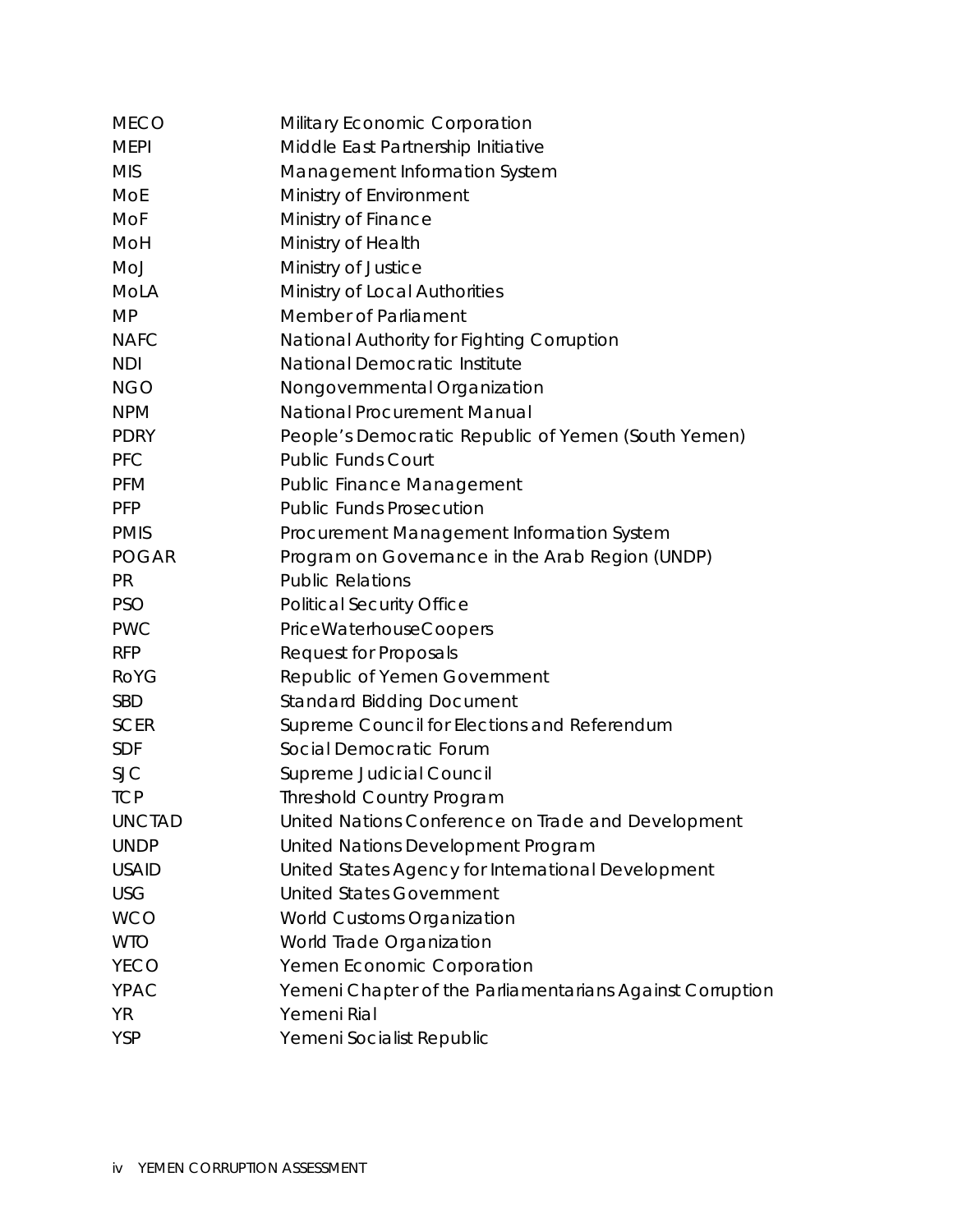## <span id="page-8-0"></span>EXECUTIVE SUMMARY

#### **THE POLITICAL ECONOMY OF CORRUPTION IN YEMEN**

A precarious balance between tribe and state has existed in Yemen ever since the creation of a modern state after the 1962 revolution. Tribes have been and continue to be predominant political players in the country. . The state's military and security apparatuses have come to reflect tribal interests, and a tribal parasitic bourgeoisie reliant on state contracts has emerged and further captured state resources for private gain. Unification in 1990, and more important, the north's clear victory over the south in the 1994 civil war, have further consolidated the hold of Yemen's predominantly northern tribes over state resources.

 A system of grand corruption has emerged over the last several decades thriving on the combination of weak state institutions and a fragmented elite structure. In the absence of strong state institutions, informal patronage networks have proliferated. Indeed, patronage networks cripple what little capacity state institutions have. Allies are rewarded and other elites pacified by grand patronage payoffs in exchange for political quiescence. Yemen's recent oil wealth is the main source of state patronage. The fact that Yemen's oil is projected to run out in about a decade's time suggests that the current structure of corruption is not sustainable. Economic growth, not compatible with grand corruption, is needed for basic needs and services to be met and for the state to be sustainable in the near term. Failing that, significant political instability may be on the horizon.

There are five main elite groups that profit from the structure of corruption in Yemen. The two most important are also the two with the most overlap: tribes and the military-security establishment. Leaders of key tribes constitute the lion's share of top military and security officers. A similar pattern is found in the security forces. Yemen's military controls an extensive array of commercial activities, some legal and some extra-legal.

A third powerful elite group is the business community. The traditional business elite are non-tribal, and they have remained important players in this new political economy. However, their relative decline and their generally pessimistic view of Yemen's future have prompted some businesses to leave the country. In addition, a parasitic bourgeoisie of tribal businesses has grown in recent years and derives virtually all of its income from state contracts, often awarded under corrupt circumstances.

"Dispensable" elites consist of the technocratic class that remains essential to run the state in a relatively modern way, and regional elites that enjoy high status within important local constituencies. The state has far more ability to promote and demote individuals within these elite groups than it does with tribal, military and business elites. Unlike the more important elite groups, these two groups have little aggregate power to act collectively and, therefore, they reflect neither a significant political threat nor significant political promise at this point.

There are four primary mechanisms by which grand patronage is distributed in Yemen. One mechanism is through the national budget. The national budget contains some discrete payoffs to favored groups, such as tribes, and allocates vast resources to the military—reportedly through a single line item in the budget. There is no meaningful oversight of the budget provided by Parliament, which, in any case, is only allowed an up or down vote on the budget. The power of the purse rests with the executive branch, and is exercised primarily through the Ministry of Finance. Because of the way the Republic of Yemen Government (RoYG) forecasts oil revenues, end of the fiscal year supplemental budgets are substantial and entirely discretionary.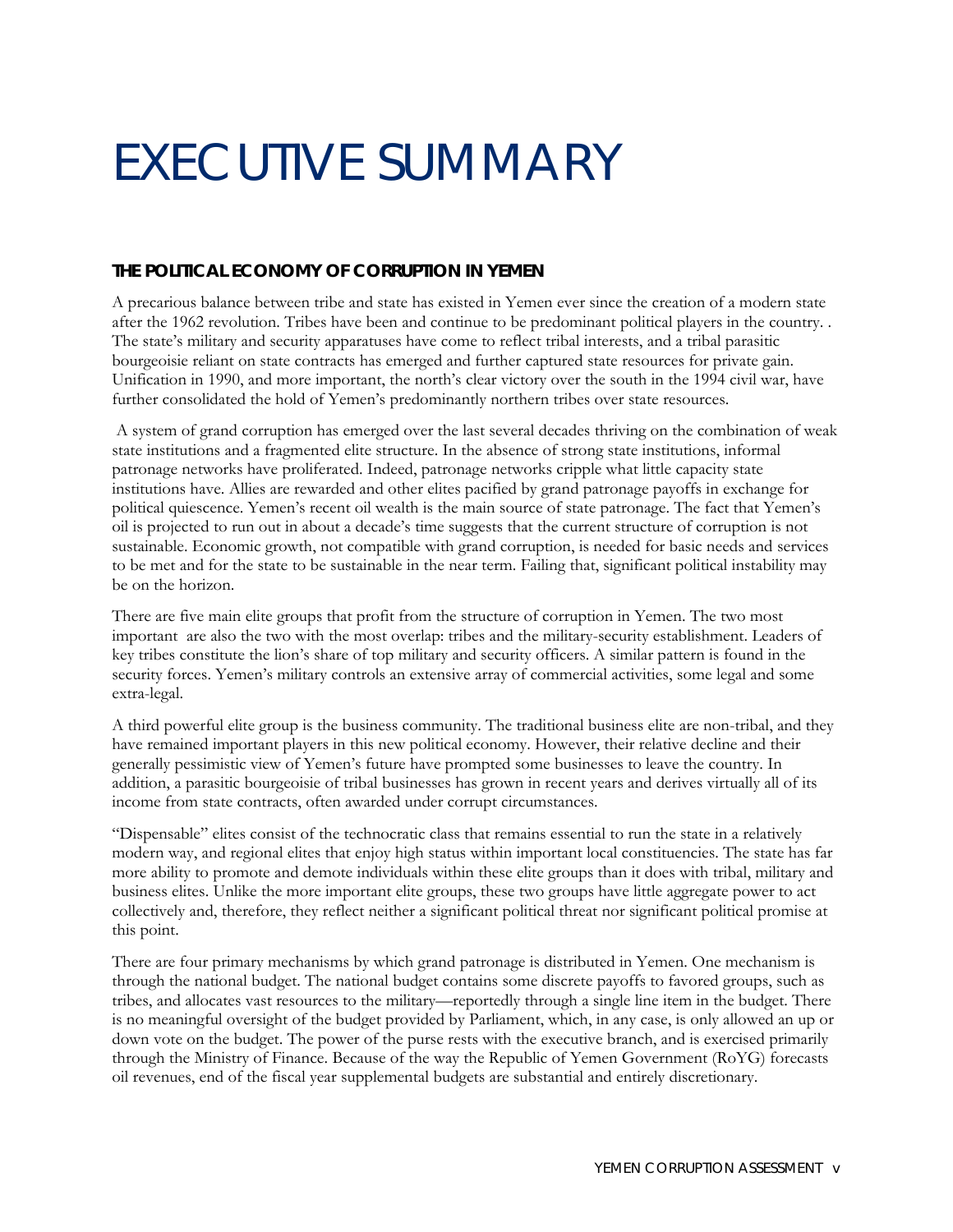The other three principal mechanisms to distribute patronage are the procurement system, the militarycommercial complex, and the General People's Congress (GPC) party machine. While reform is starting to occur in the procurement process, in recent history procurements were very often done without open and competitive bidding, and with little transparency or accountability. The tendering process could easily become a means to reward favored allies with lucrative contracts. In addition to the budget process, military elites are rewarded financially through their control of extensive commercial enterprises. Other resources allocated to military elites via the phenomenon of 'ghost soldiers' are reportedly resold on the open market for profit. The GPC distributes resources to regional and other elites in order to keep them in the political fold.

Other factors are typically not defined as corruption *per se*, but do create an enabling environment in which corruption may flourish. Those enabling factors in Yemen include the extensive presence of poor administrative practices or maladministration, the low quality of Yemen's educational system, an electoral system that encourages the worst forms of parochial interests and identities and the largely systematic (albeit cultural) exclusion of women from public affairs.

The expected diminution of oil wealth in Yemen in the next decade, and therefore the sharp decrease in patronage resources available for distribution, leads to two rational elite strategies to maximize interests. The first strategy would be to 'take while the takings are good' and then exit the system and perhaps the country when oil wealth runs out. . A second strategy is one of enlightened self-interest. This strategy would encourage reform, especially vis-à-vis corruption, in order to encourage investment and growth in the total amount of resources available in Yemen. In this way, a smaller slice of a much larger pie could yield bigger dividends to elites, as well as to the state, over time. Indeed, this is the logic that a growing number of elite reformers are using to advocate reform in Yemen today. Legislative reforms are proceeding apace and there is hope that, if the momentum is maintained, the transition to a truly modern state may have already begun.

The ultimate success of corruption reform in Yemen depends on a classic struggle between the compelling logic of reformers and the material interests and power of those who benefit from corruption. The structure of political power in Yemen is fundamentally based on patronage flows to fragmented elites who would otherwise have little interest in maintaining the status quo. Thus, grand corruption is not a tangential phenomenon. Reformers face a fundamental challenge from those with vested interests in the current system. Until recently, reformers have focused their attention at the level of administrative corruption (petty bribes, ghost workers, etc.). More recently, however, reform efforts have started going after the bigger picture, with efforts to establish a new High Tender Board (HTB) for major procurements. If implemented appropriately, such a reform could deny income to major beneficiaries of corruption while creating new sources of revenue for the state by inspiring confidence in new potential investors.

Even with the backing of the donor community, elite reformers face a great challenge in fundamentally changing the system of corruption in Yemen. The process of reform is likely long and arduous and can only succeed in gradually shrinking the arenas of corruption with strong political will from the highest levels of power.

#### **GOVERNMENT SECTORS AND INSTITUTIONS**

**Judiciary and Law Enforcement**. Fundamental judicial reform is important if Yemen hopes to reduce corruption and improve the country's investment climate. Increased transparency, integrity and accountability in the judiciary will increase local and international investment in the private sector and thus contribute to the economic growth Yemen so desperately needs. Police are widely viewed by Yemenis as among the most corrupt state agencies in Yemen. Historically, the lack of judicial independence from the executive branch is the key factor limiting the judiciary's ability to rein in major corruption. The anticorruption assessment team found that the sentiment toward reform is now more widely shared beyond a certain strata of high-ranking judges who were relatively isolated and lacked the power to push for change. The Supreme Judicial Council (SJC), as recently reconfigured under new leadership and no longer presided over by President Saleh, appears supportive of more far-reaching change. The current Minister of Justice as well as the Attorney General also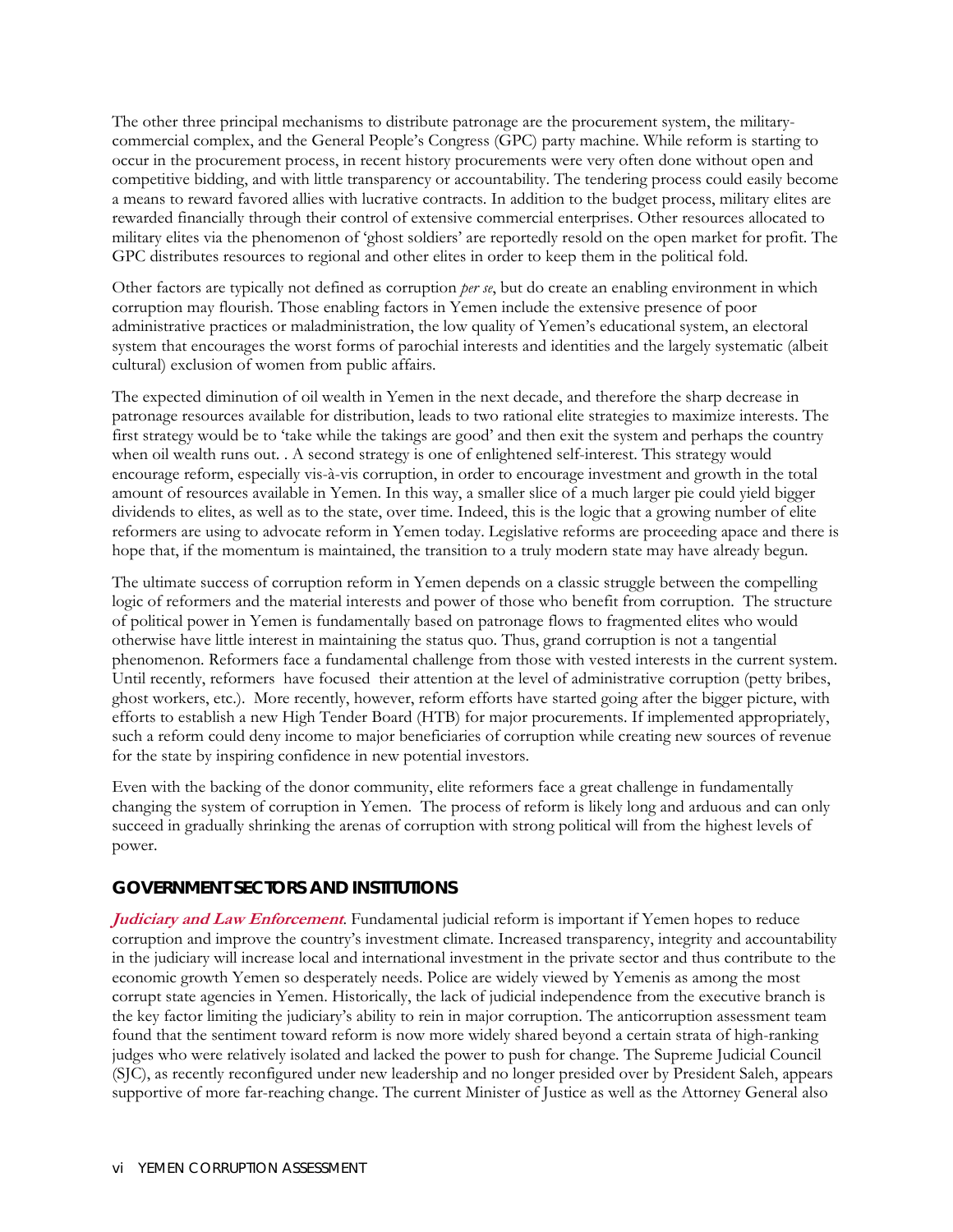support judicial reform. Specific recommendations are made concerning enhanced judicial independence and administrative reforms in the Ministry of Justice (MoJ), the Judicial Inspection Board (JIB), the High Judicial Council and the Public Funds Courts (PFCs).

**Parliament**. Parliament has considerable potential but a long way to go in exercising its general transparency and accountability roles as the legislative branch of government. Embedded in these larger roles are Parliament's more specific contributions to anticorruption in Yemen. In particular, given the efforts of some committees, oversight is perhaps the most promising function related to anticorruption. There is a tendency in much donor parliamentary-strengthening work to focus on a Parliament's budget review capacity and infrastructure. This is inspired both by the (correct) assumption that the ultimate source of corruption and approach for anticorruption is financial and by the US Congressional model, where the legislature is the source of the budget. In Yemen, however, the legislature has limited constitutional budget authority and limited political influence. Recommendations are made concerning means to reform the budgeting process, to build parliamentary capacity both as an institution and in terms of individual members of Parliament (MPs) and to undertake specified administrative reforms.

**Civil Service**. As the ministry that manages employee affairs for most government agencies, the Civil Service Ministry, was particularly prone to administrative corruption based on employment. A recent finding by this ministry found that up to 30,000 of its employees (out of 473,000) were 'ghost workers' who never showed up for work, or 'double dippers' who were on more than one payroll. With the assistance of the World Bank, the civil service has undertaken the Civil Service Modernization Program. Included in this project are a new management information system (MIS), biometric identifications to prevent ghost workers and double dippers, payroll reform and a program of early retirement as a cost savings measure. Recommendations are made regarding capacity building, implementation of performance-based reviews and rationalization of the evaluation and promotion systems in the civil service.

**Supreme Audit Institution (COCA)***.* The Central Organization for Control and Audit (COCA) is an anomaly in an otherwise weak set of state institutions. By comparison to other ministries and agencies, COCA appears to have a sufficient number of competent and professional staff. As the lead government auditing institution, this relative advantage in institutional capacity is important. Still, COCA does not appear to be fully independent of the executive branch, and the cases it has chosen to prosecute, and those that it has not, have caused some concern about overly political prioritization. COCA's relationship with Parliament and the PFCs is not yet systematic and rationalized, and constitutes fertile ground for reform measures and assistance for such measures by the donor community. Recommendations include assistance to enhance anticorruption measures through the institutionalization of relations between COCA and both Parliament and the PFCs; enhanced auditing capacity of those ministries with a reputation for corruption, or those that have especially large budgets or are involved in economic development activities; and capacity building in monitoring and enforcement and enhancement of COCA's activities within the Ministry of Oil, as that ministry oversees Yemen's primary producer of government revenues.

**Anticorruption Agencies**. Legislation was recently passed to establish an independent National Authority for Fighting Corruption (NAFC) that will be charged with overseeing all government activity pertaining to corruption. While most parties welcome this development, there is concern over the extent of NAFC's independence from the executive branch. A previous draft proposal calls for the president to select its nine members from names forwarded from Parliament and the Shura Council. Thus, the GPC, as it controls both houses, will effectively choose the members of the NAFC, diminishing at least the appearance of independence. The assessment team is concerned that this entity could potentially cause bureaucratic confusion and disappointment if it does not perform its expected roles. In addition, Yemen has engaged in a media and awareness campaign on corruption. The Ministry of Planning's efforts, with USG assistance, should be expanded to rely more on civil society NGOs and to better reach rural as well as urban areas. Recommendations include harmonizing the NAFC law with laws governing related institutions such as Parliament, COCA and the PFCs; monitoring the development of the NAFC, especially the extent of its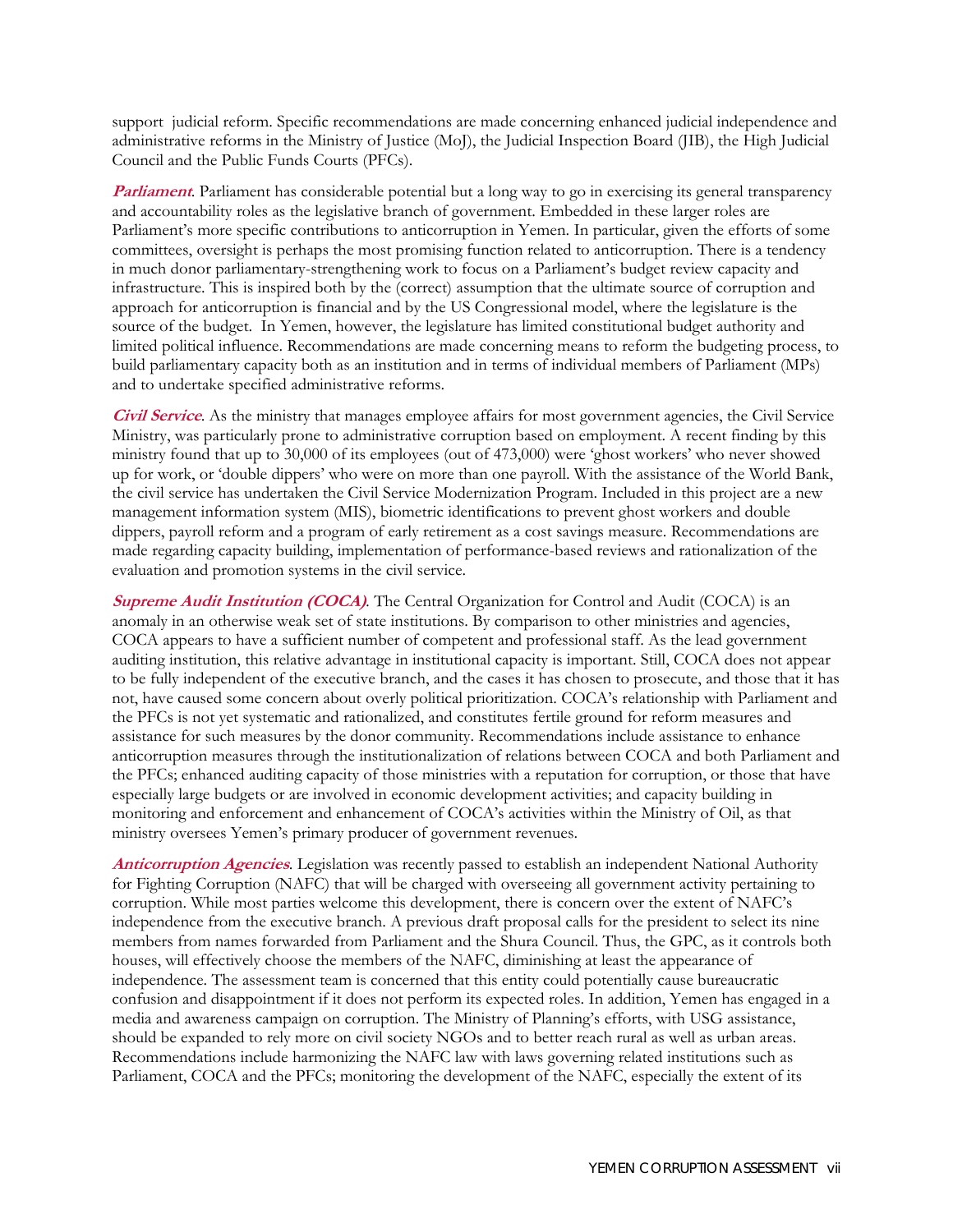independence, and supporting its work if it appears to be fruitful; and support for the anticorruption awareness campaign by developing metrics to gauge its effectiveness.

**Regional and Local Government**. While corruption exists at subnational levels, the amount of public funds susceptible to corruption in local administration is much less in the aggregate when compared with sectors such as health, education and agriculture. Local councils in particular, but also administrators, have a long way to go to build their capacities to play the active planning, budgeting and monitoring roles envisioned for them. At the expense of their district counterparts, governors and governorate officials seem to have unduly increased their access to resources and influence at the intermediary level of government in Yemen. If more resources and authorities are transferred quickly to governorates and districts, there is a risk of proliferating corruption if local actors do not assume more active and collaborative roles, and if transparency and accountability mechanisms are not built into Yemen's emerging decentralization architecture. Recommendations include enhancing training and appropriate empowerment of local officials; providing greater coordination between and among districts, governorates and line ministries; encouraging greater civil society input; and enhancing transparency and accountability in revenue collection at the local level.

**Elections**. Since the early 1990s, Yemen has held a series of popular elections at the local, parliamentary and presidential levels. While the elections have constituted a step forward, they have also been plagued by problems and questions. Those problems include the overly partisan system of administering the elections,<sup>[1](#page-11-0)</sup> questions over the integrity of voter rolls, greater difficulties for opposition members to register as candidates, irregular polling places and rules in presidential elections, concerns over the printing and safekeeping of ballots and ballot boxes, the abuse of government facilities to privilege the GPC and its candidates and unsatisfactory election dispute mechanisms. The September 2006 presidential elections represented significant movement forward in that a credible opposition candidate was allowed to compete and reaped a significant portion of the popular vote.

Recommendations include supporting the creation of a Supreme Council for Elections and Referendum (SCER) investigatory unit to receive, investigate and make recommendations on complaints and reports of violations of the Election Law; providing training to public prosecutors and judges at all court levels on the Election Law and related legal issues; supporting Election Law amendments and related legal and regulatory changes that facilitate its enforcement—with particular respect to investigation and adjudication authorities and procedures; and assisting the institutionalization of the SCER's leadership role over the security forces with respect to elections administration. A recommendation generated by the discussion in Section 1 is for the donor community to support a closed-list proportional representation system of elections in Yemen, which are the least prone to corruption.

**Political Parties**. The GPC's predominance does not provide incentives for it to become more transparent or to diminish those heavy-handed, manipulative practices that go beyond the natural advantages of incumbency. Because they are at such a relative disadvantage, the opposition does not have any incentive to model best practices. The principles related to uses of public office and money are admirable, but compliance and enforceability are likely insurmountable obstacles. The general consensus over the SCER's monitoring role in this regard may hold some concrete promise as a future mechanism, but the SCER's rocky recent history with the Joint Meeting of Parties (JMP) clouds the prospect for it to play this role. For reasons discussed at length, the assessment team does not believe political party reform is a fertile area for donor investment in anticorruption activities.

**Taxation System**. The Tax Authority is currently undergoing reform. The International Monetary Fund (IMF) is working with it to improve tax laws and modernize tax collection. Price Waterhouse Coopers is also providing technical assistance, which aims to improve efficiencies including through select computerization.

 $\overline{a}$ 

<span id="page-11-0"></span>Such problems are not unique to Yemen and reflect the controversy in the United States about the alleged increasing partisanship of secretaries of state who administer state and federal elections.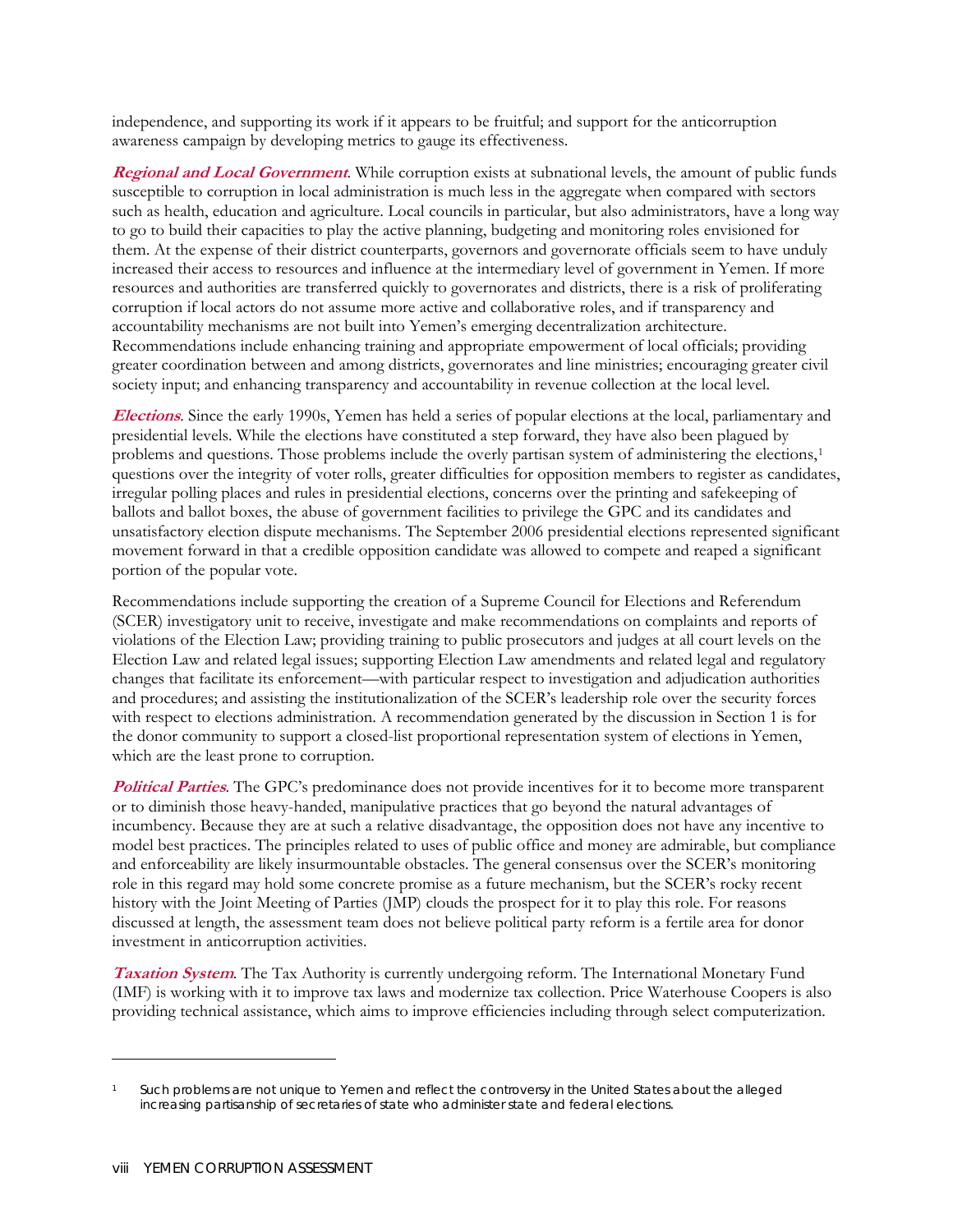Many problems remain. There are still widespread reports of bribery and intimidation; there is no internal mechanism to investigative alleged impropriety; a burdensome reporting requirements system encourages tax evasion among businesses; the Tax Authority has not earned popular trust; and the agency's low salaries provide fertile ground for bribery. The endemic lack of clarity on tax liability creates a system of tax farming, where tax liability is often arbitrarily assigned and then negotiated in the absence of a rational basis for determining actual liability. Recommendations focus on creating effective complaint mechanisms, enhancing internal investigative functions, increasing training, initiating public outreach programs and reforming specified human resource problems.

**Customs**. In the past two years, the Yemeni Customs Administration has gone through a "quantum leap" in terms of reform. Yemen is a member of the World Customs Organization (WCO) but has not yet fully accepted the Revised Kyoto Convention, which outlines the standard policies and processes of a modern customs administration. Yemen currently operates on the United Nations Conference on Trade and Development (UNCTAD)-computerized Automated System for Customs Data (ASYCUDA++); however, this system is not fully deployed at all ports. Implementation of ASYCUDA++ began in 2003 and has now reached an estimated 90% of ports of entry. Despite major reforms and growing integration with the system of global trade, the Yemeni Customs Administration remains one of the most corrupt government agencies according to our contacts from the private sector. Major issues include the lack of a clear system of valuation, incomplete implementation of the ASYCUDA system, lack of complaint and investigation mechanisms, underdeveloped dispute mechanisms and constraints in the area of human resources. Recommendations include support for the Arusha Declaration, implementation of the ASYCUDA++ information technology (IT) clearance system in 100% of customs points and capacity building in a number of specified areas.

**Healthcare**. The major area where corruption occurs in the health sector is in the procurement and distribution of medical facilities and supplies. The lack of transparency and accountability in the procurement process encourages corrupt practices. Reform of the High Tender Board may mitigate corruption of major procurements, but will likely do little for rampant petty corruption. Corruption in the healthcare sector not only creates the usual distortions and inefficiencies, but also takes a toll in human lives and well-being. Recommendations include support for the creation of community boards for pilot health facilities, suggestions for creating greater transparency in the system, procurement reform and creation of a viable public complaint mechanism.

**Education**. The Ministry of Education (MoE) is reported to be one of the top ministries in the employment of 'ghost workers.' Often, teachers and administrators who are on the MoE payroll simply do not ever report to work while collecting salaries. Other forms of corruption include prevalent rent-seeking behavior in the supply and distribution of school commodities and partisan politics in the education sector. Recommendations include enhanced training in specified areas, empowerment of parent councils, propagation of training modules from successful pilot programs and broad use of USAID's Educational Quality Improvement Program (EQUIP-1) procurement practices.

**Private Sector**. The private sector faces multiple sources of government corruption and must adjust business practices to deal with widespread corruption or leave the market. The implementation of commercial laws, and particularly enforcement of the law, is insufficient. It appears that commercial laws were passed hastily in the 1990-1991 unification period, drawing from the "harshest and most complex" laws from other countries in order to ensure a strong legislative foundation. However, the result has been a poor understanding of, and arbitrary application of, the laws, often at the discretion of government officials. When businesspeople bring cases against the government, the private sector perceives a strong judicial bias in favor of the government. The tax and customs systems generate both corruption and ill will in the private sector toward the government. In addition, land administration lacks clarity and property rights are not always honored. Recommendations include involving the business community in the tax and customs reform process; supporting reform of commercial laws; advocating for a judicial reform program focused on commercial law; and advocating for a pilot program designed to detect, investigate and if guilty, imprison mid- to high-level government officials guilty of corruption. This would send a strongly positive signal to the private sector.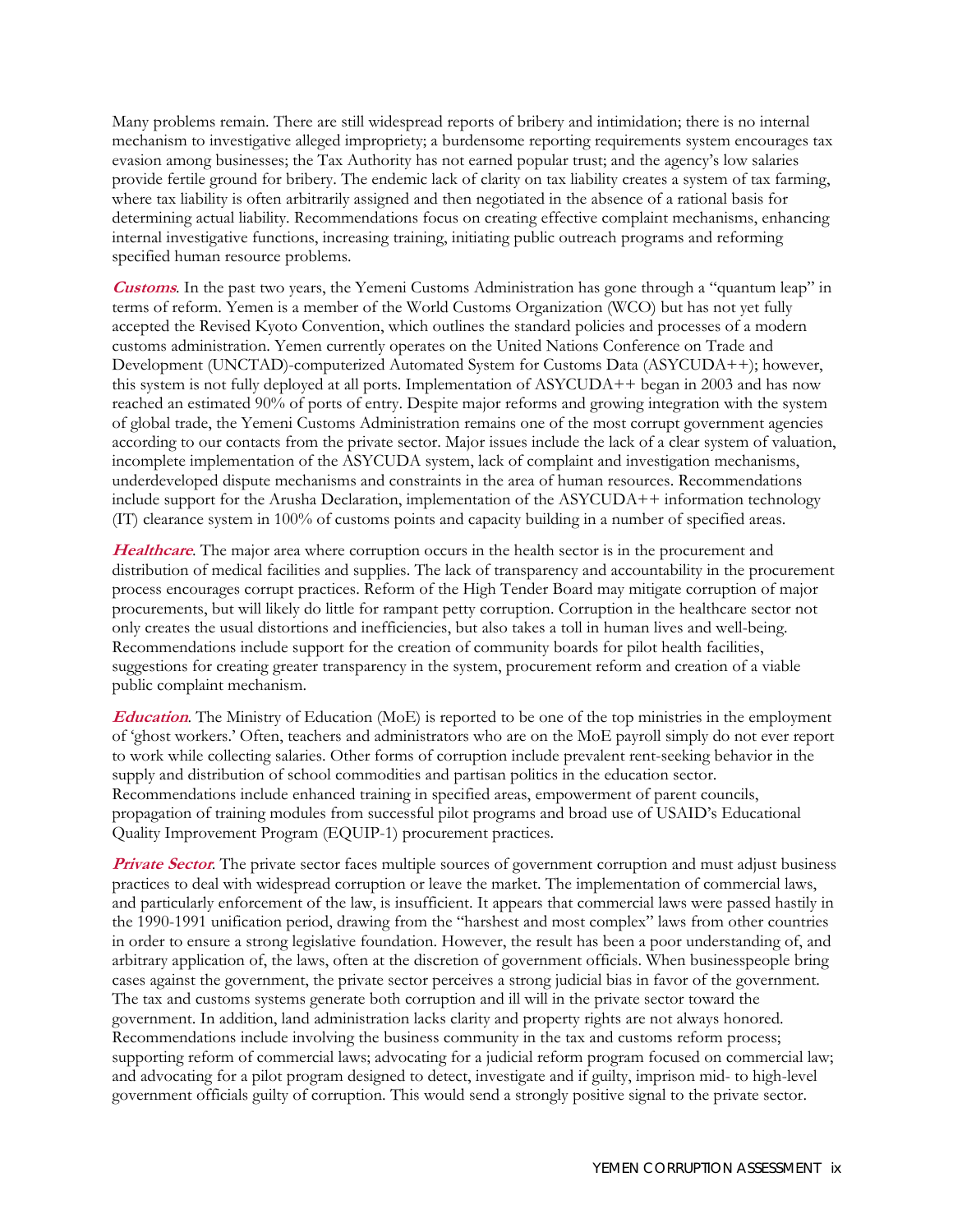#### **CROSSCUTTING ISSUES AND FUNCTIONS**

**Budget and Financial Management**. The RoYG has recently adopted a strategy of public finance management (PFM) reform that includes general budget reform, enhancement of control and financial accountability, reform of the system of bids and procurement and improvement of competence and skills. In order to assist the RoYG with implementation of this sweeping reform strategy, a multi-donor group has developed a Public Financial Management Reform Action Plan. However, the RoYG has implemented these reforms slower than expected. Current deficiencies and mechanisms of financial corruption and political patronage: the budget setting process is little more than *ad hoc* bargaining ministry by ministry; there is only limited parliamentary oversight; the approved budget and the executed budget are only loosely related; the deliberate underestimation of oil revenues leads to the centrality of large discretionary supplemental budgets, which are more prone to attracting corruption; and the military budget is reportedly a single line item in the national budget, thus eliminating oversight or accountability. Recommendations include advocating for PFM reforms in the budgeting process, enhancing parliamentary oversight, building parliamentary capacity to undertake effective oversight and building capacity at the local level for budget execution.

**Public Procurement**. The RoYG has recently embarked upon a public procurement reform program designed to increase the transparency, efficiency and effectiveness of public procurement. The government's National Agenda, adopted in January 2006, includes key reforms on procurement. In addition, the government approved a 10-year Public Financial Management Strategy in August 2005 that contains provisions for procurement reform. The government also recently passed a new procurement law. The private sector notes the persistence of corruption in the procurement process. Major problems which promote corruption include ministries that rush procurement decisions and use 'time constraints' to justify limiting competition or sole sourcing contracts, a lengthy process that invites corruption at critical junctures, an underdeveloped complaint mechanism, uncertain commitment to procurement reform by the government and an overly personalized system. Renegotiating contracts with winning bidders has also been common, leading to long delays and suspicions of corruption before, during and after the bidding process.

Recommendations include conducting a feasibility assessment for the implementation of a Procurement Management Information System (PMIS), and assisting implementation if feasible; conducting a feasibility study for an e-procurement function; supporting the dissemination of the National Procurement Manual (NPM) and Standard Bidding Documents (SBDs); and strengthening training capacity of the HTB. At the local level recommendations include strengthening local procurement, including revision of the legal framework; developing guidelines and capacity development support; providing capacity-building support to a restructured and autonomous HTB; providing capacity-building support to new independent oversight board, including strengthening of complaint and investigation functions; and promoting requirement of public disclosure of procurement decisions and financial disclosure by procurement officials.

**Privatization**. Privatization of state-owned enterprises has moved slowly in Yemen, with only a few smaller state-owned companies privatized. Many of the largest state-owned companies have remained intact. The slow pace of reform in this area suggests that deeply entrenched interests are opposing reform because they benefit from state-granted monopolies and other rents extracted from the economy that result from widespread state involvement in large industry. It also appears that some state-owned companies were simply transferred to private individuals at the discretion of senior government officials. Recommendations found in this assessment include building capacity of the Technical Privatization Agency to act as an informed advocate for large enterprise privatization; reviewing privatization legislation and proposing revisions to laws and rules governing privatization; developing privatization policies and procedures manuals; supporting the privatization of a select number of large state-owned enterprises; and providing training to the Technical Privatization Agency and General Investment Authority on integrity, transparency and accountability.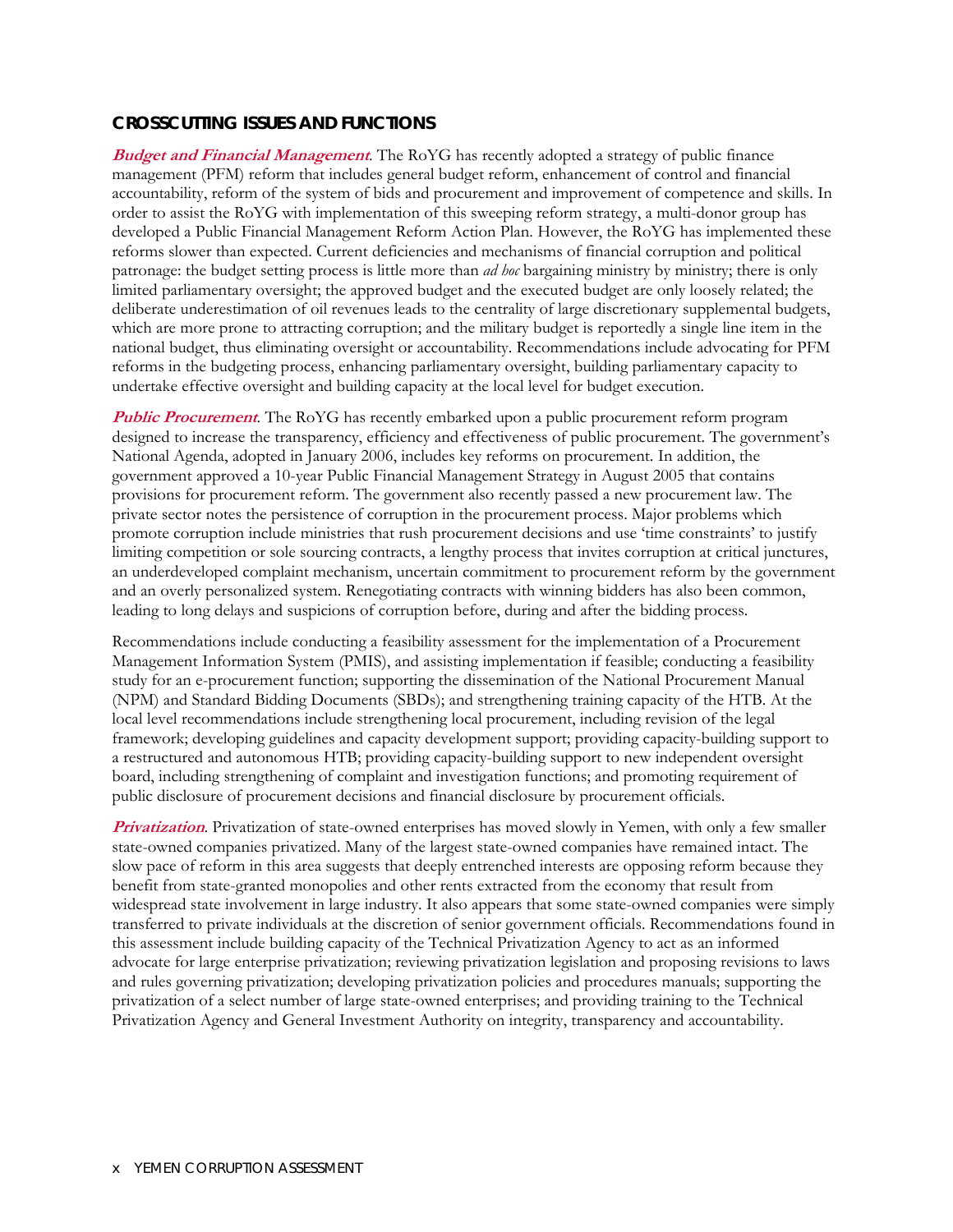#### **CORRUPTION, ANTICORRUPTION, AND NON-STATE ACTORS**

**Media**. Since 2004, explicit media coverage of corruption has become increasingly common in nongovernmental Yemeni newspapers. Reporting has ranged from the revelation of leaks of secret reports from COCA, the national audit bureau, to the detailing of how, in one instance, education scholarships from the Ministry of Oil reportedly only went to the children of very high-ranking officials. The lack of quality in corruption reporting is a result of low capacity; a low ceiling of media freedom; and the fact that many nongovernmental newspapers are partisan, ideologically tinged or representative of particular interests. The general GPC-opposition dynamic of political accusation and counter-accusation, especially in the run up to the last local and presidential elections, would seem to further foster the incentive for the partisan press to criticize the government. Pro-government newspapers tend to deal with corruption issues from the typical "red carpet" perspective of official or semi-official media in authoritarian and semi-authoritarian political systems. Articles frequently highlight the president's anticorruption discourse or the actions of specific ministers who appear to be taking steps to combat corruption. Because of their broader public reach, state television and radio devote much less attention to corruption. Recommendations in the media sector include using diplomatic leverage to create more a permissive environment for journalists reporting on corruptionrelated issues; supporting legal reforms that would raise the ceiling for anticorruption reporting; training reporters and editors in investigative journalism techniques—with an emphasis on how to obtain and verify information, document or corroborate claims and conduct interviews; and increasing government transparency on media issues.

**Civil Society**. Contemporary civil society in Yemen emerged as a legacy of local development associations in North Yemen from the 1980s and as a by-product of unified Yemen's political liberalization starting in the early 1990s. Not surprisingly, most nongovernmental organizations (NGOs) are oriented toward social service delivery and economic productivity (principally in the form of cooperatives). By comparison, the number of democracy and rights NGOs is relatively small but noteworthy—numbering in the dozens. Yemeni NGOs are generally quite weak in terms of financial resources, organization, management and basic skills. The government and GPC do not yet have a clear strategy with respect to civil society organizations (CSOs) in Yemen. CSO anticorruption activities appear to be small-scale, *ad hoc* and one-off. One of the key challenges for CSOs interested in anticorruption issues is the significant dearth of information. Compounded by a general lack of government transparency, reliable data in Yemen is quite lacking, incomplete, and usually inconsistent and contradictory. This obviously makes credible and constructive research and policy-related advocacy quite difficult.

Recommendations include requiring civil society participation as part of all donor bilateral and multilateral development initiatives within Yemen; using diplomatic leverage to promote a more permissive enabling environment for CSOs engaged in anticorruption activities; advocating for civil society participation in specific government-sponsored anticorruption initiatives; increasing civil society access to, and uses of, government information for anticorruption advocacy purposes; building an anticorruption coalition among relevant CSOs; supporting civil society participation in government strategy development, planning, implementation, monitoring and evaluation efforts in a pilot issue area or sector—e.g., health, education, agriculture; assisting CSOs to develop their own "public diplomacy" strategies as a way to counter government and/or ruling party discourses; encouraging CSOs to institute and publicize transparency measures similar to those they would expect from government institutions; and drawing on local lessons learned and best practices in future programming.

#### **PRIORITIZING RECOMMENDATIONS AND PROGRAMMING OPTIONS**

In the final section of the report, the assessment team makes two overarching recommendations in terms of prioritizing and implementing the report's recommendations. First, we recommend that the Mission give priority to implementing recommendations in those sectors in which there are extant USAID programs. Such anticorruption recommendations could be relatively easily integrated into existing programs in the judicial, parliamentary, local government/decentralization and health sectors. Second, we recommend that the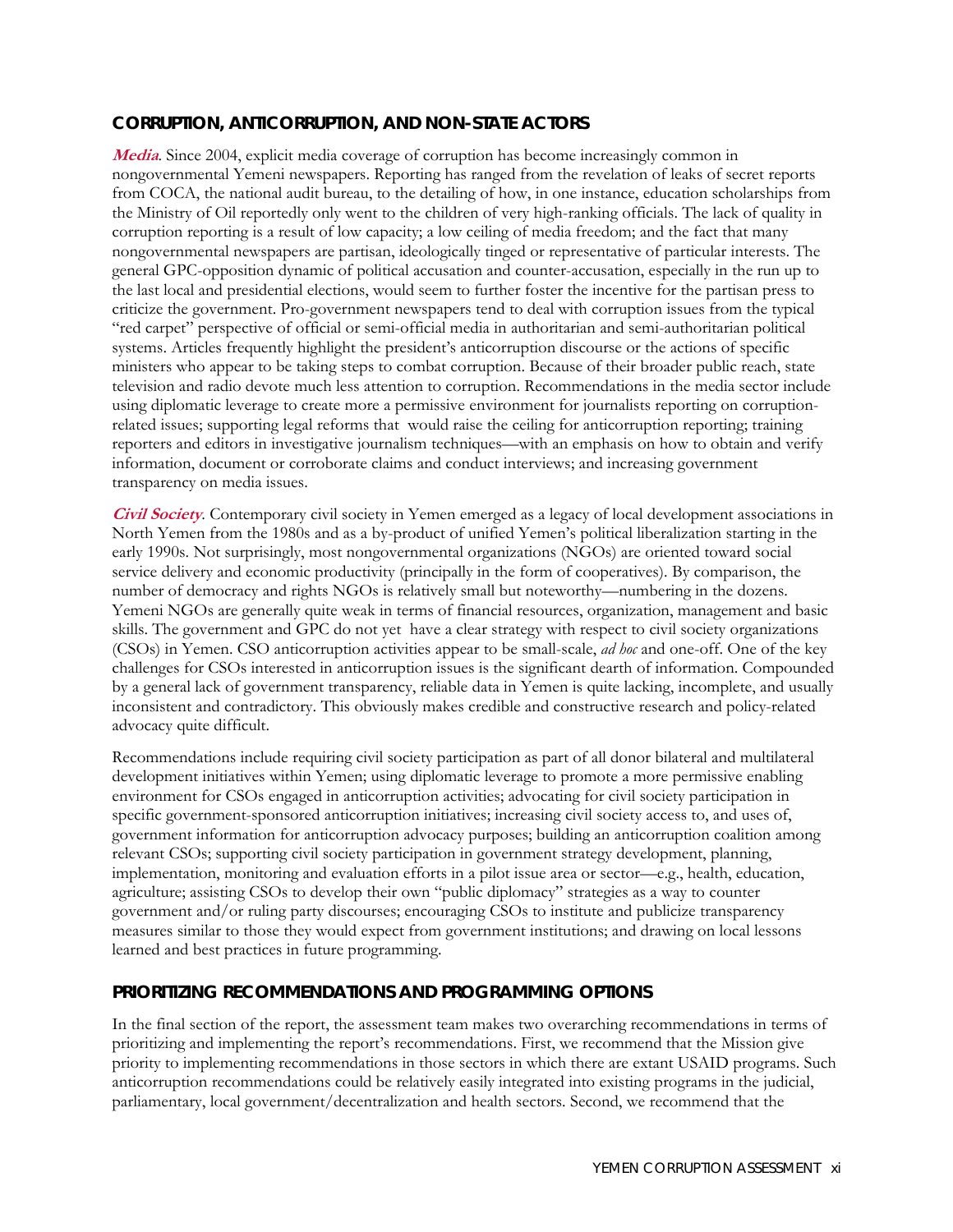Mission create a standalone program designed to strengthened public financial management and accountability. A standalone project of this magnitude and complexity is more difficult to implement, but its need is the most significant. As a consequence, most of this section focuses on how such a program may be constructed.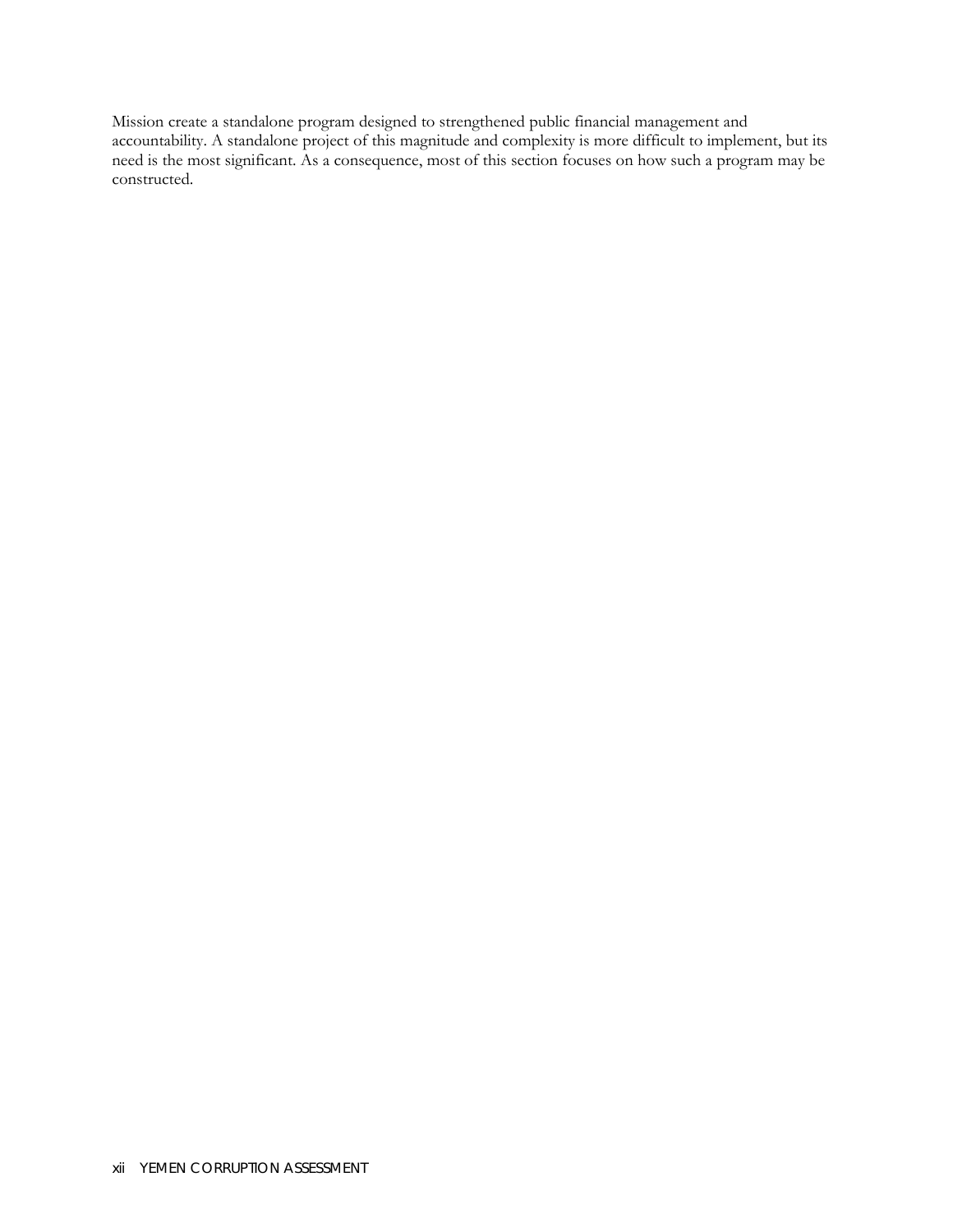## <span id="page-16-0"></span>RESEARCH METHODOLOGY

The assessment team consisted of four people. The team leader was Dr. Glenn E. Robinson, a Middle East specialist at the Naval Postgraduate School. Oliver Wilcox, Democracy and Governance Advisor for the Middle East and North Africa, Asia/Near East Bureau, USAID/Washington, has extensive experience working on democracy and governance (DG) issues in the region and particularly in Yemen. Stephen Carpenter, a financial specialist at ARD, has extensive experience in the Middle East as well, especially in Palestine and Jordan, where he worked on customs reforms and related matters. Abdul-Ghani Al-Iryani is a Yemeni analyst and businessman educated in the United States.

The assessment team spent two weeks in August 2006 conducting fieldwork in Yemen. Approximately 70 interviews were conducted in this time period. The assessment team met with a wide and varied range of Yemenis in government, ruling and opposition parties, media, civil society, universities and the private sector. In several cases, interviews were conducted with groups of people. During the second week of fieldwork, the assessment team split into two groups in order to maximize the number of interviews. Since the team had already agreed upon a division of labor in writing the final report, splitting up also had the advantage of allowing team members to focus on "their" areas of specialization.

In addition to fieldwork, the team also conducted document analysis prior to and following the actual fieldwork. There are several excellent, recent documents pertinent to the issue of corruption in Yemen. Of particular usefulness were:

- ARD, Inc. *Democracy and Governance Assessment in Yemen* (January 2004);
- American Bar Association. *Rule of Law in Yemen* ( January 2005); and
- Khaled Z. Amin, *Local Revenues in Yemen: Structure, Performance and Administrative Capacity*. United Nations Development Program (May 2006).

Previous USAID assessments on corruption in Mongolia (August 2005), Mozambique (December 2005), and Ukraine (February 2006) were helpful in demonstrating the evolution and implementation of the new anticorruption assessment strategy.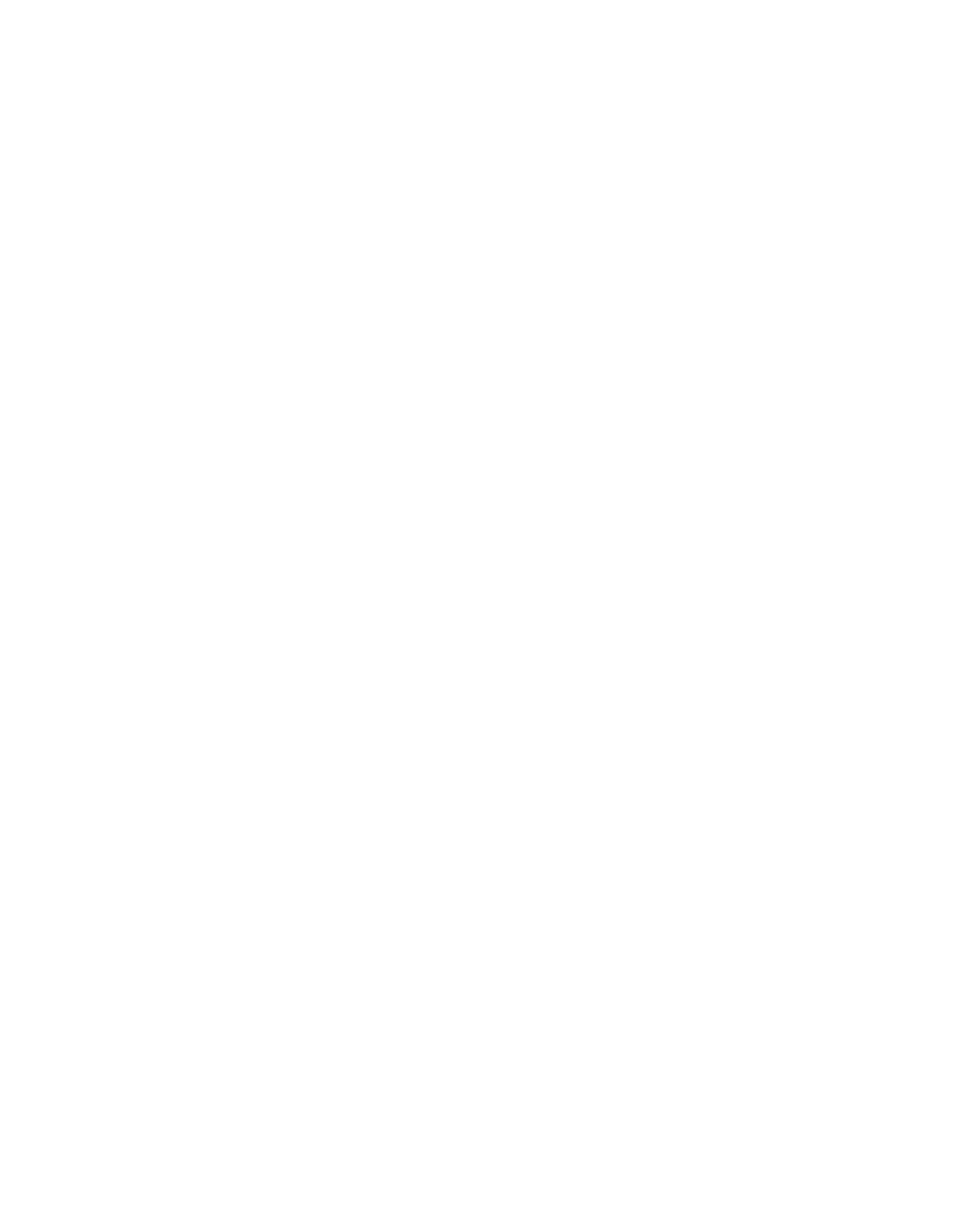# <span id="page-18-0"></span>1.0 THE POLITICAL ECONOMY OF CORRUPTION IN YEMEN

The genesis of this assessment was the suspension in November 2005 of Yemen's Millennium Challenge Account (MCA) Threshold Country Program (TCP) bid by the Millennium Challenge Corporation (MCC). Yemen's account was suspended because of recent backsliding in a number of the 16 indicators used by the MCC to determine continuing MCA eligibility. The worst regression occurred in the area of "ruling justly," specifically the controlling corruption indicator. With an eye toward renewing its MCA eligibility, the US government (USG) and the Republic of Yemen Government (RoYG) determined that a USG assessment of corruption be undertaken that would include specific programming proposals to fight corruption in Yemen. The end product is this report.

This report closely follows the recommended strategy found in USAID's *Corruption Assessment Handbook: Final Report* (May 8, 2006). The first section of this assessment lays out the 'big picture' of corruption in Yemen, including the identification of the type of corruption "syndrome" most prevalent in Yemen. Thus, Section 1 deals primarily with systemic corruption in Yemen, arguing that the combination of the absence of strong state institutions and the presence of a fragmented elite in Yemen have given rise to a 'mogul' or 'bandit' state in which predatory elites are encouraged to appropriate state resources for private gain. Vast patronage payouts to participating elites are implemented through government mechanisms that are either directly corrupt or have little accountability and oversight attached to them. There are also enabling factors that do not constitute corruption *per se*, but do create conditions in which corruption may flourish. Section 1 identifies and analyzes the types of elite groups in Yemen. Note is taken that there is a growing momentum towards political and economic reform within Yemen.

After laying out the 'macro' picture of corruption and its main players and themes in Yemen, the assessment then analyzes the 'micro' implementation of corruption in 17 different government sectors and functions. Thus, Section 2 examines all 14 governmental sectors and institutions identified for analysis in the USAID anticorruption assessment strategy. Some sectors and institutions in Yemen are more important than others in the way corruption operates locally, so the length of each discussion varies by importance. Section 3 takes up each of the three crosscutting issues and functions identified in the draft methodology. Following the discussion of each sector, institution, issue or function, we provide specific recommendations that may help reduce corruption in that sector.

We found that an important omission from the draft USAID methodology concerned the oversight role played by non-state actors, especially the media and civil society. Thus, we have added a brief Section 4 to deal with these two important actors. Finally, Section 5 briefly suggests ways in which our recommendations may be prioritized and incorporated by the Mission programmatically.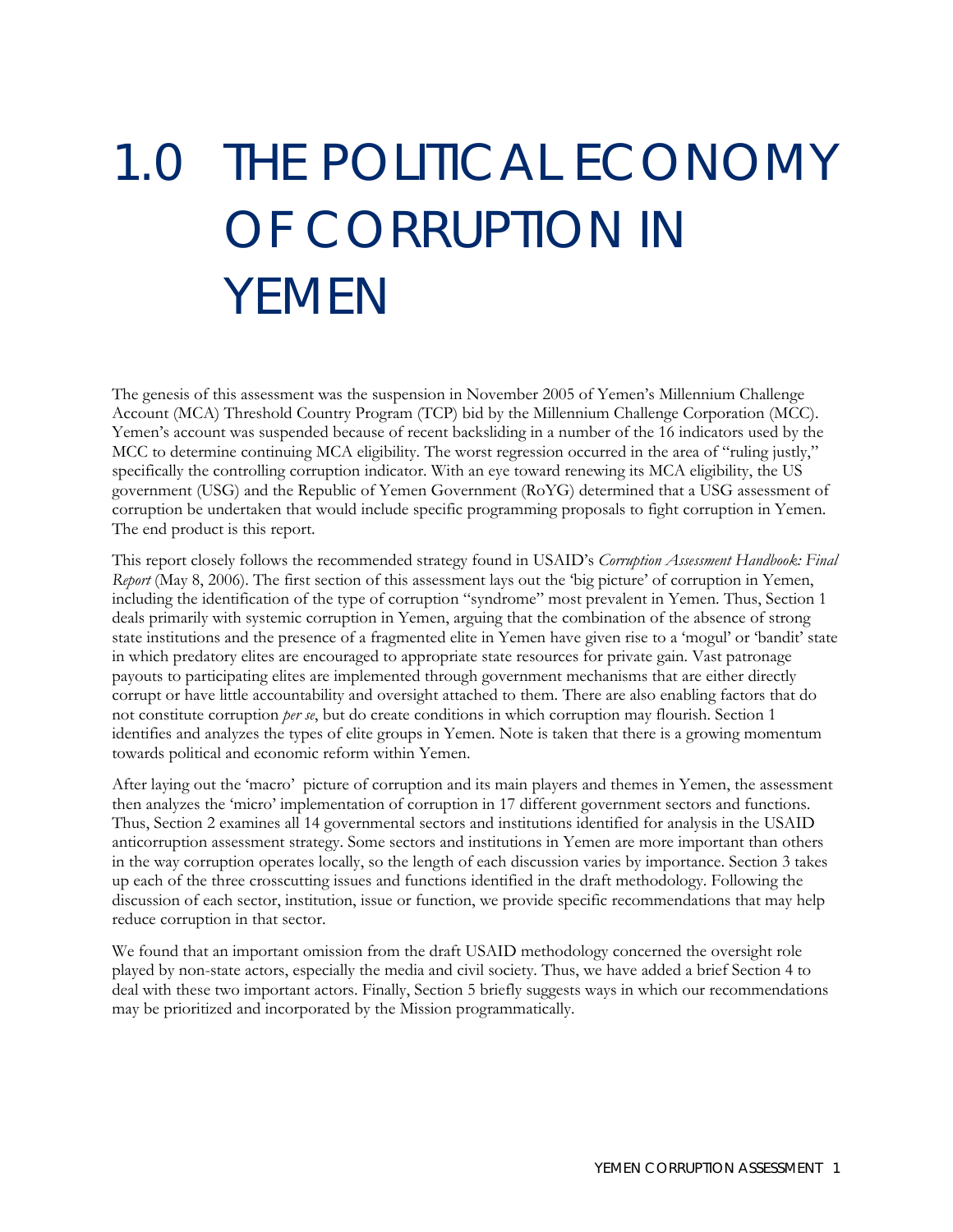#### <span id="page-19-0"></span>**1.1 BACKGROUND DISCUSSION**

Yemen has all the usual attributes that create a permissive environment for rampant corruption, typically defined as *the misuse of entrusted authority for private gain*.[2](#page-19-1) As one of the poorest and least developed states in the world, Yemen suffers from weak state institutions with under skilled and under-paid state employees. Yemen has a woeful education system; its elites and its general population are fragmented along geographic, tribal, religious and economic lines, and parochial identities appear to broadly trump a sense of national identity outside of the small and urban technocratic elite. The by-product of these factors—especially the compact of weak state institutions and fragmented elites—has created a "mogul state" in Yemen where predatory elites compete with each other to raid state resources for personal gain. Their only obligation in exchange for these payoffs is to produce political quiescence amongst their respective groups.

The current political economy of grand corruption in Yemen reflects the takeover in the 1970s of the Yemeni state by northern Zaydi tribesmen through their acquiring a dominant presence in the military officer corps. The historical tension in both the pre-modern and modern Yemeni states was between state power, representing urban and non-tribal populations derived from the Shafa'i (Sunni) peasantry who live in the fertile lands of lower Yemen, and northern tribesmen who herald from the harsh and barren lands of upper Yemen. Upper Yemen could not support significant settled agriculture, so northern tribes from that area supplemented their income through livestock herding, trade, and most importantly, raiding the more prosperous communities of lower Yemen. The state has never enjoyed full control over the tribes but has established a delicate balance of power vis-a-vis the major tribes based on the sharing of economic and political benefits of power.

The basic uneasy balance between state and tribe in Yemen continued after the collapse of the Ottoman Empire and the creation of the Imamate in what became North Yemen. Indeed, ill-fated Ottoman attempts to extend its power over the powerful northern Hashid tribe helped undermine Ottoman power in Yemen. The wealthy agricultural interests tied to the cities, especially in Sana'a, Ta'iz and Ibb, dominated the Imamate state, while the northern tribes led a largely autonomous existence. The 1962 republican revolution overthrew the Imamate, but left in check the basic power relationship between lower and upper Yemen. The fierce republican-royalist civil war that followed throughout the 1960s—in large part a proxy war between Egypt and Saudi Arabia—ultimately produced a republican and technocratic regime committed to modernizing Yemen. While tensions remained throughout the early republican rule, significant advances in Yemeni statebuilding did take place. Part of the strategy of this new elite was, for the first time in Yemen's history, to bring the northern tribal areas under the full control of the state. Naturally, the tribes resisted this threatened loss of autonomy, especially to a perceived weak urban population, sometimes dismissed as the *munbantilin*, or 'men with pants.'[3](#page-19-2)

The 1970s witnessed the beginning of a considerable reversal of this historic dynamic. Instead of the state extending its control over northern tribal areas, the tribes started to take over the state. At an accelerating pace since 1994, state resources have been increasingly taken over by tribal elites, either in their capacity as tribal leaders or through their domination of the upper echelons of the military and security forces. State institutions have mostly been a sideshow, while patronage networks and the financial flows they control have been the key to elite politics.

The fall of the Berlin Wall in 1989 and the concomitant implosion of communism around the world set the stage for North Yemen's 1990 absorption of lightly populated Marxist South Yemen, then known as the

 $\overline{a}$ 

<span id="page-19-1"></span><sup>2</sup> For the definition of corruption, its major features, and its dynamics, we rely on USAID's *Corruption Assessment Handbook: Final Report* (May 8, 2006).

<span id="page-19-2"></span><sup>&</sup>lt;sup>3</sup> Tribesmen wear a form of the Jalabiyya common throughout the Arabian peninsula. More traditional garb in Yemen is a short open skirt held in at the waist by the belt of the omnipresent jambiyya, or curved dagger.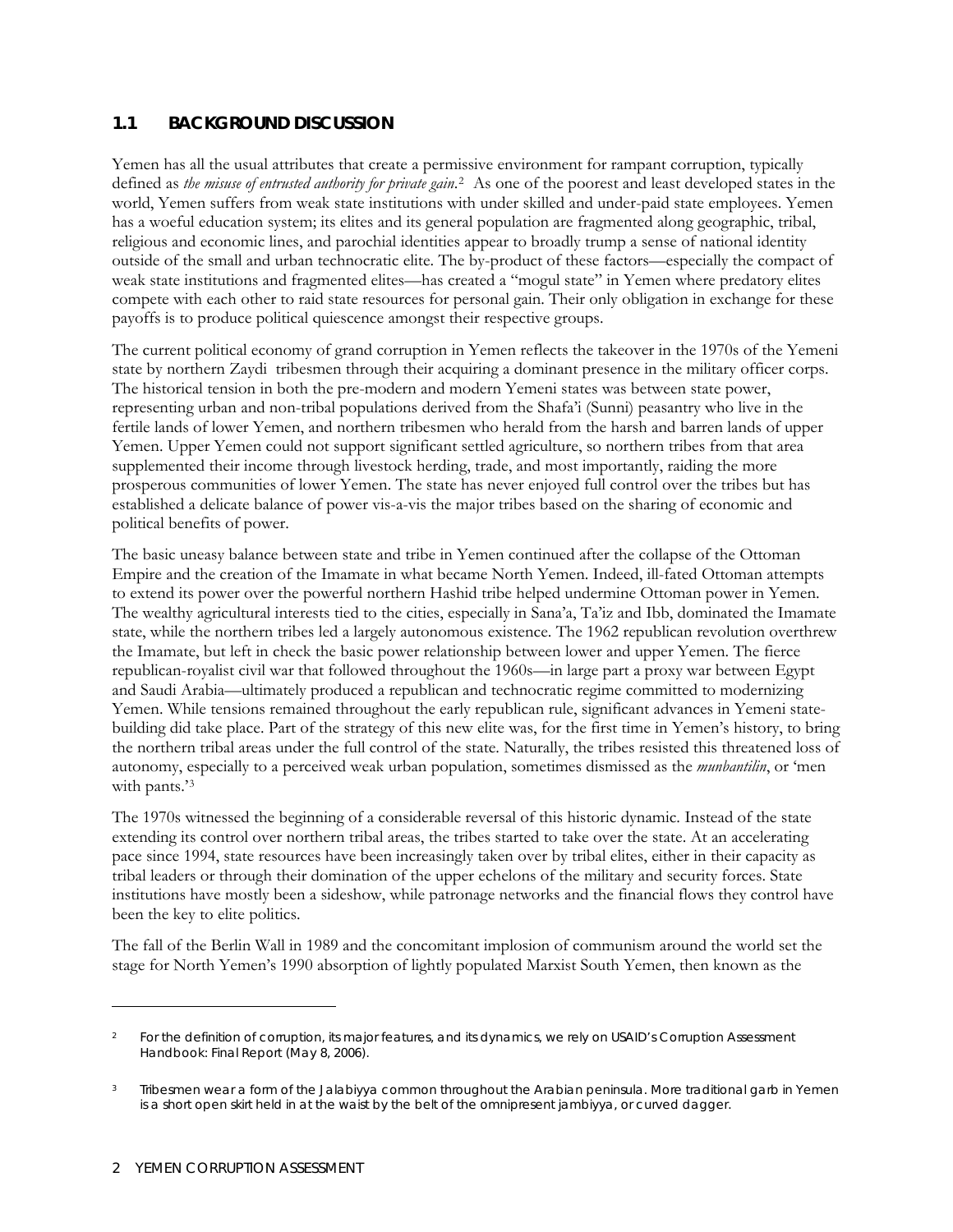<span id="page-20-0"></span>People's Democratic Republic of Yemen (PDRY). South Yemen, and particularly the strategic port city of 'Aden, had been under various forms of British control since 1839. Local insurgencies, aided by Gamal 'Abd al-Nasir's Egypt, finally pushed the British out of South Yemen in November 1967, and created the People's Republic of South Yemen. The Marxist PDRY was formed in 1970. The Yemeni Socialist Party (YSP) was the dominant political party for most of South Yemen's brief history, although an internal bloodbath born of ideological disagreements in 1986 significantly weakened the party. The YSP survived unification and is today a small but important member party of the opposition.

South Yemen was less tribal than the north, and the long British occupation had created a more secular society and politics in and around 'Aden. Merging the two polities after the 1990 unification proved a Herculean task. Two state bureaucracies, two militaries and two quite different societies had to be merged. The effort failed miserably, but did give rise to vast new means of corruption. The failure to create a single state out of two, along with North Yemen's heavy-handed and corrupt political rule, caused the southerners to reconsider unification, prompting the 1994 civil war. The routing of southern forces (ironically supported by Saudi Arabia) gave a free hand to the north to simply impose conditions of unification. This coerced unification further consolidated the political economy of corruption in Yemen, as southern lands, enterprises and other resources were confiscated and given to northern elites. Nevertheless, the state also seeks to appease southerners via political representation (seeking always to choose a prime minister from the south) and the distribution of lucrative contracts and other economic benefits.

#### **1.2 FRAGMENTED ELITES**

While state institutions are weak in Yemen, as detailed throughout this report, they are made weaker still by a pervasive system of patronage to buy the political consent of fragmented elites. There are five principal sets of elites that dominate patronage distribution. The most powerful and interrelated are northern tribes and the military officer corps. A third powerful elite is the business community, especially the newly formed parasitic business class that relies overwhelmingly on state contracts to prosper. Lesser elites that must be placated but are not centrally important include regional notables and urban technocrats, who remain an important source of expertise in Yemen.

Some elite groups are closely tied to others, most especially tribal and military elites, while others are relatively isolated. There is also a degree of fluidity between and among these elite groups, but on the whole they remain mostly fragmented.

Mechanisms for distributing patronage include:

- National budget,
- Major procurements,
- Military-commercial complex, and
- The GPC (ruling party).

#### **1.2.1 Tribes**

Since the 1970s, there has been a systematic privileging of the interests of tribes in the state allocation of resources, including in the allocation of employment in the civil service, in the promotion of military officers and the distributions of state contracts and resources. While key northern tribes have benefited from this new allocation of state resources, there the hierarchy of power within the tribal system has determined which tribes, or groupings within tribes, receive the most patronage.

Tribal interests have also emerged in a new business elite. In contrast with the established business elite, the parasitic business elite relies almost exclusively on state contracts for its business. Thus, they have profited enormously from the opaque system of awarding state contracts, and from the graft endemic in the procurement process.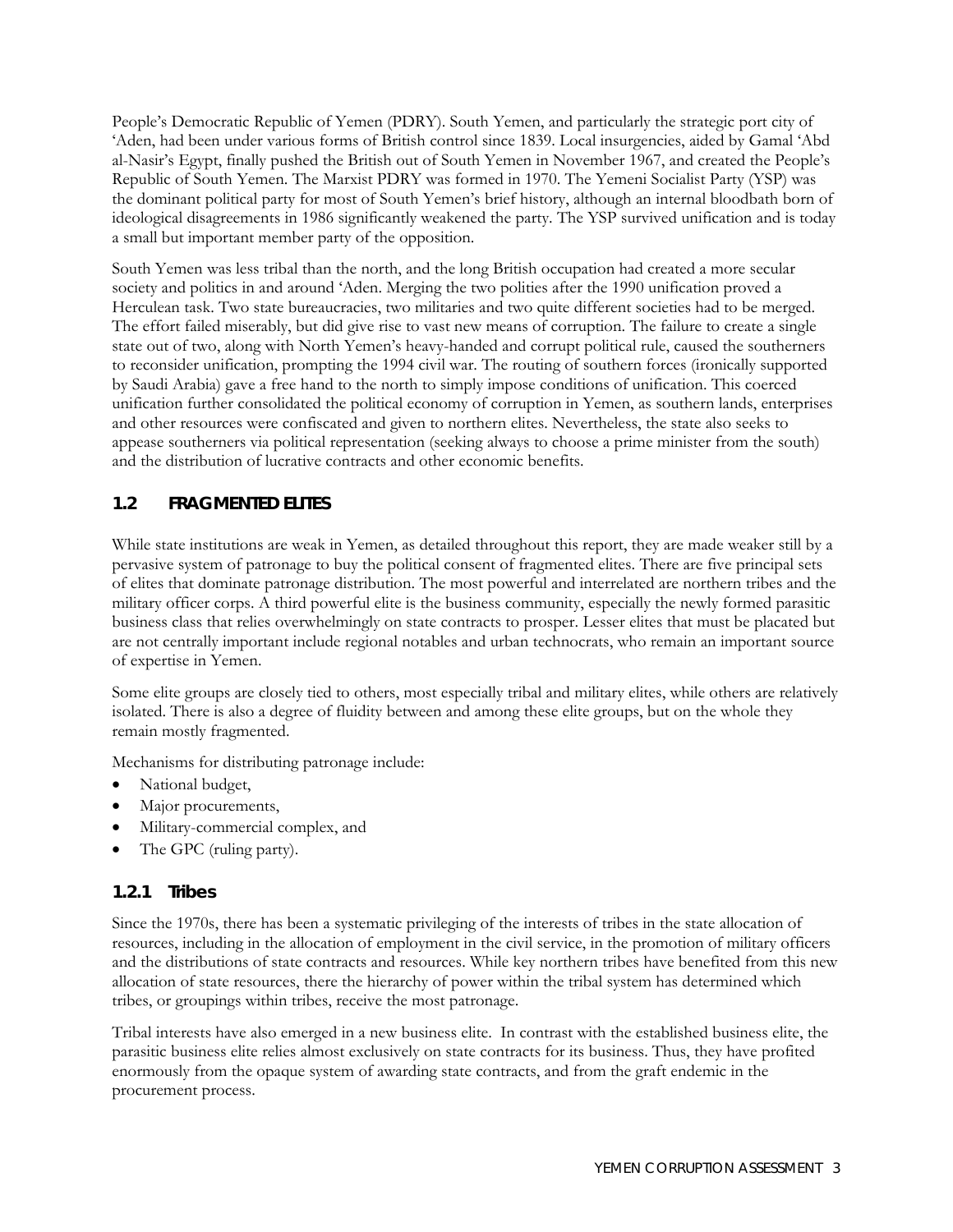Patronage payoffs to important tribes come in various forms. The most direct means is through direct budgetary support to tribes in the national budget (*mezaniyya*). The Yemeni government has rejected description of this payoff as corruption *per se*, rather deeming its support for traditional social forms in Yemen. Another example is the state's payment of salaries to the security personnel of tribal shaykhs through the Ministry of Local Administration, which is supposed to oversee local government. Tribes also benefit from patronage distributions to the military and the creation of a parasitic bourgeoisie, both described more fully below.

#### **1.2.2 Military**

While tribes are the most important elite group in Yemen, a close—and closely related—second goes to the military and security elites. As noted, the officer corps has been reinvented since 1978 so that tribes now dominate, especially at the upper echelons. This contrasts sharply with the military rank-and-file that comes overwhelmingly from non-tribal peasant stock.

Military elites engage in grand corruption in two principal ways. First, important commanding officers are provided budgets based on the number of soldiers under their command. These officers thus have an interest in inflating the numbers of men in their command through the use of "ghost soldiers." While the Yemen military has  $100,000$  soldiers on paper  $(60,000$  active duty  $+40,000$  reserves), it is estimated that perhaps onethird of military personnel are ghost soldiers. Ghost soldiers may be actual people who simply do not report for duty, or they may be entirely fictitious. About 240,000 young males become eligible for the military each year, providing an abundant source of names. In either case, their commanding officers reportedly will receive money for their salaries, weapons, ammunition, food and blankets, and pro-rated numbers of vehicles, fuel and tires, among other items. The tangible items then get sold on the black market with the profits accruing to the officers. Cash transfers for salaries and the like can be more simply pocketed. Highlighting the ties between top military officials and leaders of the northern tribes, profits from ghost soldiers sometimes end up in the pockets of non-military tribal leaders.

Annual military expenditures are enormously high by percentage, having reached \$1 billion, out of total government expenditures of about \$6 billion. With the sharp increase in oil profits, Yemen's Gross Domestic Product GDP has reached \$16 billion. Yemen's total military budget is a single line item in the national budget, so there is no effective civilian oversight and control over it.

A second form of patronage payoffs to military elites is through the Military Economic Corporation (MECO), now known as the Yemen Economic Corporation (YECO). YECO is a nominally independent economic corporation, but it is run by active duty military officers. YECO used to be a dominant economic force that controlled most basic commodities. With the end of subsidies, YECO got out of the commodities business. Instead, it controls large swaths of land and various parastatal enterprises, primarily from the old South Yemen. Land ownership and registration famously lack transparency and clarity in Yemen, and are rife with corruption. The military, either directly or through YECO, can claim land for military use, and then turn around and sell it for private gain to developers. 'Tourist City' in Sana'a is among the most well-known economic enterprises of YECO.

Payoffs to important security elites work in much the same way as in the military, but on a smaller scale. Security forces are thought to number 70,000, with 20,000 of that number coming from tribal levies.<sup>[4](#page-21-0)</sup> While the military's budget appears as a single line item, security sector budgets are even less transparent. Security sector monies come in large measure through discretionary budgets. End of fiscal year supplementary budgets are especially large in Yemen and entirely discretionary, expanding opportunities for corrupt behavior.

<u>.</u>

<span id="page-21-0"></span>An excellent current source on Yemen's military and security forces is Anthony H. Cordesman and Khalid R. Al-Rodhan. *The Gulf Military Forces in an Era of Asymmetric War: Yemen* (Center for Strategic and International Studies [CSIS] Working Draft, June 28, 2006).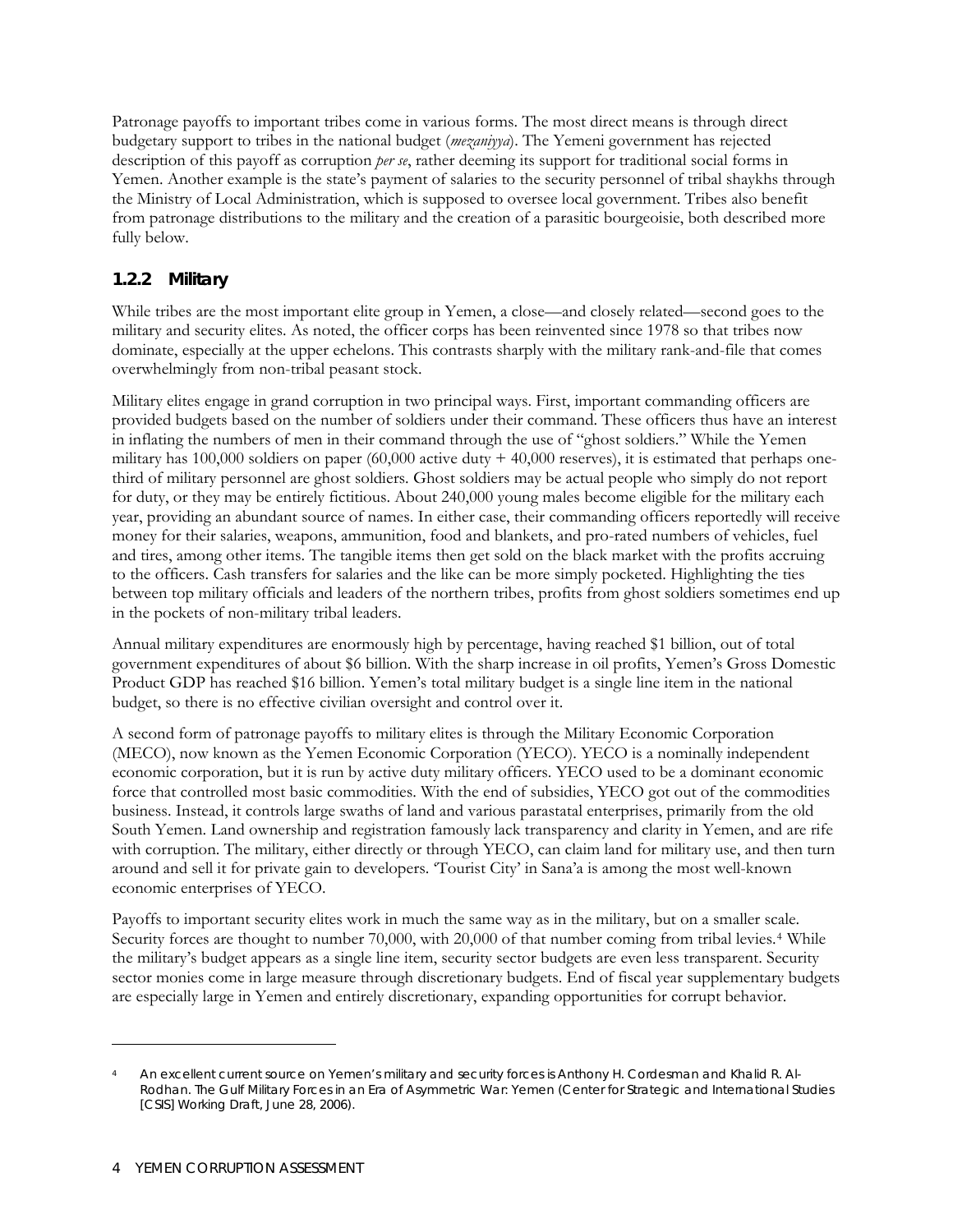#### **1.2.3 Business Elites**

The third "indispensable" elite group to which various forms of patronage are directed is the business elite. The business elite is not as directly important to political stability as tribal and military elites, but their economic clout prevents them from being taken politically for granted. There are two primary types of major business elites: traditional and parasitic.

The traditional business elite come from the southern, non-tribal areas of what was once North Yemen. These Shafa'i Sunni businessmen arose in the context of the prosperous and settled agricultural regions of Yemen, and in close proximity to the vibrant market of the Aden Colony, then under British rule. The Hadramawt region, and to a lesser degree, the city of 'Aden, both in the former PDRY, also support substantial traditional business interests. However, because of the civil war, the business elites are politically without clout. Indeed, many of the top businessmen from Hadramawt actually live across the border in Saudi Arabia, where the climate for their businesses is friendlier.

Since the 1970s, and especially since the civil war ended in 1994, Yemen has developed a parasitic business class that derives its wealth from its social and political proximity to state power. Profits come almost exclusively from lucrative state contracts, usually in the absence of competitive bidding. Not surprisingly, the parasitic business elite is heavily tribal and Zaydi. The northern tribes have historically been unable to generate an indigenous bourgeoisie, and their scare business activity was limited to illicit smuggling enterprises (including human trafficking across the Saudi border, a practice that continues today)[.5](#page-22-0) The effective tribal capture of the Yemeni state has allowed tribal elements to translate their connections with power into state contracts. The most lucrative sectors for the parasitic business class have been construction and public works.

#### **1.2.4 Technocrats**

 $\overline{a}$ 

Two other elite groups are more 'dispensable': technocrats and regional notables. That is, ruling elites have greater freedom to promote, exchange and marginalize individual members of these elite groups depending on their behavior. As elite groups with a degree of autonomous power, however, they are important elements to which patronage resources must be extended. Exclusion of these elites from the state bounty would be politically risky.

The technocratic elite is not a cohesive social force, but as a group commands the technical expertise necessary for running a state and economy in the 21st century. Individual technocrats that run afoul can easily be replaced, but the technocratic class cannot be. Thus, technocrats in Yemen may enjoy a good quality of life and partake of certain forms of state patronage as long as their political involvement remains relatively limited. The technocratic elite are entirely urban and increasingly based in Sana'a and a handful of other cities. Informal networks appear to link the technocratic elite, but not in a cohesive or systematic manner. Upper management positions in government ministries are a common destination for college educated Yemenis, particularly those educated in the West. Most of the newly appointed reform-oriented ministers come out of the technocratic elite. The technocratic elite had greater political power prior to the 1970s and the tribal takeover of the Yemeni state. The 1962 republican revolution helped empower these technocrats, and after the first civil war wound down, this elite spent most of the 1970s making significant progress in modernizing North Yemen. In the PDRY, a much smaller technocratic elite continued to play a key role in the governing structure all the way up to unification in 1990.

<span id="page-22-0"></span><sup>5</sup> Northern tribes are not the only social groups in Yemen that practice human trafficking. Some human trafficking also takes place in the costal area and is controlled by non-tribal groups in Tihama.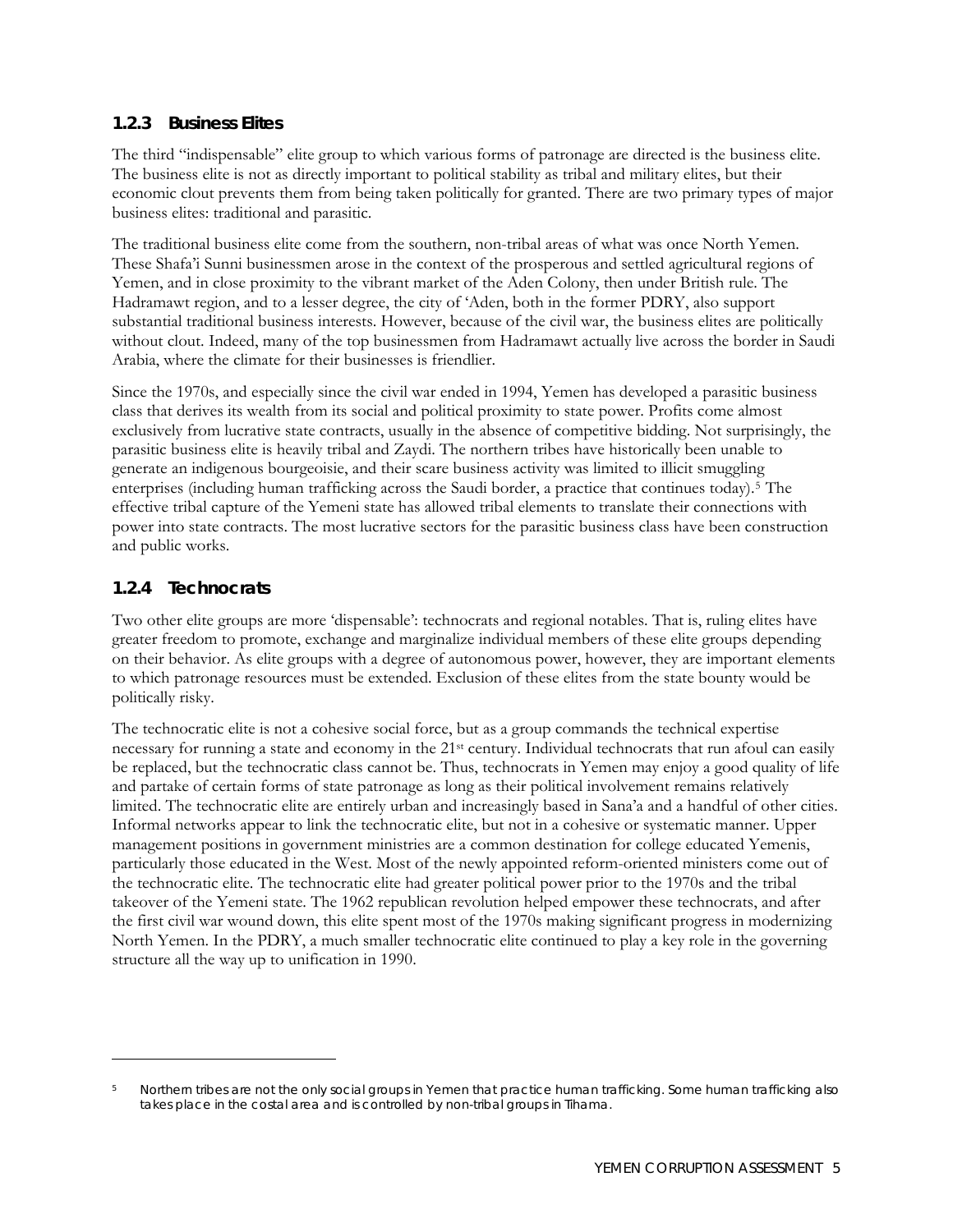#### <span id="page-23-0"></span>**1.2.5 Regional Notables**

Like most countries, Yemen has a series of regional leaders who play important local roles. These may be regional leaders, clan elders, religious figures, successful businessmen or others. In some cases, regional notables sit on Yemen's district councils, but not always. Their loyalty may be secured through general patronage distribution (for example, a state project in the area for which a regional notable may take credit), or in some cases, through individual graft (procurement being a favorite instrument with which to enrich favored individuals). The GPC plays a particularly important role in identifying and recruiting regional notables into the national power structure, and securing the distribution of patronage for them. This was in sharp relief before the April 2003 parliamentary elections when the GPC recruited a significant number of new candidates who previously had little to do with the party.

Like technocrats, regional notables may be brought into centers of power in extraordinary circumstances and only as individuals. Regional notables are even less cohesive as a unit than technocrats, and there is little difficulty in marginalizing a local notable if circumstances warrant. There is no formal structure or informal network that adheres regional notables to each other.

#### **1.3 GRAND CORRUPTION AND POLITICAL STABILITY**

Grand corruption is not a tangential problem in Yemen. Rather, it is the glue that keeps things in place. Fragmented elites are "paid off" in various ways in exchange for their political support. Yemen's state structures are so weak that patronage payoffs to disparate elites are a more effective means of social control than institutional measures. As part of a vicious circle, however, such a patronage system further weakens state institutions, making state building more difficult. Corruption is not a problem of transition until state institutions can supplant patronage as the mechanism for getting things done.

Grand corruption is essential for political stability in the short term. The essential problem, however, is that this system of social control is fatally flawed and likely to implode in about a decade's time.

The cost of the political economy of corruption in Yemen has become prohibitive. A number of signs point in this direction. First, donors have backed away from supporting Yemen due to corruption. The World Bank dramatically cut back its assistance program to Yemen for this reason, and Yemen's Millennium Challenge Account Threshold Program bid was suspended because of backsliding on a number of criteria, including corruption (again, prompting this assessment). Capital flight out of Yemen now exceeds foreign direct investment in Yemen. The loss of investor confidence in Yemen due primarily to corruption was exemplified by the decisions of major international investors, such as Singapore Port Authority, Proctor & Gamble and Cable and Wireless to leave Yemen.

The issue of corruption played a role in the diesel price riots of 2005, in part because of the loss of public confidence in the government to act in a fair and honest manner untainted by corruption. Massive corruption, abetted by oil income, has also generated a significant and expanding polarization of wealth in Yemen, often a precursor to social and political instability.

Oil plays a key role in both the capacity of elites to engage in corrupt behavior and in the inability for the political economy of corruption in Yemen to continue indefinitely. Oil accounts for between 80 and 90% of all government revenues in Yemen, depending on the market price. The high price of oil over the past two years has meant the availability of a significant state treasury for elites to plunder. However, oil in Yemen is limited and reserves scarce; Yemen is estimated to deplete its oil reserves in about 10 years time. Political friction over declining oil revenues in the years prior to actual depletion should intensify as elites compete for shares of a shrinking pie.

Yemeni elites, acting rationally, thus have two logical strategies they can pursue in order to maximize their gains. A strategy of enlightened self-interest would compel Yemen's elites to enlarge the pie—expand Yemen's GDP—and make it sustainable. In this way, corruption in even a smaller percentage of government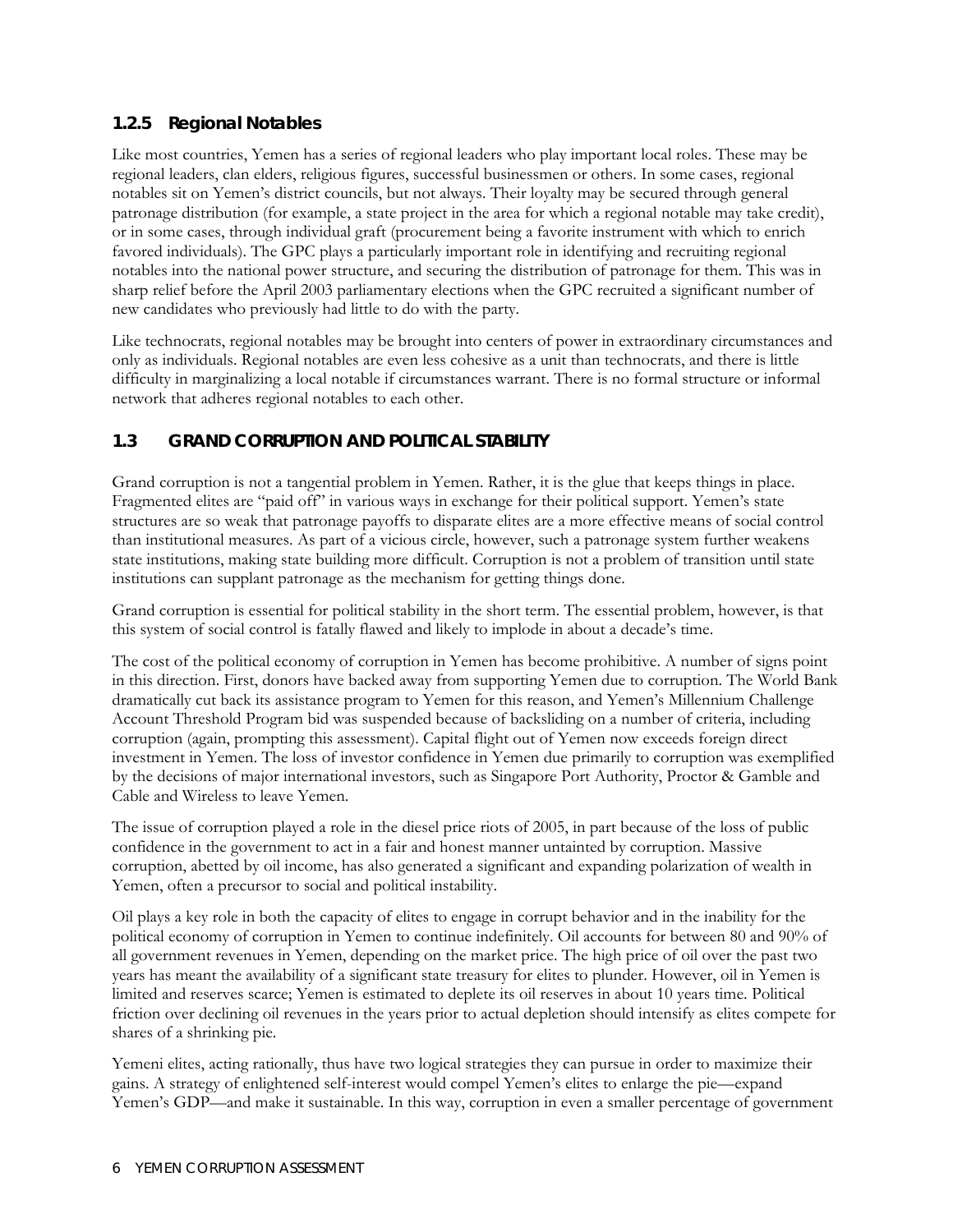<span id="page-24-0"></span>revenues could lead to a greater and more sustainable haul for Yemen's elites. In order to do this, however, Yemen would have to attract significant levels of foreign direct investment and donor assistance. To accomplish this, Yemen would have to seriously implement comprehensive anticorruption, even with the political risks that would accrue to such a policy. Simultaneously, Yemen's elites would have to build strong state institutions that could replace the declining patronage system as a means of social control and effective governance. All of this must be well under way before Yemen's oil runs out.

A second rational elite strategy is to maximize the predation of public resources (mostly from oil) over the next decade while ensuring that an exit strategy is in place for when the treasury runs dry. Under this scenario, state institutions remain weak, grand corruption is rampant and social tensions increase. As this strategy offers the path of least resistance, it is a likely road. There is already anecdotal evidence of elite exit strategies being put in place.<sup>[6](#page-24-1)</sup>

What is clear is that this is precisely the debate and political struggle that is occurring currently among Yemen's elites. The past year has seen the rise of genuine reform voices among some elements of Yemen's ruling elite who recognize that corruption must be addressed and reform undertaken for their own, and Yemen's, long-term interests. While resistance to anticorruption and other reforms has been minimal so far, that is because the reforms are in their infancy. As the reforms move forward, more powerful interests will be threatened, and the parameters of possible change will become clearer.

#### **1.4 FORMS OF CORRUPTION IN YEMEN**

 $\overline{a}$ 

Following the USAID assessment methodology for corruption, we examined both petty or administrative corruption and grand corruption. The basic elements of grand corruption have been addressed above and will be revisited below when we discuss potential alterations to the methodology. In short, grand corruption in Yemen is a by-product of the combination of weak state institutions and fragmented elites. The political logic of this situation is to buy consent and political quiescence from these elites through the distribution of enormous patronage. In effect, a predatory relationship between elites and state resources has been encouraged. This most closely matches the "mogul state" classification, discussed more below, and constitutes a systemic form of corruption.[7](#page-24-2)

In addition to the more important grand corruption, petty corruption is rampant in Yemen, and has been on the increase in recent decades (if anecdotal evidence is accepted). Petty corruption has become so ingrained in popular culture that it is no longer shameful for individuals to prosper as a result of corrupt practices. Indeed, it has become "cool" in some quarters to have gamed the system for private gain and have, for example, a new car or other consumer product to show for it.

The most common form of administrative corruption in Yemen is the taking of a bribe by a government employee. Such a bribe may be offered in advance by an applicant or may be demanded by the employee as a cost of processing an application. The logic of the deal is typically a payment in exchange for immediate processing of an application ("speed money"). Paying the bribe often makes fiscal sense. For example, a customs officer at a port has legal means to drag out the clearance process if a bribe is not tendered, making goods sit at the port for weeks. A small bribe can clear the good immediately. A related rationale for bribe giving is to win a small procurement contract. Less commonly and more nefariously, bribes can be offered as a means to limit competition. That is, a businessman may not only pay a bribe to have his application

<span id="page-24-1"></span><sup>6</sup> For example, a major businessman whom we interviewed has begun to take steps to move his business to Canada. He relayed stories of similar moves by his colleagues.

<span id="page-24-2"></span>The final report shied away from using the evocative 'mogul state' term that had been employed in earlier drafts and instead used the milquetoast term "weak undemocratic state corruption." We believe 'mogul state corruption' more accurately depicts both the general type of corruption syndrome and that which we found in Yemen.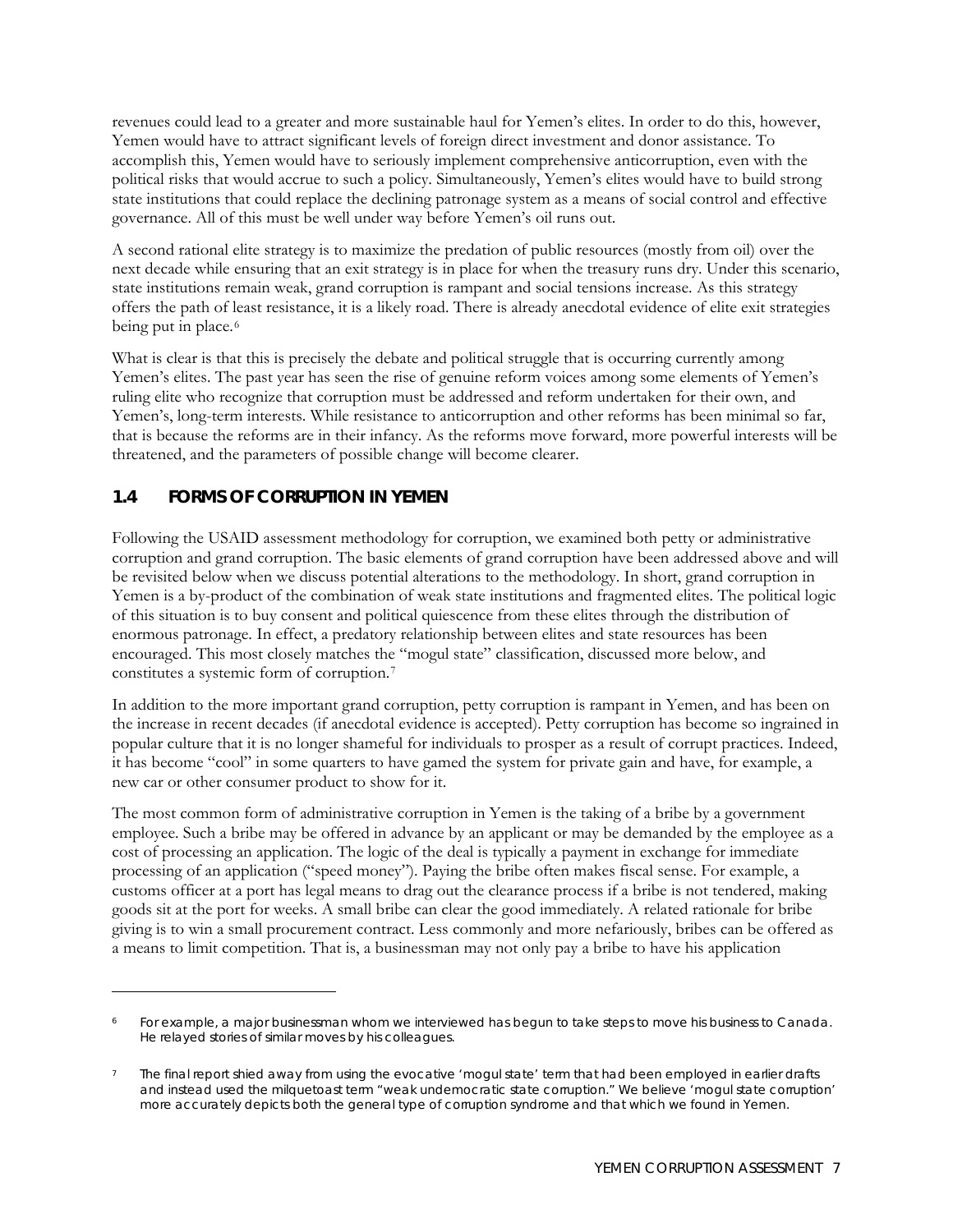<span id="page-25-0"></span>expedited, he may also pay a bribe to have a competitor's application not processed in a timely fashion, or lost.

Another common form of administrative corruption is the hiring of 'ghost workers' in government ministries. Use of 'ghost workers' can also be done on a grand scale as part of elite corruption, so it is a method that links both low and high corruption. On the low end, it typically involves a local tribal shaykh or other notable calling in a chit with a friend in the bureaucracy asking that person X be put on the payroll. That person need not actually show up for work to collect a small salary. In some cases, there is an implied threat of what might happen if person X is not hired.

#### **1.5 ENABLING FACTORS THAT CREATE PERMISSIVE ENVIRONMENT FOR CORRUPTION**

There are several phenomena in Yemen that may not constitute corruption themselves, but that do create a permissive environment for corruption to thrive. Our team identified four such enabling factors in Yemen: maladministration, the education system, the electoral system and the exclusion of women.

- **Maladministration** is often confused with corruption, as its outcome is often the same as when malfeasance is present. Because Yemen is a poor country with a rudimentary education system that generates a literacy rate under 50% of the adult population, Yemen has more than its share of (often) highly unqualified government bureaucrats. Poor decisions; uninformed allocations of resources; poor management; and a lack of monitoring, evaluation or other follow up—i.e., maladministration—all flow from the low capacity in Yemen's bureaucracy, and create a breeding ground for corrupt practices to prosper. In the assessment team's interviews, maladministration was often identified as a form of corruption itself.
- Incompetent administrators are directly linked to the poor state of Yemen's **education system**. Yemen's schools lack basic infrastructure, including actual schoolhouses in some cases, and have poorly trained teachers, few books and little rigor. Education in many rural areas barely exists. Dropout rates are high, especially among female students. Even the most important educational facility in Yemen, Sana'a University, fails to generate enough qualified administrators for a modern state bureaucracy. In short, a rudimentary system of education, such as Yemen's, directly enhances maladministration, thus enabling corruption.
- The **electoral system** is set up to serve the existent system of power in Yemen as it rewards local tribal shaykhs, regional notables and other parochial interests. Unqualified and often illiterate candidates get elected to Parliament from rural areas on the say-so of a minor shaykh, sent to Sana'a to obtain patronage resources. Rent-seeking behavior by parliamentarians is not unique to Yemen, but the emphasis of localism is more pronounced there. Perhaps one-third of Yemen's members of Parliament (MPs) are fully or functionally illiterate. The hyper-parochialism of Yemen's electoral system not only elects far too many MPs who are not able to fully gauge national issues and interests, but also promotes and reifies local identities at the expense of a Yemeni national identity. Yemen does have a literacy requirement for MP candidates, but it is not enforced. An electoral system of closed-list proportional representation would help to elect a more competent and nationally focused Parliament.<sup>[8](#page-25-1)</sup>
- The **exclusion of women** from public life in Yemen is endemic. With the exception of a handful of female technocrats, all ruling elite groups consist entirely of men. The systematic exclusion of women

 $\ddot{\phantom{a}}$ 

<span id="page-25-1"></span>The consensus opinion among elections exerts is that public relations (PR) systems tend to produce less corruption, and that closed-list PR systems produce the least corruption. For a discussion of this issue, see Daniel Gingerich,. *Ballot Structure, Political Corruption, and the Performance of Proportional Representation*. Paper presented at annual American Political Science Association (APSA) Conference, Philadelphia (August 2006).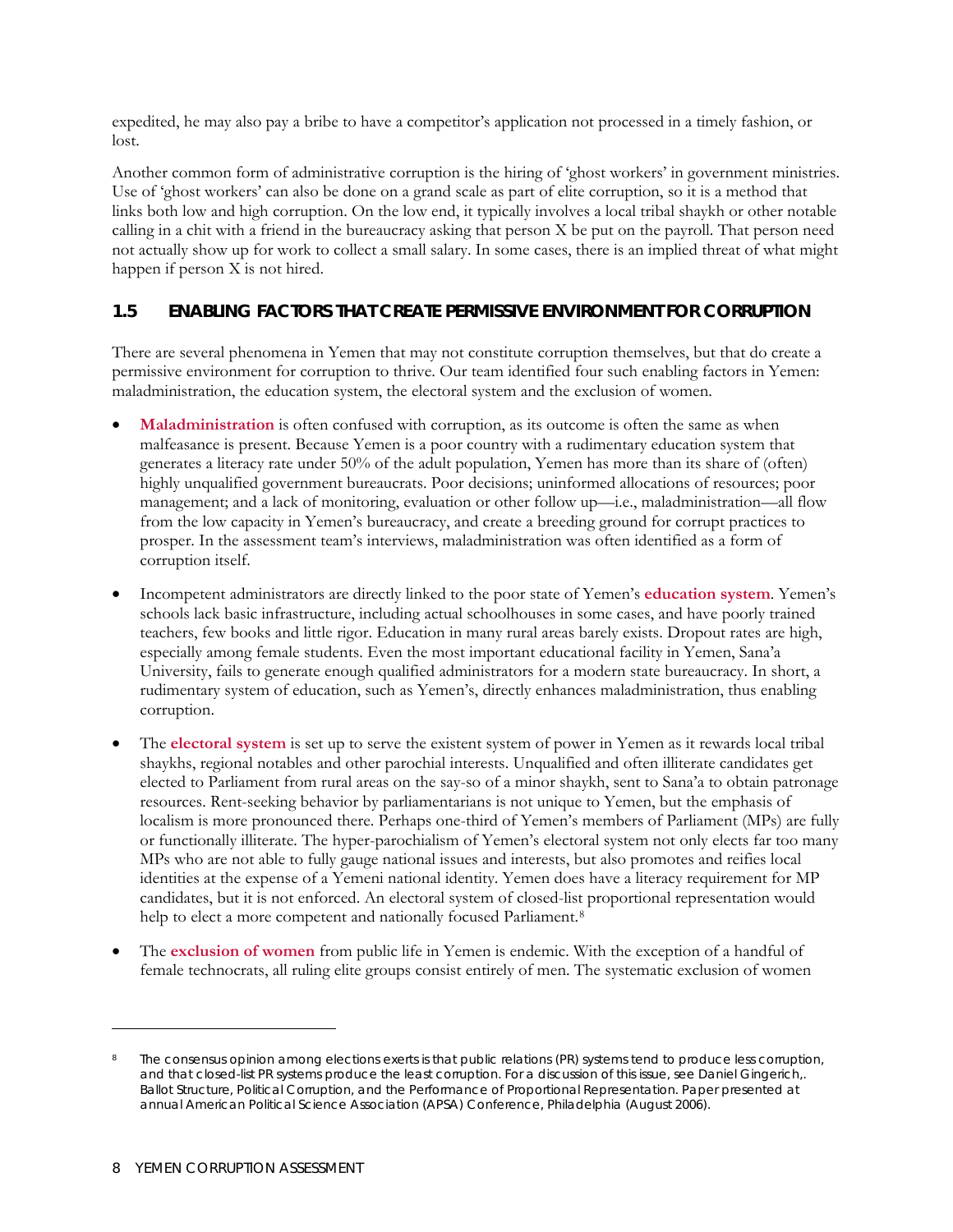<span id="page-26-0"></span>from public life not only leads to a series of bad socioeconomic outcomes,[9](#page-26-1) but also may be construed as a direct form of corruption itself. Arguments focused on tradition and culture may suggest that the *intent* is not corrupt, but those arguments would not counter the notion that the *outcome* is an inappropriate privileging of the interests of one group of people over another. *Qat* chews are traditionally segregated affairs in Yemen. Sessions organized by political elites are entirely male based, and serve as Yemen's equivalent of the stereotypical "Old Boys' Club." It is where business deals get cemented, political agreements hammered out and sometimes even judicial decisions negotiated. The World Bank notes that the literacy rate for women in Yemen is only 28.5%, less than half the rate for men; that the economic inefficiencies that hinder Yemen's ability to attract investments fall disproportionately on women; and that women are culturally denied the ability to fully participate as workers and entrepreneurs.[10](#page-26-2) If not actual corruption, the systemic exclusion of women creates an environment in which corruption is more likely. There is some evidence that corruption decreases as the rate of female participation in public life increases.[11](#page-26-3)

#### **1.6 MECHANISMS THAT IMPLEMENT GRAND CORRUPTION**

There are four major means by which grand corruption patronage is distributed in Yemen: through the national budget, the tendering process for major procurements, the military-commercial complex and the governing GPC party.

By far the most important mechanism to "pay off" allied elites is the **national budget**. These payoffs occur in a number of ways. The military's budget is, apparently, a single line item in the national budget; thus, how it gets distributed is entirely the decision of military elites. With no transparency or oversight, the military's large budget allocation is principally a substantial patronage payoff to key military elites. The national budget also contains direct subsidies to tribes, known as *mezaniyya*. Such payoffs are defended as not corruption but helping to sustain traditional social forms.

The national budget is based on conservative estimates of oil revenues (which make up to an estimated 80% or more of government revenues). As the fiscal year nears its conclusion and revenues are far higher than projected, supplemental budgets are crafted. Unlike the main national budget, these supplemental budgets are discretionary, providing the executive branch even greater ability to use the budget for political gain rather than for actual development.

Parliament provides no useful check on using the national budget in corrupt ways. With few exceptions, it plays no effective oversight role. First, by law it is only allowed an up or down vote on the budget. Second, by custom, the Parliament is only given a short time to review the budget, typically two weeks. Also by custom, the executive branch presents its budget to Parliament at around the same time Parliament must review closing accounts for the past fiscal year. Given that parliamentarians have no staff—or even offices effectively covering the abundance of work in such a short period is a Herculean task. As well, given the high number of illiterate and functionally illiterate parliamentarians, even the minimal oversight allowed to Parliament by law becomes irrelevant. Since nearly 80% of parliamentarians are members of the ruling GPC party, it is not clear whether more effective oversight capability would make much of a difference under the current distribution of seats.

 $\overline{a}$ 

<span id="page-26-1"></span><sup>9</sup> See the United Nations Development Program. *Arab Human Development Reports* (New York: 2002, 2003, 2004, and especially 2005).

<span id="page-26-2"></span><sup>10</sup> [http://siteresources.worldbank.org/INTYEMEN/Resources/310077-1098870168865/YEU-Spring06.pdf.](http://siteresources.worldbank.org/INTYEMEN/Resources/310077-1098870168865/YEU-Spring06.pdf)

<span id="page-26-3"></span><sup>11</sup> [http://www.u4.no/helpdesk/helpdesk/queries/query98.cfm.](http://www.u4.no/helpdesk/helpdesk/queries/query98.cfm)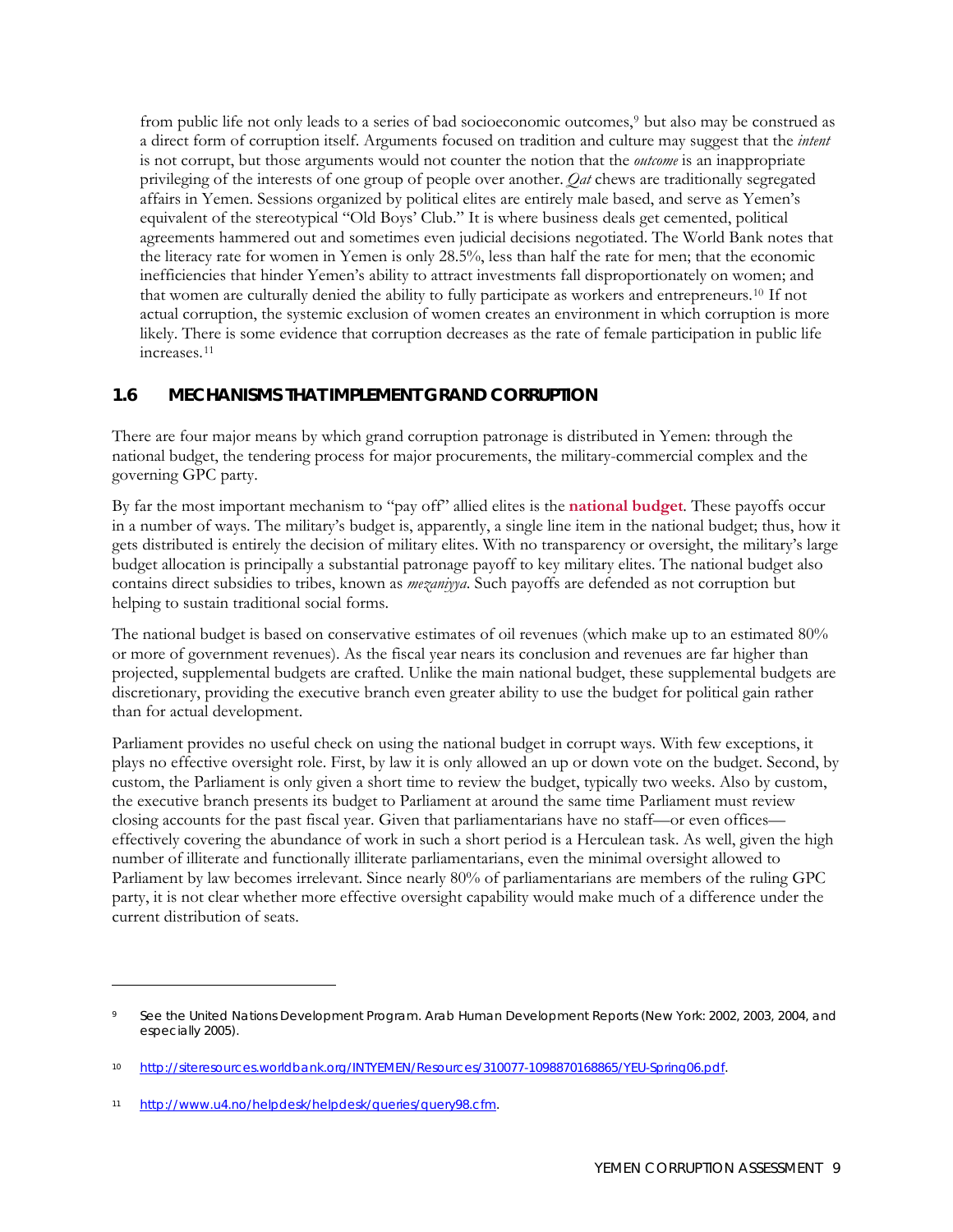<span id="page-27-0"></span>The Ministry of Finance (MoF) plays a central role in the drafting of the national budget, thus granting the executive branch wide discretion on its contents. Sometimes referred to as "the imperial ministry," the MoF is the final decision maker when it comes to allocating the national budget, and the process by which is does so is far from transparent. The vast power the MoF has over budget matters may be useful to reformers when the Minister of Finance is himself a reformer, as is now the case.

A second prominent mechanism for the distribution of payoffs to privileged elites is the **tendering process for major procurements**. The process is not transparent, appears to regularly award large tenders with at least the appearance of favoritism, and for the largest procurement tenders, directly involves the cabinet in decision making. Such direct politicization of the procurement process further erodes public trust in the honesty and fairness of the process. The High Tender Board is currently undergoing reform, but it is not clear how much independence from the executive branch and transparency it will ultimately have. The procurement process, from the smallest to largest tenders, is a major source of corruption throughout all levels of Yemeni government.

A third major mechanism for patronage distribution to favored elites is the **military-commercial complex**, primarily via the Yemen Economic Corporation, or YECO, run by active duty military officers. As noted above, YECO derives its profits from open economic ventures, from control over lands and from ownership of mostly southern parastatal organizations garnered after the north's military victory in the 1994 civil war.

The **General People's Congress** (*al-Mu'tamar*), or GPC, is generally similar to other party machines, from Mayor Daley's Democratic Party in Chicago to the current day National Democratic Party in Egypt. That is, the GPC has no real ideology to speak of, and its *raison d'etre* is to distribute patronage to any local leader wishing to participate in the system. The GPC can set up employment for clients of local patrons, it can arrange for projects to be built in the parliamentary districts of its members, and given the absence of disclosure laws, it can distribute funds as it deems necessary. The boundary separating the state's finances from the GPC's is not clear. While the state awards bloc grants to parties based on their number of seats in Parliament (so the GPC gets 80% of this money), it is widely believed that such open distributions to the GPC make up only a small fraction of state monies that find their way into the GPC coffers.

#### **1.7 STRUCTURE VERSUS AGENCY: REFORMERS AND REFORM**

The basic tension in confronting corruption in Yemen is between a structure that promotes grand corruption, and a small number of elite reformers bolstered by international pressure. The reformers have had some key political and legislative successes in the past year, including the sacking of a number of corrupt ministers and their replacement with reformers in the most powerful ministries, including those of finance, public works, oil and planning. Laws have been passed that will create an independent national authority to crackdown on corruption, that require financial and conflict of interest disclosures by government officials and that open up the major procurement tendering process. A media campaign against corruption has also been launched. The civil service, with assistance from the World Bank, has initiated reforms to rationalize government employment and limit ghost workers. They have not yet done anything to challenge the mechanisms of corruption by which the worst offenders prosper. Reformers are still emergent, and could be marginalized if powerful elites turn on them.

Under pressure from the US and Europe to address seriously the issue of corruption, reformers have gained momentum and garnered official support for certain reform initiatives. How far this will go is still questionable, given the centrality of corruption to political stability, at least as politics is currently configured. No powerful toes have been stepped on to date. Given the tension between the structure of power and the fragility of the reformers, a process that seriously confronts and alters the pattern of grand corruption in Yemen will be difficult to sustain. In particular, the military—because it has so much at stake in grand corruption--will be an extremely difficult actor to make and hold more accountable.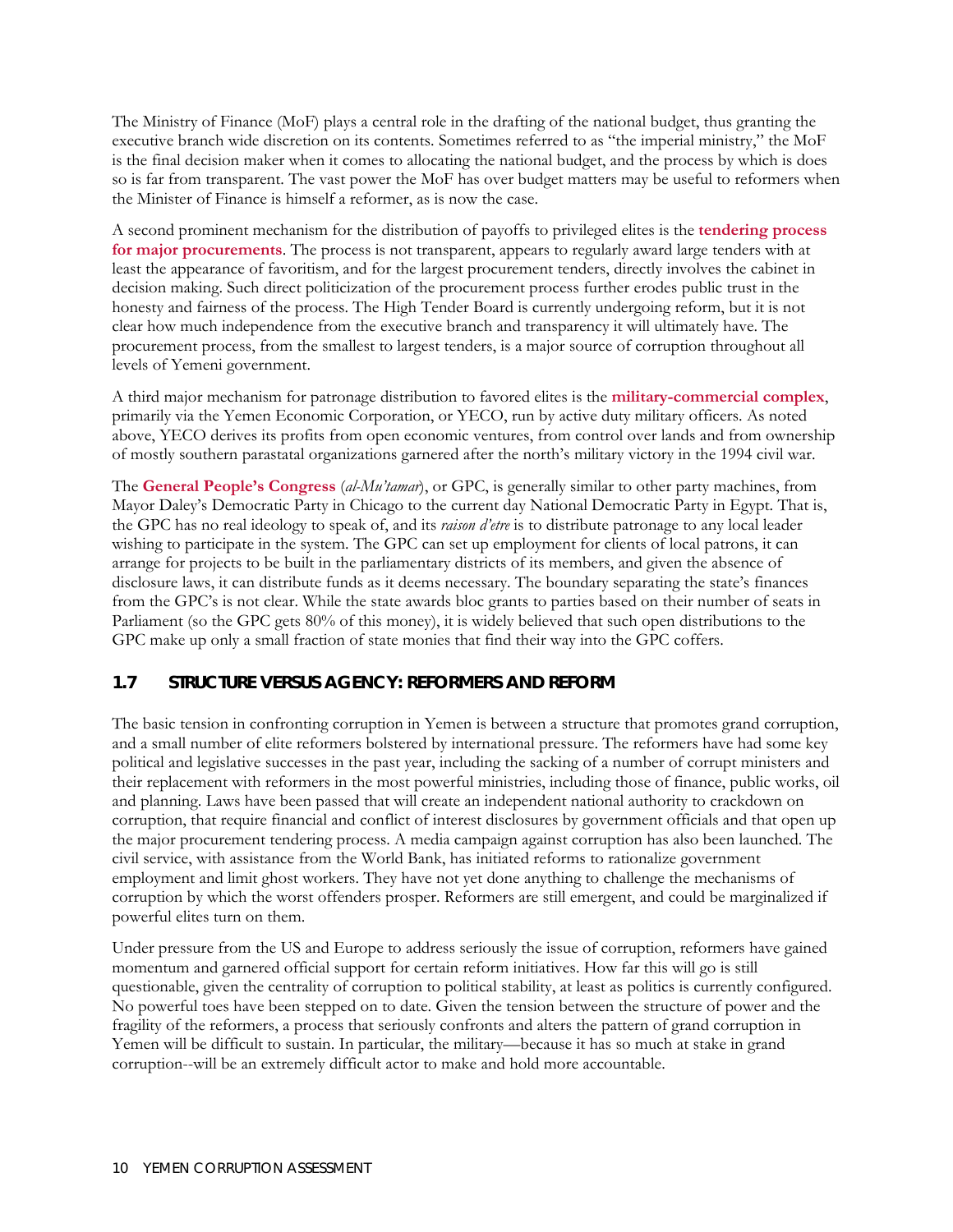However, it may be possible to achieve some impact and further develop momentum for reform by focusing on administrative corruption. At the same time, the systemic nature of grand corruption should not discourage the donor community, acting in unison, from assisting the reformers in Yemen. The recommendations contained in this assessment will not end corruption in Yemen, but they would contain it and help roll it back. By the nature of things, administrative corruption is easier to address, and for example, we believe significant progress is being made in civil service reform with the help of the World Bank. Tackling grand corruption means, *ipso facto*, challenging the nearly unfettered access to state resources enjoyed by tribes and the military, and restricting the ability to freely distribute patronage to key allies. Reforming this political economy of corruption will take a concerted effort by donors working in concert with indigenous reformers. While there are positive signs that reforms are underway, it will be no easy task.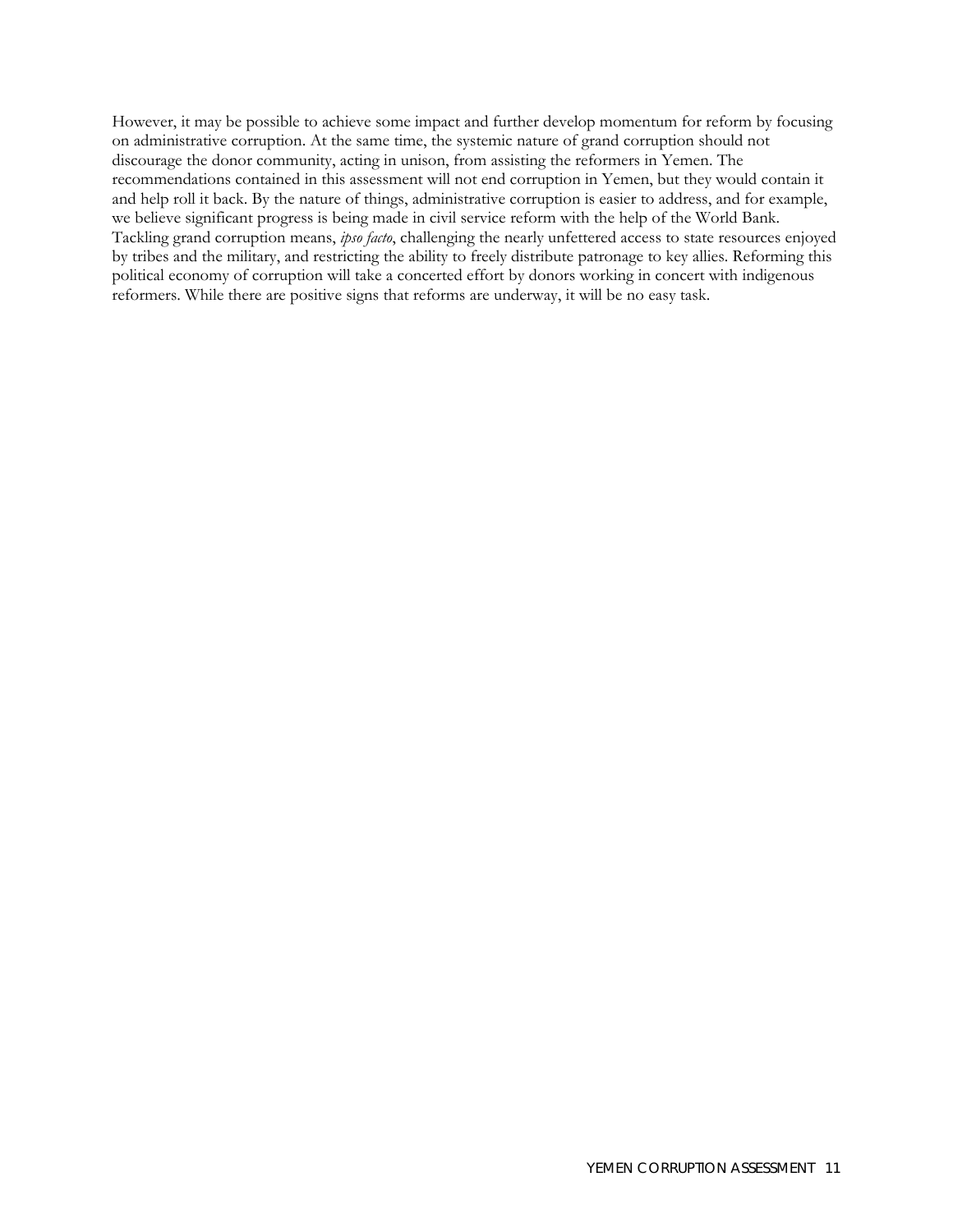# <span id="page-29-0"></span>2.0 CORRUPTION IN GOVERNMENT SECTORS AND INSTITUTIONS

Whereas the previous section provides a broad overview of the political economy and anatomy of corruption in Yemen, the following three sections of the assessment deal with the 'micro level' of corruption in 17 government sectors and functions, and two non-state actors that can play critical watchdog roles. As USAID, the USG and other donors think strategically about designing programs to address the issue of corruption, we suggest considerable modesty of expectations. That is, the donor community is not in a position to end grand corruption in Yemen any time soon. However, it is possible to help constrict the circle in which elite corruption occurs, and even more likely to address directly many forms of administrative corruption. Donors may assist reformers to gain a greater foothold to address administrative corruption in an array of sectors and institutions. Other reforms, such as greater oversight and accountability in the budget and procurement processes, will be harder to implement because of their political consequences, but can have significant impact on helping to limit grand corruption. Specific recommendations are made at the conclusion of each sector's discussion.

#### **2.1 JUDICIARY AND LAW ENFORCEMENT**

Yemen's judiciary is reportedly rife with corruption. Judges are often bribed, and, in some cases, may be able to choose from the higher bribe offered by the competing parties to a case. A recent Yemen Polling Center poll on bribery shows that 64% of respondents believe that the judiciary is the most bribe-ridden sector in Yemen. There is no judicial code of ethics or body of norms. Judges are also structurally susceptible to political pressures and ultimately punishment from higher political levels if they render unacceptable judgments. This subsection of the assessment provides a more detailed portrait of the types of, and reasons behind, corruption in Yemen's judiciary and pays particular attention to the Public Funds Courts, which are responsible for trying cases of alleged crimes involving state funds and other resources.

#### **2.1.1 The Judicial System**

**Lack of Independence**. The judiciary's independence is severely compromised by executive intervention and control. Almost 80 clauses in the Law on Judicial Authority violate Yemen's Constitution, as well as its own provisions regarding judicial independence. Article 149 states that *"judges are independent and not subject to any authority, except the law. No other bodies may interfere in any way in the affairs and procedures of justice. Such interference shall be considered a crime that must be punished by the law."* More, Yemen's penal code criminalizes the influencing of a judge and specifically forbids "any civil servant or a powerful person" from intervening with a judge. Despite these strong provisions, the actual situation is markedly different. The judiciary is politically and bureaucratically subservient to the executive.

The Supreme Judicial Council (SJC), the body at the helm of the judicial system, is dominated by successively high-ranking officials—each level beholden to the next via appointments to their original positions. Until very recently, the President of the Republic was the head of the SJC. The minister and deputy minister from the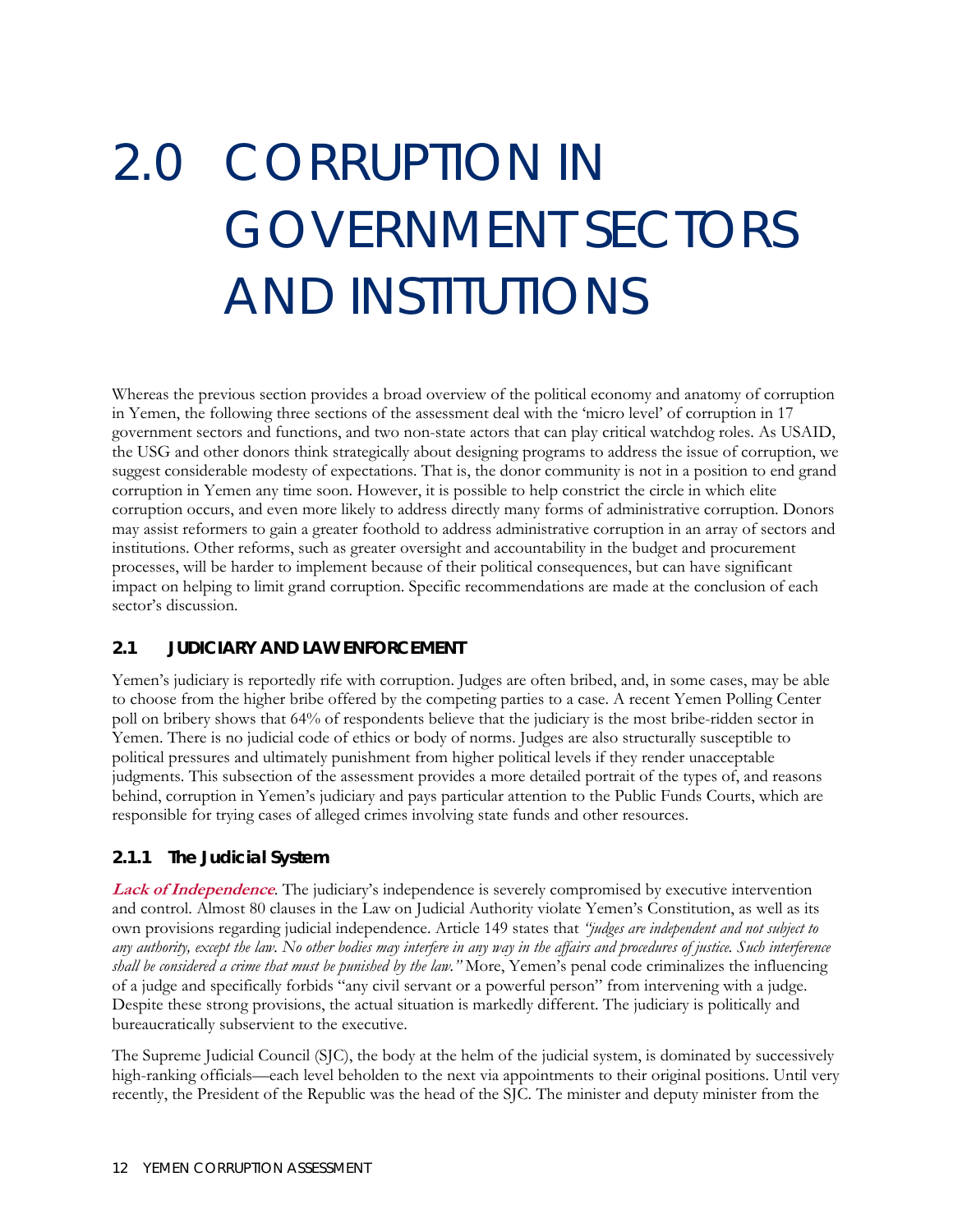Ministry of Justice, Attorney General, chief judicial inspector, Supreme Court president, two Supreme Court vice presidents and three senior judges comprise the SJC. The president appoints the justice minister, Attorney General and Supreme Court chief justice. The Minister of Justice, in turn, appoints his deputy minister and plays a determining role in appointing the most senior judges. While an important first step, some view the removal of the president as relatively inconsequential in promoting greater judicial independence, since the Ministry of Justice (MoJ) is still in predominant control of the council and the system.

The council is vested with primary authority over the administration and daily operation of the court system and is provided with direct budgetary funds to fulfill this mandate. The SJC determines the assignment, transfer, hiring, demotion, promotion and firing of judges. The council is responsible for the qualifications of the judges and control over the administrative staff and support for the judiciary. In practice, however, the MoJ has retained administrative authority over the judiciary, including all functions explicitly granted to the judiciary in the Constitution. In addition, prosecutors all belong to the MoJ. Even the Judicial Inspection Board (JIB) is within the MoJ, which determines the regulations of how its inspectors work. Finally, while outside of the SJC and MoJ, the Prime Minister, with cabinet approval, decides judicial salaries.

**Judicial Appointments***.* Appointed judges are not always well qualified, since judicial appointments are often determined according to political, territorial and tribal criteria as well as technical considerations. There do not appear to be clear and consistent guidelines and procedures governing appointments, at least not ones that appear to be familiar, and to any appreciable degree, publicly known.

Judges have been transferred from courts where they served to other courts as punishment for ruling in ways presumably unacceptable to well-connected or powerful individuals. The assessment team heard about one case where a current Commercial Court judge was previously removed from a prominent court on which he had been serving to a smaller court. Another judge who made preliminary rulings against the government in a particular case was moved to another court in the middle of the same case. Five prosecutors were appointed Supreme Court judges. Also, it has been alleged that judges with a security background have assumed more prominent roles.

These random and arbitrary transfers put the MoJ's periodic large-scale judicial reshuffles over the last several years in a somewhat different light. These "reshuffles" were billed as renovating the judicial ranks and (more recently as) combating corruption. However, they may also take judges out of their substantive and geographical milieus and/or place them into appointments for which they may not be qualified. At worst, this is a systematic way to keep judges subordinate to the MoJ.

Moreover, the lines between judges and prosecutors heavily blur. Prosecutors hold the equivalent civil service rank as judges, and can be moved into judicial positions. For their part, judges can be reassigned as prosecutors. While not unique to Yemen, rotations are carried out with little or no consultation with the affected judges and not based on transparent criteria. It is thus not surprising that many judges are perceived to have a significant tilt toward the prosecution.

**Administration of Justice***.* Court staffers are relatively few, poorly trained and poorly paid. They work in and with an extremely rudimentary infrastructure. One commercial court in Sana'a, for example, used to store its case files in what used to be the swimming pool of the former villa which is now the court's premises (rented by the MoJ); now, they are stored in shelving in a basement room. Court staff and administrators do not seemingly receive basic skills training. Clear job descriptions as the basis for skills transfers are lacking, as are organizational charts that ensure that employees understand what is expected of them and the lines of authority. As a result, courts in Yemen are notoriously inefficient with some cases dragging on for years. The lengthiness of many cases, the relative lack and uneven application of case processes and procedures and rudimentary infrastructure create an environment for court staffers to be implicit in bribery for faster service, falsified documents and the like.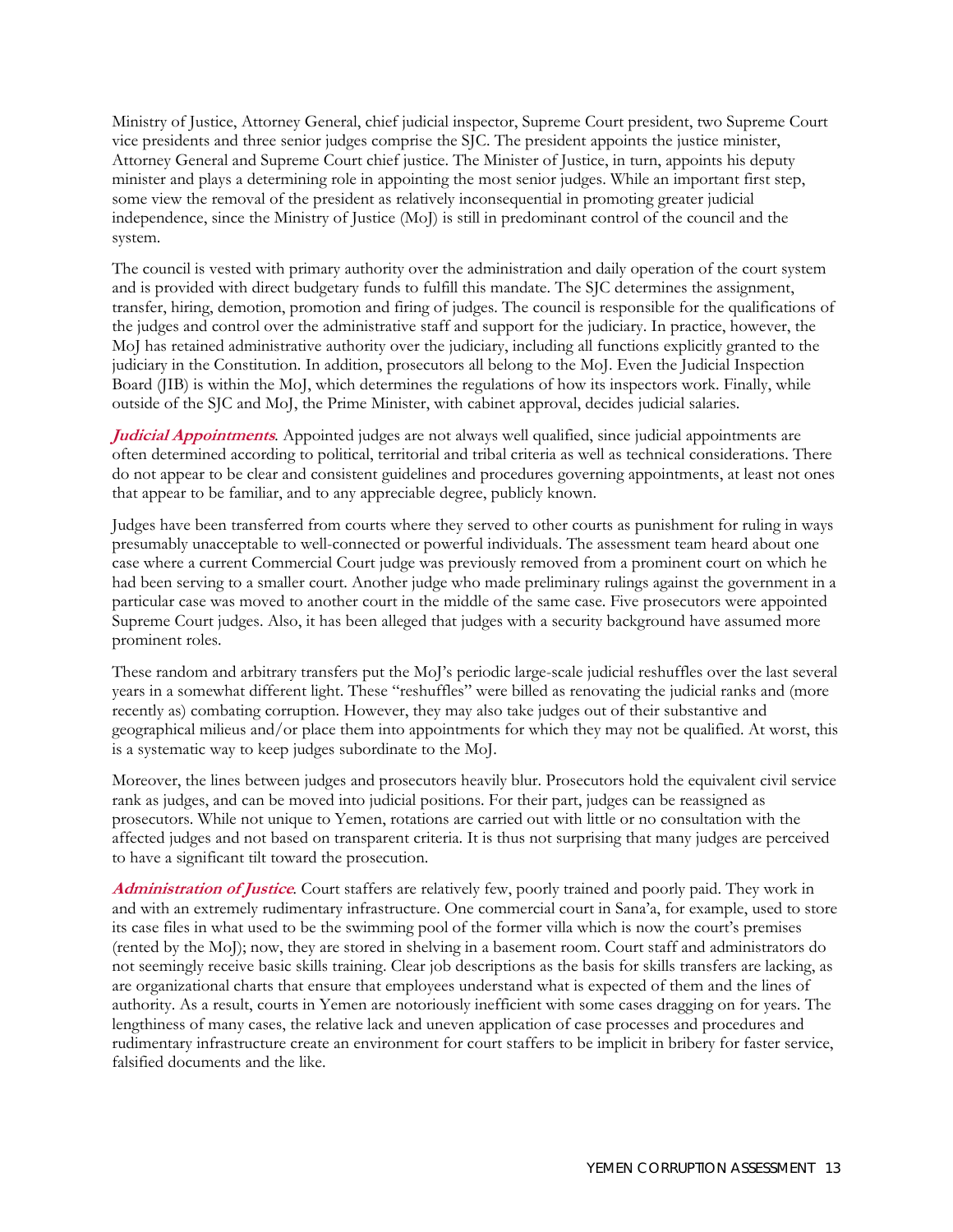**Judicial Inspection Board***.* Currently, the Judicial Inspection Board is well ensconced in the MoJ. The JIB contains a division responsible for oversight of Public Funds Courts judges, as well as other categories of judges. While some in the JIB allegedly have ties with the intelligence service, others are reportedly more independent and reform minded.

**Informal Dispute Resolution***.* It is reported that judges sit in *qat* chews and do business with parties to their cases. While the frequency of this phenomenon is not clear, judges may essentially be arbitrating formal court cases in this informal setting. In general, Yemeni judges often are asked to arbitrate disputes, outside of their normal caseloads and courts, because it is usually a more efficient and economical way of arriving at a settlement. This resolution of disputes tends to rest on a more consensual basis. The objective is to obtain a consensus regarding closure rather than to ascertain a solution based on legal text or precedent. Yemenis have little faith in the formal system to act as an impartial arbiter of disputes or in the courts' ability to fairly apply legal standards to reach a sound judgment based in law.

The use of customary law, traditions and dispute resolution mechanisms may also contribute to judicial corruption. They predate the "modern" judiciary and courts system in Yemen by decades, if not hundreds of years, though they continue to be used because of the weaknesses of the "modern" system—including corruption. At the same time, the overlap between informal and formal means and ends further weakens the theoretical ways in which the formal system is supposed to work.

#### **2.1.2 Public Funds Courts**

Public Funds Courts were established by presidential decree in 1996 as a response to the rise in corruption after unification in 1990. PFCs at the primary level originally were comprised of three judges (versus the typical one) and had courts in Sana'a, Ta'iz, Hadramawt, 'Aden and Hodeidah, which covered those and surrounding governorates. At first, PFCs had a broader mandate which included bribery, fraud, graft, counterfeiting (of both money and documents) and "damage to the public interest," but their bailiwick was later narrowed to address only crimes by public servants and those that affect public funds.

**Restructuring***.* In 1998, the PFC structure was changed so that one judge replaced the original three judges at the primary level. Additional changes included the removal of tax and consumer cases from the purview of PFCs, and existing courts would no longer hear cases from neighboring governorates; from now on, regular first instance courts would hear public funds cases in governorates where there were no PFCs.

It is not entirely clear the extent to which these changes were made for political reasons—i.e., to somehow curtail the authority of PFCs—or for arguable division of labor purposes—e.g., certain kinds of cases were better heard in other kinds of courts, or PFC caseloads for the country's principal regions were seen as considerable and therefore regular courts could handle the smaller numbers of public funds cases from adjacent governorates. In the case of certain kinds of cases being stripped from the PFC domain, it appears that this is the result of further judicial specialization; there are now (or soon will be) specialized courts for tax and customs in Sana'a and 'Aden. It also appears that there are plans to establish PFCs at an appellate level.

**Record**. The PFC record in successfully trying and rendering effective decisions in cases appears murky. One of the team's judicial interviewees maintained that political support for PFCs made it possible for them to serve as a deterrent. He referred to violations and cases related to ministers that are in process. He also recounted one case he heard involving a central service delivery ministry or agency. The court summoned high-ranking officials to testify at the trial. Investigations included the line minister himself. Several officials were convicted of fraud and went to jail. The case led to further allegations and investigations that ultimately resulted in an overhaul of the entity's monitoring, evaluation and inspection functions. The Ministry of Defense was cited as one state entity not responsive to PFCs.

**Capacity Issues***.* Public funds judges usually lack the requisite specialized knowledge, including accounting. COCA officials complain that they must often "do their jobs over" in cases that the Public Funds Prosecutor refers to the courts—meaning that they must review information already provided by COCA and explain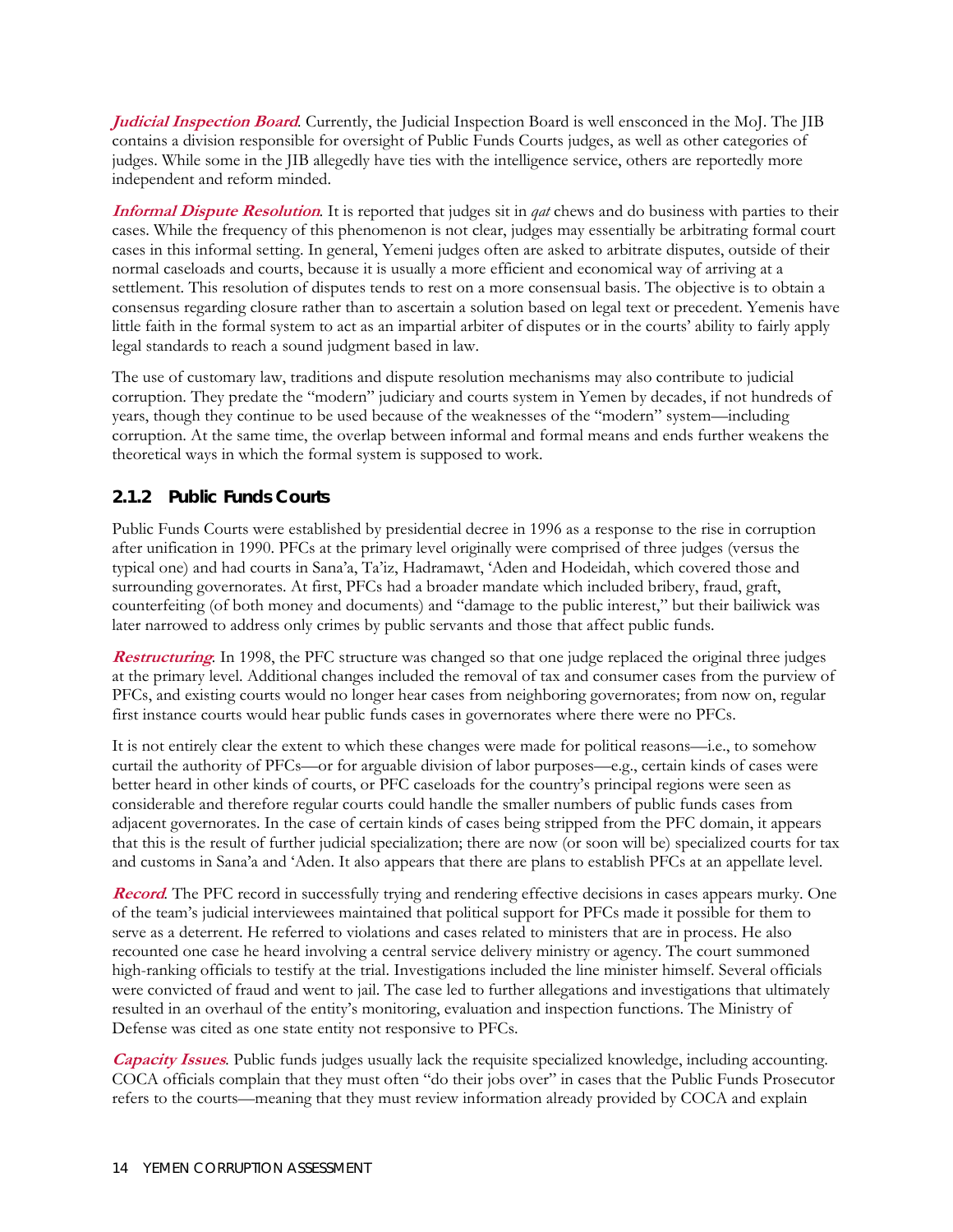basic accounting principles. Aggravating this lack of capacity, the first generation of PFC judges, who accumulated some experience, has also been largely promoted up the judicial hierarchy. More, growing PFC caseloads have led to the appointment of criminal court judges in PFC positions. To date, PFC judges receive no formal training. The Higher Judicial Institute is now reportedly planning on offering six to eight months of special training for commercial and public funds judges.

#### **2.1.3 Public Funds Prosecution**

The Public Funds Prosecution (PFP) is the link between COCA and the courts. Most of the PFP's cases come from COCA, but sometimes this division of the Attorney General's (AG) Office receives allegations from junior officials within ministries. There is no formal mechanism through which to receive complaints. The official from the AG's Office that the team met even noted that potential cases might arise from media reports.

**Process***.* There are three stages to the PFP's work. First, prosecutors collect evidence, working with COCA, the police, the Tax Authority (if relevant) and the ministries in question; if existing evidence is incomplete or somehow lacking, they request more information from COCA, or prosecutors may assemble their own expert witnesses. Next, they conduct their own investigations. Finally, they determine whether there are sufficient grounds to issue an indictment and refer a case to court.

**Limitations on Authority***.* By law, the PFP does not have the right to indict parliamentarians, governors, ministers and deputy ministers. (Other divisions within the AG's Office have the legal ability to prosecute high-ranking officials for other crimes.) Under this law, two-thirds of the Parliament must vote to indict the official, and the case would then be referred to the Supreme Court.

**Capacity and Administrative Issues***.* The PFP has limited staff with inadequate qualifications and thus it lacks investigatory capacity when compared with COCA. From 1994 to 2005, the AG's Office was independent of Yemen's abysmally low civil service pay scale. After Parliament passed the 2005 wages legislation, judges' salaries were pegged as civil service salaries. Now, if the AG's office wants to hire additional personnel or raise salaries, they are subject to what one team interlocutor referred to as "the Cold War mentality" centralism of the Ministry of Civil Service Reform. However, it appears that some compromise is in the process of being reached whereby the Higher Judicial Council may have a role in determining the salaries of judges and judicial personnel.

**Self-Monitoring and Accountability***.* Bribery of public funds (and other) prosecutors can and has occurred, though intimidation is reportedly not a problem. If the AG's Office receives complaints of bribes, its own internal counterpart to the JIB will conduct an investigation. If evidence shows that an indictment can be made, the case gets forwarded to an administrative court. It is estimated that in the last 10 to 15 years, 31 prosecutors were indicted—of those, 18 were fired, and the rest were moved to non-judicial jobs.

#### **2.1.4 Police**

Corruption among the police in Yemen is reportedly rampant. Most often, this seems to take the form of petty bribery. The Yemen Polling Center's recent survey on bribery found that 59% of respondents identified security bodies as among the most corruption-prone public sector institutions or sectors in the country. As with many government employees, low salaries appear to contribute heavily to police corruption. To our knowledge, there have been no government investigations of police corruption. There have been reports that some police stations have "internal affairs" sections to investigate abuses; also, citizens have the right to file complaints with the public prosecutor. Law enforcement and investigations are believed to be weak, ineffective and sporadic due to corruption; a lack of training, capacity and resources; and a slim government presence in and control over many rural areas. The police's Criminal Investigative Department (CID) reports to the Ministry of Interior and makes most arrests and conducts most criminal investigations. Because of its mandate, the CID may be the central locus of consequential police corruption in Yemen.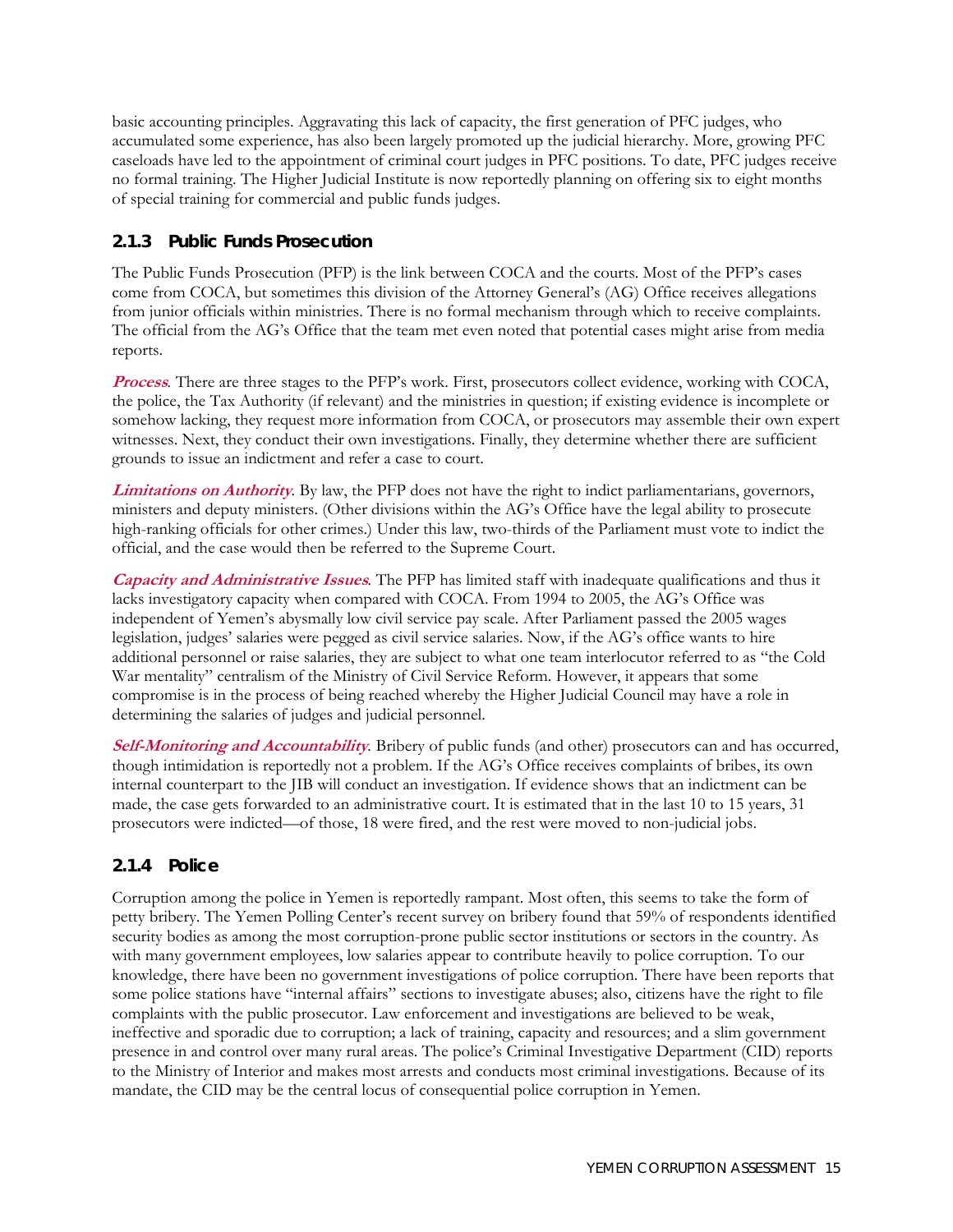#### **2.1.5 Conclusion**

Fundamental judicial reform is important if Yemen hopes to reduce corruption and improve the country's investment climate. Increased transparency, integrity and accountability in the judiciary will increase local and international investment in the private sector and thus contribute to the economic growth Yemen so desperately needs. The public prosecution and police are obviously important in enforcing the law as interpreted and ruled by judges.

USAID's *Democracy and Governance Assessment* from 2003 highlighted the lack of top political support for judicial and broader rule of law reform in Yemen. In contrast with those findings, the anticorruption assessment team found that the sentiment toward reform is now more widely shared beyond a certain strata of high-ranking judges who were relatively isolated and lacked the power to push for change. However, these sentiments may not translate into a more concrete and operational consensus over the parameters of reform.

The AG and a majority of the Supreme Judicial Council appear supportive of much more far-reaching change, while the Minister of Justice may embrace a more limited vision of reform. The proposal to hive off the MoJ's judicial inspectorate and merge it with its analogue in the public prosecution is a case in point. This recommendation came out of the first judicial conference in Yemen last year. The MoJ has reportedly opposed this reform and reportedly resisted lobbying efforts by the SJC and the AG.

#### **2.1.6 Recommendations**

The following recommendations include support for reforms and other interventions dealing with both (1) the judiciary as a whole, and (2) corruption in particular. These recommendations apply to both the general judicial system and to the Public Funds Courts and Prosecution in particular. The PFCs are included both because they are a subset of the judiciary and because of their rule of law role in public finance corruption reaching levels of criminality. The PFP is included because of its relationship with the PFCs and the latter's level of dependence on the former. If successful, larger systemic reforms in the judiciary could have a significant anticorruption impact. Because not nearly as much is known about police corruption phenomena in Yemen, and because this is an area of programming traditionally beyond USAID's programming experience, the following recommendations do not cover that key law enforcement actor.

- Support greater independence of the Supreme Judicial Council from the Ministry of Justice. It should be noted that granting the SJC greater independence and authority will entail institutional restructuring at lower levels to provide it the technical, administrative and financial support it will need to play its newly expanded role.
- Encourage the MoJ's gradual conversion to a Ministry of State for Judicial Affairs that would play a more discrete bureaucratic role.
- The current system for the appointment of judges and the hiring of support personnel must be reformed. This includes not just the initial hiring, but also the transfer, promotion, demotion/punishment and retirement of judges. Criteria, based on regional and international best practices should be adopted. The judicial selection process should be made public and the RoYG should consider institutionalizing a national judicial exam and include members of the private sector and civil society in the judicial selection process to bolster public confidence.
- Promote the merger of the JIB within the MOJ and its counterpart in the Public Funds Prosecution into an independent entity under a restructured and more autonomous Higher Judicial Council.
- Support the review, clear articulation and codification (as necessary) of the processes, procedures and standards of JIB oversight and its exact responsibilities. This should be complemented by (1) their publication, and (2) the dissemination of the JIB's decisions.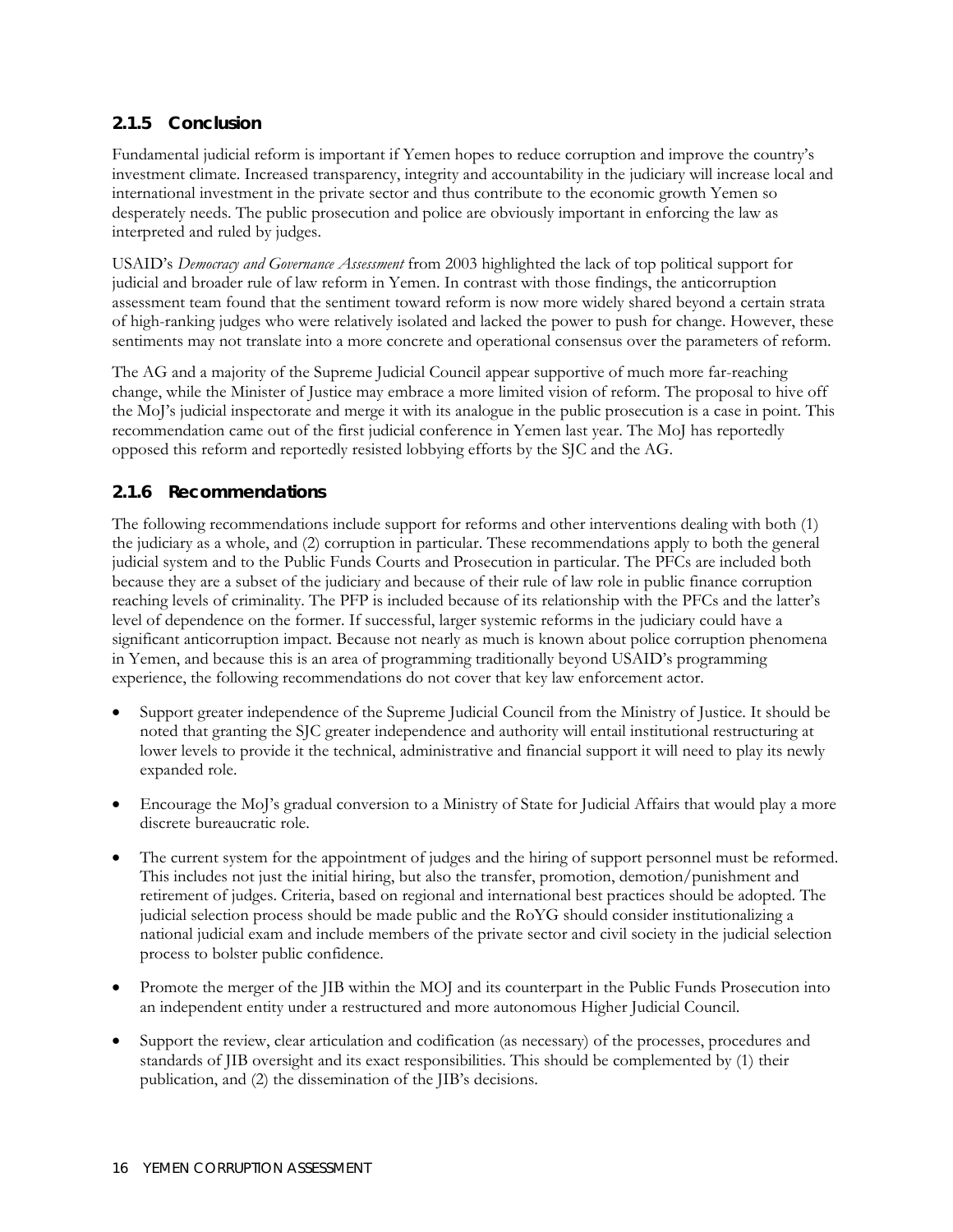<span id="page-34-0"></span>• Facilitate greater COCA-PFP-PFC coordination. Currently, these interrelated actors have annual meetings, but given the interlocking and mutually dependent relationships between them, more could be done. At the same time, if this avenue of programming is pursued, careful attention should be paid to maintaining each actor's integrity. As one of the team's interlocutors implied, "coordination implies discretion."

#### **2.2 PARLIAMENT[12](#page-34-1)**

Like judiciaries, legislatures are typically seen as playing important institutional checks on executive power and its excesses—including corrupt acts. Despite some efforts, Yemen's elected Parliament has been largely impotent in this role. This is due in large part to (1) GPC political domination—the party controls almost 80% of the seats and most leadership positions; (2) the sociopolitical profile of a majority of MPs—many with low, or very low, levels of education and even functional illiteracy, and many with military and security backgrounds; and (3) various constitutional and legal constraints on parliamentary roles and responsibilities.

However, because of the GPC's internal diversity; the presence of some opposition MPs; and the fact that many MPs have their own individual, tribal and regional interests and agendas, Yemen's Parliament possesses a certain political fluidity and occasionally a dynamism which MPs can exploit. This is exemplified in the recent creation of the Yemeni Chapter of the Parliamentarians against Corruption (YPAC), a cross-party grouping of reform-oriented MPs and former MPs.

#### **2.2.1 Committees and Oversight**

-

Absenteeism of MPs from Parliament is pervasive. At the committee level, this has the disabling consequence of preventing the establishment of a quorum for committees to hold meetings. As a result of this and other factors, some committees seemingly exist largely in name only. MPs generally do not know how to ask for and acquire information of the government, and then are at a loss of how to marshal it for oversight purposes. Committees also lack professional administrative and specialist staff—in addition to offices—to support their work.

In the midst of this picture of seemingly complete disempowerment, several committees stand out as relative exceptions. The Oil Committee has been particularly active in investigating, and in at least one case blocking, a government-sponsored international oil concession that was perceived as financially disadvantageous for Yemen in its preliminary terms. Several MPs reported that the Oil Committee's aggressiveness on the Hunt Oil deal and other issues was important for MPs in breaking down the perceived limitations in parliamentary influence.

Under the leadership of a fairly prominent GPC parliamentarian and agronomist, Parliament's Agriculture and Fisheries Committee has conducted several investigations of, and written reports on, fisheries and agriculture issues. For example, one startling committee finding was that only five out of 50 agriculture investment projects that received licenses were actually established. The fact that these committees have been headed by GPC MPs has helped to insulate them from political reprisal.

Opposition-led committees have not fared as well in their efforts. One opposition MP was reportedly forced out of his leadership position because of a committee investigation and report concerning the apparent imbalance in the geographic selection of localities for government-sponsored water projects. The Health Committee has been stonewalled in a number of its inquiries to the Ministry of Health.

<span id="page-34-1"></span><sup>12</sup> This section also draws significantly on previous Yemen MCA TCP fieldwork by assessment team member Oliver Wilcox, USAID/Washington, during June 2005. At that time, it was anticipated that parliamentary strengthening would be a component of Yemen's eventual TCP proposal; however, it was dropped as a component because of Parliament's low levels of capacity and political vagaries, as well as the RoYG desire to further focus its proposed TCP.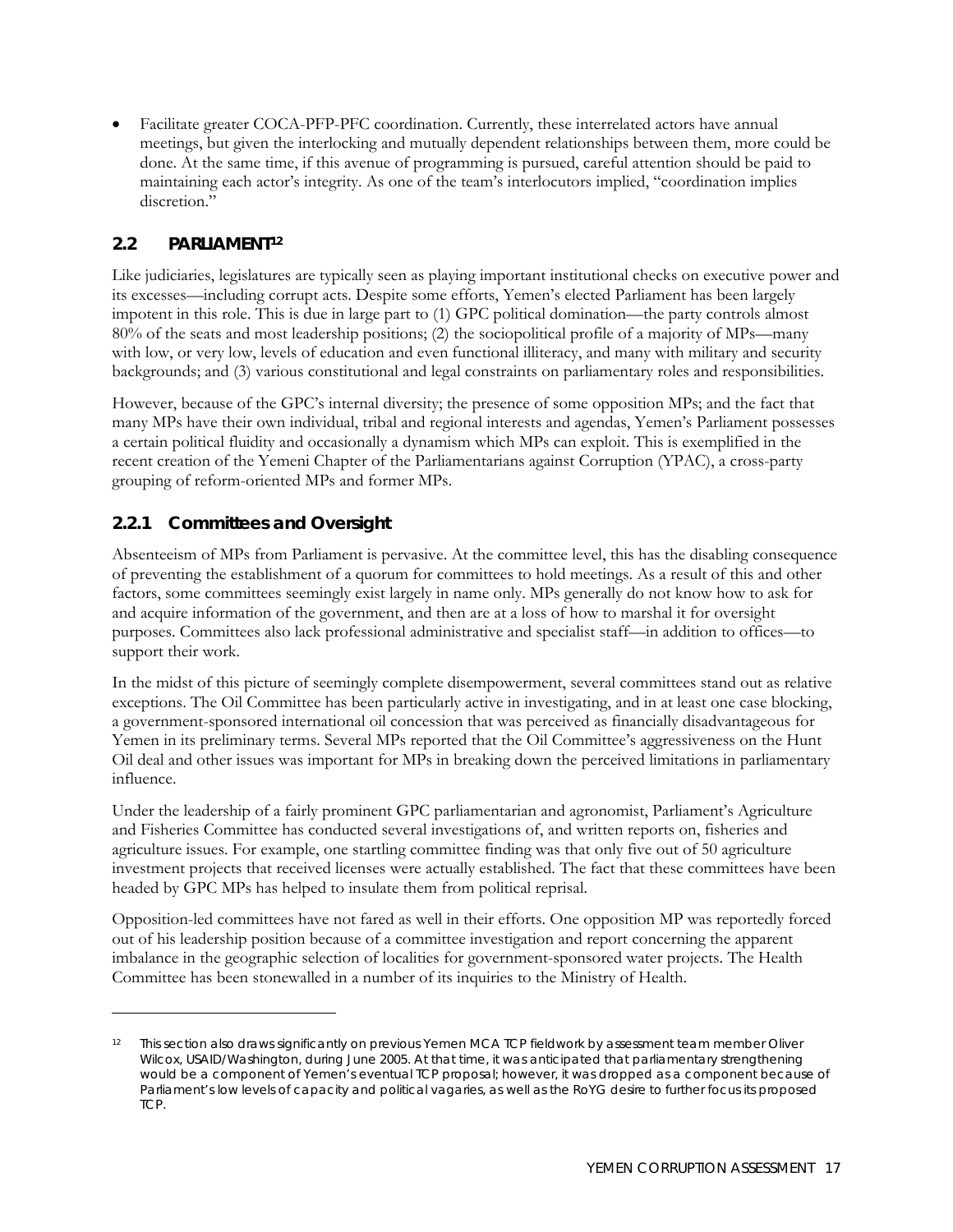Committees are not required to keep a written record of their proceedings, thus reducing their internal transparency to other MPs and the Parliament as a whole, not to mention media, civil society and the general public. While the assessment team has no evidence of this as a problem, the lack of a written record at least in theory enables a committee's deliberations, decisions or other work to be falsified, misrepresented or upended for political reasons.

MPs or committees can ask the executive for information but ministers or other officials can determine what information and documents to furnish the parliamentary author of the inquiry. There is also no clear definition or guidelines of what information or documents are confidential or restricted. There are also reported cases of Parliament's Presidium obstructing certain MP and committees as they have attempted to exercise oversight vis-à-vis their executive counterparts. It is alleged that the Presidium has also been complicit in delaying the review and approval of government loans until the end of Parliament's session, when their passage is virtually guaranteed.

#### **2.2.2 Budget and Finance**

The government has nine months into a new fiscal year to submit the closing statements of the last fiscal year's budget to Parliament for review and ostensible approval. One to two months later, the government then submits its complete budget proposal to Parliament. The timing of executive branch budgetary submissions to the legislature is governed by law, whereas the Parliament's power to vote up or down on the budget is enshrined in the Constitution. Unlike in other Arab Parliaments, the "Budget Committee" is actually a larger constellation of actors than just the members of the Parliament's permanent Finance Committee.

Beyond the national budget, the Finance Committee has a wide range of public finance responsibilities. These include the Parliament's own internal finances, the Central Bank and monetary policy, COCA, varying types of public finance legislation and oversight of budget execution. During 2005, for example, the Finance Committee was apparently quite involved in, and played somewhat of a substantial role in, amendments to the customs and sales tax laws.

The assessment team heard somewhat mixed perceptions of the Finance Committee: that it is more "progovernment," but that it is also better educated and more experienced, in large part because of the business backgrounds of the chair and key members. In 2005, an opposition committee member indicated that the committee wanted to change the legal underpinnings of the MoF's control over internal budget execution within each ministry, as well as the centralization of procurement approval in MoF hands. He also indicated that the committee wanted to separate local governments from the MoF. At this writing, it is unclear whether these proposed changes have advanced or not; however, they indicate that the Finance Committee is able to operate in some measure autonomously of the executive and/or GPC hierarchy.

Regardless, this committee is perhaps the most important when it comes to public finance and economic growth in Yemen, and thus is a potentially pivotal anticorruption actor. Aside from the issues of political will and autonomy, there is the fact that the Finance Committee's staff is small, under capacity and not accountable in some measure to the committee itself. As of mid-2005, the committee had a clerk, a civil engineer and another specialist appointed to learn English. The committee had requested two additional technical specialists from the Presidium but was not to have a role in selecting them. At this writing, the status of the Finance Committee's request for additional expert staff is not clear.

#### **2.2.3 Parliamentary By-Law Reform: Paper and Practice**

In the summer of 2005, Parliament did vote to amend its by-law in two important respects: (1) committee heads must be elected every two years, whereas they used to remain in their positions after a new Parliament was first convened and committee were named; and (2) Parliament's top leaders—the speaker and three deputy speakers—in the Presidium must also face reelection during their normal parliamentary terms. However, certain by-law restrictions remain and hamper a greater role for independent-minded MPs.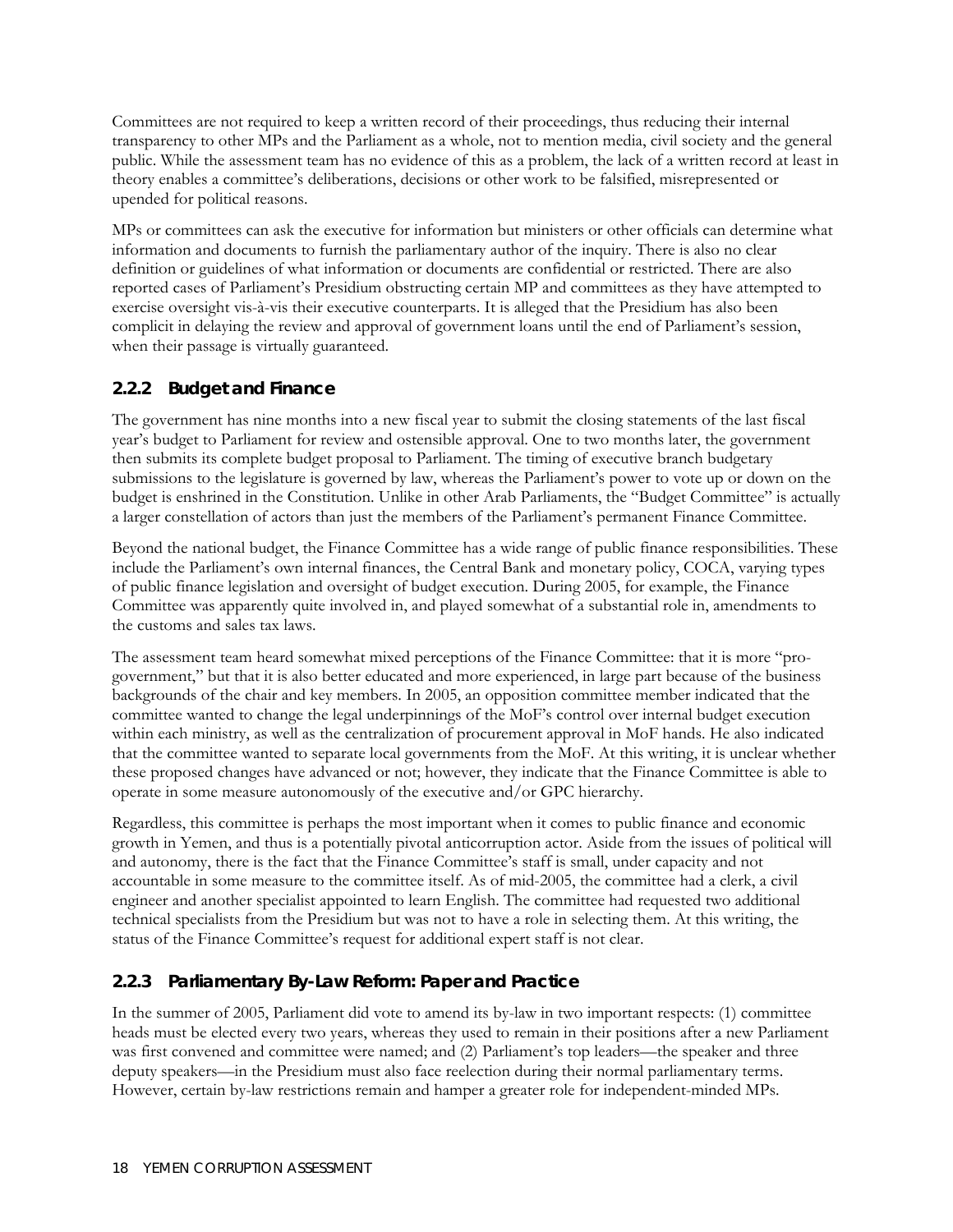Committee chairs must still request funding (for efforts such as MPs conducting site visits) from the Presidium to effectively play their oversight roles.

Despite these changes, however, old political practice can trump movement toward reform. Earlier this year, when the GPC parliamentary caucus was reportedly set to meet and have a secret ballot vote for a new Presidium, the candidacies of two more independent and reform-minded MPs appeared to be advancing. Reportedly, the morning of the election, top GPC leaders were directed to exert pressure for reelection of the old Presidium.

## **2.2.4 Conclusion**

Parliament has considerable potential but a very long way to go in exercising its general transparency and accountability roles as the legislative branch of government. Embedded in these larger roles are Parliament's more specific contributions to anticorruption in Yemen. In particular, given the efforts of some committees, oversight is perhaps the most promising function related to anticorruption. There is a tendency in much donor parliamentary strengthening work to focus on a Parliament's budget review capacity and infrastructure. This is inspired both by the (correct) assumption that the ultimate source of corruption and approach for anticorruption is financial and by the US Congressional model, where the legislature is the source of the budget. However, in the Arab context, legislatures have limited constitutional budget authority and very little political influence; Yemen's Parliament is no exception and perhaps even more powerless than some of its counterparts.

There are several strategic implications in this context:

- *First*, budget work will be an especially long-term development endeavor. Even if changes can be secured in the executive's delivery of closing accounts and the draft of the next budget, political obstructionism will likely remain resilient. In addition, considerable training, technical assistance and infrastructure will be needed to support MPs in their review role. Reforms in this area are not just in ways of doing business but are systemic.
- *Second*, progress in capacity building and short-term gains are much more likely via other committees. Because of its centrality to public finance and issues affecting economic growth, the Finance Committee is one that should receive considerable attention. However, other committees (e.g., Health, Fisheries and Agriculture) with track records of effort and some modicum of political will, however modest, should also be targeted. These committees have the added benefit of dealing with service delivery and economic development issues that are important to the public and central to Yemen's long-term viability and legitimacy as a state.
- *Third*, more general parliamentary reforms can help Parliament play a more serious role vis-à-vis corruption over time. These reforms have to do with raising standards of accountability for individual MPs, such as attendance, and the institution as a whole.
- *Fourth*, follow-up and follow-through will be particularly crucial in programming. This means that training and technical assistance should be structured, as best as possible, to support a particular committee, for example, through the various steps in an oversight process or in reviewing legislation.

#### **2.2.5 Recommendations**

• Support amendments to parliamentary by-laws to (1) allow MPs and committees greater autonomy to conduct oversight, (2) establish clear and regular session schedules for Parliament, and (3) require committees to keep accurate and complete written records of proceedings.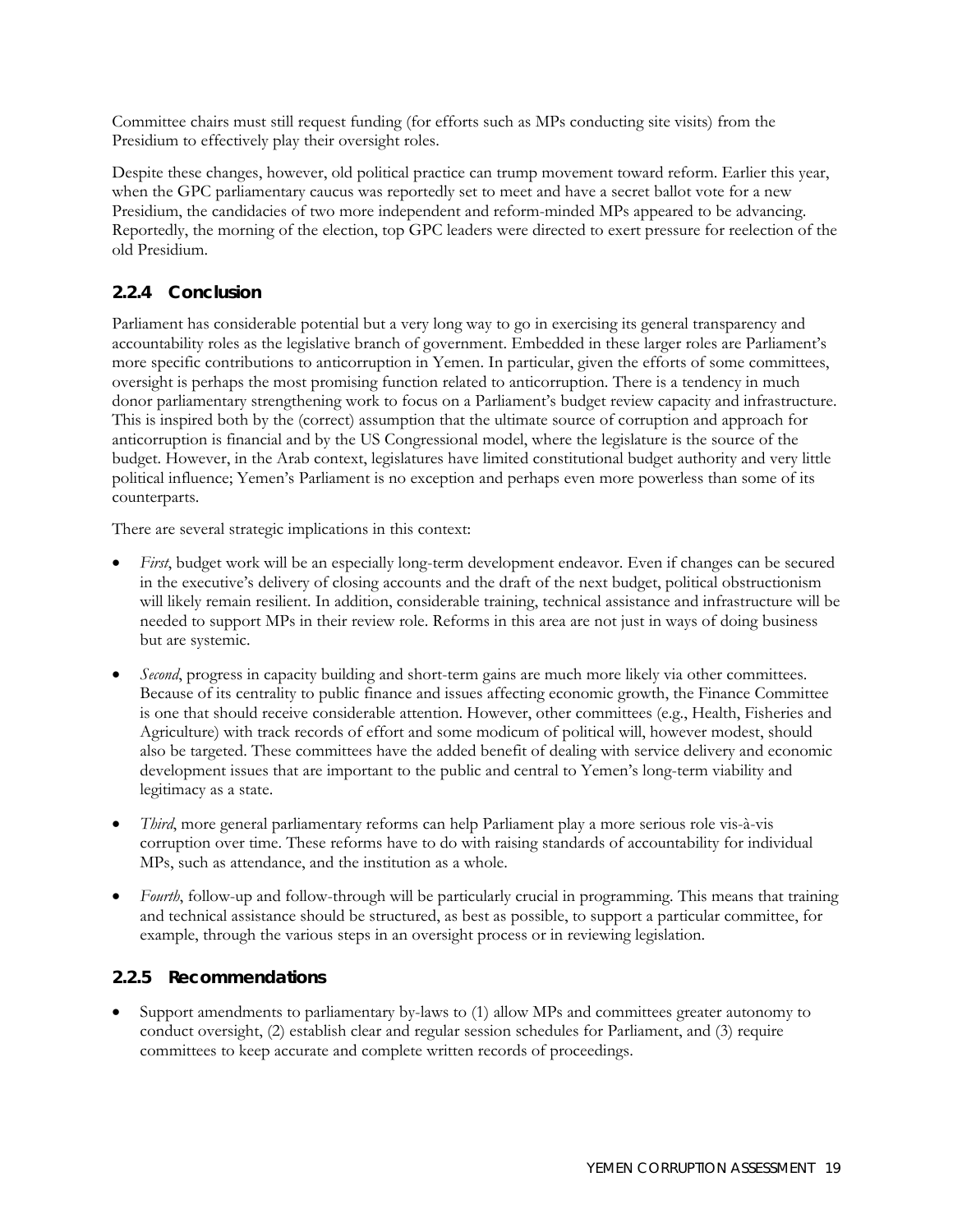- Communicate session scheduling and agendas to MPs in advance. Subsidizing cell phone text messages to MPs regarding the schedule might be one effective way to reach more MPs and thus increase relative levels of attendance.
- Support a Yemeni "Freedom of Information" Act (FoIA) and support a ministry pilot project on processes and procedures for addressing parliamentary information requests.
- Promote changes in the executive's budgetary submissions process to Parliament. These should focus primarily on changing the scheduling of the delivery dates of closing accounts for the last fiscal year and the draft budget for the coming fiscal year. Also helpful would be changes to the formats of closing statements to make them more understandable to MPs.
- Support a willing ministry in the development of a detailed, reasonably itemized pilot or "model" budget to Parliament.
- Assist active and independent-minded committees in oversight. Areas of possible oversight include monitoring government performance and service delivery; evaluating a particular program; and tracking a ministry's budget expenditures and/or compliance in a particular area.
- Regularize committee consultations with outside experts, civil society and other relevant stakeholders (e.g., the private sector). This could be piloted with committees that have some track record and then somehow institutionalized (e.g., through the creation of a simple database of experts and contact information) for replication to all committees.
- Strengthen the Finance Committee in oversight and legislative review/amendment through provision of experts and technical assistance on key legislative issue areas where corruption features prominently (e.g., in tax, customs, banking reform, etc.). A particular focus might be paid to supporting the committee's input on the financial law governing the MoF (i.e., loosening its hold on line ministry discretionary spending) and on legislations dealing with greater fiscal decentralization.
- Systematically engage MPs and committees as partners and monitors in donor interventions. Because committees are inherently sector or issue specific, parliamentary oversight lends itself well to incorporation in programming that might otherwise have nothing to do with parliamentary strengthening.
- Encourage creation of internal accountability unit in Parliament to monitor the institution's internal budget and to promote implementation of and adherence to institutional standards (e.g., MP attendance).
- Draft an MP code of conduct—including mandatory attendance at a minimum number of parliamentary sessions and relevant committee meetings.

#### **2.3 CIVIL SERVICE REFORM**

In Yemen's post-civil war environment, the civil service has been an increasing mechanism for corruption. The Yemen *Country at the Crossroads* report notes that "[t]he government's patronage system involves 'employing' thousands of Yemenis in government positions, with many collecting salaries for which they perform no duties."[13](#page-37-0) This situation was exacerbated by the civil service laws adopted after the reunification of North and South Yemen, which necessitated a series of political compromises between the socialist system of the south and the bureaucratic system in force in the north that was based primarily on the Egyptian

-

<span id="page-37-0"></span><sup>13</sup> United Nations Online Network in Public Administration and Finance. Country at the Crossroads. *Yemen Country Report*. 2004:

[http://unpan1.un.org/intradoc/groups/public/documents/nispacee/unpan016212.pdf#search=%22country%20at%2](http://unpan1.un.org/intradoc/groups/public/documents/nispacee/unpan016212.pdf#search=%22country%20at%20the%20crossroads%20Yemen%22) [0the%20crossroads%20Yemen%22](http://unpan1.un.org/intradoc/groups/public/documents/nispacee/unpan016212.pdf#search=%22country%20at%20the%20crossroads%20Yemen%22).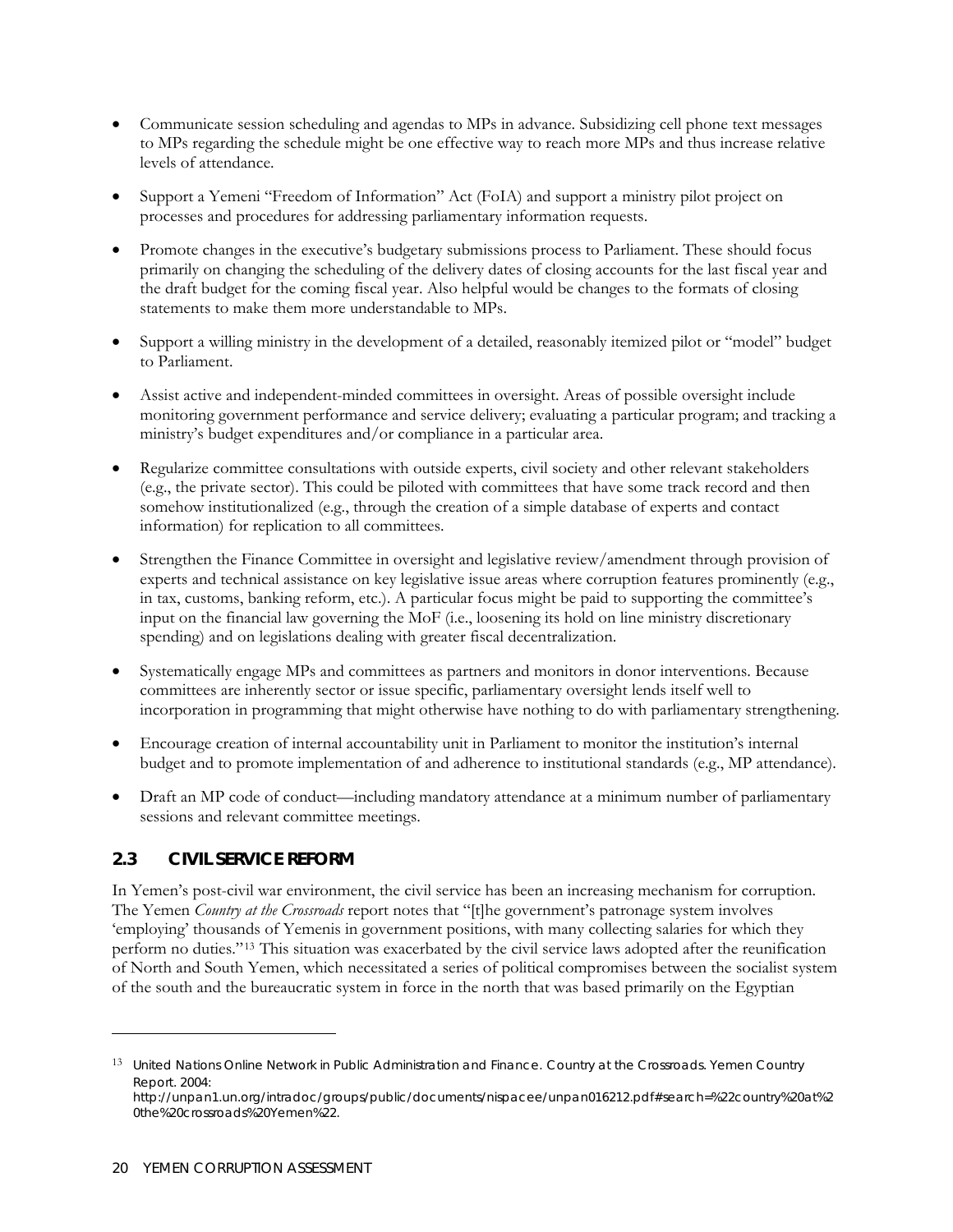model. In addition, the newly unified civil service had to accommodate not only the employees of both former states but was also susceptible to both northern and southern demands and pressures for government jobs. In 1995, the government began a new program for administrative reform to stem continuing deterioration of the civil service and stabilize the economy.

## **2.3.1 Civil Service Modernization Program—Reforms in Place**

The government launched a Civil Service Modernization Program in 1998 to improve operational efficiency and combat aspects of corruption within the public sector. This program focused on public funds management and modernization of the civil service. The government introduced a basic management information system (MIS), and established a database of all civil servants. Today, governorates are able to access information in this database. The Civil Service Modernization Program led to the first civil service survey, which initially found that of the 473,000 employees in civil service, 15,000-30,000 were either doubledippers or multi-dippers (those who receive more than one government salary) or 'ghost employees.' Program reforms include the following:

- **The civil service has implemented programs, policies, and procedures to reduce the discretionary powers of supervisors**. For example, the civil service relies on the automated MIS to minimize human discretion and automate promotions. All job applications are entered into the database, as an attempt to minimize human interaction between job seekers and government employers, thus reducing opportunities for corruption. However, the civil service acknowledges that it is difficult to fully limit human interaction in the hiring process. Use of the civil service database and MIS shortens the time required to vet curricula vitae (CVs) and creates a greater perception among the public that the hiring process in government is relatively fair.
- **The government is in the process of implementing a biometric identification card system**. As mentioned above, the Civil Service Survey revealed a high number of potential double-dippers and 'ghost employees.' As an attempt to control double-dippers, the government is in the process of implementing a biometric identification card system. The Biometric identification cards are civil service identification cards that contain a unique biometric identification of the employee. The president issued a Presidential Decree mandating the adoption of the biometric cards and the civil service has been testing the biometric system since May with plans to roll it out to all public agencies, including the police, this year.
- **Another major element of the program is the payroll system reform**. Parliament passed Law #43 (2005) to regulate the government payroll. The reform introduced a government-wide uniform pay scale based on years of experience and qualifications. In the first phase of the payroll system reforms, most government salaries were immediately reduced, making implementation to date widely unpopular. In 2005, the government decided to raise salaries against the advice of the IMF in order to compensate for the impact of the price reform measures. Transfer to a consistent pay scale is reported to be 90% complete. However, several agencies are apparently able to exempt staff from civil service pay scale reforms. In discussions with several agencies, we found that many have been able to secure an exemption from the civil service pay scale reforms.
- **In 2002, the government introduced a Civil Service Fund (CSF) to facilitate the early retirement or transfer to the private sector of public sector employees**. The CSF arranges retraining or compensation for departing civil servants. It has been one of the most effective mechanisms to encourage retirement and help the government trend toward a more rationalized number of pubic servants.
- **Beginning in the spring of 2006, the civil service introduced new processes for payment of civil servants**. Salaries are now paid to employees by direct electronic transfer to a post office savings account in order to reduce cash payments and therefore minimize opportunities for corruption.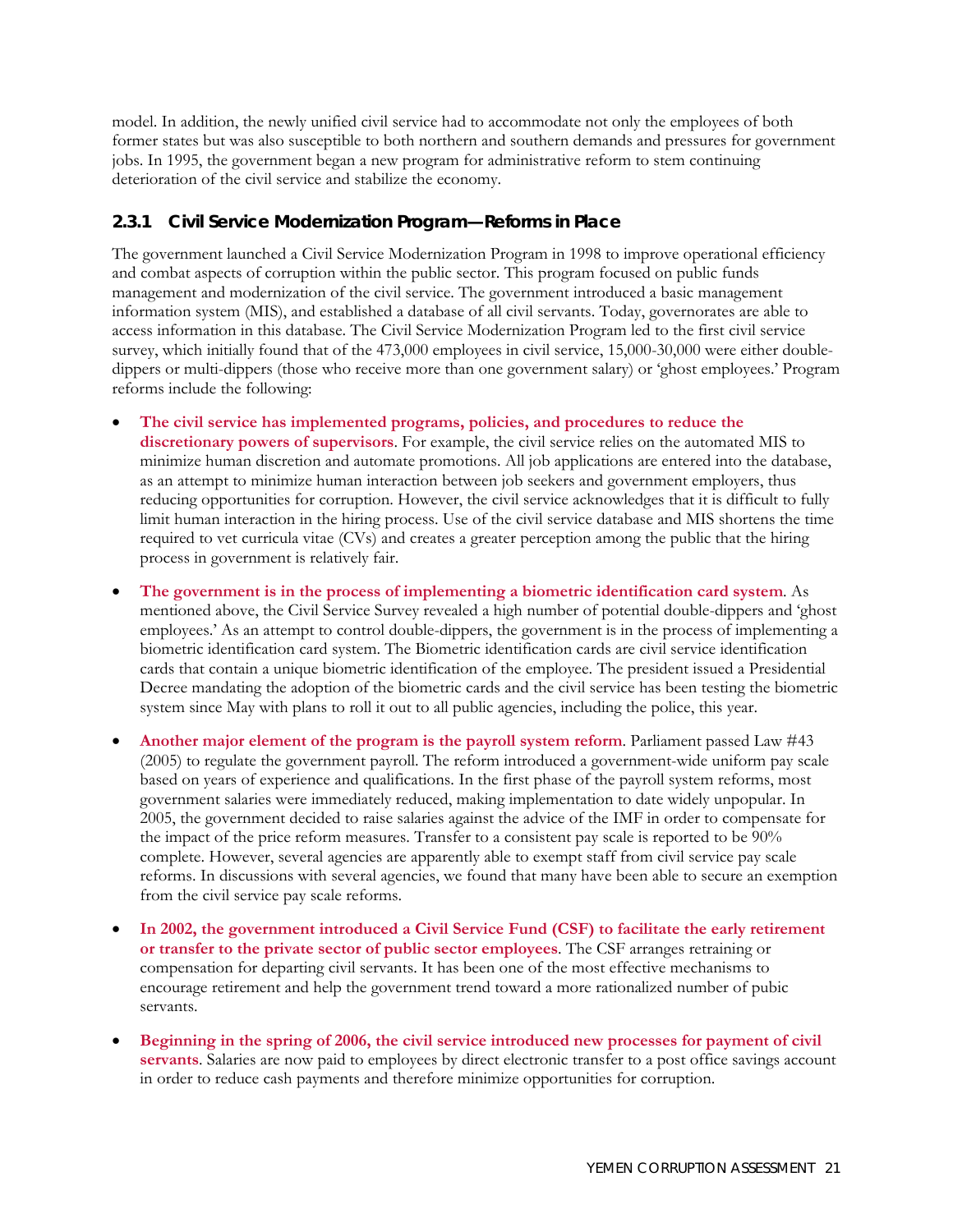#### **2.3.2 Civil Service Modernization Program—Ongoing Reforms**

- **As part of the Civil Service Modernization Program, the government is in the process of restructuring seven pilot agencies: civil service, COCA, public health, social affairs, customs, tax and civil aviation**. Restructuring involves organizational improvements and defining lines of authority. The civil service would like to build the capacity of government training facilities, provide standardized induction training to new employees and create a continuous learning environment within the government civil service. By law, agencies must train new employees in the first six months of their employment—teaching laws, regulations, and the values of the institution. However, in practice, little induction training takes place. There is no formal training program on professional ethics or corruption awareness.
- **The Yemen civil service has a 5% hiring target for disabled persons where the job is appropriate but no explicit hiring targets for women**. There are no hiring targets for women, despite the fact that the percentage of women in civil service is quite low. Civil service officials informed the assessment team that there is an informal policy to increase the number of women in the civil service. According to our contacts in the civil service, there are no laws or formal policies that discriminate against women in hiring.
- **The civil service is in the process of developing position descriptions for all civil service employees with technical assistance from the World Bank to standardize the system**. Related to position descriptions, the Civil Service Agency requires assistance in strengthening the government's ability to implement an annual review process. Currently, supervisors have significant discretion in evaluating employee performance and granting bonuses and promotions. In addition, supervisors often tend to rate employees consistently as "excellent" in order to avoid conflict. The civil service has activities under way to minimize the discretion of supervisors in awarding bonuses and raises.

#### **2.3.3 Recommendations**

- Strengthen the civil service training capacity; develop an induction training program for all public sector employees that includes training on professional ethics and corruption awareness; foster a continuous learning environment in the civil service with ongoing training programs in professional skills and professional ethics.
- Provide technical and financial support to the Civil Service Fund; support trainers who help prepare public sector employees for a transition to the private sector.
- Support drafting of position descriptions for all civil service employees, including performance-based evaluation criteria.
- Strengthen human resources capacity and introduce modern system of performance-based employee evaluations and promotions; rationalize and harmonize incentive programs.

#### **2.4 SUPREME AUDIT INSTITUTION – COCA**

Yemen's Central Organization for Control and Audit (COCA), the country's supreme audit institution, is an anomaly in the country's otherwise dysfunctional public sector exemplified by the civil service discussed in the previous subsection. COCA shows a fairly high degree of human capacity and professionalism among its staff. It seems to possess fairly well-developed, understood and implemented rules, processes and procedures for responding to complaints; performs audits and conducting investigations; deals with audited ministries or other public sector entities; monitors compliance with recommendations; and if necessary, refers cases demonstrating criminal violations to the Public Funds Prosecution. While purely impressionistic, one senses a level of activity and productivity absent upon visiting the premises of other central government ministries.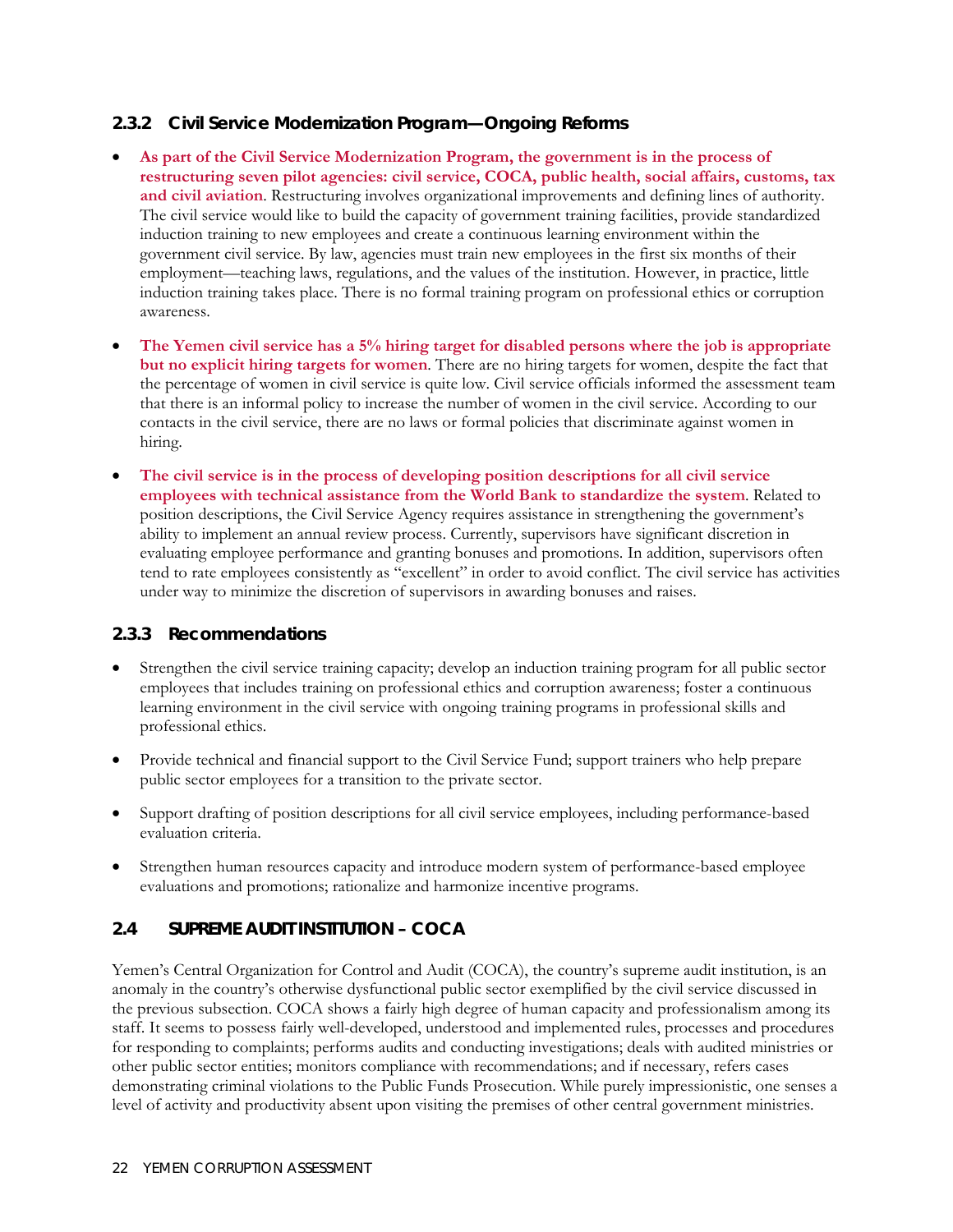Despite COCA's relative internal strengths, there appear to be external political limits in how far it can exercise its mandate. While largely impressionistic, low-level administrative infractions do not generally appear to be subject to these constraints; indeed, a couple of the assessment team's interlocutors complained that COCA spends too much—or equal amounts of—time and energy on "easy" (meaning politically lowstakes or non-threatening) cases. One observer quite familiar with COCA confirmed that large cases have been stopped from proceeding because of political pressures but did not elaborate. Thus, COCA seems to excel in the number of and quality of the audits it performs, though their level of import and consequences vary.

## **2.4.1 Internal Structure**

COCA's two main divisions are the Administrative and Economic Departments. The Administrative Department audits all central ministries, Parliament, the President's Office and High Committees, like the Supreme Council for Elections and Referendum (SCER). This department is divided into divisions that handle (1) health and social affairs; (2) finance and planning; and (3) productive sectors like agriculture, fisheries and industry. Because of its vast purview, it is estimated that the Administrative Department handles the government actors accounting for 80% of state expenditure and 90% of public revenues. This department is now conducting performance audits and has completed or is completing such exercises in the Ministries of Education, Immigrants and Oil. As a result of its report on the Ministry of Immigrants, this was merged with the Ministry of Foreign Affairs.

The Economic Department is responsible for auditing parastatal companies, whether they are wholly state controlled or mixed (joint-stock) enterprises. There are approximately 76 such entities in sectors and areas such as agriculture and irrigation, among others. The Economic Department is responsible for companies in the oil sector and has a specialized oil unit. It also audits banks and is involved in Central Bank audit, as well. As the oil and banking sectors in particular become more complex (e.g., as banks begin to automate) and internationalized, the technical burden on COCA staff increases concomitantly.

## **2.4.2 Audit Mandate, Process and Compliance**

COCA is responsible for both small and grand administrative and financial audit investigations. "Small" cases involve the cashiers in line ministries and small sums of money embezzled, where administrative action is the most likely course of action. Cases at the district or governorate level are of a similar ilk. Ministries where more of a range of cases are found include Education, Health, Agriculture and Public Works. Oil seems to constitute the single biggest sector when it comes to the financial sums involved in cases. In the case of "big violations," where there is evidence of criminal or other illegal activities, a full report is presented to the audited state actor, which has 30 days to take action, after which time the case is forwarded to the PFP in the Attorney General's Office. Once completed, all COCA reports are sent to the relevant line ministers and the President's Office.

COCA appears to make modest efforts to follow up on its recommendations. Initially, it will ask for a response from the employee in question within 30 days and will copy supervisory levels above him or her. The audit institute will study the response when received; at this writing, it is not clear what recourse COCA has (1) if it does not receive a response, or (2) if the actions taken in response to its report fall short of the recommendations or are otherwise inadequate. When another audit case arises with respect to a government entity, COCA auditors will also look to see whether past relevant recommendations that were made have been implemented.

One COCA staffer suggested that government entities need to accept its recommendations, which suggests that they often do not. Others added that response rates vary and depend on the internal capacity and leadership at higher levels within the entity where compliance is in question. The fact that the Economic Department is engaged in certification audit of an enterprise's financial statements (the company's "books") may have more of an impact because it can theoretically portend further investigation, more immediate legal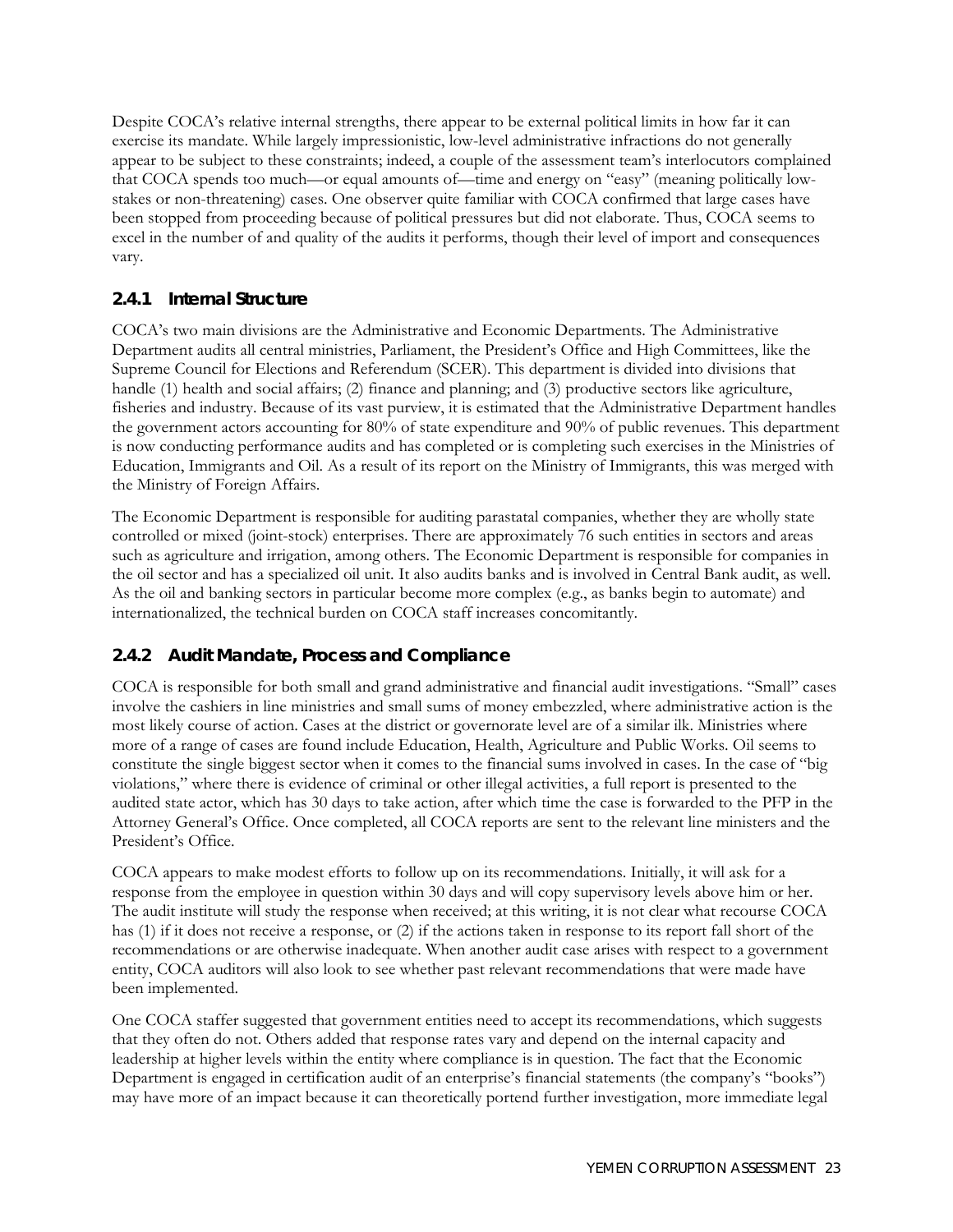consequences, changes in management, etc. It was difficult for the team to test the validity of this assertion in practice; however, Economic Department staff did point to an apparently high rate of companies presenting their closing accounts, whereas some used to shirk this requirement.

## **2.4.3 Capacity Issues**

COCA's Administrative Department has 100 auditors for a diverse range of sectors. While on the whole COCA employees seem well educated when compared to many of their public sector counterparts, only 60% or so of this department's auditors have degrees in accounting (the rest tend to be in related areas like law and economics). In addition, many in this department lack English language skills, which are important since many contracts signed by ministries are in English.

As a body that plays monitoring and, increasingly, evaluation functions across the public sector, COCA's work is affected by the lack of capacity in their counterparts. Ministries usually have vague plans, lack performance indicators and do not possess methods to measure progress. The lack of IT systems and skills compounds the problem of having little useful information readily available for audit. This often means that investigations are staff intensive and take a long time to complete. COCA gave the example of one case with the Ministry of Education that took almost a year and a half to complete. For their part, Economic Department staff said that some directors of finance at companies under their purview are not graduates in accounting.

# **2.4.4 COCA, Public Funds Prosecutors and Courts**

COCA works relatively closely with the PFP and the PFCs. In preparing its reports of cases that it forwards to the PFP, COCA does a considerable amount of the investigatory groundwork for the prosecution. However, COCA claims that its involvement continues in efforts at a level of detail that probably the prosecution should handle on its own as it decides whether to issue an indictment and forward the case on to the PFCs. This seems to be related both to lack of PFP and PFC capacity in skills—it has been asserted that prosecutors and judges do not understand the basics of auditing and accounting—as well as staffing constraints. In addition, the PFP often asks COCA to obtain original documents from those COCA audited in the first place. Also, it is claimed that many cases—according to one estimate, less than 50%—get "lost" once forwarded to the PFP or PFCs.

# **2.4.5 COCA and Parliament**

While COCA reports primarily to the president, it also has a reporting requirement to Parliament which is also legally mandated. Each year, according to Article 91 of the COCA law, it must provide Parliament with its report on the annual budget, the government's closing statements and notes. This reporting contains information on the main violations COCA has discovered during the past year—including violations of administrative rules in budget execution, steps COCA has taken to prevent violations, the level of cooperation COCA has received from government entities and COCA's recommendations to prevent future violations. COCA holds a special session with Parliament each year to present its report.

Parliament also has the right to request that the audit bureau perform specific audits. COCA is obliged to respond to such requests and reportedly usually does. It has worked with a number of committees in Parliament—in particular, the Finance Committee. In 2005, COCA also apparently played an important role in dispelling parliamentary reservations about the United Nations Anticorruption Convention.

## **2.4.6 Recommendations**

• Support those divisions within the Administrative Department which are responsible for the audit of (1) more corruption-prone ministries, and/or  $(2)$  ministries with relatively larger budgets, and/or  $(3)$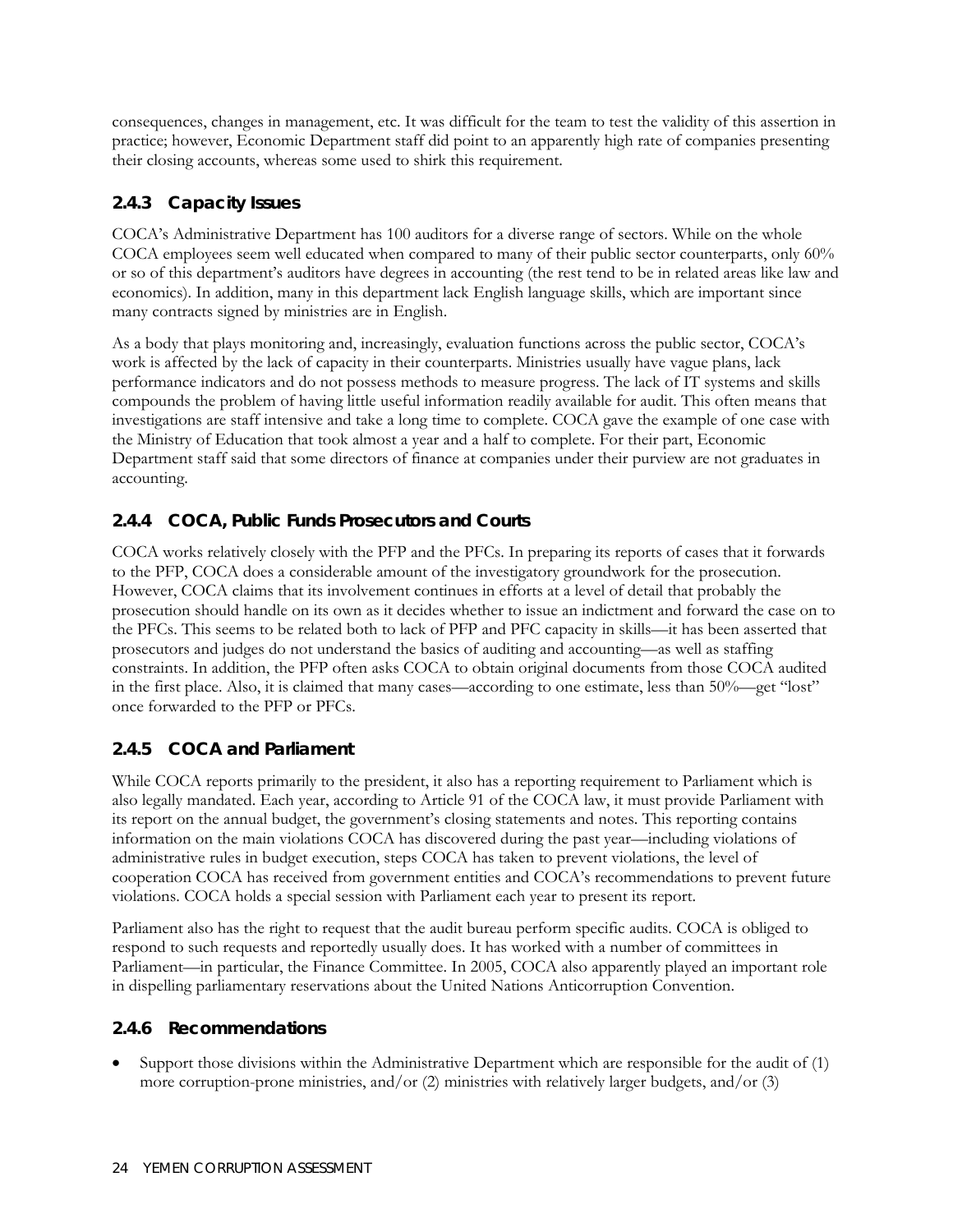ministries engaged in economic development and productivity. In some cases, the same ministry may meet all three criteria. In other cases, ministries may meet only the first two criteria.

- Provide tailored training and technical assistance to the Administrative Department in its audit of the Ministry of Oil and complementary support for the Economic Department's oil unit in its audit of companies. *Oil, of course, accounts for an estimated 80-90% of RoYG revenues.*
- Build and institutionalize the Economic Department's role as a trainer and technical assistance provider to the internal financial audit departments of parastatals.
- Expand COCA's abilities *and* authority to follow up, monitor and enforce compliance with findings and recommendations. This would probably require changes to COCA's laws and perhaps by-laws when it comes to enforcement; when it comes to processes and procedures for enhanced monitoring and follow up, this implies changes in COCA by-laws and regulations.
- The former might be accompanied by supporting a pilot ministry as it develops discrete modalities and other capacity to respond to and implement COCA recommendations. These could be institutionalized and replicated as "model" procedures for other ministries. Legal departments within line ministries and ministerial inspectorates/inspectors are likely partners for programming of this type.
- Encourage greater COCA-Parliament interaction by creating a parliamentary unit in COCA that could work on developing more meaningful, substantive and understandable reports to MPs, whether the annual report or select reports.
- Further institutionalize existing COCA consultations with Public Funds Prosecutors and Courts. Currently, these actors only meet annually. Meetings could be held quarterly. Technical assistance could be provided to help COCA, PFPs and PFCs determine needs and develop and implement a strategic plan for greater coordination.
- Build the Legal Department's capacities to conduct investigations and follow up with Public Funds Prosecutors and Courts as they pursue cases. At present, this represents a risky investment since the number of successfully prosecuted, adjudicated and enforced public funds decisions is apparently very, very small because of political obstacles. Work in this area is probably best done in tandem with, or contingent on, improvements in the processes and performance of Public Funds Prosecutors and Courts.

#### **2.5 ANTICORRUPTION AUTHORITIES**

Beyond COCA, the Public Funds Courts and Prosecution, there is no specific anticorruption authority in Yemen as exists in a number of other countries. While at different stages, three RoYG initiatives addressing anticorruption are worth noting.

*First*, in response to international and domestic criticism of corruption, the president established an advisory committee on corruption that is headed by the prime minister and reports directly to the president. This effort has been effectively still-born. It had no independence, and included some widely perceived as part of corrupt acts. It appears to have met twice, held one press conference, and then effectively disbanded.

*Second*, an apparently more serious attempt to create an independent anticorruption "Authority" (*Hay'a*) is currently under way. Legislation for the National Authority for Fighting Corruption (NAFC) has been drafted and approved by Parliament. The exact duties of the NAFC are not yet clear, but its principal task will be to oversee the implementation of anticorruption and financial liability laws. The legislation establishing the NAFC was drafted by the executive branch, not Parliament. Its supporters maintain that the NAFC will be independent and will have broad powers to address corruption in Yemen. Detractors, including some parliamentarians, question NAFC's actual independence from the executive. They note that the president will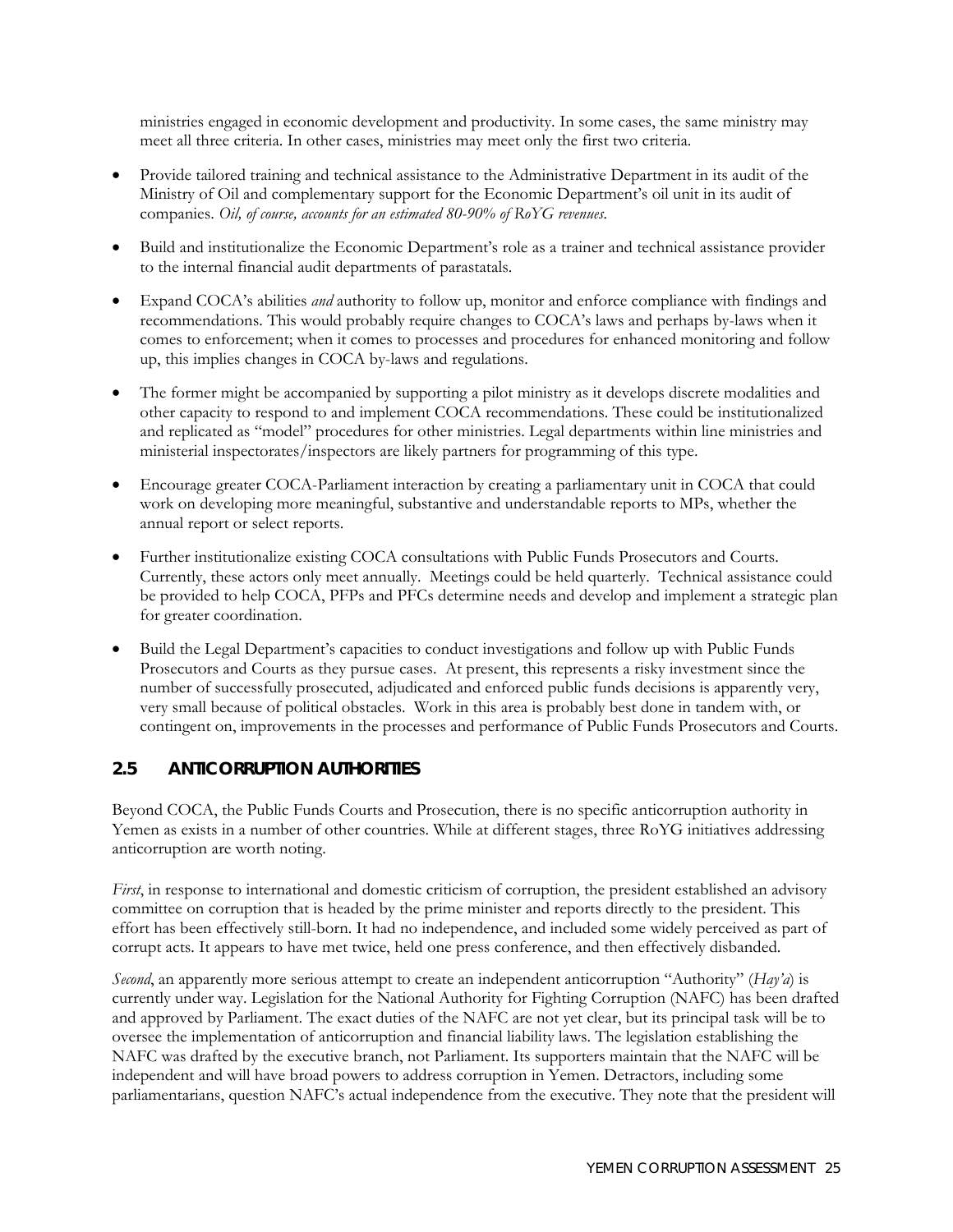select the nine NAFC members from a list of 20 advanced by the Parliament and Shura Council, both of which are firmly controlled by the GPC. They concluded that the NAFC will not be independent in reality. The law that establishes the higher anticorruption authority does not appear to complement other laws and institutions that relate to corruption, including those of Parliament, COCA, and the PFCs; however, details such as this are often handled in executive regulations promulgated subsequent to the passage of a law.

*Third*, the RoYG recently launched an anticorruption awareness and media campaign. It includes television commercials and posters and billboards in major urban areas. While the campaign has been met with skepticism, it is a necessary feature of any attempt to raise awareness of the corrosive impacts of corruption on society.

# **2.5.1 Conclusion**

The advancement of the concept of an anticorruption authority into legislation is a potentially important step. It suggests that the RoYG is intent on moving beyond the more informal, unstructured and dependent commission previously mentioned. On the other hand, comparative experience with anticorruption bodies is mixed. Potential risks include (1) the body becomes window-dressing or is ultimately powerless because of higher-level political interference or obstructionism, (2) it overlaps with and engages in bureaucratic infighting with related entities that may or may not be under its purview, and (3) it gets used in arbitrary or random ways to threaten or punish alleged corruption offenders. Any of these scenarios would pose significant obstacles for the NAFC, which will already face considerable public skepticism. Based on what the team heard in its many interviews, public doubts over the RoYG's sincerity already appear to have greeted its public awareness campaign. Based on these conclusions, the team's recommendations with respect to donor support for the RoYG anticorruption body are modest.

## **2.5.2 Recommendations**

- Support legal and institutional harmonization of Anticorruption Authority Law with those of Parliament, COCA, the PFCs and related bodies. The first step is to fund a harmonization study.
- Monitor the NAFC, and in particular, its progress toward full independence from executive power. If warranted, support enhancement of institutional capacity of authority so it has the means to fight corruption.
- Develop metrics to gauge the impact of any RoYG public awareness campaigns.

## **2.6 REGIONAL AND LOCAL GOVERNMENT**

The emergence of elected local councils after the 2002 local elections was greeted with considerable optimism in Yemen. While quite limited in authority and resources, many believed that this represented a new dimension in the country's experience as an "emerging democracy"—including a chance to move beyond Samara's central control. The relative advantage of Yemen's incipient decentralization process for anticorruption is its newness. This does not mean that corruption does not exist at Yemen's subnational levels of government; indeed, it often manifests itself there as it does at the national level. What it does imply is that there are still considerable opportunities to (1) address corruption where it does exist at the governorate and district levels, and (2) minimize its proliferation as Yemen continues to decentralize. If poorly designed or implemented, further decentralization may result in further decentralization of corruption, rather than its amelioration.

# **2.6.1 Locally Elected and Centrally Appointed Government**

Yemen's Local Authorities Law is written as a blueprint for devolution but is a mixture of deconcentration and delegation in implementation. Main service ministries—Health, Education, Agriculture, Water—have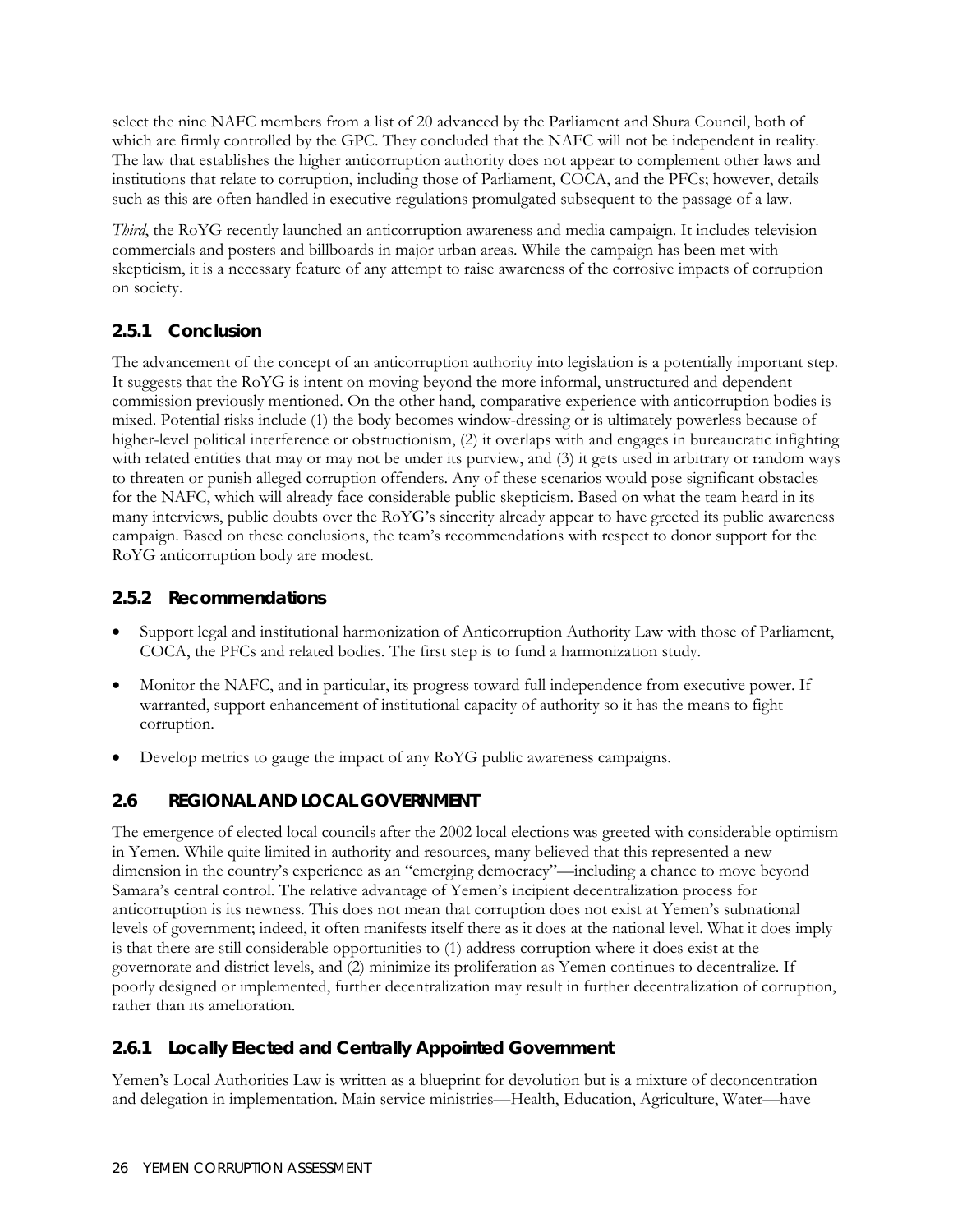offices and personnel at the governorate and district levels. They have some substantive and operational autonomy. District coordinators or field staff, for example, report directly to their superiors at the governorate seat. Each district council has a small administrative unit (*diwan*) that ostensibly includes technical, information, *zakat* and other revenue collection staff. The elected district and governorate councils generally have little authority vis-à-vis their appointed, administrative counterparts.

#### **2.6.2 Local Funds, Central Finance and Intermediate Control**

There are three main sources of local revenues in Yemen:

- 1. Fiscal transfers—these come from the central government in two trenches per year.
- 2. Own-source revenues—these are generated locally through *zakat*, *qat* taxes and other fees whose rates are predetermined by the MoF in Sana'a; they are shared with the governorate, which is otherwise resource scarce.
- 3. Recurrent budget—which pays monthly salaries of deconcentrated line ministry employees.

**Revenue Collection**. Perhaps because it is a traditional, recognized and legitimate institution, *zakat* collection reportedly works well. Other own-source revenue collection may or may not have bureaucratic personnel, and reportedly other locals—including soldiers—have been hired to collect. The implication is that collectors, whether regular or irregular, are often pocketing what they may collect. Governorates reportedly hold onto fiscal transfer and recurrent budget funds. As there is often little communication and coordination between districts and governorates, it may be that governors and other governorate officials skim off the top of these funds.

**Local Procurement**. Fiscal transfers and own-source revenues from the central government can only be spent on capital works projects and not operations and maintenance; accordingly, an estimated 80 to 90% of the Ministry of Local Authorities' (MoLA's) own budget is devoted to procurement for the construction of administration buildings in governorate capitols and the districts. This constraint automatically pushes local administrations toward the common source of much state-centered corruption in Yemen: procurement. Procurement is still most often done at or through the central or governorate level, but increasingly is seen in districts; as in most other cases of procurement in Yemen, the costs associated with projects procured at these levels are thought to be well above actual costs because of corruption (i.e., the result of choosing the more expensive or inflated bid because of connections and/or bribery). It is estimated that procurement costs could be as much as 50% lower if district authorities oversaw the tenders themselves. In one governorate, it is reported that the governorate had "hijacked" the tendering process until recently.

Tender committees are composed of representatives from a district's management committee (which has some local council members on it), a technical expert (usually an engineer) and a representative from the relevant line ministry. At the governorate level, one may find a similar composition. The extent to which processes and procedures are known or followed is not clear. Given their generally low capacities, district councils and many administrative staff do not have the knowledge, experience or skills to play this role. It is also not clear what degree of oversight—on paper or in practice—of subnational procurement exists.

**Budgeting**. Similarly, district councils are supposed to review and approve the annual investment plan and budget, though their capacities are generally quite limited. In some cases, the governors and governorate officials make these determinations for their localities. In these instances, local council members are probably unable to effectively understand and question, let alone push back on, the governorates. In fact, some may not even know their roles and responsibilities according to the Local Authorities Law. There are planning and budget committees within local councils, but they are generally in name only. It is reported that there are considerable informal inputs into the district budgeting process, where district residents interact directly with the governor as the gatekeeper for the districts under his authority. This likely facilitates horse-trading and favoritism in budget allocations in return for bribes, other payback or simply political allegiance.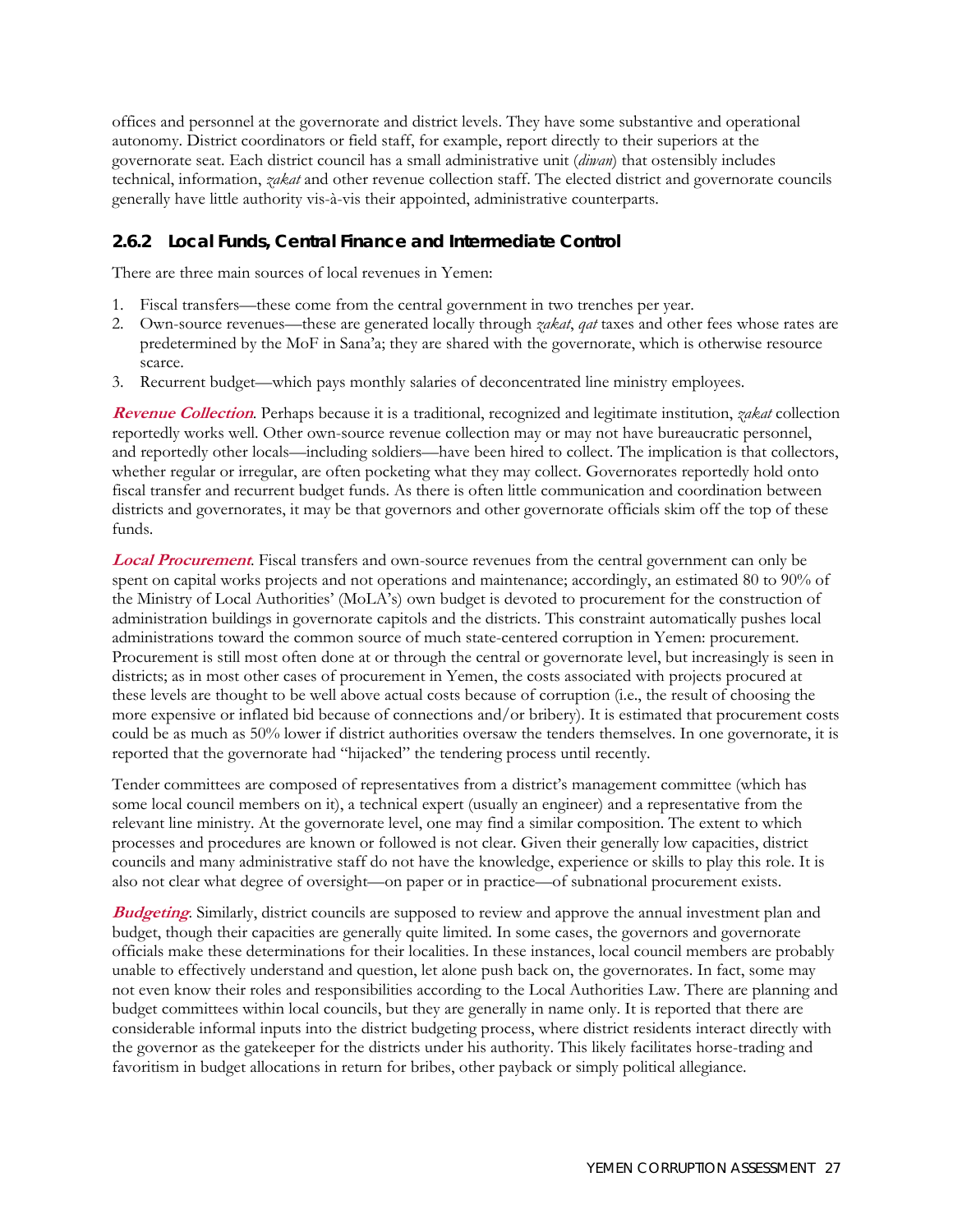District investment programs and budgets are submitted to governorates for approval. Governorate councils, which are essentially amalgamations of all district councils in particular governorates, do not actively review the budgets. The MoF official at the governorate must approve the budget before it is then forwarded to MoLA and ultimately to the MoF in Sana'a. As with Ministry of Finance accounting units in central ministries, MoF personnel have incentives to control costs, which may actually increase the propensity for their requesting or accepting bribes for their concurrence in transactions.

**Outreach**. While the team was unable to meet local council members, we believe that local councils generally do not engage the public on a regular basis. If it is like other Arab countries in this respect, then many local council members in Yemen believe that they represent their communities because they are from there, were elected and have informal interactions at *qat* chews, Friday prayers, weddings, funerals and other holidays or celebrations with attendant social gatherings. One local official in Sana'a told the team that the 10 districts in Sana'a are fairly engaged with the public but not with NGOs.

## **2.6.3 MoLA: Views from the Center**

**Limited Oversight**. MoLA receives semi-regular reports from local authorities. The most important are quarterly reports that include amounts and types of revenues, status of implemented projects and minutes of meetings of local councils and administrative executive bodies. Some councils (e.g., in Ta'iz) have periodic publications that are disseminated in their districts. Interestingly, the MoLA official who talked with the team maintained that the recurrent budget—and not procurement—offers greater opportunities for corruption. This is because it is composed of many smaller, scattered allocations. The funding is actually given in advance to officials who will spend the money and then prepare fictitious receipts.

**Limited Public Engagement**. MoLA claims to have a good relationship with the parliamentary committee that oversees local government in Yemen, though they note that Parliament sometimes has passed laws that are in contradiction with the Local Authorities Law. (USAID's 2003 *Democracy and Governance Assessment* notes that a large number of laws need to be reconciled with the local government law.) MoLA's relationship with their corresponding committee in the *majlis al-shura*, Yemen's appointed quasi-upper house, is reportedly quite good—in part because of the higher capacity of shura members to understand the issues (many are former officials).

As with many other ministries, MoLA makes little effort to engage Yemen's media. The ministry seems to shy away from nongovernmental newspapers because of their perceived personalization, politicization and sensationalism. Thus, they tend only to seek the publication of press releases or other information in official newspapers. MoLA does keep some track of press coverage of local government and decentralization issues on a monthly, bimonthly or quarterly basis. The annual conference of local authorities usually provides the media a key local governance focal point, but otherwise local governance issues do not figure prominently or consistently in media.

**Reform Possibilities**. In part because of the annual conference of local authorities, MoLA is aware of the key factors behind the lack of transparency and corruption. While wary of the lack of ability of most local authorities to manage resources, the MoLA official who met with the team referred to a draft Law on Financial Resources that would allow local councils to raise new and/or use a percentage of revenues to improve service delivery in any sector. This emerged as a demand from the last conference on local authorities. The same official also implied that there might be a future role for local authorities in public lands zoning/planning (an advancement that would be facilitated by the fact that the RoYG recently consolidated its two land authorities into one new entity).

## **2.6.4 Conclusion**

While corruption exists at subnational levels, the amount of public funds susceptible to corruption in local administration is much less in the aggregate when compared with national sectors such as health, education and agriculture. Local councils, in particular, but also administrators have a long way to go to build their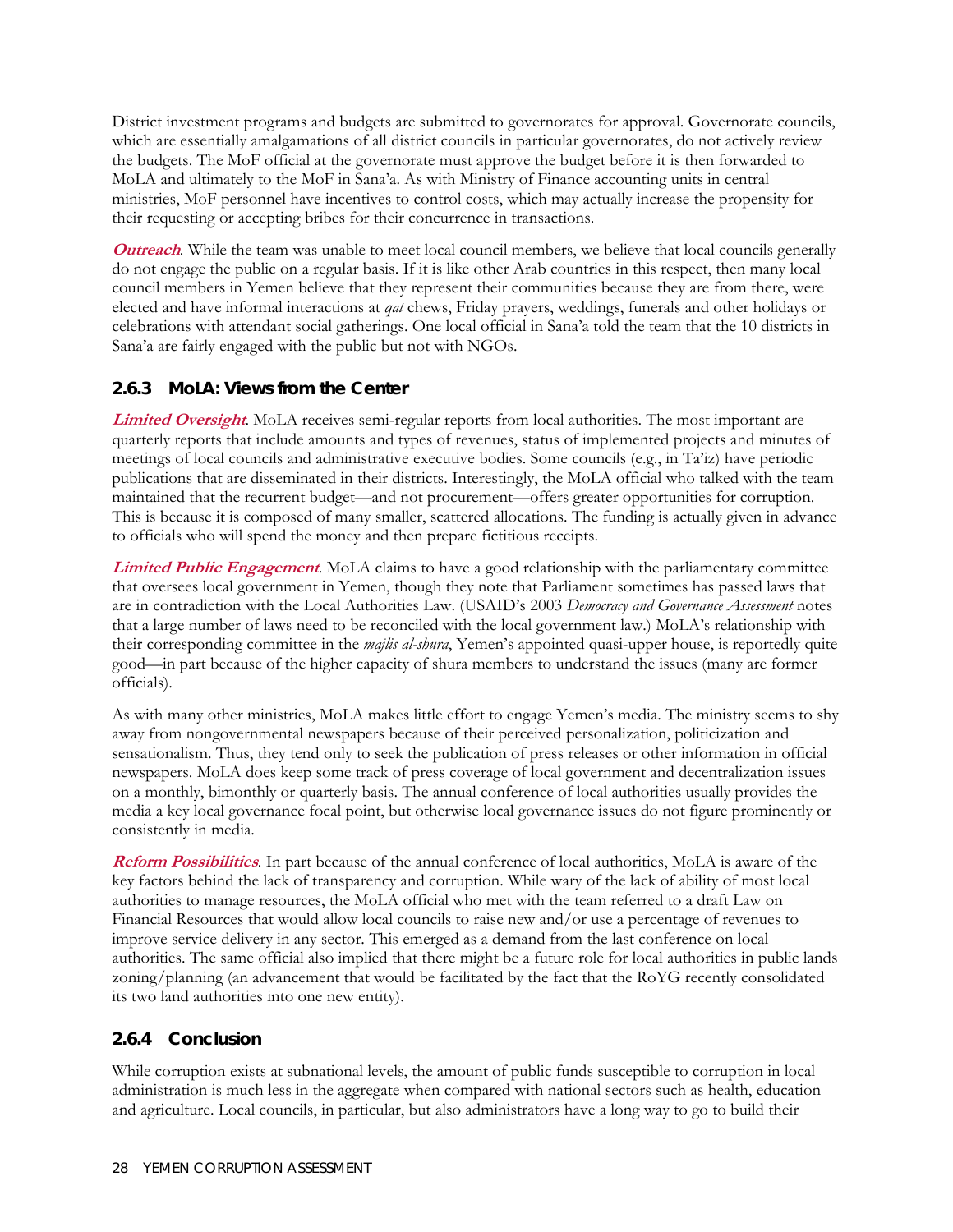capacities to play the active planning, budgeting and monitoring roles envisioned for them. At the expense of their district counterparts, governors and governorate officials seem to have unduly increased their access to resources and influence as the intermediary level of government in Yemen.

If more resources and authorities are transferred quickly to governorates and districts, there is a risk of proliferating corruption if local actors do not assume more active and collaborative roles, and if transparency and accountability mechanisms are not built in to Yemen's emerging decentralization architecture.

## **2.6.5 Recommendations**

- Train local councils in their rights and responsibilities according to the Local Authorities Law and in how to conduct their basic business (from holding meetings, to keeping minutes, etc.).
- Support an activation of governorate councils in playing their roles, especially with respect to district budget review.
- Facilitate greater district and governorate council interaction and coordination with respect to the links between district budget and investment plan development and governorate planning.
- Promote interaction and coordination between district councils and line ministry personnel, and governorate councils and line ministry officials, in planning and budgeting.
- Encourage greater organization, advocacy and coalition building among NGOs within and across districts in a governorate; link these civil society activities to local needs identification and consultations with local authorities over appropriate budget priorities (i.e., recognizing that the current scope is limited for spending).
- Increase efficiency, transparency and accountability of existing district revenue collection; support study of ways to diversify own-source revenue options.
- Introduce MoLA, leading local authority conference representatives and relevant parliamentary committee members to comparative models of fiscal transfers with successful transparency mechanisms at different levels of government.
- Support a review of existing laws that may conflict with the Local Authorities Law and make recommendations for changes that might increase autonomy and transparency of local authorities; provide Parliament and Shura Council committees with specialized technical assistance to support debate over possible amendments.
- Build MoLA's capacity to train local council members, district administration and service delivery personnel.

#### **2.7 ELECTIONS**[14](#page-46-0)

 $\ddot{\phantom{a}}$ 

There have been a number of local, parliamentary and even presidential elections in Yemen since the early 1990s. While still problematic, the 2003 parliamentary elections were somewhat freer and less conflict ridden than the 1997 races. President Salih was one of the first Arab rulers to run against at least nominal (he still

<span id="page-46-0"></span><sup>14</sup> This section draws heavily on the following documents: National Democratic Institute (NDI). *Monitoring Report: Yemen 2006 Voter Registration Update* (2006); NDI. *Statement of the NDI Pre-Election Delegation to Yemen's September 2006 Presidential and Local Council Elections* (August 15, 2006); and IFES/Yemen. *Pre-Election Assessment of Preparations for Administering the September 20, 2006 Presidential and Local Council Elections in Yemen* (August 2006).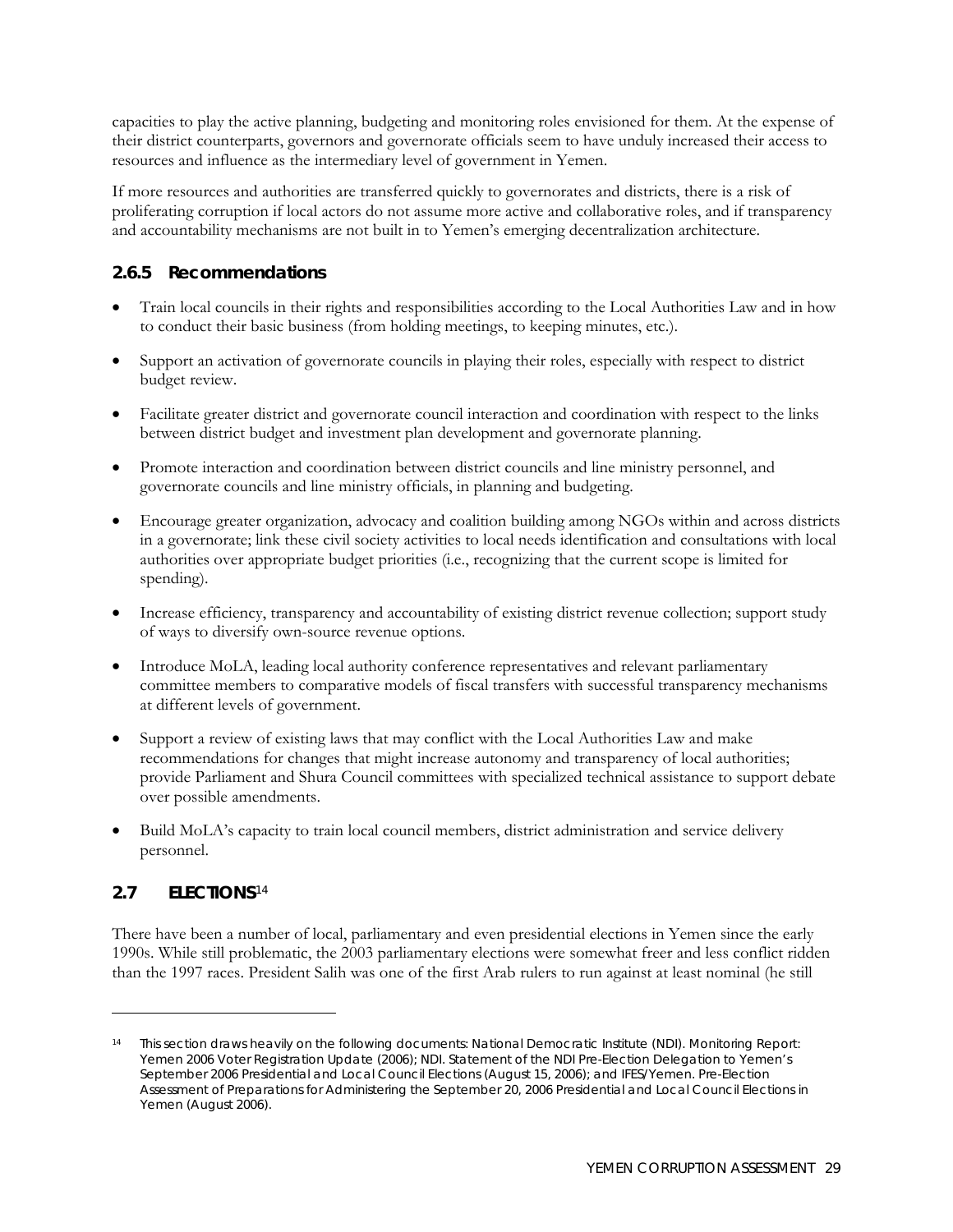received around 96% of the vote) opposition in 1999. The 2006 elections witnessed a fairly major candidate for the presidency, backed by the two largest opposition parties. This was the first time an Arab head of state or government allowed a semi-competitive race. The main opposition candidate took almost 22% of the popular vote. Considerable improvements in the organization and administration of elections were also adopted by the SCER with assistance from the major international NGOs working in Yemen. However, key systemic features still offer considerable undue advantage to the ruling party and facilitate aspects of electoral corruption.

#### **2.7.1 Partisan Representation in Administration**

Until June 18, the elections as a process were looking more susceptible than usual to instances of fraud at multiple levels. It appeared that there would not be any opposition presence on any of the administrative commissions. However, the "June 18 Agreement" between the GPC and Joint Meeting of Parties (JMP) finally facilitated the appointment of a fairly equitable partisan mix of commissioners to the governorate--and district level commissions: 46% of the appointments were determined by the JMP. At the national level, the opposition also succeeded in securing two additional appointments to the national committee: one responsible for overseeing the role of security forces, and the other responsible for external relations. The fact that an opposition representative was charged with the new security portfolio—which has the added force of the June 18 Agreement behind it—added an additional potential layer of transparency, at least allowing the opposition the ability to report on and press the issue, which could be amplified by its external relations commissioner.

## **2.7.2 Voter Registration**

At least since the last parliamentary elections, if not before, a chief concern with Yemeni elections has been the integrity of the voter rolls. The roles have been reported rife with the names of tens of thousands of duplicate and underage voters. As it does not have the authority to purge voter lists, the SCER identified 240,000 faulty names and initiated a legal process to remove the names and punish local commissioners and party members associated with fraudulent registrations. Sixty thousand registrant instances were multiple names which were forwarded to the public prosecutor. In one governorate, an estimated 600 people went to jail as a result. Pursuing allegations of underage voter registration is not included in the elections law, but the public prosecutor is pursuing these cases based on antifraud elements in the penal code. The SCER has also reportedly been authorized to take action on the underage voter names on the rolls.

There are allegations that this process has favored the ruling party. The provision of the June 18 Agreement to form a legal committee to study the voter roles has not been implemented.

The voter registration process for the last elections, which was held in early 2006, was characterized by a number of structural deficiencies opening the door to possible cases of fraud. These included:

- 1. **Staffing registration committees***.* Because opposition parties boycotted appointing members to the various levels of committees charged with administering registration, the SCER moved to lists of unemployed civil servants to try to fill the vacancies. For a number of reasons, even this mode of recruiting proved difficult. Many of those appointed were apparently inexperienced and were chosen by local GPC officials. In addition, many subcommittee (the lowest/most local level) members were replaced at the last minute.
- 2. **Role of military and security forces***.* Military and security forces reportedly interfered in the integrity of the registration process. Large numbers of military personnel were transported in government vehicles to registration centers, fueling suspicions of compulsory registration for the ruling party.
- 3. **Underage registration***.* Repeating a pattern witnessed in preparations for the 2003 parliamentary elections, cases were observed where potential voters who were asserted to be of voting age appeared quite a bit younger. Witnesses who by law can vouch for a voter's age in front of commissioners for them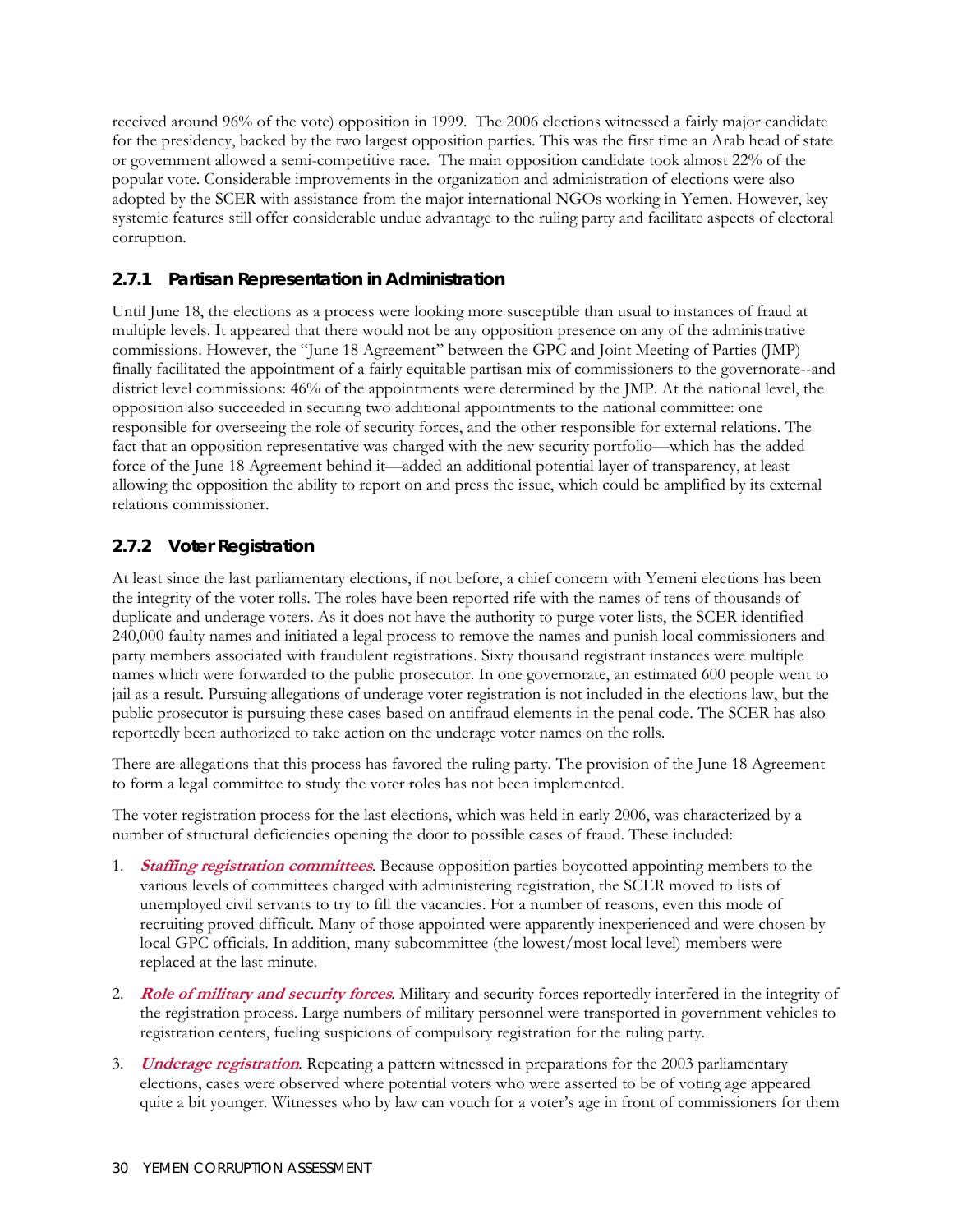to register were seen attesting to these fraudulent registrations. The assessment team also heard about one case where a particular witness attesting to potential voters being of legitimate age was actually blind.

It was alleged that around three million voting cards were issued for the last elections. However, only a little over two million of those who received cards were actually previously registered. The assessment team was not able to corroborate this contention, which, if true, would mean hundreds of thousands of legally questionable voters voted September 20.

## **2.7.3 Candidate Registration**

According to some opposition leaders, governors and district directors used their offices to obstruct JMP candidate registration. To register, all candidates were reportedly required to pay a fee for ostensibly removing posters and other campaign announcements in public spaces after the elections. The assessment team heard that JMP candidates were not being provided these receipts; instead, receipts were sent to the homes of GPC candidates.

#### **2.7.4 Polling Places**

For the last elections, there were concerns that the two separate sets of polling stations would provide extra opportunities for voting fraud. In addition to the regular polling places for district and governorate level offices, there were 330 "extraordinary" presidential polling stations—one to correspond with every locality in Yemen. Yemenis are entitled by law to vote for president anywhere in the country. This parallel system would seem open up the possibility for multiple voting. It also theoretically made monitoring more difficult simply because there are so many more sites to observe.

#### **2.7.5 Ballots and Ballot Boxes**

At the time of the assessment team's visit, it was not clear when and where (even whether in or out of country) the ballots were to be printed. This was of particular concern considering the variety and numbers of different ballots to be printed: one presidential ballot for the whole country, 333 different ballots for different governorate council races, and over 5,000 for different district-based local council races. Ballot boxes were also reportedly sitting outside of the SCER building. While seemingly the result of a lack of timely and organized pre-election preparation, this appeared to add opportunities where maladministration could be exploited for corruption at the front-end of elections organization.

In the run up to and during voting, the military and security forces were again a key actor as in past elections. They delivered ballots to polling stations, and in some cases, stored and secured ballots and other materials. They were also responsible for security of ballots and boxes during the counting of votes, once cast. During the vote-counting process, there were also reports of party and candidate representatives being excluded, undue presence or involvement of security forces and a large number of ballots (i.e., around 10%) declared invalid. There were also reports of campaigning on election day, non-secret voting and vote buying.

## **2.7.6 Political Messaging and Media**

Political parties are not allowed to have permanent symbols posted in public. However, one frequently sees the GPC's rearing horse symbol on buildings, including right next to ministries and other government buildings. Political parties are also supposed to have equal access to state media during campaign periods. The advantage of incumbency here is that the state's media monopoly ensures continuous coverage of President Salih as head of state, though he is also the GPC's presidential candidate; again, in established democracies, the incumbent leader also receives considerable—some would argue disproportionate—media attention because he is head of state and/or government. In the last parliamentary elections, GPC candidates and campaigning received more coverage than the opposition and its events. In the final analysis, it was observed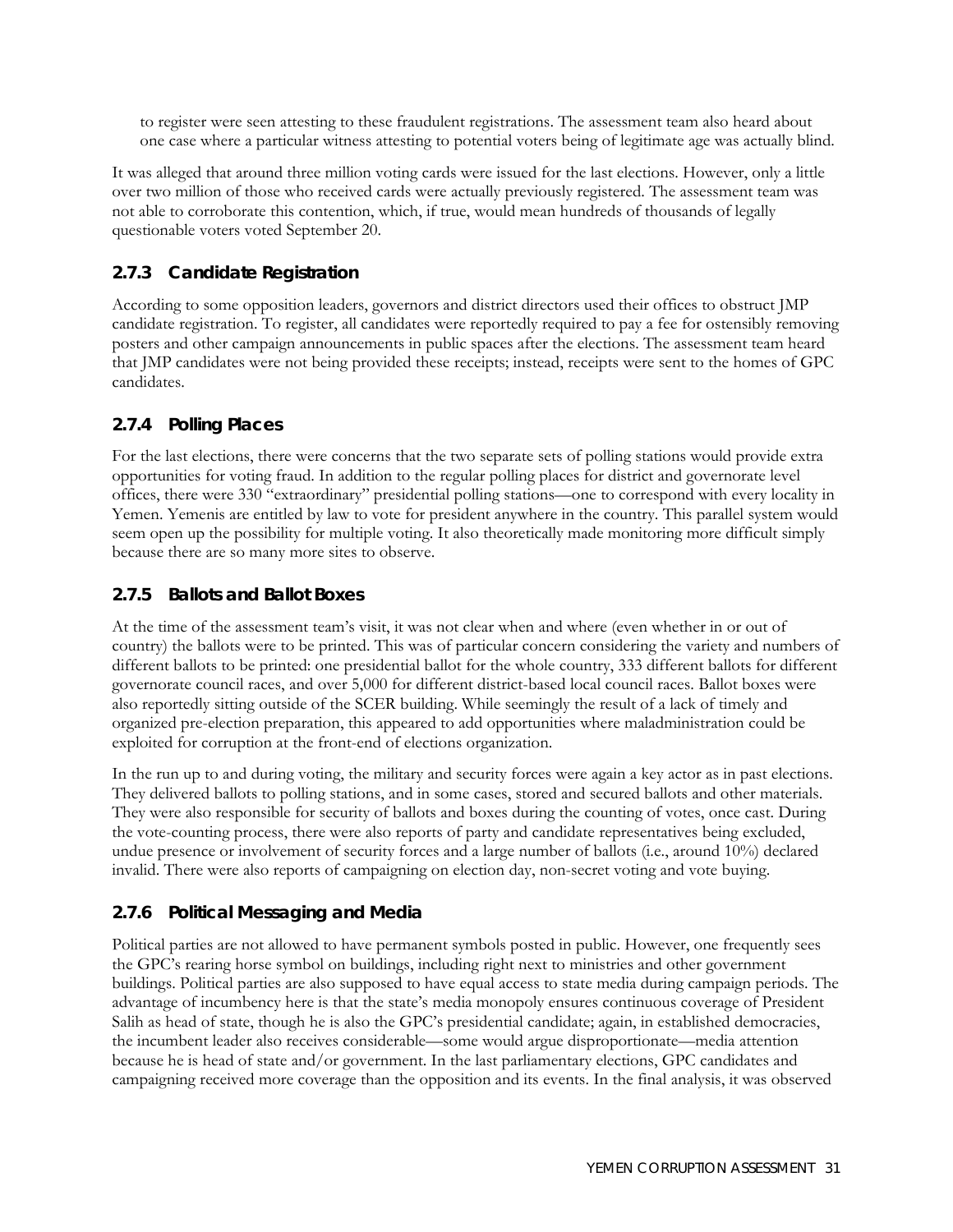that the 2006 campaign did witness changes in official media coverage that was more even-handed than previous elections.

## **2.7.7 Dispute Resolution and Legal Redress**

Contestations of electoral results or proceedings are heard in regular courts, and cases involving voting and counting processes can be appealed to the next level. After the 2003 parliamentary elections, the more than 30 cases heard all rendered rulings in favor of GPC candidates. Opposition parties have been reluctant to go to court because of fears of corruption, inefficiency and expense. Although they have legal teams, the parties do not seem to know how to put together solid cases but rather rely on allegations. Also, judges reportedly have no understanding of the electoral law, let alone the technical issues involved. Given the judiciary's weakness and lack of independence, it is likely that any cases coming out of the last elections will be adjudicated in a similar vein.

## **2.7.8 Conclusion**

This assessment was completed just prior to the September 20 presidential and local elections. At this writing, reporting on the campaign period is still forthcoming. Donors also await the assessment of elections observers of the voting and counting periods. Collectively, these readouts will provide the most up-to-date, detailed picture of corruption-related electoral issues—and by implication possible solutions—from on the ground. However, based on persistent patterns from previous elections, the team offers donors several recommendations. While there are a myriad of technical needs related to freer and fairer elections in Yemen, the subsequent recommendations focus on interventions that may (1) have somewhat more political traction, and (2) address issues central to electoral freedom and fairness.

Yemen's next elections are not until the parliamentary races of 2009. This offers both a time frame in which delimited, discrete and modest anticorruption-related elections objectives might be set and implemented. At the same time, the international scrutiny and attendant pressures—common in the build up to many recent developing country elections—will likely recede in the weeks following Yemen's races. Therefore, there will be much less incentive to make necessary reforms during the intervening period. At the same time, this interregnum may allow donors the necessary time to program—and lobby—around areas that could prove more instrumental in coming elections. Without a coordinated diplomatic push for further forward movement in structural electoral reforms, these recommendations will likely continue to face considerable obstacles.

#### **2.7.9 Recommendations**

- Support creation of a SCER investigatory unit to receive, investigate and make recommendations on complaints and reports of violations of the Election Law.
- Provide training to public prosecutors and judges at all court levels on the Election Law and related legal issues. This training could be expanded to support the creation and pilot teaching of a module on the Election Law for use in law faculties and the Higher Judicial Institute, where judges are trained.
- Support Election Law amendments and related legal and regulatory changes that facilitate its enforcement—with particular respect to investigation and adjudication authorities and procedures.
- Assist the institutionalization of the SCER's leadership role over the security forces with respect to elections administration.
- Support consolidation of initial gains made in relative liberalization of official media coverage during the presidential elections through (1) establishing a modest but effective monitoring and reporting capacity of the media during campaign times—perhaps outside of but coordinated with the SCER; (2) reformulating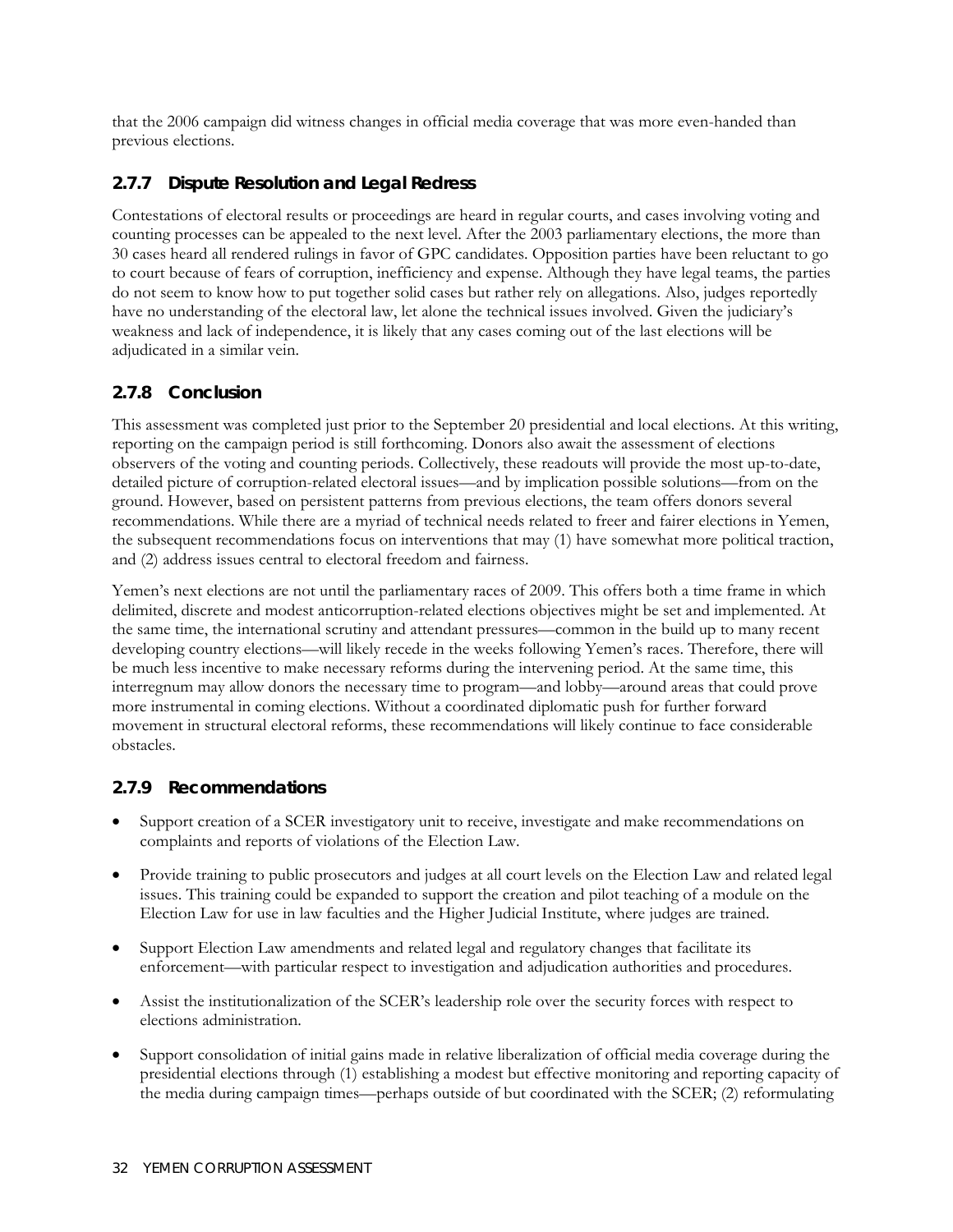the SCER's media regulatory role and possibly reforming/restructuring its Media and Electoral Awareness Center; and (3) amending the Election Law to provide a more expansive legal framework for multiparty access to and use of state media than currently exists.

## **2.8 POLITICAL PARTIES**

.

## **2.8.1 Advantages of Incumbency**

As referenced in Section 1, the GPC enjoys vast privileges as the dominant and ruling party. To some extent, the advantages of incumbency for the GPC are like those of ruling or governing parties in other parts of the world. For example, opposition MPs complained to the team that the government was inaugurating new development projects—mostly water, roads and electricity—across the country just before campaigning was to start for the September 2006 local and presidential elections. MPs gave the example of one governorate where an estimated 40 artesian wells were dug in one district alone and none were dug in others. The upshot was that this was a district where the GPC might be in danger of losing control or doing quite poorly.

Incumbents around the world—whether as individual legislators or more systematically as a party—usually try to deliver services to constituents in order to curry political support and ultimately get reelected. The story one opposition MP recounted to the team underscores the almost inherent association between incumbency and patronage, regardless of partisan affiliation and whether an incumbent is from the ruling or opposition party. This MP told the team that he had worked for electrification in his district since being elected in 2003 and that just recently power was being generated. The (centrally appointed) governor and local administrators were reportedly planning a public celebration to take credit for the results of this project. Constituents called their MP in Sana'a the night before the celebration. The MP said that he arrived back in his district just before the ceremony. Seeing the MP and the reception he received, a senior governorate administrator, at the last minute, reportedly announced that festivities would be postponed because there was still some pending final work on the project. This vignette reflects the relatively simple political fact that all leaders want to be associated in their constituents' (or subjects') minds with service delivery.

## **2.8.2 Party Finance and Use of State Resources**

The government provides each presidential candidate 25 million Yemeni Rial (YR) to campaign. Candidates are also allowed to receive contributions from individuals and the private sector. Foreign funding of candidates or parties is illegal. While its direct intervention in Yemeni politics has reportedly declined in the last several years, Saudi Arabia is still alleged to funnel support to certain figures and/or trends associated with *Islah*.

By law, all parties are required to submit annual reports to the Committee for the Affairs of Parties and Political Organizations, a body nominally charged with overseeing political party and organizations. The committee is headed by the Minister for Parliamentary Affairs (the current minister is a former head of the SCER) and composed of two other ministers and judges who are supposed to have reputations of integrity. These reports are not made public, but there are reportedly requirements for disclosing large contributions. However, to the team's knowledge, there is no active or independent monitoring of political party finances. *Islah* reportedly submits its annual report, as presumably do other parties, but no parties seem to take additional voluntary steps to disclose their finances.

The situation of the Yemeni Socialist Party offers another window onto more subtle neo-corruption issues in political party life in Yemen. One YSP leader told the team that the government and GPC have been using state resources, procedures and influence to divide and weaken the party since the end of the 1994 civil war. He claimed that jobs and properties in the south have been offered to one sector of the YSP to break away from the party. He also cited the GPC-dominated nomination process of presidential candidates as another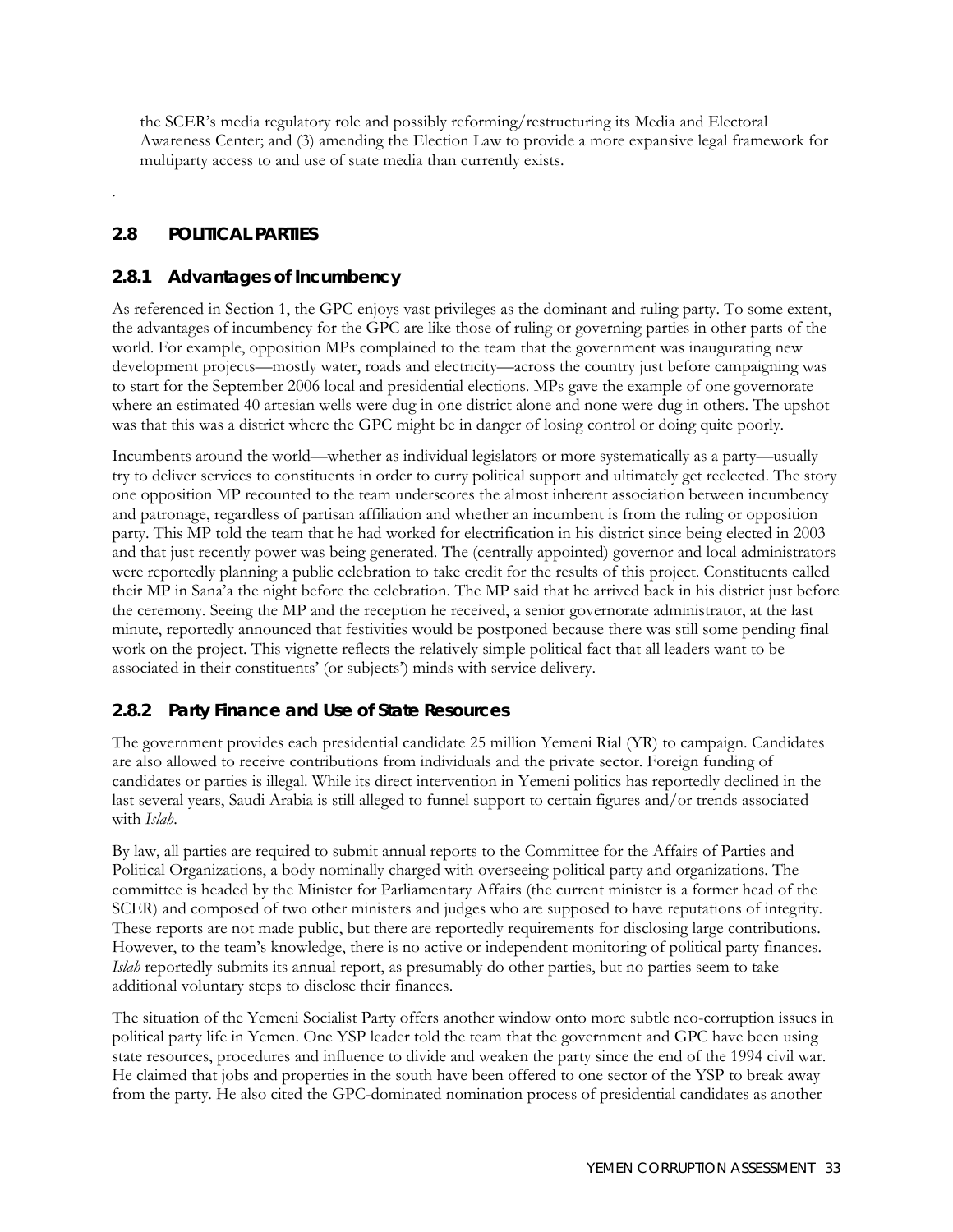weapon used against the YSP. A related phenomenon is the government and/or GPC's reported establishment of "clone" or "replacement" parties to keep even the smallest parties pitted against ostensible competitors.

Yemen's laws with respect to the use of state resources are quite clear. The Governing Parties and Political Organizations Law explicitly bans the use of public positions and funds for partisan political purposes. It also provides the committee by the same name the right to bring a case to court asking for the dissolution of a party if it is found to have broken this law. This provision leaves the door open for the law's potentially arbitrary use. The Law on General Elections and Referenda reinforces this prohibition with respect to elections and opens the door for the SCER to make a complaint to the Public Prosecutor's Office. As is often the case in Yemen, the problem is not so much of legal framework as it is political practice.

In all these cases, corruption is very likely involved, but it blurs with the advantages of incumbency, political collusion and cooptation. While difficult to detail and substantiate (let alone prove), the use of public (versus affiliated private) funds to establish additional political parties for the deliberate purpose of cluttering the political landscape borders on corruption. In the aggregate, these are perhaps better conceived as political strong-arm tactics where corruption manifests itself but does not constitute the sum total of political practice.

## **2.8.3 Use of Other Resources**

Both the GPC and *Islah* have large nongovernmental social organizations that may be used as additional means to build popular support. For the GPC, the Salih Foundation for Social Development can be viewed as a part of its patronage machine. For *Islah,* its network of charities, schools and summer camps provide its primary means of outreach. In addition, left over from *Islah's* original power-sharing arrangement with the GPC during the 1990s, *Islah* still controls a sizeable percentage of mosques in Yemen. While the June 18 Agreement bans the use of mosques for campaigning purposes, it was not clear whether—or to what extent—this was observed by *Islahi* or state-dominated mosques.

#### **2.8.4 Corruption, Anticorruption and Political Party Discourse**

When it comes to political parties in Yemen, corruption probably figures most prominently as a readymade source of charged political rhetoric. The pre-campaign and campaign periods in Yemen's recent elections saw charges and counter-charges related to corruption. The JMP and its presidential candidate, Faisal bin Shamlan, made corruption a central theme in their platform and campaigning. One reason bin Shamlan was chosen was his reported integrity as a former Minister of Oil, who resigned because of alleged corruption and gave back his ministerial vehicle, and as a former MP, who resigned from Parliament after he served the length of time of his original term though parliamentary terms were extended from four to six years.

In mass political rallies in different parts of the country, President Salih made variants of the argument that the opposition makes charges of corruption when it is corrupt. The president also touted various anticorruption elements in the GPC's elections platform.

## **2.8.5 Conclusion**

The GPC's predominance does not provide incentives for it to become more transparent or to diminish those heavy-handed, manipulative or corrupt practices that go beyond the natural advantages of incumbency. Because they are at such a relative disadvantage, the opposition does not have any incentive to model best practices. The June 18 Agreement principles related to the uses of public office and money are admirable, but compliance and enforceability seem insurmountable obstacles. The general consensus over the SCER's monitoring role in this regard may hold some concrete promise as a future mechanism, but the SCER's relative political marginalization vis-à-vis the government and ruling party, as well as its rocky recent history with the JMP, clouds the prospect for it to play such a role effectively.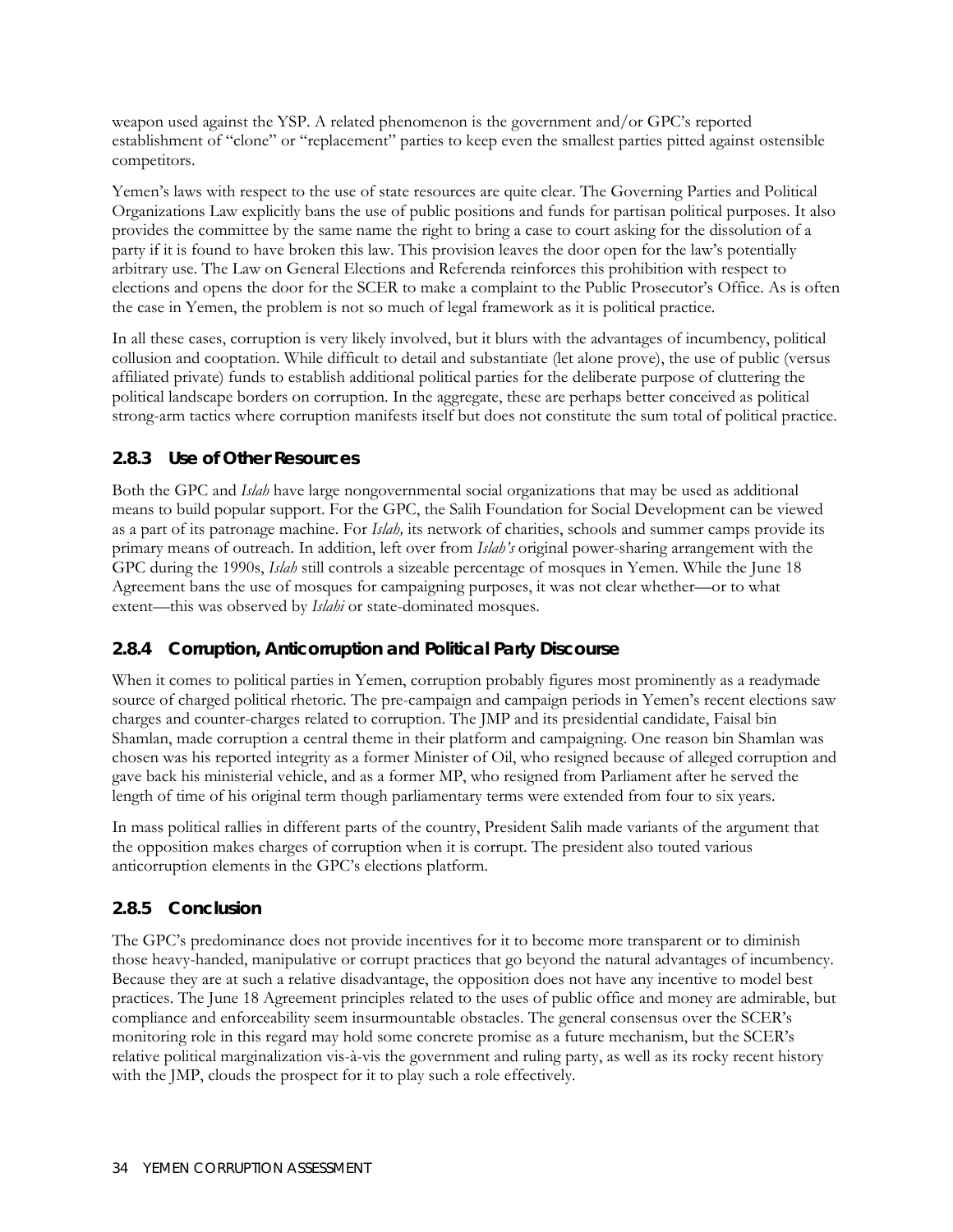#### **2.8.6 Recommendations**

For the reasons outlined, the team does not see clear opportunities for USAID/USG or other donor programming in anticorruption areas of political party development. It is possible that future elections-related programming, as detailed in the previous subsection, could tackle this issue as it pertains to allegations of the ruling party or opposition using state or public resources for party gain. Also, supporting CSOs as informal monitors of, and advocates for, greater transparency and accountability in political party finance provides a modest, relatively low-cost approach to this issue. This could at least raise awareness of, and start to build some limited pressure for, the need for reforms in this area. The team does not recommend this as a place for immediate or priority donor investment.

## **2.9 TAXATION SYSTEM**

The Tax Authority in Yemen has taken important steps to reduce levels of corruption, acknowledging in discussions with the assessment team that it is "very common" for companies to offer a bribe, or for tax officials to request a bribe, to reduce a company's tax liability. In an effort to combat corruption, the Tax Authority reports recently transferring approximately 70 officials who allegedly solicited bribes from taxpayers.

The IMF is providing technical assistance to the Tax Authority in tax law reform and tax modernization. The accounting and auditing firm PricewaterhouseCoopers (PWC) is implementing a program of technical assistance to "Reengineer the Tax Authority." This project involves modernizing the tax authority, computerizing selected tax functions, minimizing the transaction time for taxpayers, and building confidence between the tax authority and taxpayers. The Large Taxpayers Unit (LTU) is in the process of partial computerization with the intent to minimize human interaction between taxpayer and tax official in the LTU. The Tax Authority has recently adopted the self-declaration form for taxpayers. Out of 500 companies eligible to present a self-declaration, approximately 200 choose to use the self-declaration. This is a major step forward in the process of tax modernization.

Despite these important reform efforts, there are still widespread allegations of bribery, intimidation and other forms of corruption. The Authority lacks a developed internal mechanism for investigation. The formal tax burden on companies is unusually high, leading to widespread evasion, and allowing for increased opportunities for corruption. The World Bank notes in the spring 2006 *Economic Update for Yemen,* "Interactions with government officials are often difficult, the average firm experiences 16 inspections a year, and requests for illegal payments or gifts are common."[15](#page-52-0) The International Finance Corporation (IFC) *Doing Business* report for Yemen shows that entrepreneurs must make 32 payments, spend 248 hours, and pay 48.04% of gross profit in taxes. Doing Business rates Yemen 89th in the world for paying taxes based on this unsustainable tax burden.[16](#page-52-1)

## **2.9.1 Unclear Tax Liability**

 $\overline{a}$ 

Unclear tax liability leads to bargaining or "tax farming." The Tax Authority reports that most businesses do not keep adequate financial records, as mandated by law. In the absence of audited financial statements, tax officials must resort to other methods to calculate a company's tax liability. This often involves a process of negotiation with the business which in itself is a significant opportunity for corruption. Tax officials may also visit a business establishment (averaging 16 times per year, according to the World Bank) to observe over the

<span id="page-52-0"></span><sup>15</sup> World Bank. Yemen Economic Update. (Spring 2006) p. 8: <http://siteresources.worldbank.org/INTYEMEN/Resources/310077-1098870168865/YEU-Spring06.pdf/>.

<span id="page-52-1"></span><sup>16</sup> World Bank. *Doing Business*. (September 2006): <http://www.doingbusiness.org/ExploreEconomies/Default.aspx?economyid=205>.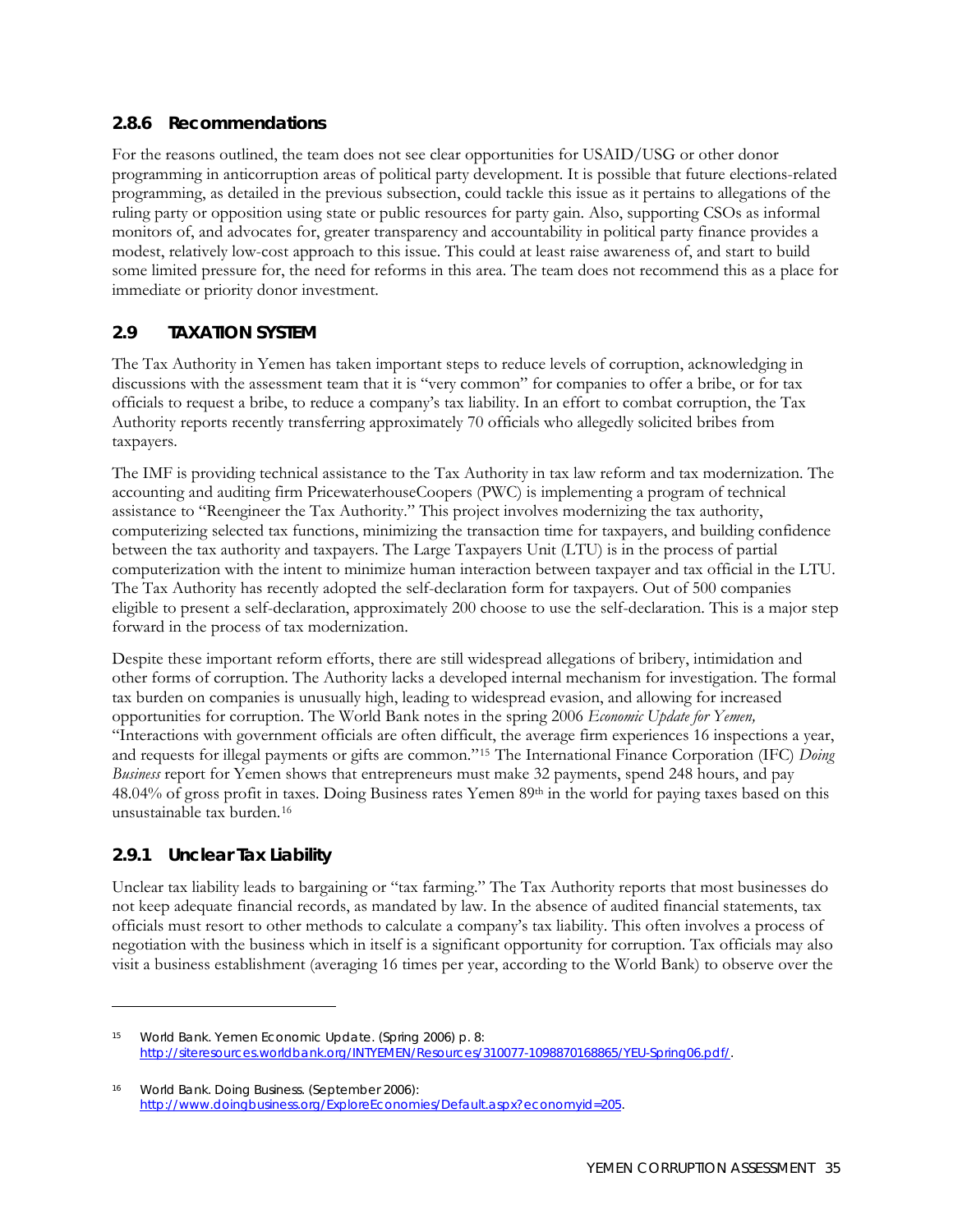course of several days their business operations and assess the tax liability. This method is problematic, as it does not factor economic concepts like seasonality of business and may in fact be a form of intimidation. Although the law has reportedly been amended recently to strengthen business owners' rights with regard to visits from tax officials, the "visit" is in practice still used as an effective tactic of intimidation and as an opportunity for corruption. The Tax Authority acknowledges that bargaining to determine tax liability is a problem but senior members of the authority suggest that the problem lies with private sector businesspeople who do not carry out their obligations under the law to maintain proper business records. There are approximately 1,500 large taxpayers. Of these, only 100 or 150 large taxpaying businesses keep adequate records according to the Tax Authority. The LTU provides 80% of tax revenue. The Tax Administration has conducted limited public outreach to the large taxpayers regarding taxpayer rights and responsibilities, believing that they already know their rights and responsibilities.

#### **2.9.2 Underdeveloped Complaint and Investigation Mechanisms**

The Tax Authority does not have a formal system in place to receive or investigate complaints. For example, there is no complaints department, no hotline, or published email address that a business may use to register a complaint, either by name or anonymously. Tax officials reported to the assessment team that businesses can freely speak with senior officials in the Tax Authority and their complaints will be addressed. However, discussions with the business community reveal that complaining to senior members of the Tax Authority often results in retaliation rather than redress. If there is a dispute between the Tax Authority and the taxpayer, particularly over tax liability, there are three stages of appeal:

- Stage 1: An informal compromise stage of negotiation with the Tax Authority (where extensive bargaining goes on).
- Stage 2: A special tax appeal committee chaired by a chartered accountant from the Accounting Association. Other members include two individuals from the Chamber of Commerce and two members of the Tax Committee.
- Stage 3: The formal court system.

The Tax Authority estimates that more than 60% of all disputes are solved through the informal compromise stage described above. There is an internal audit function within the Tax Authority, particularly focused on the LTU. There are audit/internal control units in each municipality/governorate office. Investigations have recently targeted corrupt tax officials. To date, companies that pay bribes or attempt to bribe officials have not been penalized or fined for tax evasion.

#### **2.9.3 Revision of Tax Laws**

The tax laws are in process of being revised. A general sales tax (GST) law was passed in 2005 and was scheduled to come into effect in early July 2006. However, the government delayed implementation due to public pressure and reduced the tax rate from 10% to 5%. Beginning next year, GST will be collected at all customs points. The government is in the process of amending the income tax law to lower the tax rate from 30% to 15-20%. The corporate income tax (CIT) is currently 35%. A sales tax was introduced in 2005. A production and consumption tax was introduced in 1996. Full compliance with all legally required taxes is unsustainable for an average-sized company in Yemen. As noted above, an average-sized firm must make 32 payments to the Tax Authority per year, spending an average of 248 hours, and paying 48% of gross profit in taxes.[17](#page-53-0) Therefore, firms must either pay bribes or operate in the informal sector to stay in business. As with many other areas for reform in Yemen, the assessment team learned that many laws as they appear on the books are deemed adequate, but the implementation of the law is lacking. This is also true in tax

<u>.</u>

<span id="page-53-0"></span><sup>17</sup> World Bank. *Doing Business*. (September 2006): <http://www.doingbusiness.org/ExploreEconomies/Default.aspx?economyid=205>.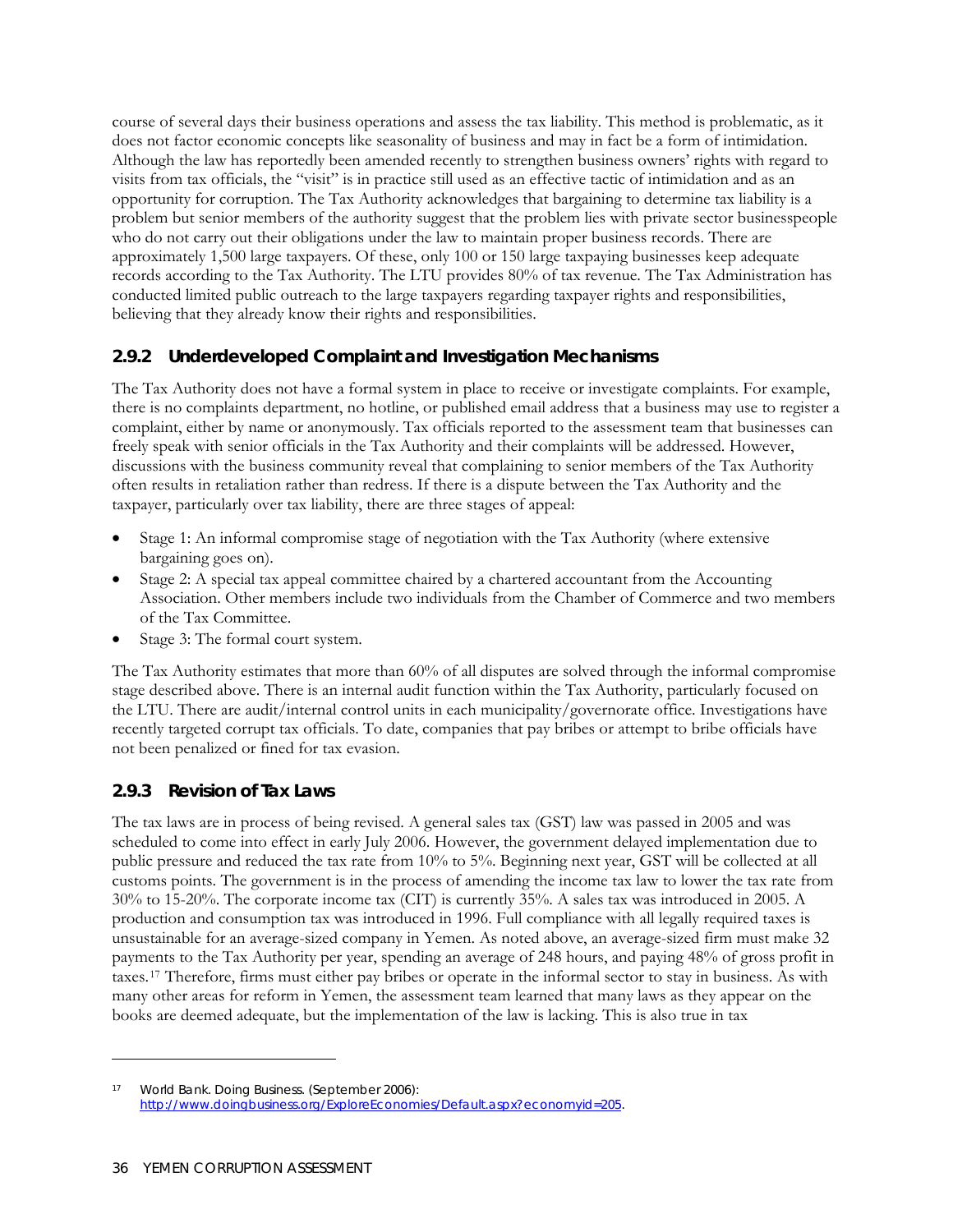administration, where politically powerful or savvy firms are able to lower their liability through their connections within the patronage system or a willingness and ability to bribe effectively.

## **2.9.4 Poor Public Perception of the Tax Authority**

There is an ongoing need to improve the perception of the Tax Authority and build confidence between taxpayers and the Tax Authority. According to the World Bank Economic Update, 71% of businesses consider tax rates a "major" or "very severe" constraint. Similarly, 54% of businesses rank the tax administration as a major or very severe constraint.[18](#page-54-0) There have been some efforts in the past two years to build trust and improve the Tax Authority's image and coordination between the Tax Authority and private sector has been increasing. There is a broader governmental committee of cooperation between government and the private sector and the Tax Authority has made efforts to include members of the business community in important tax meetings. Further, members of local chambers of commerce help set the predetermined tax liability for smaller businesses.

#### **2.9.5 Inadequate Salaries for Tax Officials**

The Tax Authority has been subject to salary adjustments as part of the broader Civil Service Modernization Program (described in the civil service section of this report, Section 2.3). The Tax Authority feels that tax officials' salaries are now woefully inadequate, and officials must solicit bribes simply to maintain a livable wage. They believe inadequate salaries are a major factor contributing to the prevalence and persistence of corruption within the Authority. There are some financial incentives for tax officials (for example, officials can receive up to 1% of sales tax collected). However, the incentives as currently structured are inadequate, are distributed based on high levels of supervisory discretion, and provide a perverse incentive to tax officials. For example, in the case of a 1% bonus for all sales tax collected, tax officials are financially motivated to collect more sales tax than what is required by law.

#### **2.9.6 Recommendations**

- Introduce effective complaint mechanisms, such as hotlines, email address, or suggestion boxes. Ensure complaint mechanism appropriately staffed with tax officials specifically trained in complaint and investigation.
- Strengthen internal investigation function to follow up on complaints. Support the ability of the Tax Authority to conduct internal investigations through use of modern investigative tools and techniques, such as computer forensics and dactylography.
- Provide comprehensive induction training in tax integrity. Establish continuous learning environment that emphasizes a regular course of study in integrity and anticorruption.
- Launch outreach program to taxpayers on rights and responsibilities. Launch public relations campaign publicizing key reforms within the Tax Authority, thus improving the public image of the Authority.
- Address human resources issues, including restructuring the current incentive structure.

## **2.10 CUSTOMS**

<u>.</u>

In the past two years, the Yemeni Customs Administration has gone through a "quantum leap" in terms of reform. Yemen is a member of the World Customs Organization (WCO) but has not yet fully accepted the

<span id="page-54-0"></span>World Bank. Yemen Economic Update. (Spring 2006). p. 8: [http://siteresources.worldbank.org/INTYEMEN/Resources/310077-1098870168865/YEU-Spring06.pdf.](http://siteresources.worldbank.org/INTYEMEN/Resources/310077-1098870168865/YEU-Spring06.pdf)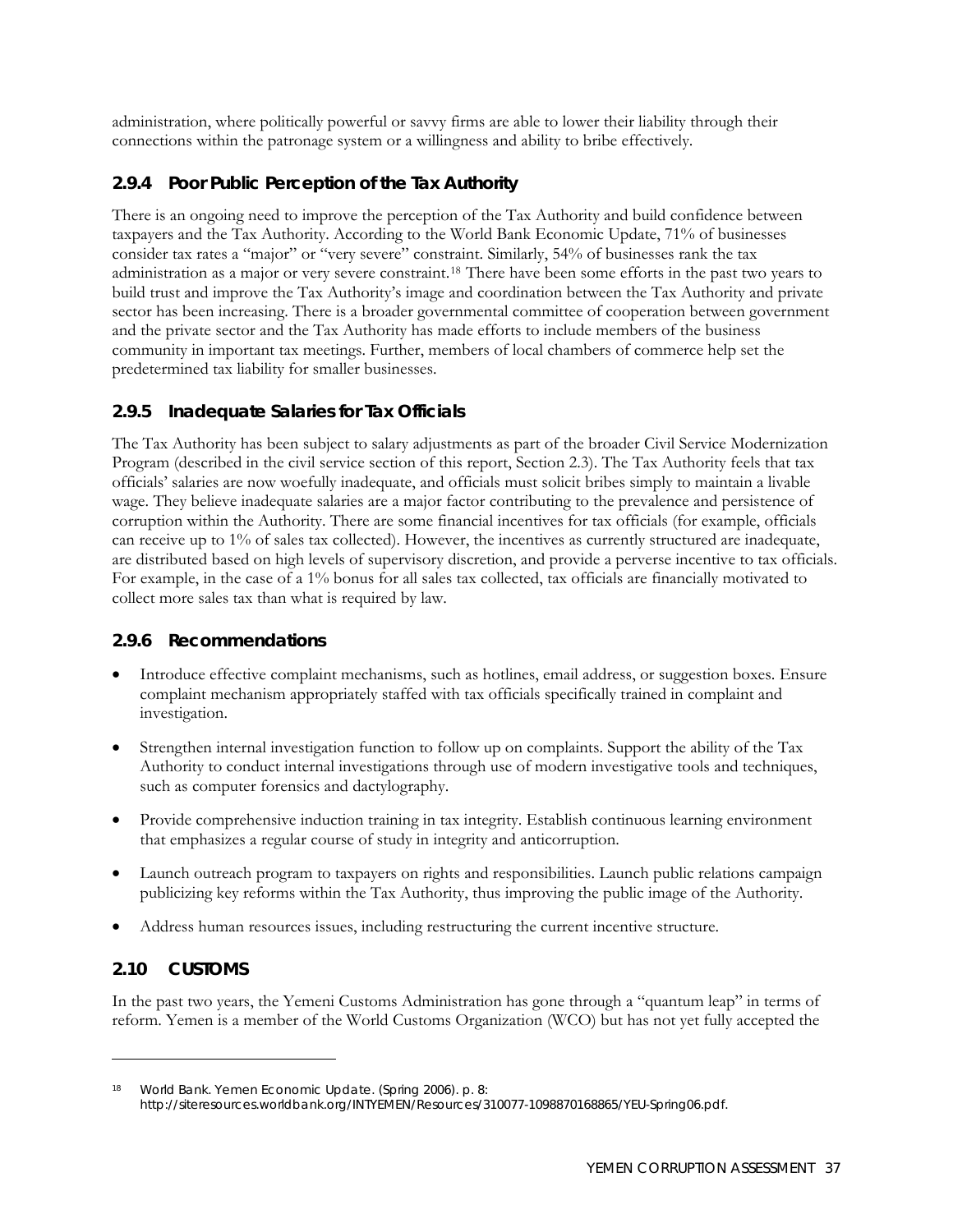Revised Kyoto Convention, which outlines the standard policies and processes of a modern Customs Administration. Yemen currently operates on the UNCTAD-computerized automated system for customs data (ASYCUDA++); however, this system is not fully deployed at all ports. Implementation of ASYCUDA++ began in 2003 and has now reached an estimated 90% of ports of entry. The government plans to upgrade to ASYCUDAWorld at some point in the future after full implementation of ASYCUDA++, and has already begun discussions with UNCTAD on the possible upgrade starting as early as 2007.

Despite major reforms and growing integration with the system of global trade, Yemen customs remains one of the most corrupt government agencies according to our contacts from the private sector. Major issues include the lack of a clear system of valuation, incomplete implementation of the ASYCUDA system, lack of complaint and investigation mechanisms, underdeveloped dispute mechanisms and constraints in the area of human resources.

# **2.10.1 Lack of Clear Valuation System**

The Customs Administration is undergoing a Program of Organizational Improvements with technical assistance from a Department for International Development (DfID)-funded team. The cabinet decided to reengineer both tax and customs in order to increase efficiency and effectiveness of revenue collection and reduce transaction time. Currently, if all customs documents are in order, clearance of imported, exported, or transit goods can occur in three to four hours. If documentation is unclear, for example if the valuation of a good is uncertain or disputed, clearance could take weeks. The Customs Administration reports that disputed valuation is the single most important factor for delay. If there is a dispute over the self-assessed value of a shipment, the importer can present a bank guarantee for the higher assessed value in order to clear the goods and resolve the dispute at a later date. In the case of disputed valuation, the Customs Administration may write to the original supplier for more information on value, which may take weeks to resolve. The threat of substantial delay typically forces importers/exporters to pay the higher assessed value, pay a bribe, or resort to smuggling in order to avoid such problems in the future. In fact, the businesspeople with whom the assessment team spoke were frank about smuggling as a fact of doing business in Yemen. If there are discrepancies between the self-declaration form and the assessed value, standard forms #3 and #4 must be completed by a customs official. The Customs Administration has noted its need for more information on valuation. For example, they have expressed a need for increased access to professional periodicals, Web sites and contacts with other customs agencies in the region.

Many laws governing customs are in the process of revision. There is a draft amendment to the Customs Law in Parliament now but the Customs Administration has asked Parliament to freeze this draft in order to amend the draft law further. The original draft law was submitted by the Ministry of Finance without consulting with the Customs Administration. Customs would like to add provisions for:

- GATT membership, Article 7 (which addresses valuation in detail and once implemented should eliminate this specific opportunity for corruption);
- Risk management; and
- Organizational improvements.

# **2.10.2 Customs Clearance (IT) System Not Fully Implemented**

Yemen is implementing the ASYCUDA automated customs system. ASYCUDA is a computerized customs management system which covers most foreign trade procedures. The system handles manifests and customs declarations, accounting procedures, transit and suspense procedures. The implementation has not yet reached 100% of points of entry/exit in Yemen. It is possible that important ports are still based on manual entry.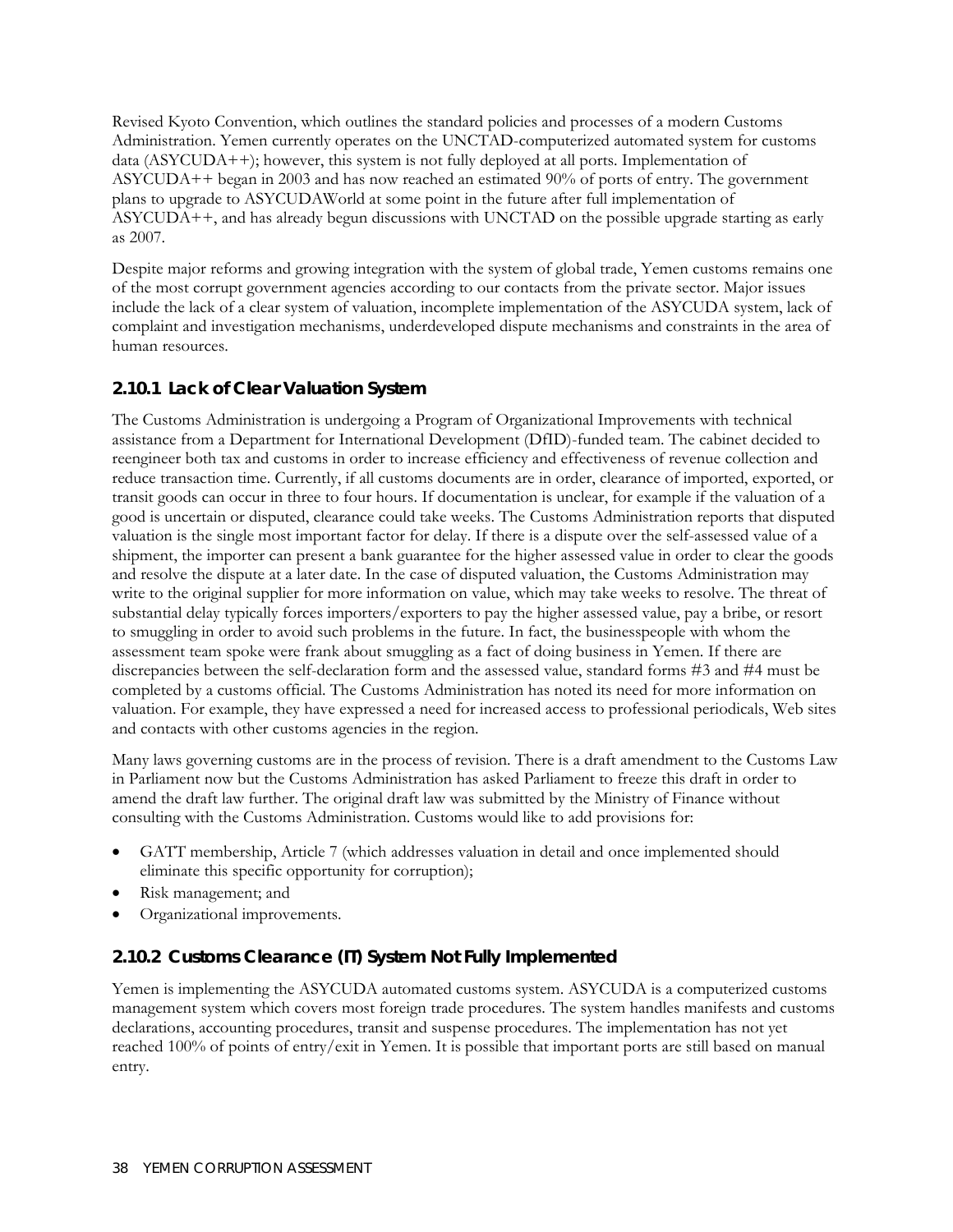## **2.10.3 Insufficient Complaint, Investigation and Dispute Mechanisms**

Similar to the situation in the Tax Authority, there does not seem to be a formal process of internal investigation into allegations of corruption in the Customs Administration. The Customs Administration suggested that they would set up a sting operation if a customs official is suspected of corruption, but it was unclear whether such a sting operation has ever been carried out. In theory, if there are allegations of bribery or other forms of corruption, the Customs Administration would first form a committee to investigate. Once sufficient evidence is collected, the evidence would be forwarded to the PFP. There are, in fact, a number of customs officials under investigation. There is an internal investigations capacity within the Customs Administration, which includes random inspections of customs points. If corruption is suspected through these random visits from the central office, officials are suspended, warned or most often transferred. Procedural improprieties are dealt with internally, meaning that most cases are not referred to the PFP but dealt with through more informal administrative mechanisms, such as intra-office transfers. There is no formalized complaint mechanism for the private sector. Businesses may attempt to contact senior officials within the Customs Administration if they have a complaint, although this may not necessarily result in a formal investigation. Direct complaints are clearly inconvenient, insufficient, and potentially dangerous many report that complaints usually lead to retribution rather than redress. In any case, the Customs Administration asserts that the number of complaints received is small.

## **2.10.4 Need for Training in Modern Risk-Based Audit Methodologies**

The Customs Administration employs a post-audit methodology at ports of entry, and is investigating riskbased methodologies for post audit. Current post audits investigate valuation, quantity and origin. Senior Yemeni customs officials have noted that the Customs Administration needs to build its capacity in risk management. The Administration requires training in principles of risk management, and requires more personnel to carry out risk-based post audits.

#### **2.10.5 Insufficient Training in Integrity and Anticorruption**

The Customs Administration was not familiar with the WCO Arusha Declaration on Customs Integrity but indicated that they do emphasize anti-smuggling in customs operations. The Customs Administration has attempted to establish a continuous training policy on anti-smuggling that touches on integrity and corruption issues.

#### **2.10.6 Exceedingly Low Salaries for Customs Officials and Other Human Resources Weaknesses**

The Customs Administration has hired people, according to one senior customs official, for "certain reasons"—meaning that positions in the Customs Administration were often granted as part of the patronage system or secured through a bribe. As in many developing countries, customs positions are highly sought after because it is understood that customs officials are able to top up their salaries through frequent opportunities for corruption. As a result, many personnel lack the proper skills for the modern administration of customs. In the past seven years, there has been a freeze on hiring. It is very difficult to fire people from the Customs Administration, even in cases of outright bribery or corruption. However, management can transfer officials away from functions where there are ample opportunities for corruption. The civil service also has a program that can provide incentives for officials to retire. Senior customs officials have expressed the need to hire high-caliber graduates for positions throughout the administration. The Administration has some ability to award financial incentives for performance, but these incentives are woefully inadequate. In addition, there is a high level of supervisory discretion in the allocation of incentive payments, which in itself is problematic. For example, if an inspector discovers an irregularity or discrepancy in valuation, s/he may be eligible for a portion of the fine levied. This, of course, creates a perverse incentive to identify discrepancies where none may exist.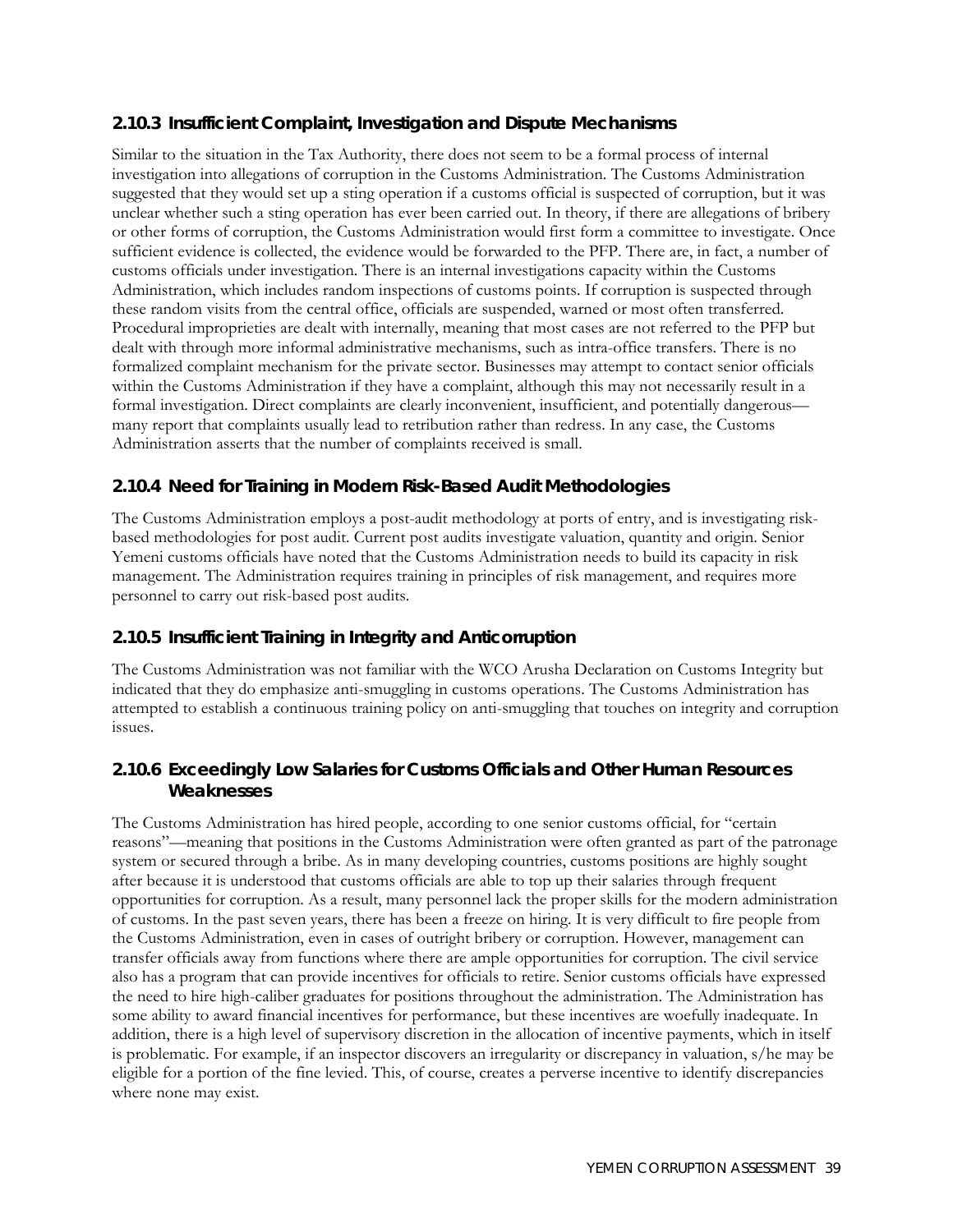## **2.10.7 Improve Relations between Government and the "Trade"**

According to the *Yemen Economic Update*, 40% of Yemeni enterprises evaluated customs and trade regulations as a major or very sever constraint.[19](#page-57-0) The Economist Intelligence Unit reports that "excessively complex customs procedures" act as a barrier.[20](#page-57-1) The Customs Administration has expressed a desire to improve relations with the Trade Administration to facilitate commerce. Further, the Customs Administration has identified the need to improve internal review and internal audit functions within its organization. Related to this, the Administration would like to improve its relationship with COCA. Customs would like to sign onto all major international agreements governing Customs modernization and implement provisions to promote a modern, effective and efficient customs operation.

## **2.10.8 Recommendations**

- Support the implementation of Arusha Declaration on good governance and integrity in customs.
- Support full implementation of the ASYCUDA++ IT clearance system in  $100\%$  of customs points.
- Launch training program on risk-based, post-audit procedures. Post-audit clearance allows for the speedy clearance of goods at entry points through risk-based targeting. The objective of post-audit clearance is to verify the accuracy of information provided at the time of clearance and whether the goods were cleared within the framework of the laws, regulations and division's operating procedures.
- Provide capacity building in valuation and support revisions to Customs Law to fully implement Article VII of the General Agreement on Tariffs and Trade 1994; and related ministerial decisions: "Decision Regarding Cases Where Customs Administrations Have Reasons to Doubt the Truth or Accuracy of the Declared Value" and "Decisions on Texts Relating to Minimum Values and Imports by Sole Agents, Sole Distributors and Sole Concessionaires." Support revision to law or by-laws to fully accept the WTO agreement on customs valuation. This agreement on valuation aims for a fair, uniform and neutral system for the valuation of goods for customs purposes, and outlaws the use of arbitrary or fictitious customs values. The agreement provides a set of valuation rules, expanding and giving greater precision to the provisions on customs valuation in the original GATT.

# **2.11 HEALTH**

<u>.</u>

## **2.11.1 Procurement Corruption in a Politically Tradable Ministry**

Corruption in the Ministry of Health (MoH) is alleged to have existed at the highest levels under a number of past ministers. In part, this is probably no different from instances or patterns of relatively grand corruption in other ministries over time in Yemen—e.g., Education and Public Works. However, the MoH is one of the "low politics" ministries in Yemen that sometimes has been transferred to dispensable political allies in the past. Parallel to this use of the MoH as a transferable fiefdom has been the continuing presence in the ministry of political loyalists with alleged ties to the intelligence service.

Not surprisingly, corruption in health appears to have not just deleterious budget and financial management consequences but also serious implications for the quality of services delivered and the difference between life and death for some patients. Internal MoH accountability mechanisms appear to be weak and ineffective.

<span id="page-57-0"></span><sup>19</sup> World Bank. Yemen Economic Update. (Spring 2006) p. 8: [http://siteresources.worldbank.org/INTYEMEN/Resources/310077-1098870168865/YEU-Spring06.pdf.](http://siteresources.worldbank.org/INTYEMEN/Resources/310077-1098870168865/YEU-Spring06.pdf)

<span id="page-57-1"></span><sup>20</sup> Economist Intelligence Unit. *Yemen Country Report*. (May 2006).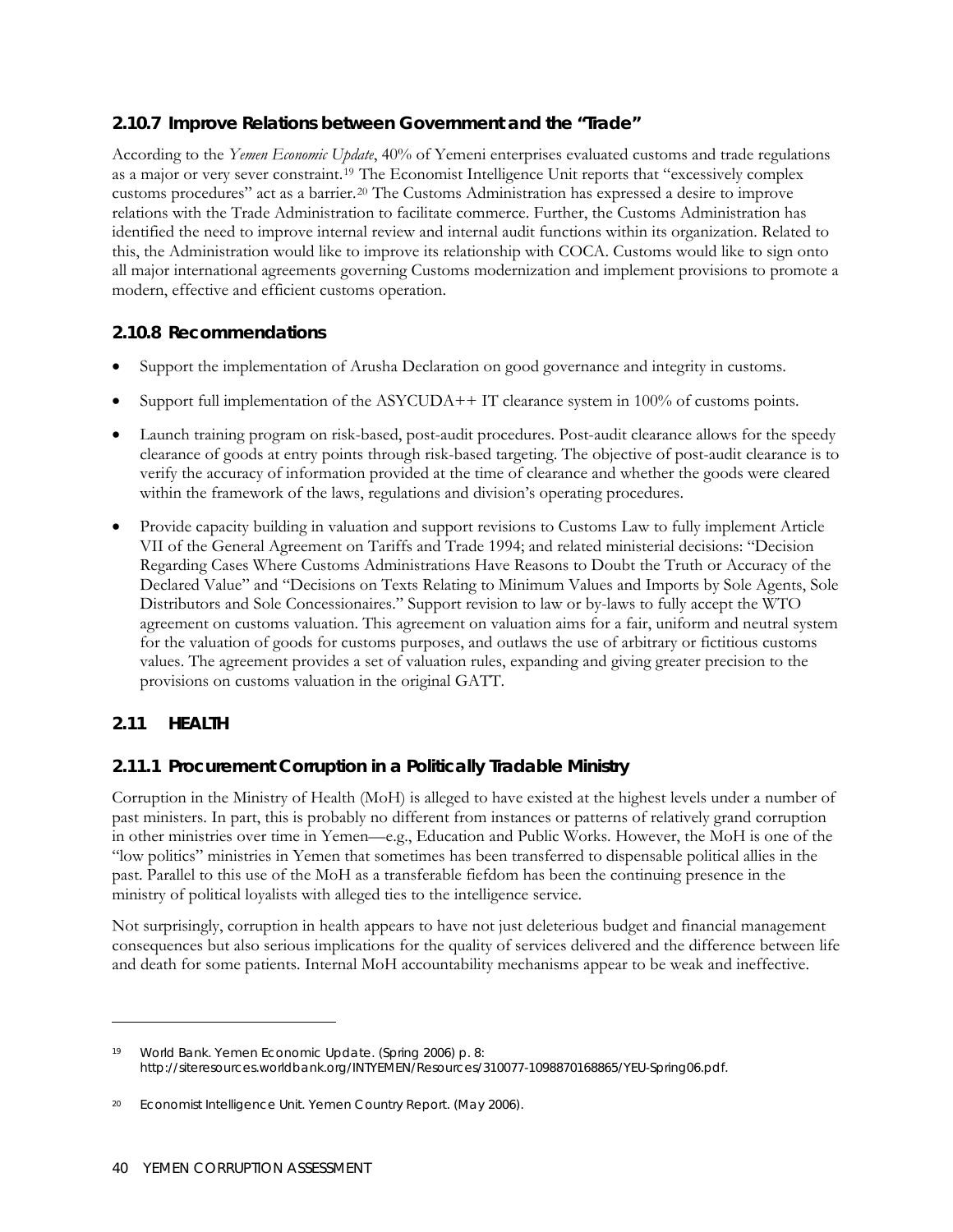One former MoH inspector, for example, was reportedly fired after he tried to take action against the smuggling of counterfeit medicines from India.

Most private medical supply and drug companies are believed to collude with government health officials on securing procurement bids and then share their future wealth with those same officials. Some of the private drug companies may be knowingly involved in the apparently growing fake pharmaceuticals market, which involves the import and distribution of faulty pharmaceuticals from developing countries such as India. The import of an estimated half of pharmaceuticals is thought to be tied up in smuggling, which allegedly has involved not only senior health officials, but local shaykhs and military and security personnel who facilitate the illegal trade in return for bribes.

The construction and rehabilitation of health facilities have often been subject to the politics of preferential geography, rather than independent data on population distribution and so on. Sometimes, MoH construction contractors do not get paid for several years, which means that a particular building project could take several years. In contrast, building projects under USAID/Yemen's health contractor handling health facility construction might take six months.

#### **2.11.2 Personnel**

Many, if not most, midlevel employees are thought to be hired and retained only if they share kickbacks and bribes. Alongside the Ministry of Education, the MoH is reportedly the ministry most plagued by the ghost worker phenomenon. Again, this appears to be particularly acute in more rural and remote regions of Yemen. In a related vein, many healthcare managers (generally not the doctors or other medical staff) are from the same areas where their particular facilities are located and treat their positions as almost hereditary property that can be passed along to a relative when they die. Many attempt to secure positions for their family, relatives and tribal kin.

#### **2.11.3 Service Delivery**

Most basic public health services in Yemen are heavily subsidized, and patients are supposed to pay only a nominal fee; private sector health fees are often three times the cost of public sector fees. Many patients make informal payments and give gifts at all levels to receive services. Public to private transfer of patients is common by doctors employed in the public sector who also run their own private practices. This is similar to the situation in Egypt where many public sector physicians not only see public sector patients on a private basis but do so in public health facility premises.

Health facilities in remote, rural areas may also be in effect closed, even though projected personnel, supplies and operational and maintenance costs are being fully funded by the central MoH. Recently, it was estimated that only eight out of some 200 clinics in the remote al-Jawf Governorate were actually open and operating.

#### **2.11.4 Supply and Distribution**

The government has an annual order for medicines and medical supplies for public health services. All distribution starts from the MoH's central warehouse in Sana'a. Many supplies that are supposed to be of no charge to the consumer "get lost," leaving health providers without supplies and patients often in a position where they must purchase their own for use in medical treatment. Much of this diversion may occur at the more local points of service delivery.

There have been cases of donor-provided equipment to health clinics not being present in the facilities, and ending up in the homes of local shaykhs or MoH Director Generals. The equipment was either intended for personal use, sale on the market or protection from being stolen for these purposes in the first place. Health facilities themselves have also been known to be used for housing purposes.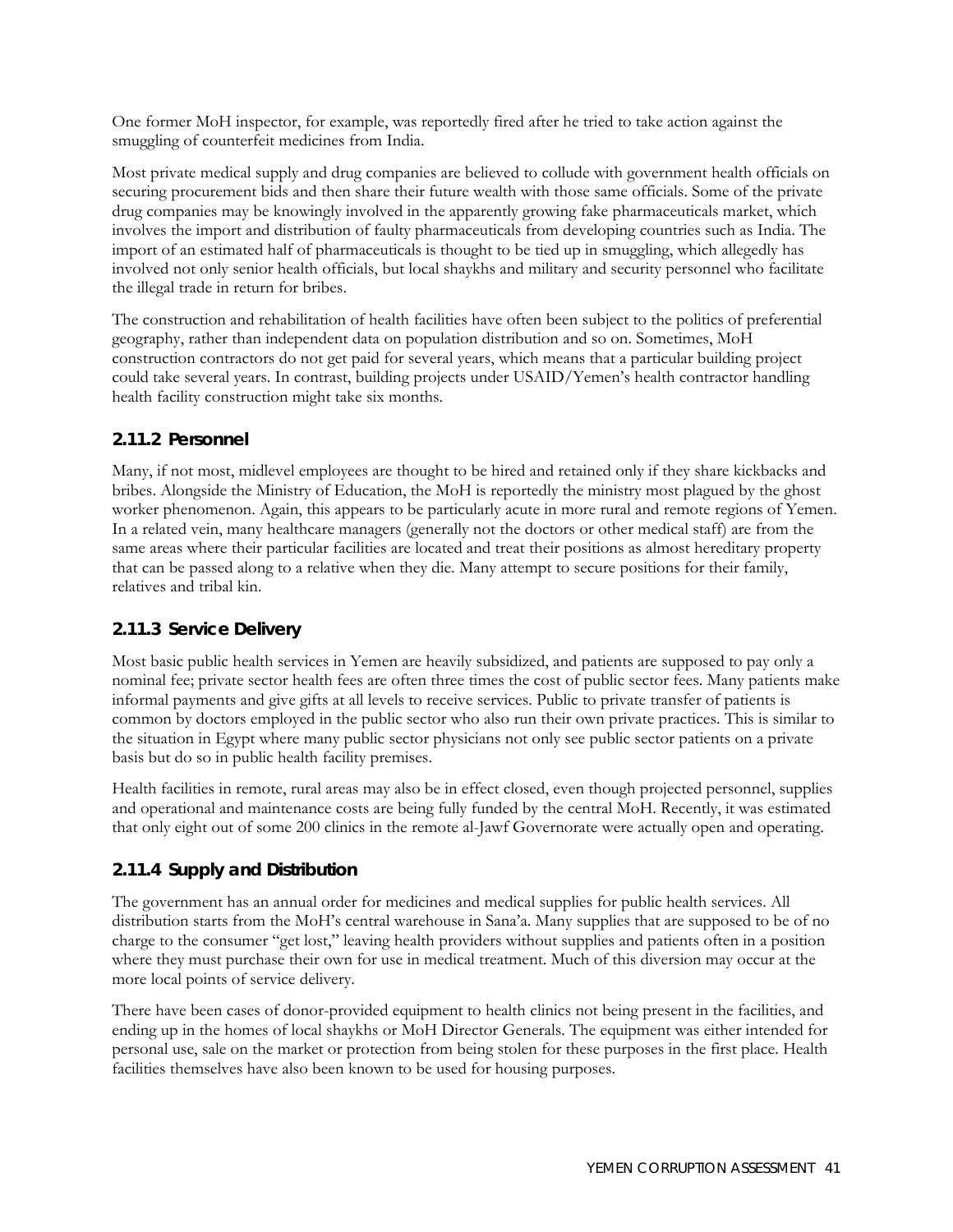The organizational and logistical steps of USAID/Yemen health contractors when donating equipment or supplies to governorates and districts offer potential best practices for other donors as well as the RoYG. First, the contractor exchanges letters with the particular governorate's Health Director General regarding the items to be donated. They also publicize lists of their donations across the governorate. Second, the contractor and local officials organize public events celebrating the donations, where they also specify the inventory of items donated and secure official maintenance commitments. Local press correspondents are invited to cover these inaugural events.

#### **2.11.5 Community Participation**

According to law, each health facility in Yemen is supposed to have a committee composed of community members. In reality, the law is barely applied.

#### **2.11.6 Recommendations**

- Support the creation of pilot health facility community boards and train members in how to conduct basic oversight. Their creation and activation would ideally come before the beginning of operation, or even construction, of the facility and could involve input into decisions on key personnel.
- Promote the use of USAID/Yemen supply and distribution transparency measures in a promising pilot non-USAID governorate.
- Work with local authorities in a district/governorate to use USAID/Yemen's education-related procurement practices in a future health procurement.
- Combine work in strengthening health systems with targeted MoH capacity building in inspection and investigation—including mechanisms to receive, follow up and publicly report back on public complaints.

## **2.12 EDUCATION**

#### **2.12.1 Personnel**

University graduates will often try to buy positions in the Ministry of Education (MoE). A written exam and interview might be part of a formal qualifying process, but who the aspirant knows or can influence to take action on their behalf is the determining factor. In this context, the corruption vulnerability points appear to be multiple—that is, one needs allies not just within the MoE but also inside the Ministries of Civil Service and Finance, who have to approve the new hires and finance them. In education, it appears that both professional (e.g., teacher and principal) and administrative positions are equally susceptible to such multiple briberies for hire.

Within the education system, significant maladministration probably facilitates corruption by creating gaps in accountability. For example, while there appear to be criteria and regulations for appointing personnel, people who receive appointments may not meet minimum qualifications. This may happen because of laxity in application of hiring criteria, but it also opens the door for appointments based on bribery. In a related vein, the MoE's inspection entity reportedly has underdeveloped measures and forms for assessing performance, which, in turn, effect promotion. Again, this may allow underperforming or even unqualified teachers to advance (e.g., it reportedly only takes three years of "very good" annual ratings to be promoted to the rank of "first teacher"). It is also a potential corruption vulnerability point in that a teacher could bribe an inspector to not report deficiencies and/or provide the requisite positive ratings for promotion.

Probably the single most prevalent education sector corruption problem related to personnel is that of 'ghost workers.' Eighty percent of the MoE's budget goes to personnel, and it is estimated that 40% of those on the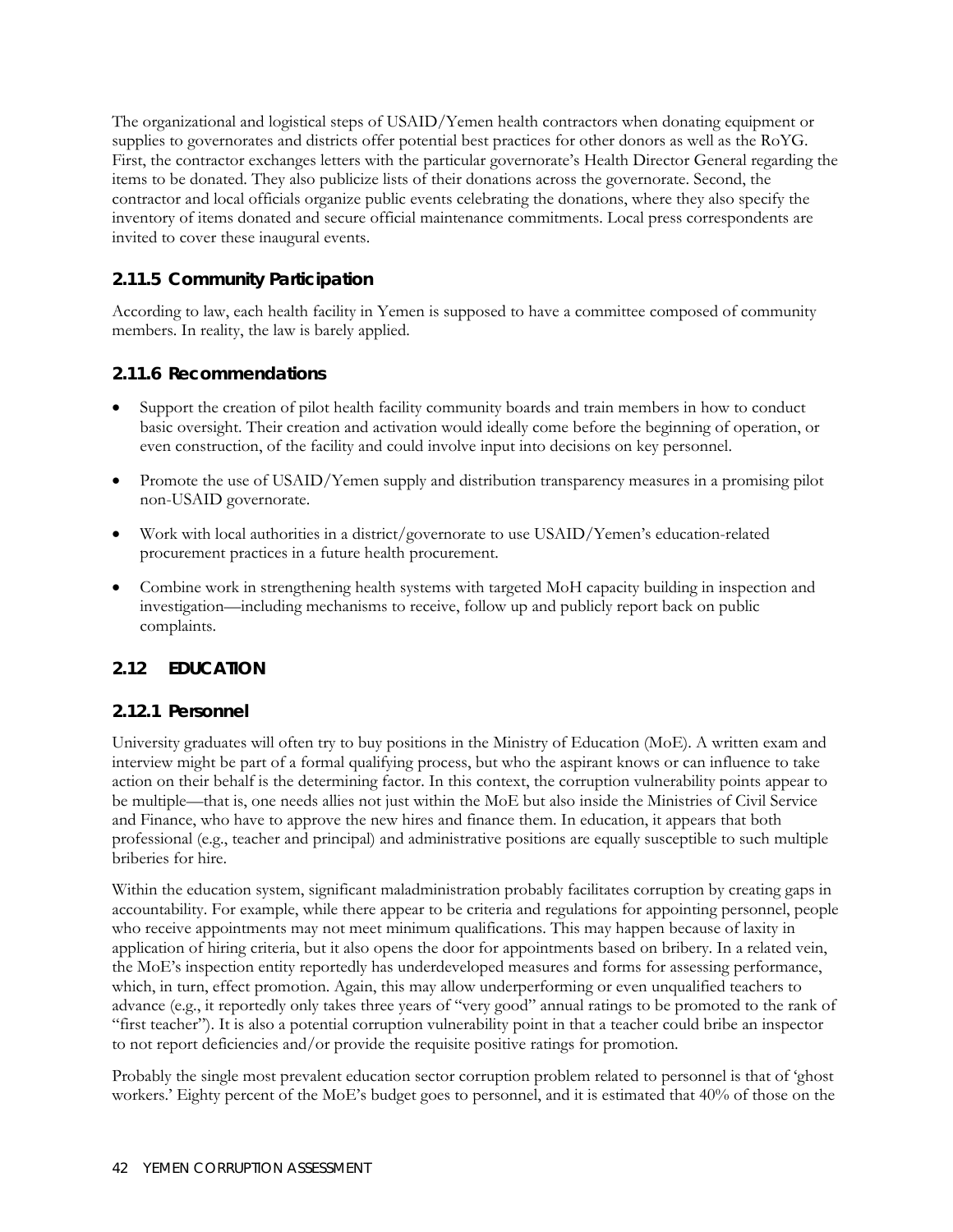payroll are ghost employees. MoE officials at the local level tend to make recommendations for ghost employees, who are often sons and relatives of local shaykhs. The multiple names common to Yemenis are used to mask non-MoE paid "staff." Schools also suffer from a distinct problem of absenteeism of teachers.

## **2.12.2 Procurement**

Internal MoE procurement rules, processes and procedures are like those for other line ministries, and on paper are reasonably well developed. There are two levels of reviewing and approving proposals for ministryfunded projects: a technical committee that has evaluation and approval powers for lesser-valued contracts and a higher-level committee for contracts of larger monetary value. The technical committee is supposed to be composed of ministry employees who have relevant technical backgrounds. The higher committee also appoints the technical committee for relevant contracts. Not surprisingly, bidders reportedly often try to influence committee members.

In its education-related procurements, one of USAID/Yemen's contractors has established what amounts to a parallel process that deliberately bypasses the MoE. This process has a number of extra steps, measures and layers intended to promote greater accountability and transparency. Initially, six firms were selected to determine statements of needs for over 70 schools in Shabwa, Amran and Marib governorates—two firms per governorate. Once actual renovation work on schools had started, the USAID/Yemen contractor hired other firms to monitor the work.

Other steps in USAID/Yemen's parallel process included a preliminary advertisement that was published in newspapers, a RFP that was issued for all aspects of work, and a bidders' conference held at a Sana'a hotel. Some in attendance at this gathering reportedly remarked that this was the first time that they were aware of such an open gathering being organized. Copies of questions and answers from the conference were sent to those bidders not in attendance. Finally, the contractor took subsequent questions by mail and disseminated those questions and answers to all bidders.

## **2.12.3 Supply and Distribution of Commodities**

With respect to supplies and supply chains, school principals and their immediate administrative superiors may constitute particular rent-seeking categories of education employees. There are anecdotal cases of principals asking students to pay more for textbooks and pocketing the difference, as well as selling MoEissued books in local markets for a personal profit. Education personnel—from MoE cashiers to Director Generals—at the governorate level are thought be involved in similar schemes since the supplies pass through their offices even before reaching individual schools. While there is a system in place and a paper trail, it is believed that relevant paperwork is often simply falsified to mask the corrupt activities.

## **2.12.4 Community Participation**

According to a Yemeni MoE by-law, community participation in education is required. However, the application of this provision has been largely nonexistent. Nonetheless, with support from a USAID/Yemen contractor, last May, 104 parent councils were elected in 77 schools in the five governorates where USAID works. Large majorities of men and women turned out to vote for separate councils of mothers and fathers of school children. The new councils then received some training in June. While a new experiment, this programming appears pioneering and bears watching for where parent councils become active and take on a life of their own.

## **2.12.5 Role of Partisan Politics**

One peculiar characteristic to corruption in education in Yemen is how political party affiliation may encourage administrative corruption in schools. One former long-time, mid-ranking MoE official told the assessment team that local-level MoE personnel could temporarily leave their positions to work for their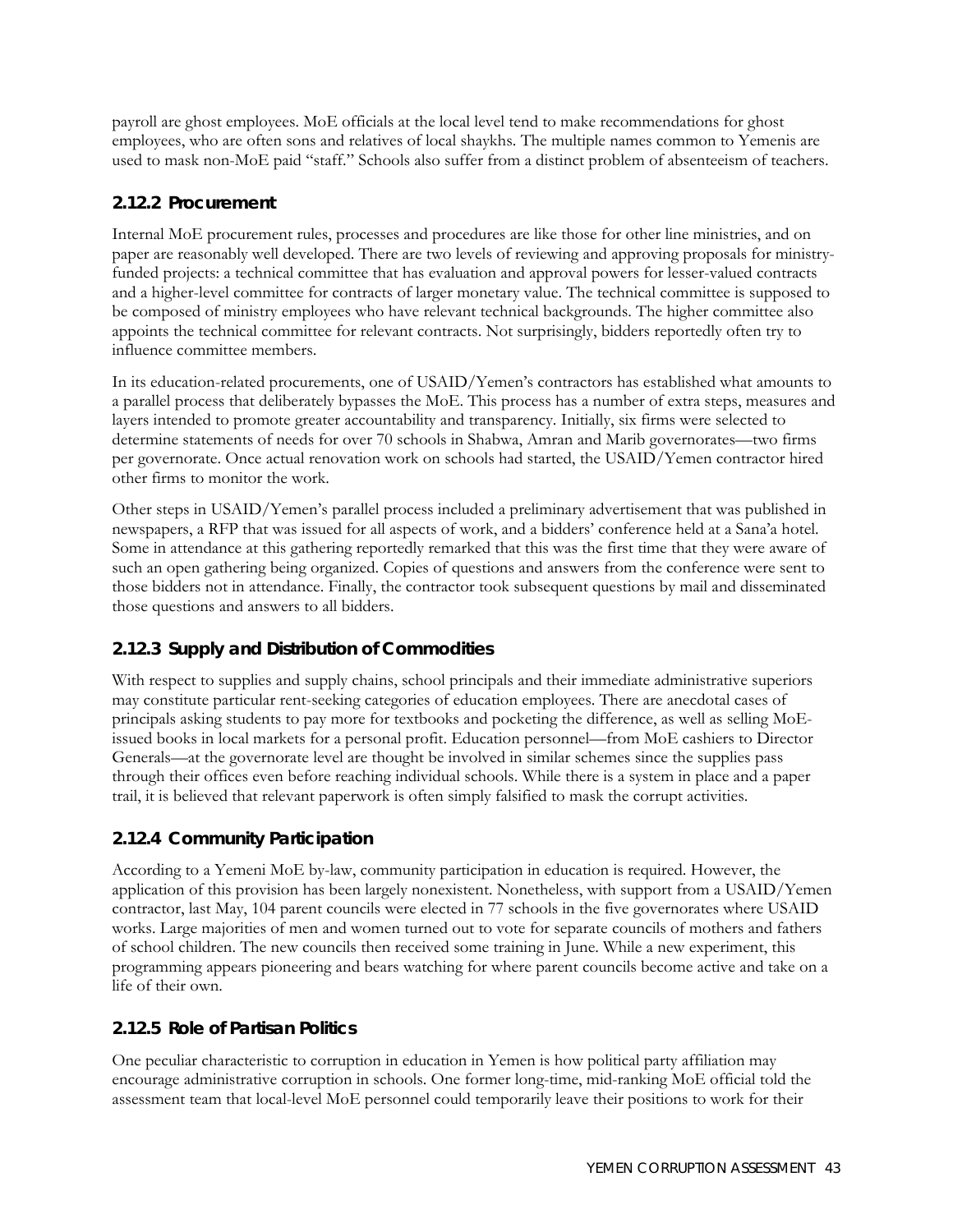political parties while remaining on the state payroll. He recounted a recent case of which he was aware concerning a local MoE employee who produced a letter from the GPC stating (or appearing to authorize) that he would be away from his position for four months while working for the party. Related to elections, there have also been reports of teachers attempting to register young students as (underage) voters. This form of electoral fraud has been associated with not only the GPC but also *Islah*.

## **2.12.6 Recommendations**

- Train promising parent councils, district councils and MoE personnel on community rights and responsibilities according to law, by-law and regulations and basic internal governance (e.g., how to conduct meetings).
- Support role for promising parent councils in relevant aspects of planning from needs identification; to participatory strategic planning; to conceptualization, design, procurement, implementation, monitoring and evaluation of specific projects. This would be best done in coordination with district councils and MoE personnel.
- If such local pilots get traction, develop training modules and conduct trainings for central MoE personnel to replicate practices to other districts/governorates.
- Promote use of EQUIP I procurement practices in a future district, governorate or central-level MoErun tender/procurement. Media coverage of, and community participation in, the particular tender/procurement would prove complementary.

## **2.13 PRIVATE SECTOR**

The private sector faces multiple sources of government corruption and must adjust business practices to deal with widespread corruption or leave the market. The World Bank's *Yemen Economic Update* reports that "in part because of evasion, unequal treatment, and corruption, firms feel that competitors are able to undercut them….many formal firms contend with informal competitors that are less burdened by taxes and regulations.".[21](#page-61-0)

The assessment team met with several representatives from the private sector who informed us that implementation of commercial laws, and particularly enforcement of the law, is insufficient. Some felt that commercial laws were passed hastily in the 1990-1991 unification period, drawing from the "harshest and most complex" laws from other countries in order to ensure a strong legislative foundation. The result, however, has been a poor understanding of, and an arbitrary application of, the laws, often at the discretion of government officials. When businesspeople bring cases against the government, the private sector perceives a strong judicial bias in favor of the government.

## **2.13.1 Size of Firms Matters**

<u>.</u>

Larger firms can work within the system, smaller firms forced to exit the formal sector due to corruption. Large or medium-sized businesses are able to bribe government officials and consider this simply the cost of doing business in Yemen, and may even benefit from well-placed payments. Smaller businesses are not able to afford the cost of maintaining relationships and are therefore forced out of the formal sector. Foreign businesses, as well, tend not to know how to navigate the complex network of patronage, corruption and intimidation, and are also forced out of the market.

<span id="page-61-0"></span><sup>21</sup> World Bank. Yemen Economic Update. (Spring 2006) p. 9: <http://siteresources.worldbank.org/INTYEMEN/Resources/310077-1098870168865/YEU-Spring06.pdf>.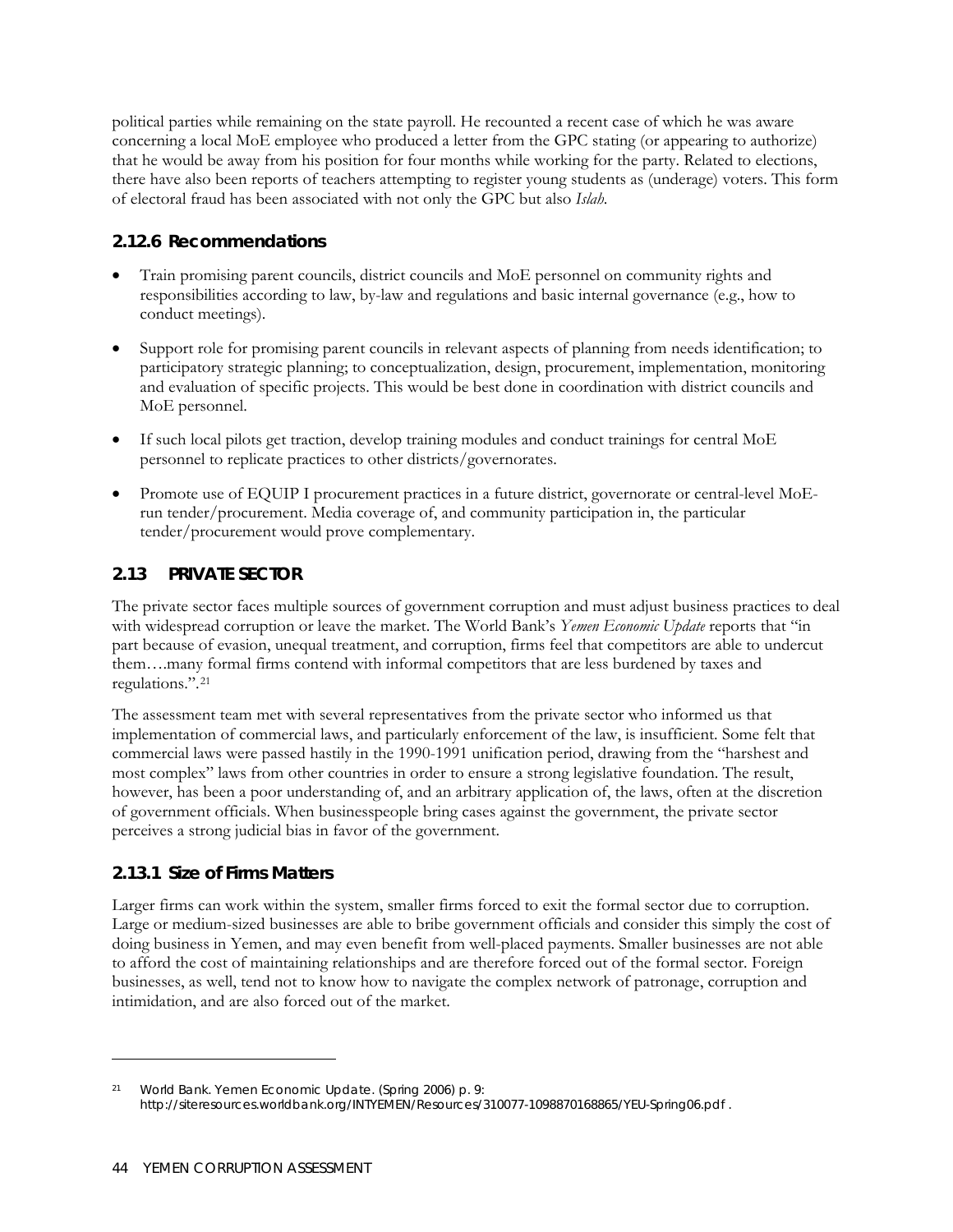## **2.13.2 Private Sector and the Tax Authority and Customs Administration**

Tax Authority and Customs Administration major sources of corruption, though some improvements noted. Our private sector interlocutors indicated that they frequently encounter corrupt practices in their dealings with the Tax Authority. They estimate that only 30-40% of revenue collected by tax officials actually enters the public treasury. Bargaining to establish tax liability is commonplace. Blackmail was described as a common practice. However, representatives from the private sector have engaged with the Tax Authority on tax policy and tax administration reform. Many reported that the Customs Administration is improving, although smuggling is still widespread as a matter of course. Customs legislation is considered particularly harsh and unfriendly to business, and customs officials can wield this legislation as a threat against businesses. The private sector recognizes that technical support in the Customs Administration since 2000 has improved policies and procedures, particularly with the implementation of the ASYCUDA computerized clearance system. However, there are still widespread problems with the Customs Administration and disputes over valuation can delay clearance significantly.

## **2.13.3 Business Registration**

Business registration is one of the biggest constraints to entry into the market in Yemen. According to the IFC's *Doing Business in Yemen* report for 2006, Yemen is ranked 171st for starting a business.[22](#page-62-0) *Doing Business* goes on to report that entrepreneurs can expect to go through 12 steps to launch a business over 63 days on average, at a cost equal to 228.0% of Gross National Income (GNI) per capita. Businesses must deposit at least 2,565.7% of GNI per capita in a bank to obtain a business registration number.[23](#page-62-1) The business community reported to the assessment team that there are no clear rules for business registration and that an entrepreneur must bargain with government officials at every step of the way.

## **2.13.4 Land Administration and Property Rights**

Land administration and property rights are another area of corruption and maladministration that negatively impacts the private sector. Disputes over land are frequent, and the *Yemen Country at the Crossroads* report notes that "the government's record on respecting and enforcing property rights is weak, particularly in parts of the country where tribal forces are strong and government authority is limited."[24](#page-62-2) Businesses are subject to lawsuits and spurious land claims.

#### **2.13.5 Government Corruption Committee**

The private sector is an active partner in the Government Corruption Committee, providing their views and experiences to the government. The private sector wants the committee to be more independent, and perhaps include members from the Federation of Chambers of Commerce.

## **2.13.6 No Formalized Complaint Mechanism**

There is no formalized complaint mechanism whereby businesspeople may report allegations of corruption to the government. Chambers of commerce, and the Federation of Chambers of Commerce, sometimes

 $\overline{a}$ 

<span id="page-62-0"></span><sup>22</sup> World Bank. *Doing Business*. (September 2006): <http://www.doingbusiness.org/ExploreEconomies/Default.aspx?economyid=205>.

<span id="page-62-1"></span><sup>23</sup> ibid.

<span id="page-62-2"></span><sup>24</sup> UNPAN. Countries at the Crossroads. Yemen Country Profile. (2004) p. 7: [http://unpan1.un.org/intradoc/groups/public/documents/nispacee/unpan016212.pdf#search=%22Yemen%20Cou](http://unpan1.un.org/intradoc/groups/public/documents/nispacee/unpan016212.pdf#search=%22Yemen%20Country%20at%20the%20Crossroads%20%22) [ntry%20at%20the%20Crossroads%20%22.](http://unpan1.un.org/intradoc/groups/public/documents/nispacee/unpan016212.pdf#search=%22Yemen%20Country%20at%20the%20Crossroads%20%22)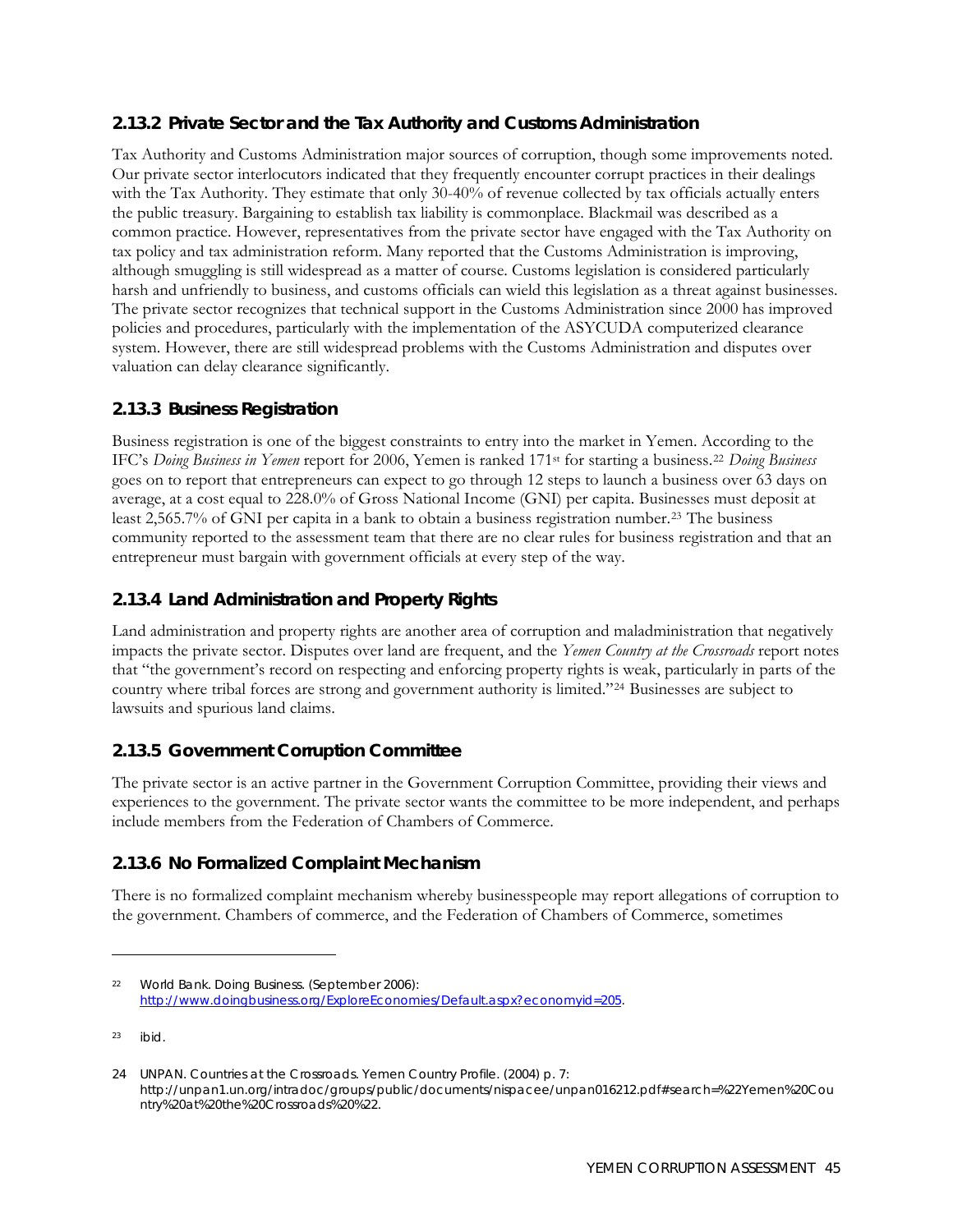advocate on behalf of businesspeople to the government. In some extreme cases, the federation has been able to raise issues to the level of the president. Even if government investigates complaints, the private sector experience is that enforcement of law is weak and lack of judicial independence often means that judges rule in favor of the government. The private sector notes that there has not been a single case of a high-level official being prosecuted and imprisoned for corruption, although everyone knows that corruption is prevalent.

Procurement, as an area of corruption affecting the private sector, is discussed below.

#### **2.13.7 Recommendations**

- Involve private sector in all aspects of tax and customs reform discussed above.
- Revise commercial laws to strengthen legal rights of businesses, simplify business registration procedures and eliminate paid-in minimum capital requirement for business registration. Strengthen property rights legislation.
- Launch judicial reform program focused on commercial law.
- Support the government's internal investigative capabilities and ability to effectively collect and process allegations of corruption.
- Pilot a project—facilitate the detection, investigation and imprisonment of mid- to senior-level government officials engaged in meaningful corruption.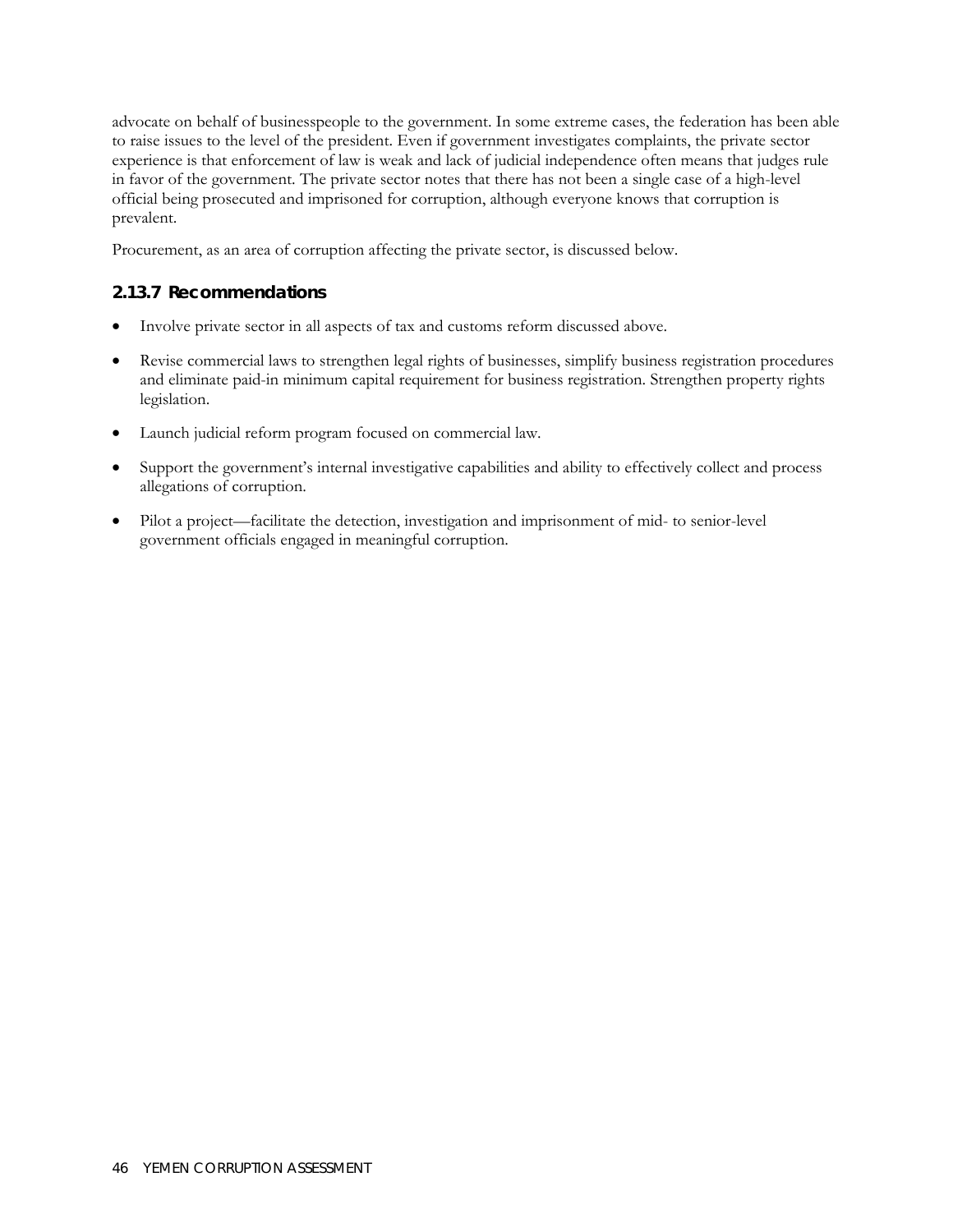# 3.0 CORRUPTIONIN GOVERNMENTFUNCTIONS

#### **3.1 BUDGET AND FINANCIAL MANAGEMENT**

The RoYG has recently adopted a strategy of public finance management (PFM) reform that includes reforming the general budget, enhancing control and financial accountability, reforming the system of bids and procurement and improving competence and skills. In order to assist the government with implementation of this sweeping reform strategy, a multi-donor group has developed a Public Financial Management Reform Action Plan. The Reform Action Plan outlines the history of reform, including relevant cabinet decisions (for example, the August 9th, 2005 Cabinet Resolution to approve the Public Finance Management Reform Strategy and establish a ministerial committee to oversee reform). In brief, the PFM Reform Strategy covers the following areas:

- Improving level of priority setting and basis of budget decision making;
- Improving budget execution;
- Developing public finance management information systems;
- Enhancing control and financial accountability;
- Reforming system of bidding and procurement;
- Improving capacity and skills of public finance workers to build capacity in public finance and auditing; and
- Establishing regional training institute of public finance management.

#### **3.1.1 Deficiencies**

The RoYG has acknowledged the deficiencies in the PFM system, and has engaged with donors to reform the system. However, reforms have gone much slower than expected, drawing into question the extent of the government's actual level of commitment to reform. Several of the current deficiencies and mechanisms of financial corruption and political patronage are outlined below.

**Budget setting process ad hoc bargaining ministry by ministry**. Currently, there are very low levels of transparency in the budget-setting process. In fact, the processes themselves are unclear to many who participate. Annual budgets for line ministries are not based on needs, strategic planning, performance or objectives. Rather, a given ministry is awarded a budget based seemingly on the relative power of the minister or other senior-level ministry officials. The budget actually stands as a barometer of political power between ministers at a given point in time. The multi-donor PFM Reform Action Plan has outlined key reforms to improve the budget formulation process, including improving the level of priority setting and budget decision making.

**Limited parliamentary oversight of budget process**. Members of Parliament are given two weeks to review the submitted budget and can only vote yes or no. They are not able to contest line items in the budget. Many also noted that there is considerable pressure from the Executive Office to accept the budget. Many recommended to the assessment team that USAID support capacity building of parliamentary budget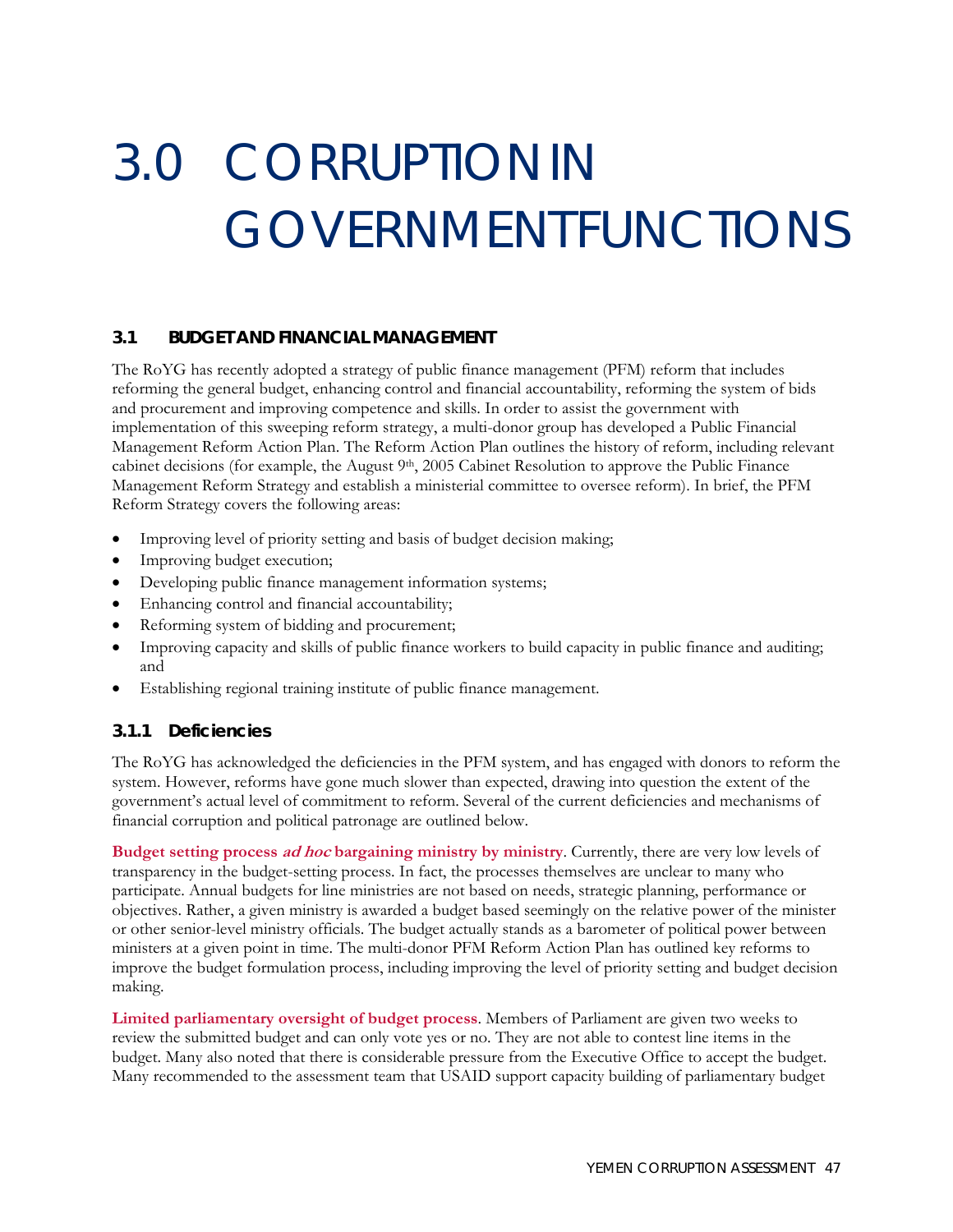oversight committees, as parliamentarians in general lack the basic skills and knowledge to effectively review and evaluate a national budget.

**Approved budget does not relate to executed budget**. Once the budget is approved by Parliament and enacted, the actual budget available to line ministries does not closely resemble the approved budget. For example, in terms of budget execution, if there is \$100,000 in a line ministry's budget for the purchase of 10 vehicles, they should not expect to actually get that money. Line ministries are forced to bargain for every expenditure, and perhaps bribe or otherwise bypass MOF officials stationed in the line ministry. The PFM Reform Action Plan envisages utilizing a Government Financial Management Information System (GFMIS) to strengthen draft budget execution procedures, including commitment controls.

**Perverse MOF incentive structure with regard to line ministries**. MOF officials have a financial incentive to limit the release of funds to line ministries. They receive a percentage of funds "saved" by not disbursing money to line ministries or local governments for budgeted amounts. MOF officials receive bonuses for limiting the amount of money transferred to line ministries, while the rest of the cost savings allegedly travels to senior levels of the MOF perhaps as a discretionary budget. MOF officials sitting in all government agencies—even down to the local level—are there, in part, to identify potential cost savings and limit disbursal of budgeted amounts.

**Overly conservative estimates for price of oil leading to large, discretionary supplementary budgets**. The assessment team learned that the MOF has recently underestimated the cost of petroleum in the official budget, fully anticipating the price of gas to be much higher in reality. This results in a significant increase in revenue throughout the course of the year against budgeted amounts, leading to a large discretionary budget that may be as much as 50% of the original budgeted revenue amounts. It is unclear what Parliament's legal role is with regard to oversight of this supplementary budget.

**Military expenditures as lump sum in budget**. The military budget is reportedly presented as a single line item in the budget with no breakdown. If this is in fact the case, there is no parliamentary oversight of the military budget.

#### **3.1.2 Recommendations**

- Coordinate with existing multi-donor technical assistance program to support RoYG initiatives. Continue to support budget formulation process including priority setting. Strengthen budget execution process and revise MOF incentives.
- Support program of legislative reform to require Parliament's review of line items in the budget and supplementary budgets.
- Conduct capacity building for parliamentary budget oversight committees.
- At the local level, improve the local authorities' budget execution.

#### **3.2 PUBLIC PROCUREMENT**

The RoYG has recently embarked upon a public procurement reform program designed to increase the transparency, efficiency, and effectiveness of public procurement. The government's National Agenda, adopted in January, 2006, includes key reforms on procurement. In addition, the government approved a 10 year PFM strategy in August 2005 that contains provisions for procurement reform. The National Agenda includes the following objectives on procurement reform:

- Cabinet approval of the National Procurement Manual (NPM) and Standard Bidding Documents (SBDs)—completed;
- Establishment of a tracking system to monitor all public procurement;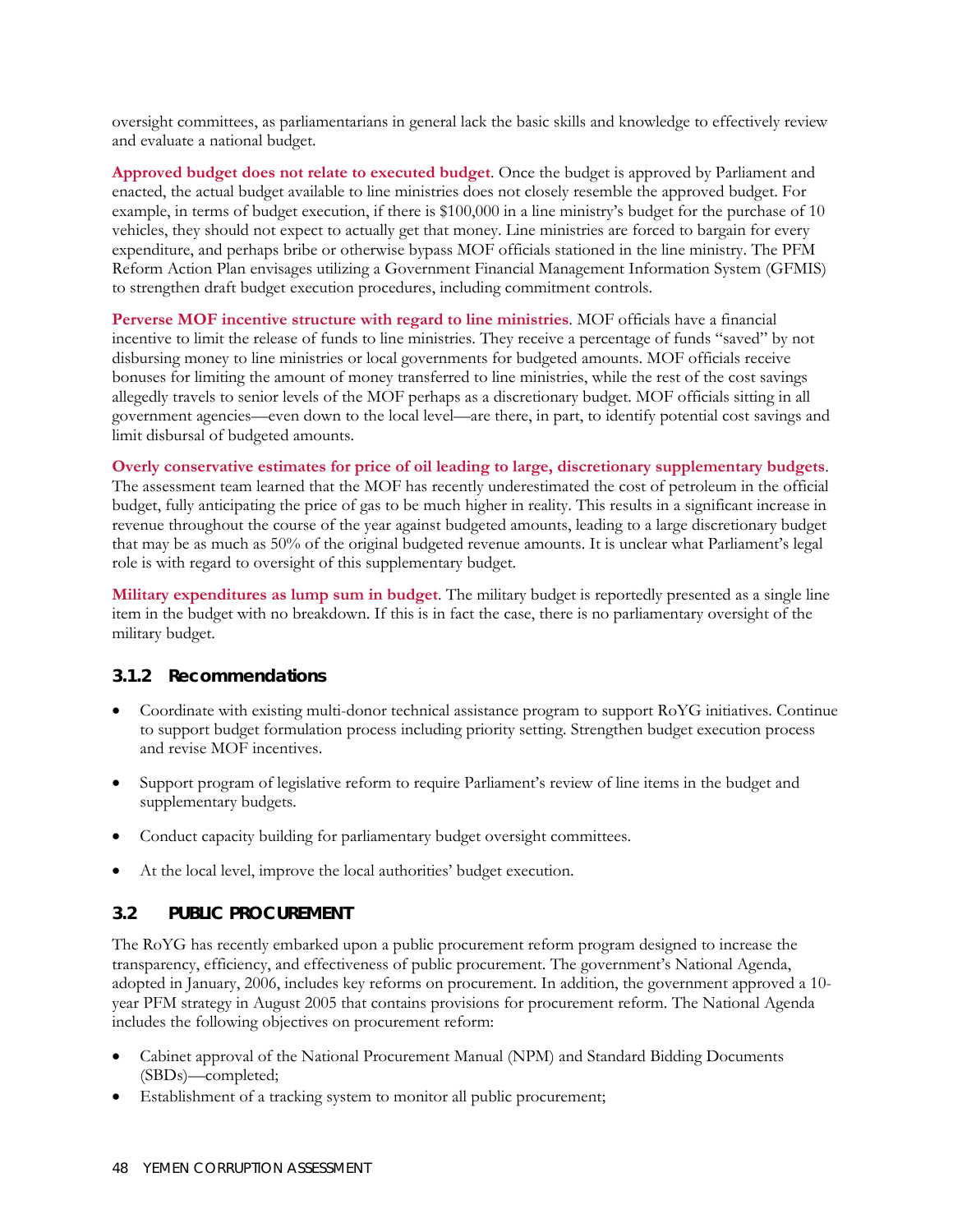- Invitation of international experts and local external observers to participate in the High Tender Board (HTB); and
- Amendment of the Public Tenders Law to better define the role of the HTB, require disclosure of public procurement information, mandate disclosure of income and assets of individuals with public procurement roles, and require disclosure from bidders of close relationships with decision makers in public procurement.

In April, 2006, the cabinet approved new procurement manuals and standard bidding documents, prepared with support from the international consulting firm, Crown Agents. The government launched a two-week training workshop in July, 2006, for about 60 trainers identified by line ministries. The trainers are expected to take responsibility for training staff within the respective line ministries and implementing the new procurement guidelines. The government is also preparing a new procurement law that was finalized and approved by Parliament this year.

One of the last draft versions of the Procurement Law was recently amended to include a new set of institutional arrangements for the public procurement system. These modifications were approved by the ministerial committee in charge of amending the law after careful consultation with the assistance of expert from Crown Agents and Booz Allen Hamilton that took place during May 2006. The cabinet voted on these amendments and the draft law was forwarded to Parliament. The major highlights of the proposed procurement structure, as it stands now, include the following major issues:

- Improve transparency, including provisions in the law for a public procurement Web site and improved complaint mechanisms.
- Ensure independence of the HTB by preventing ministerial participation on the HTB.
- Strengthen the authority of the HTB and eliminate opportunities for post-award negotiation (in other words, HTB decisions to be final).
- In addition to the HTB, establish a new independent oversight board made up of members of civil society, MPs, members of professional associations and technical experts whose tasks include monitoring procurement process, setting policies, building capacities and receiving complaints, including referring cases to prosecuting bodies.

In addition, the Law on Procurement and the Local Authorities Law must be harmonized. The links between the NPM and the local authorities' procurement procedures will have to be defined, including the need for elaboration of a new local authority procurement manual and guidelines.

#### **3.2.1 Deficiencies**

The government's reform agenda has moved slowly, however, and the private sector notes the persistence of corruption in the procurement process.

**Ministries rush procurements and use time constraints as a justification for limiting competition or sole-sourcing procurements**. In 2004, only 20% of public works contracts were awarded through a tender. The assessment team learned that the line ministries and procurement agency often invoke "urgent need" to limit competition. For example, in one highly publicized case, a large public procurement bid for construction of a power transmission plant was awarded without competition on the basis of an urgent need to stop electrical outages in the city. Cynical observers have noted that the power has been going out in Sana'a for 20 years, and ask why the procurement is suddenly so urgent as to preclude full and open competition.

**Lengthy procurement process, bribery, and other opportunities for corruption abound**. Common forms of corruption include long delays in the line ministries of up to one year or more. Bribery at the line ministry level is quite common, in order to encourage line ministry staff to forward their recommendations to the HTB for the preferred bidder. Bidding documents have been unclear or overly complex.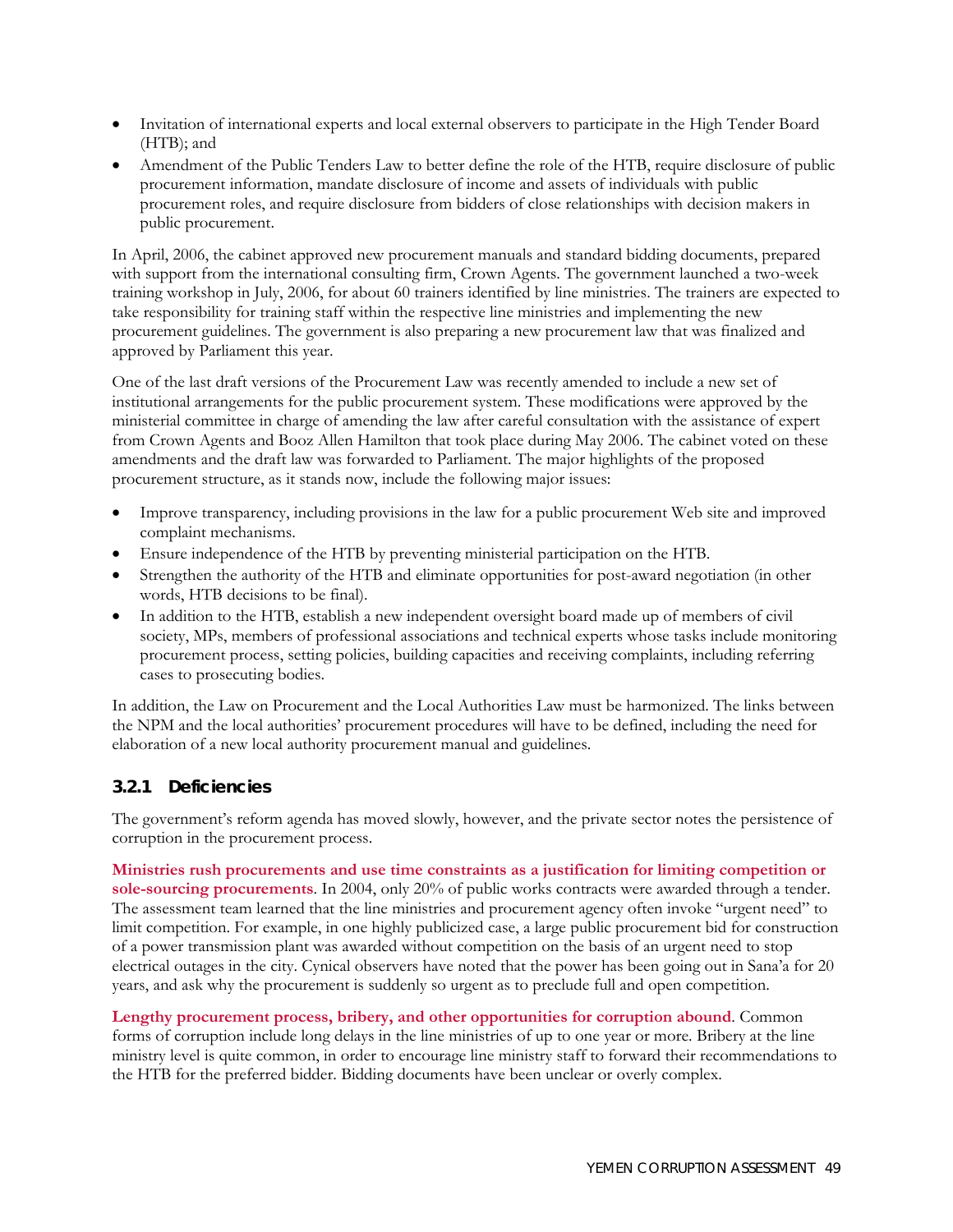**Inadequacy of complaint mechanism to report potential fraud/corruption cases**. As is the case for tax, customs and other government agencies described in this report, the assessment team found a weak capacity for collecting and acting on complaints. The complaint process is informal, and internal investigations are *ad hoc*. If a procurement official is suspected of corruption, that official would most likely be transferred to a new position.

**Unclear commitment for reform from the ministries**. For example, approval of the NPM and SBDs was delayed due to "editing requirements" from the Ministry of Finance and frequent breakdown in communication between the outside consultants and the ministry. In the World Bank's *Country Assistance Evaluation for Yemen*, dated August 9, 2006, the Bank notes that "little or no progress has been achieved in the core objective of Bank assistance—to modernize the civil service and improve governance"<sup>[25](#page-67-0)</sup> which includes reform of the public procurement system, and that "the Bank, however, overestimated the depth of government ownership on civil service reform."[26](#page-67-1)

**High levels of person-to-person interaction leading to increased opportunities for corruption**. For example, it is reported that not all tenders are publicly released. There is limited computerization of the HTB or any functions of the public procurement process, although there is a plan to develop an MIS system, and the HTB has discussed adopting an e-tendering capability in the near future.

## **3.2.2 Recommendations**

- Conduct a feasibility assessment for the implementation of a Procurement Management Information System (PMIS).
- Implement a PMIS to manage information for monitoring procurement compliance and collecting information about contractors, suppliers, consultants, scale of works, supplies or services and performance.
- Conduct feasibility study for e-procurement function.
- Support the dissemination of the NPM and SBDs and strengthen training capacity of the High Tender Board.
- At the local level, strengthen local procurement, including revision of the legal framework, development of guidelines and capacity development support.
- Provide capacity-building support to restructured and autonomous High Tender Board.
- Provide capacity-building support to new independent oversight board, including building capacity of complaint and investigation functions.
- Promote requirement of public disclosure of procurement decisions and financial disclosure by procurement officials.

 $\overline{a}$ 

<span id="page-67-0"></span><sup>25</sup> World Bank. *Country Assistance Evaluation for Yemen*. (August 9, 2006) p. 14: [http://lnweb18.worldbank.org/oed/oeddoclib.nsf/DocUNIDViewForJavaSearch/9CAC304CE6523E6C852571690067E](http://lnweb18.worldbank.org/oed/oeddoclib.nsf/DocUNIDViewForJavaSearch/9CAC304CE6523E6C852571690067E96C/$file/yemen_cae.pdf) [96C/\\$file/yemen\\_cae.pdf](http://lnweb18.worldbank.org/oed/oeddoclib.nsf/DocUNIDViewForJavaSearch/9CAC304CE6523E6C852571690067E96C/$file/yemen_cae.pdf).

<span id="page-67-1"></span><sup>26</sup> ibid, 16.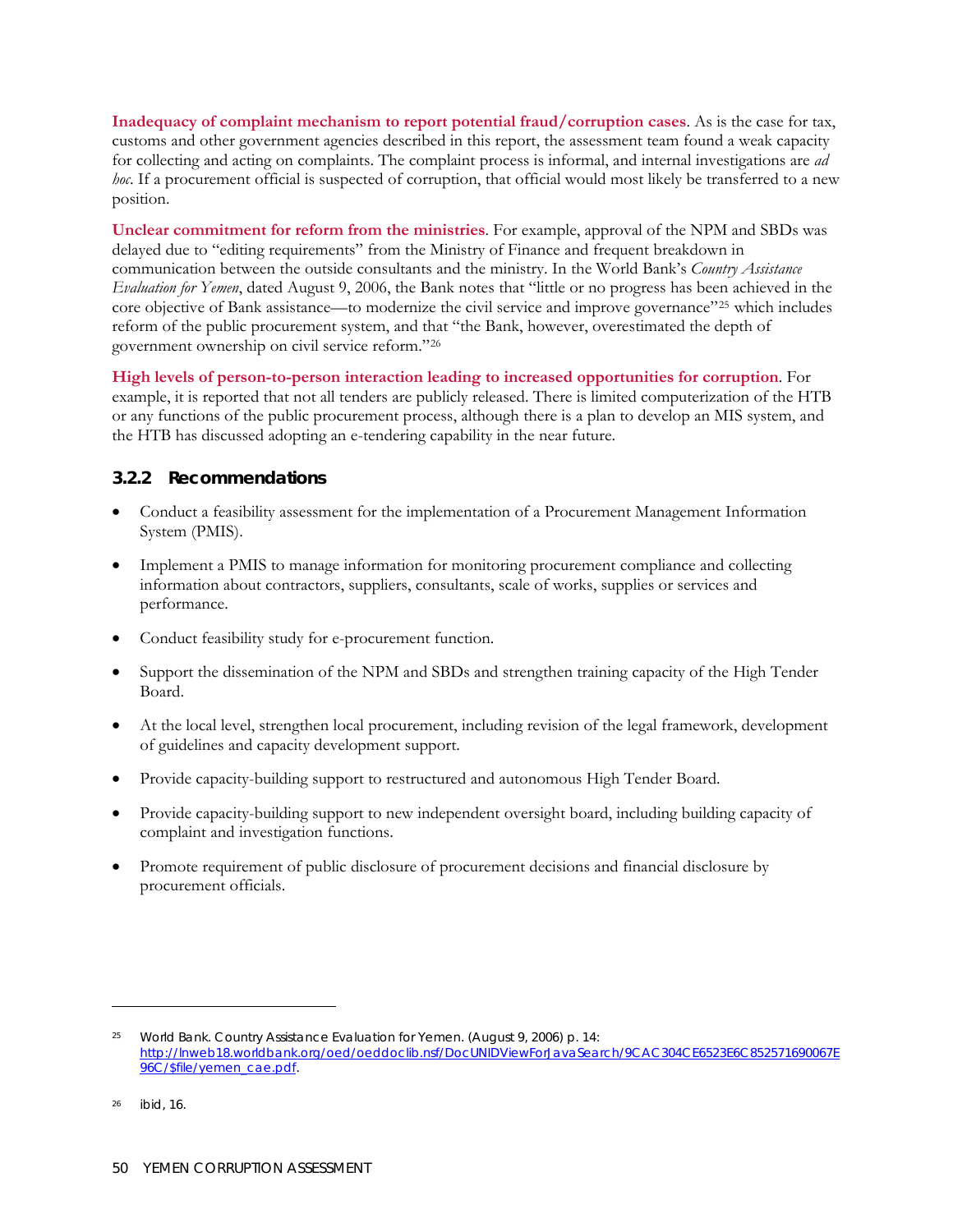#### **3.3 PRIVATIZATION**

Privatization of state-owned enterprises has moved slowly in Yemen, with only a few smaller state-owned companies privatized. Many of the largest state-owned companies have remained intact.

#### **3.3.1 Deficiencies**

<u>.</u>

The slow pace of reform in this area suggests that deeply entrenched interests are opposing reform because they benefit from state-granted monopolies and other rents extracted from the economy that result from widespread state involvement in large industry. The assessment team also learned that some state-owned companies were simply transferred to private individuals at the discretion of senior government officials.

The General Investment Authority is the government entity responsible for licensing procedures, direct investment projects, and foreign investment. The Privatization Law of 1999 called for the creation of a High Commission and a Technical Privatization Office (established in 1996 and formally reestablished by ministerial decree in March 2000) to guarantee standardized, unbiased, and transparent privatization. In 2000, the government announced a privatization program that would include privatization of 47 companies including five large state enterprises: the Aden Refinery, the Airport Ground-Handling Services, the General Land Transport Company, the Yemen Cement Company, and the Yemen Drug Company. In mid-June 2001, however, the Yemeni government decided against privatization of the refinery, transport, and cement companies. The UNDP Program on Governance in the Arab Region (POGAR) report on financial management in Yemen explains:

In June 2001 the relevant parliamentary committee recommended that the government should not proceed with the planned sale of the Aden Refinery, the Public Cement Company or the Public Transport Company. It also recommended that a US \$11 million World Bank loan intended for privatization support should be used instead for development programs, throwing serious doubt on the legislature's commitment to state asset sales and raising questions about the level of transparency that can be expected. Privatization of Yemen's most important state enterprises, due to start with the National Bank of Yemen (NBY), followed by the Aden refinery, Yemenia (the state airline), the Yemen Cement Company and the Public Telecommunications Company, has made minimal progress.[27](#page-68-0)

The 2004 *Yemen Country at the Crossroads* report notes that "privatization has been one of the slowest components of the economic reform program, in part because of lack of proper laws and rules governing the privatization process." The *Country at the Crossroads* report details a case from September 2003, when the President of Yemen offered a monopoly on all IT-related services, machinery and training for 25 years to a particular state-owned company. Forty private IT companies jointly wrote an open letter of protest, but this example illustrates, according to *Country at the Crossroads*, "that the government is slow to privatize and open Yemen's economy to more competition."<sup>[28](#page-68-1)</sup>

The World Bank has a privatization project in place in Yemen, but according to the World Bank's Country Assistance Evaluation for Yemen dated August 9, 2006, "The privatization project was approved but never

<span id="page-68-0"></span><sup>27</sup> UNDP-POGAR. *Report on Financial Management (Yemen)* (2006) p. 4-5: <http://www.pogar.org/countries/finances.asp?cid=22>.

<span id="page-68-1"></span><sup>28</sup> UNPAN. Countries at the Crossroads. Yemen Country Profile. (2004) p. 8-9: [http://unpan1.un.org/intradoc/groups/public/documents/nispacee/unpan016212.pdf#search=%22Yemen%20Cou](http://unpan1.un.org/intradoc/groups/public/documents/nispacee/unpan016212.pdf#search=%22Yemen%20Country%20at%20the%20Crossroads%20%22) [ntry%20at%20the%20Crossroads%20%22](http://unpan1.un.org/intradoc/groups/public/documents/nispacee/unpan016212.pdf#search=%22Yemen%20Country%20at%20the%20Crossroads%20%22)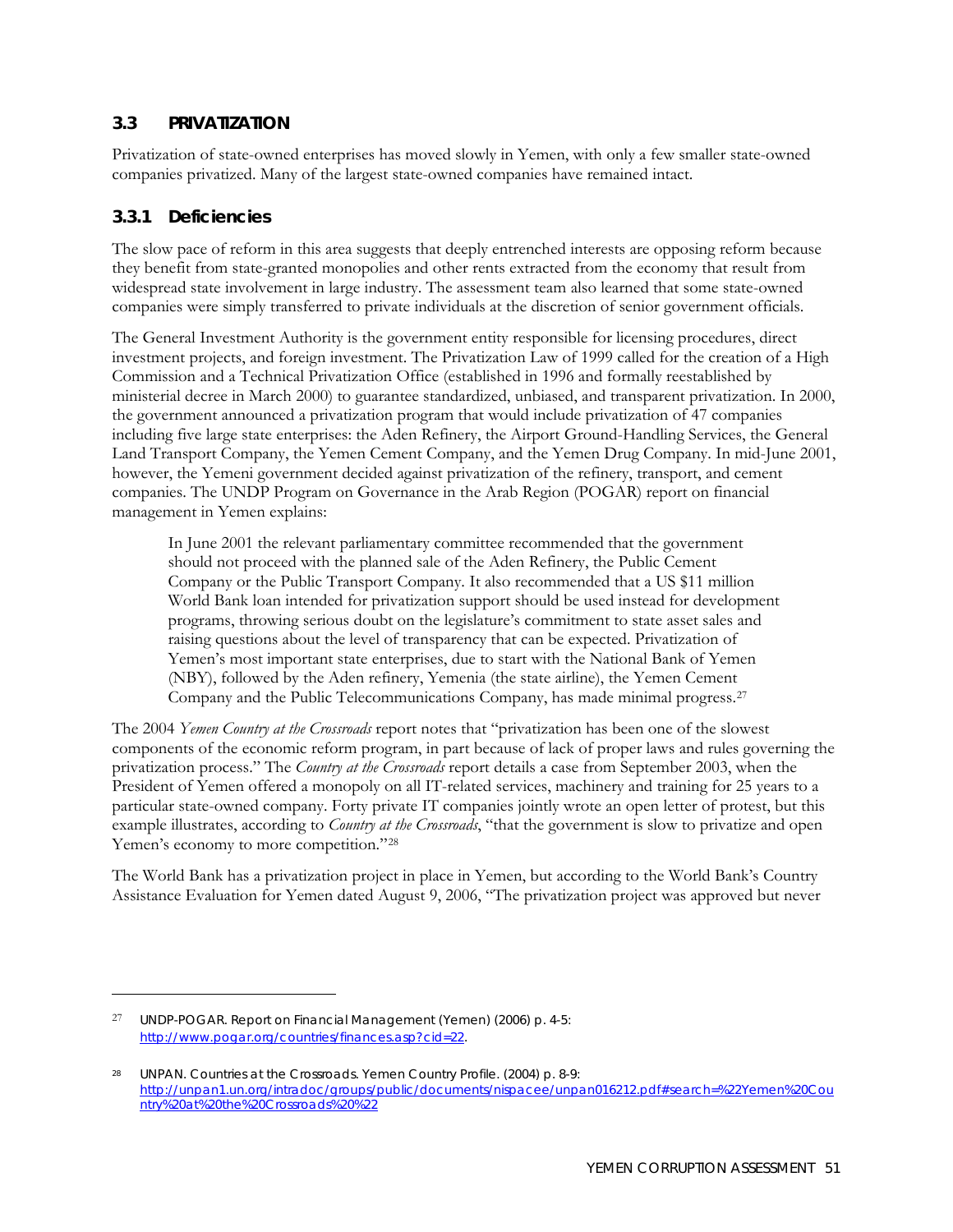became effective because of parliamentary opposition."[29](#page-69-0) The Bank goes on to write that "The Bank's potential contribution to privatization was reduced by the collapse of the privatization project. Although the Bank has continued to work informally with the government to provide advice on privatization issues, the resources it can devote and the influence it can bring to bear are limited.["30](#page-69-1) The Technical Privatization Office, established at the Bank's advice, has sold or liquidated small-scale enterprises, but not large ones.[31](#page-69-2)

#### **3.3.2 Recommendations**

- Build capacity of Technical Privatization Agency to act as an informed advocate for large-enterprise privatization.
- Review privatization legislation and propose revisions to laws and rules governing privatization.
- Develop privatization policies and procedures manuals.
- Support the privatization of a select number of large state-owned enterprises.
- Provide training to Technical Privatization Agency and General Investment Authority on integrity, transparency and accountability.
- Ensure that nongovernmental oversight and publicity is built in to the privatization process of state enterprises on case-by-case basis.

 $\overline{a}$ 

<span id="page-69-0"></span><sup>29</sup> World Bank. *Country Assistance Evaluation for Yemen* (August 9, 2006). p. 20: [http://lnweb18.worldbank.org/oed/oeddoclib.nsf/DocUNIDViewForJavaSearch/9CAC304CE6523E6C852571690067E](http://lnweb18.worldbank.org/oed/oeddoclib.nsf/DocUNIDViewForJavaSearch/9CAC304CE6523E6C852571690067E96C/$file/yemen_cae.pdf) [96C/\\$file/yemen\\_cae.pdf](http://lnweb18.worldbank.org/oed/oeddoclib.nsf/DocUNIDViewForJavaSearch/9CAC304CE6523E6C852571690067E96C/$file/yemen_cae.pdf).

<span id="page-69-1"></span><sup>30</sup> ibid., p. 24.

<span id="page-69-2"></span><sup>31</sup> ibid., p. 25.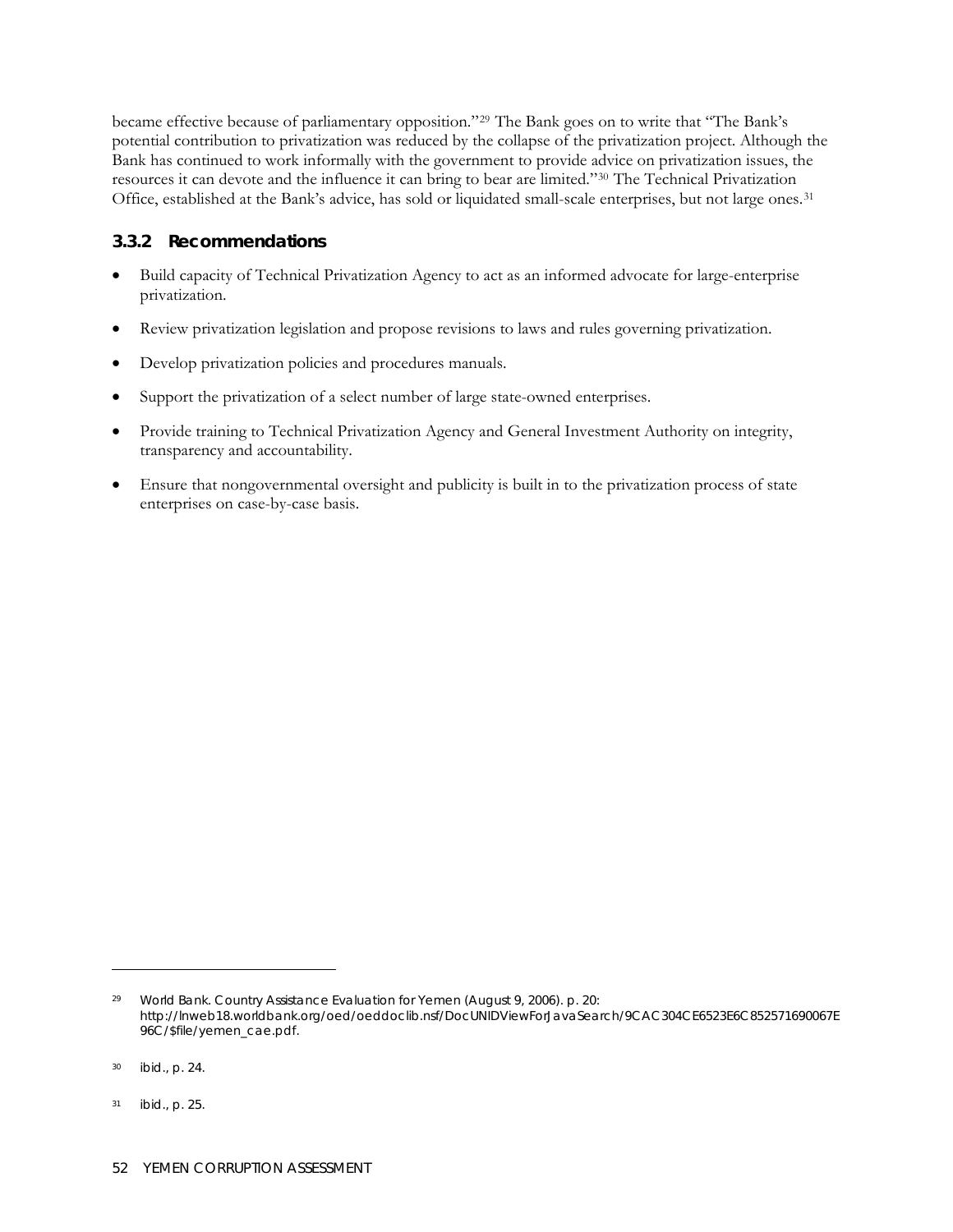# 4.0 CORRUPTION, ANTICORRUPTION, AND NON-STATE ACTORS

#### **4.1 MEDIA**

#### **4.1.1 Corruption Reporting in Nongovernmental Media**

Since 2004, explicit media coverage of corruption has become increasingly common in nongovernmental Yemeni newspapers. Reporting has ranged from the revelation of leaks of secret reports from COCA, the supreme audit authority, to the detailing of how, in one instance, education scholarships from the Ministry of Oil reportedly only went to the children of very high-ranking officials. It is asserted that nongovernmental print media stories are usually based on rumors and allegations and reflect a lack of basic investigative reporting approaches, including supporting evidence and corroboration of facts. However, there are cases of documented and substantiated articles. An August 2006 article published in the online version of *al-Shoura*, for example, interviewed a number of local residents in the Marib Governorate regarding pervasive, apparently corruption-related problems in health service delivery in the governorate.

The lack of quality in corruption reporting is a result of low capacity, a low ceiling of media freedom and the fact that many nongovernmental newspapers are partisan, ideologically tinged, or representative of particular interests. The author of the aforementioned article on the misuse of RoYG scholarship funds was reportedly kidnapped and beaten up by security personnel. The general GPC-opposition dynamic of political accusation and counter-accusation, especially in the run-up to the last local and presidential elections, seemed to further foster the incentive for the partisan press to criticize the government, thus further lowering existing levels of professionalism.

#### **4.1.2 Official Media: Red-Carpet Anticorruption**

Pro-government newspapers tend to deal with corruption issues from the typical "red carpet" perspective of official or semi-official media in authoritarian and semi-authoritarian political systems. Articles frequently highlight the president's anticorruption discourse or the actions of specific ministers who appear to be taking steps to combat corruption. Official and ruling party media have also used politicized corruption rhetoric against the opposition in recent campaign speeches. However, reflecting the ruling party's broad diversity of interests and its relative berth for internal dissent, a few columnists have also criticized the current government-led anticorruption public awareness campaign.

Because of their broader public reach, state television and radio devote much less attention to corruption. The major exceptions, of course, are extensive coverage of presidential speeches, events and actions, which may address or touch on these issues.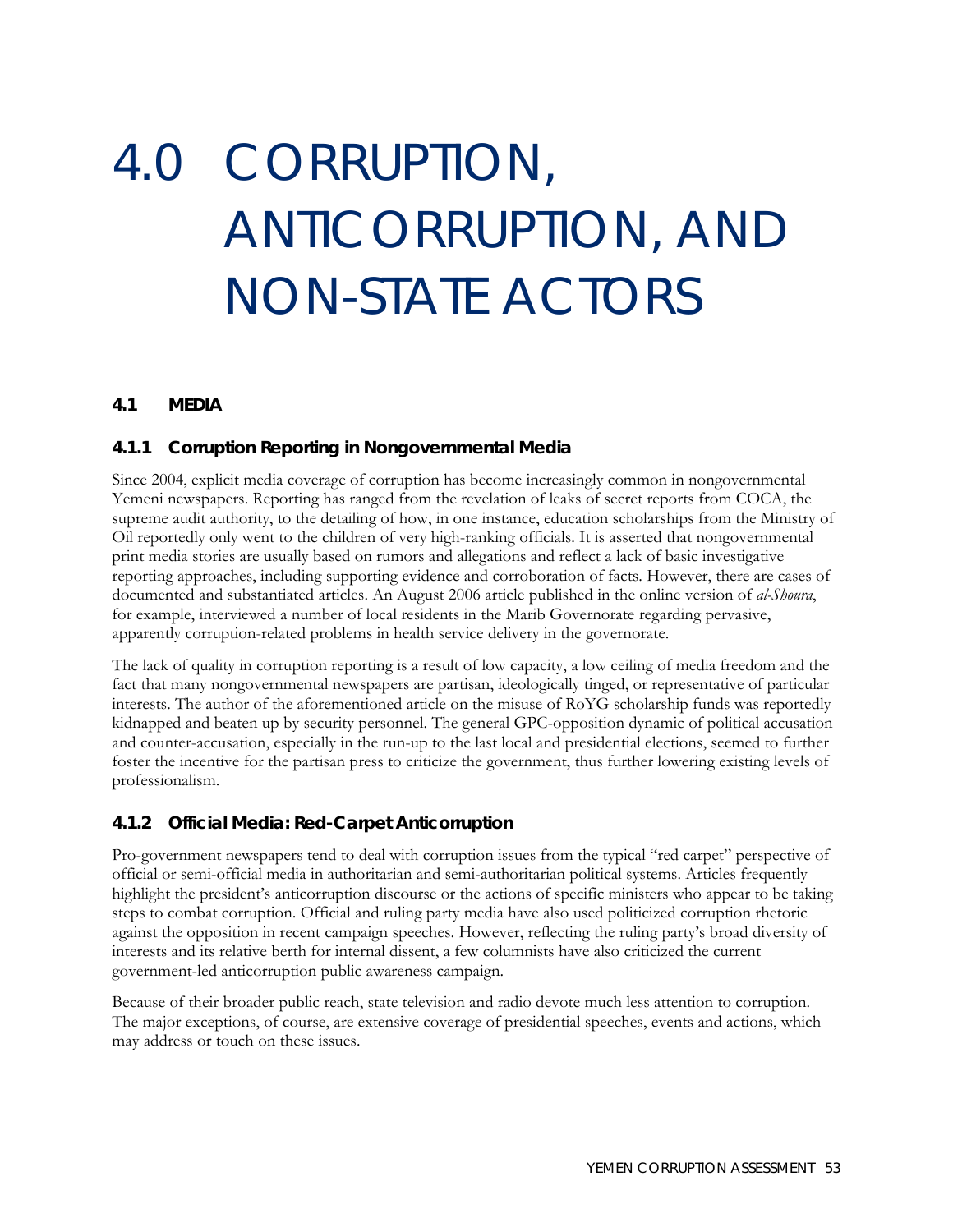## **4.1.3 Recommendations**

- Use diplomatic leverage to create more a permissive environment for journalists reporting on corruptionrelated issues. This would be especially useful with respect to (1) official rhetorical attacks on particular journalists and outlets, (2) instances of harassment of journalists, and (3) official support for newspapers as a method to "divide and conquer" print media actors.
- Support legal reforms (e.g., FoIA, amendments to existing press law and penal code) that will raise the ceiling for press freedom and anticorruption reporting.
- Train reporters and editors in investigative journalism techniques—with an emphasis on how to obtain and verify information, document or corroborate claims and conduct interviews.
- Increase government transparency. This could be accomplished by training government officials in how to answer media inquiries and take questions at press conferences. Journalists could also be trained in how to better pose questions and ask follow-up questions. It could also involve developing a strategic plan and process, in a willing and promising pilot ministry (e.g., Oil), for creating and disseminating information to the public.

## **4.2 CIVIL SOCIETY**

## **4.2.1 Background: Civil Society Resurgent, Not Ascendant**

Contemporary civil society in Yemen emerged as a legacy of local development associations in North Yemen from the 1980s and as a by-product of unified Yemen's political liberalization starting in the early1990s. NGOs are fairly numerous and quite pluralistic. Their numbers are estimated to have increased from several hundred in the late 1990s to several thousand by the middle of this decade. They cover a relatively broad range of social welfare, charitable, economic productivity, culture, women's rights and democracy and general rights issues. Not surprisingly, most NGOs are oriented toward social service delivery and economic productivity (principally in the form of cooperatives). By comparison, the number of democracy and rights NGOs is relatively small but noteworthy—numbering in the dozens.

Yemeni NGOs are generally quite weak in terms of financial resources, organization, management and basic skills. Thanks in large part to donor support, a growing subset of primarily advocacy-oriented democracy, rights and women's CSOs are relatively better developed, have higher levels of capacity and comprise a growing body of experience. However, these same CSOs are generally elitist in their social profile, urban based and removed from "the simple person," in one civil society representative's words. Sometimes, they are personality centered and driven by ideological, political and personal agendas and rivalries. Most lack grassroots name recognition and support. In contrast, many service delivery and economic productivity NGOs have a grassroots mandates and locations, if not always memberships.

The government and/or ruling party do not as of yet have a clear strategy with respect to CSOs in Yemen. At best, state players do not include specialized CSOs when deliberating public policy; at worst, the security apparatus infiltrates and tries to control and contain aspiring CSOs The syndicates representing doctors there is the Yemeni Doctors Syndicate, accredited by the Ministry of Social Affairs and Labor, and the Yemeni Doctors and Pharmacists Syndicate, a union of other doctors with pharmacists—were allegedly divided as a result of government interference.

#### **4.2.2 Civil Society and Anticorruption:** *Terra Incognita***?**

For Yemen's better equipped CSOs, democracy, rights and women's issues have become quite well-trod areas of study and activism. Anticorruption (*mukafahat al-fasad*), and as it is often cast more broadly, good governance (*al-hukm al-rasheed*), appear to be newer territory. This is not because corruption is a recent issue in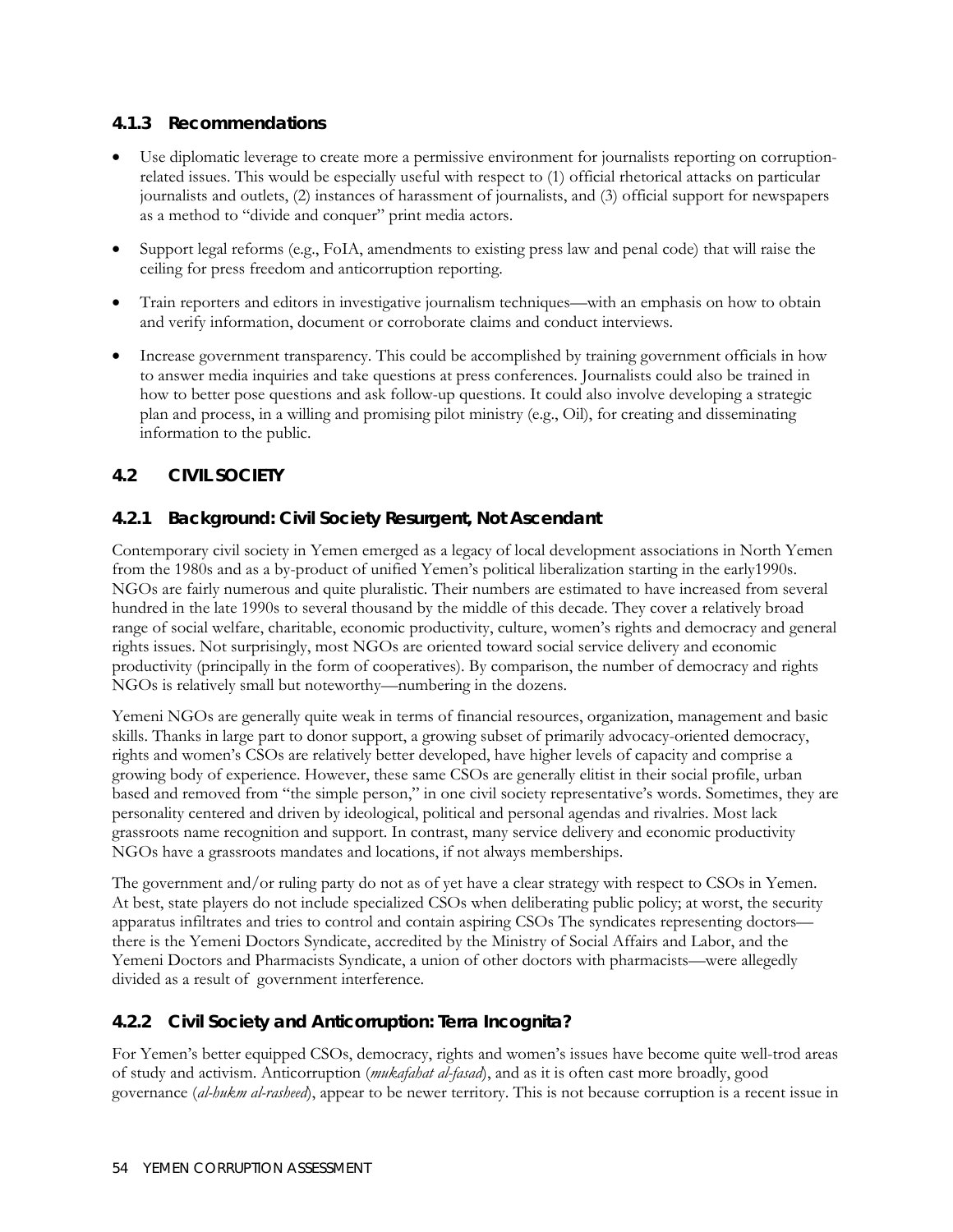Yemen or because Yemenis do not understand corruption; indeed, because so many seem to experience petty corruption daily and see the increasingly ostentatious wealth of some very high-ranking officials and political notables among growing and grinding poverty, Yemenis appear acutely aware of corruption's pervasiveness. Rather, within the last year, the political discourse on, and space for, anticorruption has expanded.

To date, CSO anticorruption activities appear to be small-scale, *ad hoc* and one-off. In 2005, for instance, the Forum for Civil Society, Yemen's Transparency International affiliate, held a press conference and conducted other activities to promote support for the UN Anticorruption Convention approved by Yemen's Parliament in that same year. The head of one NGO took several "good governance" courses via the Arab "Good Governance" Network based in Cairo, and then wrote a recent report critiquing the RoYG's general performance. Among others, he identified the following corruption-enabling factors in the government's way of doing (or not doing) business: (1) lack of strategic vision, (2) lack of transparency in planning and implementation, (3) poor or no evaluation of implementation or results, and (4) marginalization of gender considerations. More notably, the Yemen Polling Center, the first public opinion research group in Yemen, recently completed and released a study on bribery.

## **4.2.3 CSOs and Donors: Key Anticorruption Challenges**

One of the key challenges for CSOs interested in anticorruption issues is the significant dearth of information. Compounded by a general lack of government transparency, reliable data in Yemen is quite lacking, incomplete and usually inconsistent and contradictory. This obviously makes credible and constructive research and policy-related advocacy quite difficult. How to interpret, compensate for and deploy existing data are related capacity challenges for activists.

Another constellation of CSO challenges in Yemen center on public relations. While generic to advocacy NGOs, these issues are of particular relevance to anticorruption programming via civil society. These include the following:

- 1. **Political labeling***.* A few CSOs have apparently issued what they call "shadow" reports to governmentissued reports on certain issues. However, according to civil society representatives the team interviewed, shadow reports tend to lead to the government and/or ruling party calling these civil society actors "traitors" and "agents" of the West.
- 2. **Grassroots linkages***.* Advocacy CSOs need a strong and appealing message to appeal to the grassroots generally and to grassroots NGOs in particular. This is difficult because of Yemen's high illiteracy rates, extremely limited print media market and the government's monopolization of state media. "Globalization," as one CSO leader put it, does not resonate with ordinary Yemenis.
- 3. **Government identification with corruption***.* A related public relations issue is the popular identification of the government as the source of corruption. For CSOs, this means that supporting the government in anticorruption could appear contradictory.

One civil society leader suggested to the assessment team that educating civil society actors was the best starting point for activating its role in good governance and anticorruption issues. To this end, the British Council has reportedly been approached about funding a workshop for civil society, unions and political parties based on an existing manual and perhaps other materials. This activity might provide a fortuitous opportunity for donors to coordinate further follow-on civil society anticorruption activities.

## **4.2.4 Conclusion**

The importance of coordinating and sustaining donor-funded civil society anticorruption activities cannot be overemphasized. This is not only to avoid fragmentation of efforts and impact but also to help address what appear to be Yemeni civil society critiques of perceived trends in past donor efforts. Remarking on past civil society support, the assessment team's civil society interlocutors noted: "Most of the funding comes, and then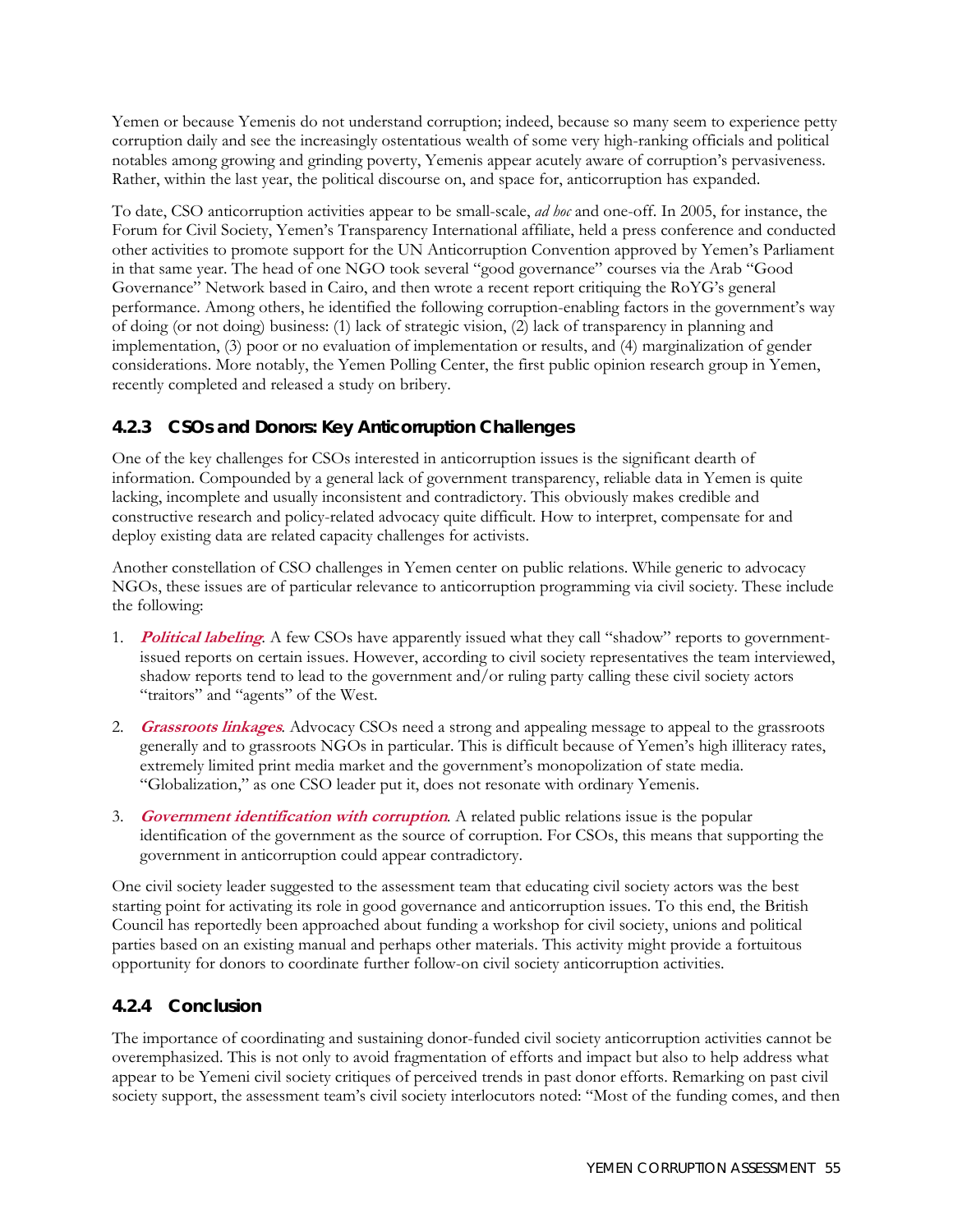they [the implementers] go." They added: "they [CSOs] need the expertise and help to go through the steps." These comments echo those heard by assessment team members on missions in other Arab countries, and suggest that theoretical training needs to be cumulative and accompanied by a facilitated "learning by doing" process, where civil society activists are supported in implementing the skills they may acquire in a training.

## **4.2.5 Recommendations**

- Require civil society participation as part of all donor bilateral and multilateral development initiatives within Yemen; condition direct grants or loans to RoYG on civil society-government consultations and partnership. To be most effective, civil society engagement would be consistent and focus in particular on monitoring, reporting and evaluation. As an incentive, donors could guarantee support for relevant capacity-building training for both RoYG and NGO personnel.
- Use diplomatic leverage to promote a more permissive enabling environment for CSOs engaged in anticorruption activities. Diplomatic messaging could be especially helpful with respect to (1) official, semi-official or ruling party "attack journalism" on anticorruption CSOs; and (2) public-private partnerships.
- Advocate for civil society participation in specific government-sponsored anticorruption initiatives.
- Increase civil society access to, and uses of, government information for anticorruption advocacy purposes. This could be accomplished through (1) technical assistance in drafting a Yemeni "Freedom of Information Act" (FoIA); (2) support for piloting a FoIA claims process; (3) training for relevant RoYG personnel from a ministry with reformist leadership (e.g., Ministry of Oil) in responding to information requests, holding press conferences and granting interviews; and (4) discrete IT support for a small anticorruption information clearinghouse that activists could access.
- Build an anticorruption coalition among relevant CSOs. To be most effective, this could include training for strategy development to promote a division of labor, avoid unnecessary duplication, promote trans-CSO cooperation and minimize inter-CSO competition. It would also include developing and disseminating an outreach strategy.
- Support civil society participation in government strategy development, planning, implementation, monitoring and evaluation efforts in a pilot issue area or sector—e.g., health, education, agriculture. The advantage of these sectors is that they would (1) allow advocacy CSOs to more easily network and partner with grassroots groups like charities, cooperatives, etc; and thus (2) allow them greater access to swaths of the general public.
- Assist CSOs to develop their own "public diplomacy" strategies as a way to counter government and/or ruling discourses. This could take the form of not just training but technical assistance to develop a "rapid response" unit in the coalition to respond to specific charges as they appear in media organs.
- Encourage CSOs to institute and publicize transparency measures similar to those they would expect from government institutions.
- Draw on local lessons learned and best practices in future programming. For example, Arab Sisters has formed an advisory board of representatives from other CSOs. There is also apparently a national poverty alleviation coalition of around 11 NGOs, which includes charities and cooperatives. It was not clear to the assessment team whether these experiences constitute sources of best practices, or could somehow serve as models in an anticorruption coalition. However, they bear scrutiny and consideration as donors think about and plan future interventions.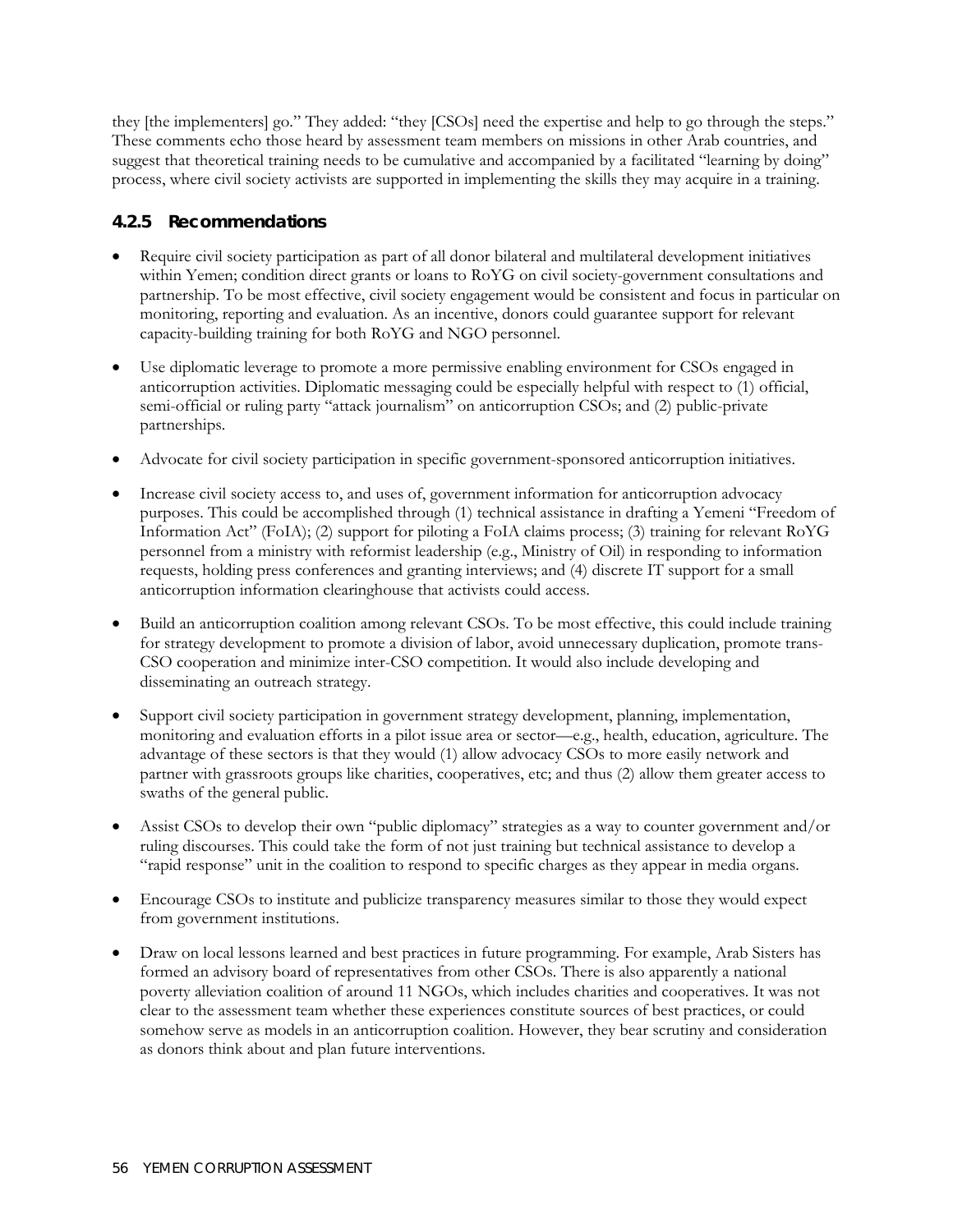# 5.0 PRIORITIZING RECOMMENDATIONS AND PROGRAMMING OPTIONS

Clearly, it will not be possible for the Mission, even with the assistance of the larger donor community, to implement all the recommendations found in this assessment, and certainly not in a timely manner. Therefore, recommendations should be prioritized with a focus on how they would best be incorporated programmatically. We make two overarching recommendations in this regard. First, we recommend that the Mission give priority to implementing recommendations in those sectors in which there are extant USAID programs. Such anticorruption recommendations could be relatively easily integrated into these existing programs. Second, we recommend that the Mission create a standalone program designed to strengthen public financial management and accountability. A standalone project of this magnitude and complexity is more difficult to implement, but its need is the most significant. Most of our comments below, therefore, focus on how such a program may be constructed.

## **5.1 INTEGRATING ANTICORRUPTION ELEMENTS INTO EXISTING PROGRAMS**

A number of the sectors covered in Section 2 represent areas of ongoing programming for USAID, the USG and other donors. If donors seek to act on any of this assessment's recommendations in these sectors, it likely means integrating anticorruption interventions into ongoing programs. In some cases, donors may already be implementing similar activities. Following are examples of current programs, and integrative approaches, familiar to the team that could be modified to better address anticorruption:

## **5.1.1 Judiciary**

Currently, the USG's Middle East Partnership Initiative (MEPI) funds a small American Bar Association (ABA) program centered in part on promoting judicial independence. Given the centrality of this problem to overall judicial transparency and accountability, the program could be restructured so that all resources are dedicated to supporting the further restructuring of the Supreme Judicial Council. Any planned administration of justice programming by other donors might similarly focus on supporting the introduction of transparent processes and procedures in a limited number of pilot courts, rather than broader training or capacity building.

## **5.1.2 Parliament**

USAID's Parliament program being implemented by NDI is already supporting the Yemeni Chapter of Parliamentarians against Corruption (YPAC). It also has strengthening committees as one of its two key objectives. In future programming, NDI could focus its work more squarely on key oversight committees that jibe with key public finance issues; this would involve particular work with the Finance Committee.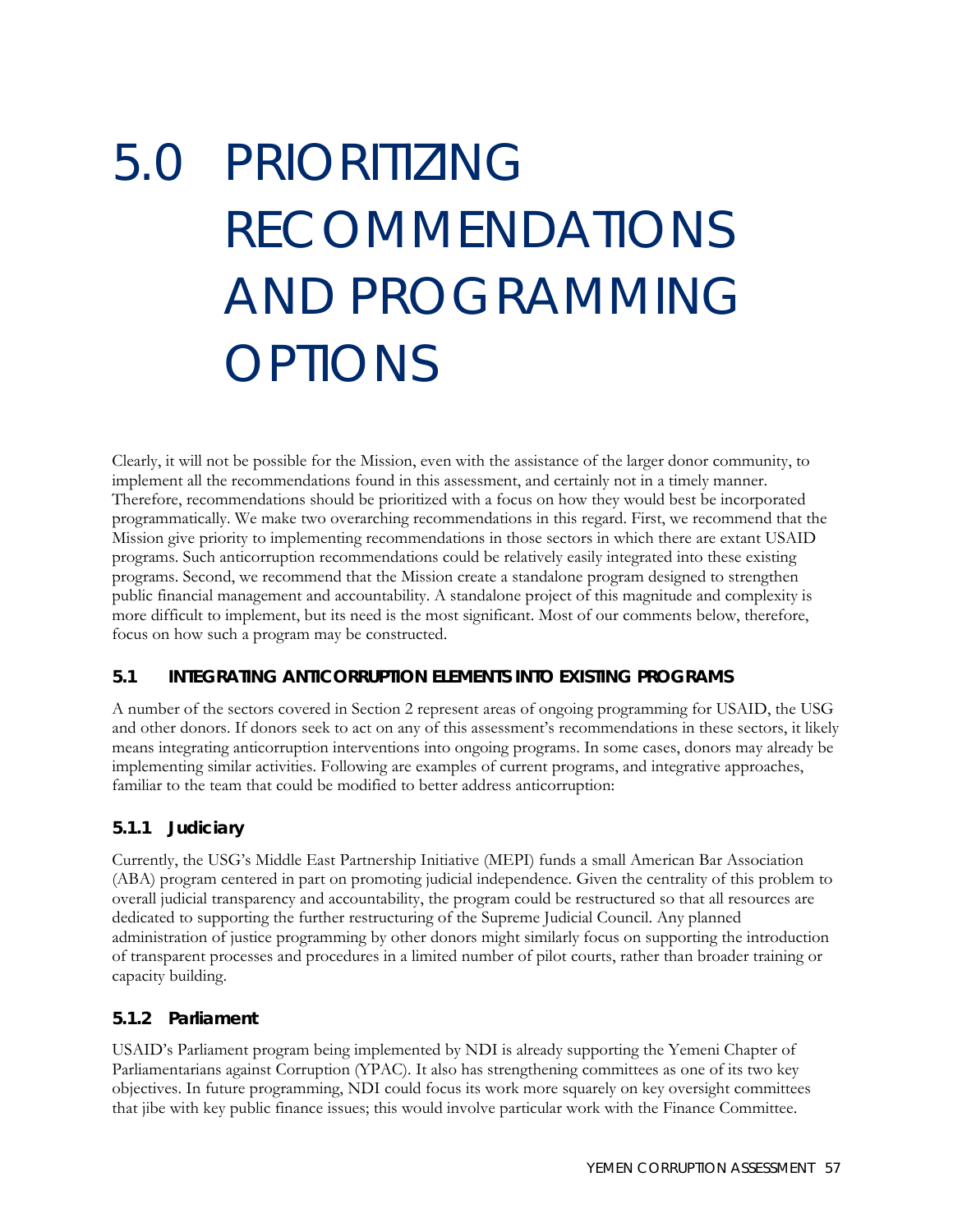Other donors who are not engaged in parliamentary work could informally engage, or include in some activities, reform-minded members of the parliamentary committees corresponding to their work in other sectors.

## **5.1.3 Local Governance/Decentralization**

Several of the assessment's recommendations dealing with local-level interventions are already being planned for implementation by the UNDP. Since the UNDP's local governance program is the focal point for donor support in this subsector, the program might be expanded to implement other, national-level recommendations. As the UNDP works to implement greater local oversight and transparency within the current system, groundwork will need to be laid if future RoYG decentralization reforms are to be sound and minimize the decentralization of corruption.

## **5.1.4 Health**

USAID's health programs in Yemen's five more remote governorates could more systematically incorporate community participation and oversight. In some areas (e.g., al-Jawf, parts of Marib), this has and may continue to be difficult; other areas (e.g., Amran) have proven more conducive. This integration could happen more informally (e.g., local council members are invited to trainings and other activities) or in more structured ways (e.g., health facility boards are established and supported whenever new health facilities are planned). Other donors might consider adopting the procurement steps implemented by USAID's health and education contractors in their own health procurements. Finally, the European Union's current administration program with the Ministry of Health might provide a focal point for donors to address the health sector's systemic weaknesses that indirectly facilitate corruption. (Time constraints did not allow the assessment team to meet with EU representatives.)

## **5.2 CREATING A STANDALONE ANTICORRUPTION PROGRAM: STRENGTHENING PUBLIC FINANCIAL MANAGEMENT AND GOVERNMENT ACCOUNTABILITY**

We recommend the design and implementation of a standalone anticorruption program supporting ongoing RoYG efforts at improved accountability and transparency in public financial management. Activities under this program will focus on strengthening tax, customs, procurement, budget, financial management systems and the government's supreme audit agency (COCA).

As noted previously in this report, a multi-donor group has developed a Public Financial Management Reform Action Plan that supports the RoYG's own Strategy of Public Finance Management. Given that other donors have expressed interest in working in this field, and have begun technical programs in relevant government agencies, it will be important for USAID to coordinate planned activities rather than duplicate ongoing efforts. However, the World Bank *Country Assistance Evaluation* for Yemen in 2006 demonstrates that many donor efforts in the area of public financial management have stalled, primarily due to lack of political will or other implementation problems. However, recent RoYG legal reforms give some reason for optimism.

Given the apparent shift in high-level political support for reform, combined with the real incentive effect of the Millennium Challenge Account, USAID is well placed to launch an integrated, coordinated public financial management and government accountability program.

## **5.2.1 Tax**

Corruption in tax administration is reportedly widespread in Yemen although donors have done very little work with the Tax Authority to date. As noted in an earlier section of this document, the private sector reports that corrupt tax administration is a major constraint on business. Since little work has been done with the Tax Authority, it is possible that a USAID technical assistance project could have a significant developmental impact. On the other hand, the "political will" for reform in the Tax Authority is largely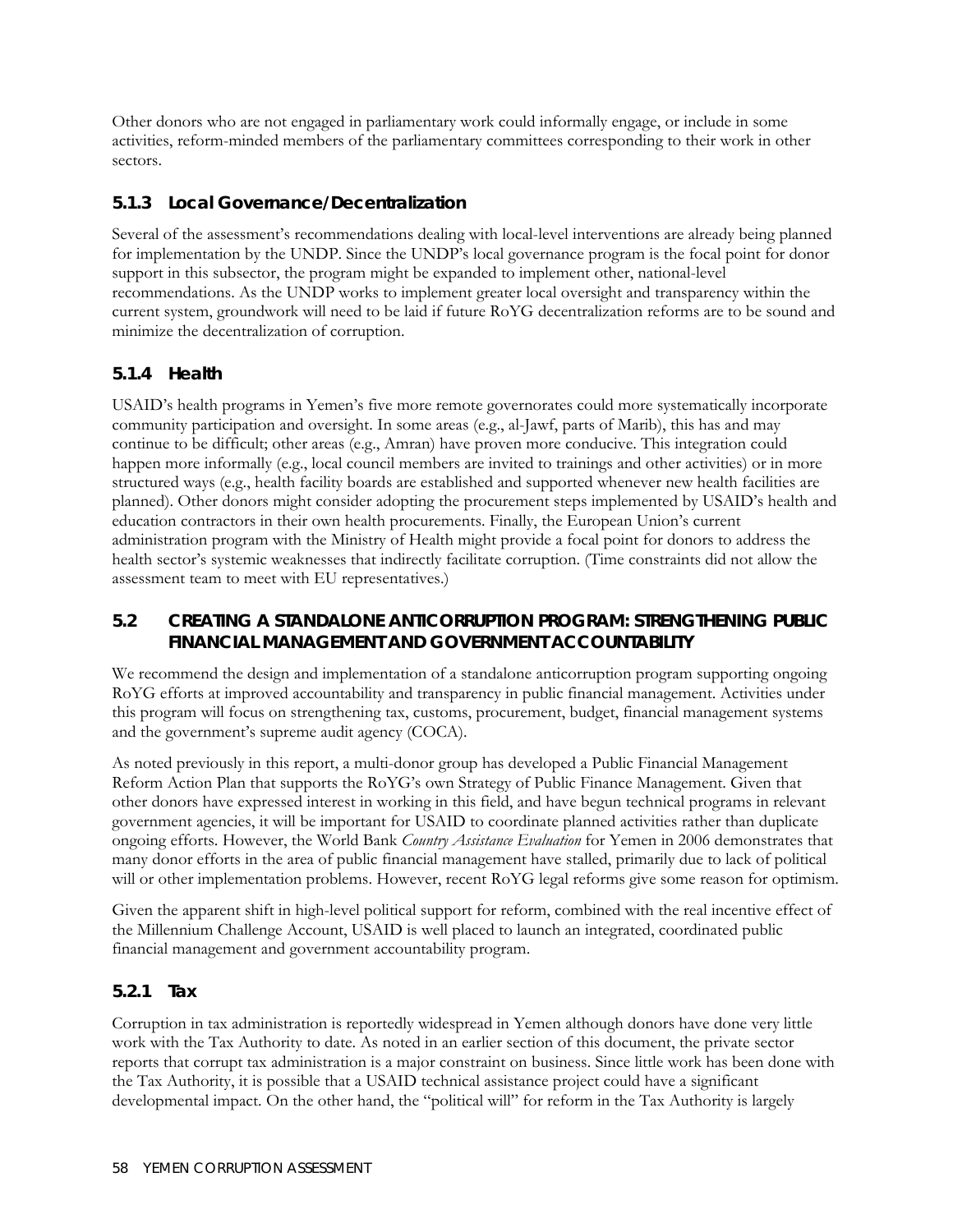untested. Therefore, we categorize work in tax administration as a top priority because of the potential high impact, particularly for the private sector, but also acknowledge that project implementation would be "highrisk, high-reward."

## **5.2.2 Customs**

The Customs Administration, in contrast to the Tax Authority, has implemented extensive reforms in the past two years. However, while reforms have begun, there are many areas of reform that require additional technical assistance, notably in the full implementation of an automated customs clearance system at all borders, integrity training and assistance in improving the valuation process. These are critical reforms that will significantly minimize opportunities for corruption and promote a more efficient and effective customs administration, while at the same time closing security gaps at borders that are clearly relevant for national stability and impact the broader international effort to combat extremist transnational movements.

## **5.2.3 Procurement**

Government procurement is big business in Yemen and appears to be a major tool of the patronage system discussed in Section 1 of this report. While crucial reforms are moving forward in public procurement, albeit slowly, USAID can have a major impact in this area by introducing automated systems and providing support to a new oversight entity that will be formed as the result of new legislation.

## **5.2.4 Audit**

The Central Organization for Control and Audit (COCA) serves as Yemen's supreme audit institution and is generally regarded as a competent organization able to carry out its audit mandate with a relative degree of effectiveness. However, COCA is not sufficiently independent from the executive branch, and allegedly receives direction regarding which cases to prosecute and which to drop. COCA has expressed interest in improving its working relationship with Parliament and the Public Funds Court. The recommendations below call for strengthening audit capacity, which is only a portion of the assessment team's overall recommendations for the supreme audit institution included in the body of this Assessment Report. The more discrete recommendations presented here are based on their consistency with other aspects of this standalone anticorruption program.

## **5.2.5 Budget**

The budgetary oversight process is another area for potential high-impact USAID intervention. The budgetsetting process, as discussed above, could be described as a "black box process." Parliamentarians vote for or against the budget as it is without the ability to dispute line items. Many parliamentarians lack the appropriate technical training and support to make informed decisions about the government budget. Related to this, the budget execution process does not seem to be guided by clear policies and procedures, leading to widespread opportunities for corruption.

## **5.2.6 Government Financial Management System**

USAID intervention in this area to establish clear policies and procedures, as well as implement an appropriate automated financial management system, could potentially revolutionize the way government funds are spent and accounted for. Similar systems implementations in other developing environments have successfully curtailed unbudgeted expenditures, drastically reduced corruption in PFM, and introduced a greater degree of accountability.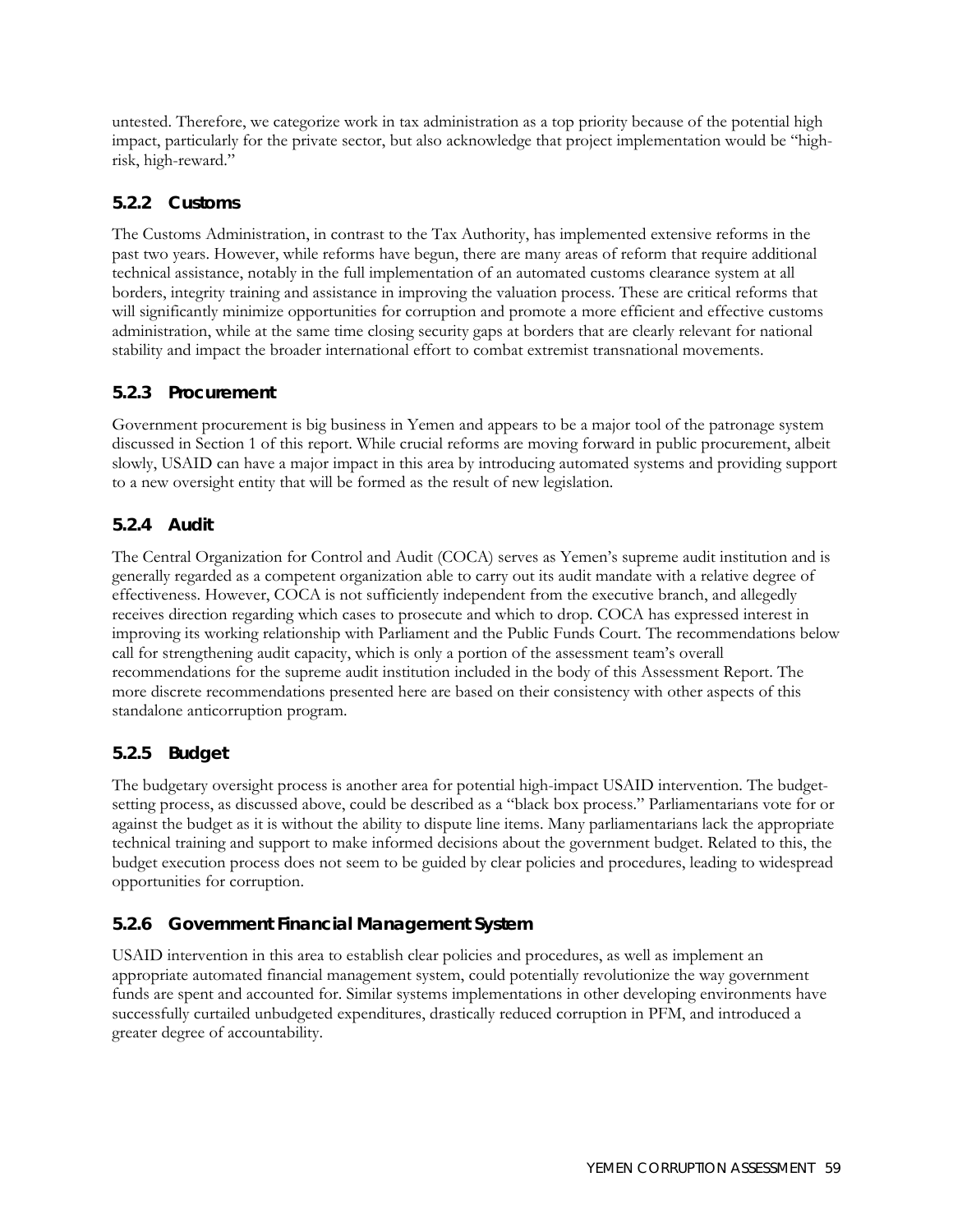## **5.2.7 Recommendations for an Integrated Public Financial Management and Government Accountability Program**

Our recommendations for an integrated Public Financial Management and Government Accountability Program would include the following components:

- 1. Tax Reform
	- a. Review and draft revised tax legislation as required.
	- b. Introduce complaint mechanism.
	- c. Strengthen internal investigation function.
	- d. Build capacity of training function; establish induction training in professional ethics and integrity in tax administration; and foster "continuous learning environment" in same topics.
	- e. Strengthen human resources, working in concert with the RoYG Civil Service Agency; revise bonus structure to eliminate incentives for corrupt behavior; and shift toward performancebased incentives.
- 2. Customs Modernization
	- a. Review and draft revised customs legislation as required.
	- b. Introduce complaint mechanism.
	- c. Strengthen internal investigation function.
	- d. Build capacity of training function; establish induction training in professional ethics and integrity in customs administration (the WCO's "Arusha Declaration"); and foster "continuous learning environment" in same topics.
	- e. Provide training and technical assistance on valuation, risk-based post-audit procedures.
	- f. Support full implementation of ASYCUDA++ IT clearance system at 100% of points of entry.
	- g. Strengthen human resources, working in concert with the RoYG Civil Service Agency; revise bonus structure to eliminate incentives for corrupt behavior; and shift toward performancebased incentives.
- 3. Support to the Public Procurement Process
	- a. Assess feasibility of introducing Procurement Management Information System, and implement upgraded system.
	- b. Conduct feasibility of introducing an e-procurement function.
	- c. Support the dissemination of National Procurement Manual and Standard Bidding Documents and strengthen training capacity of the High Tender Board.
	- d. Provide capacity-building support to restructured and autonomous High Tender Board.
	- e. Provide capacity-building and implementation support to new independent oversight board, including building capacity for complaint and investigation functions.
- 4. Audit Capacity Building
	- a. Build capacity of internal audit/internal control functions within MOF and line ministries.
	- b. Capacity support for COCA: training on audit techniques, follow-up, and monitoring capabilities.
- 5. Strengthening the Budget Process and the Legislative Overview Process
	- a. Coordinate with multi-donor initiative on Public Financial Management.
	- b. Provide specific support to the MOF and line ministries on budget execution process.
	- c. Clearly define role of and revise incentive system for MOF officials deployed to line ministries who "monitor the budget execution process."
	- d. Support program of legislative reform mandating Parliament's review of line items in the budget and parliamentary oversight of supplementary budgets.
	- e. Conduct capacity building for Parliament budget oversight committee members.
	- f. Support legal reform to give line ministries more autonomy in making spending decisions.
- 6. Implementation of a Government Financial Management Information System (GFMIS)
	- a. In coordination with multi-donor PFM Reform Action Plan, conduct assessment of current financial management system and extent of automation.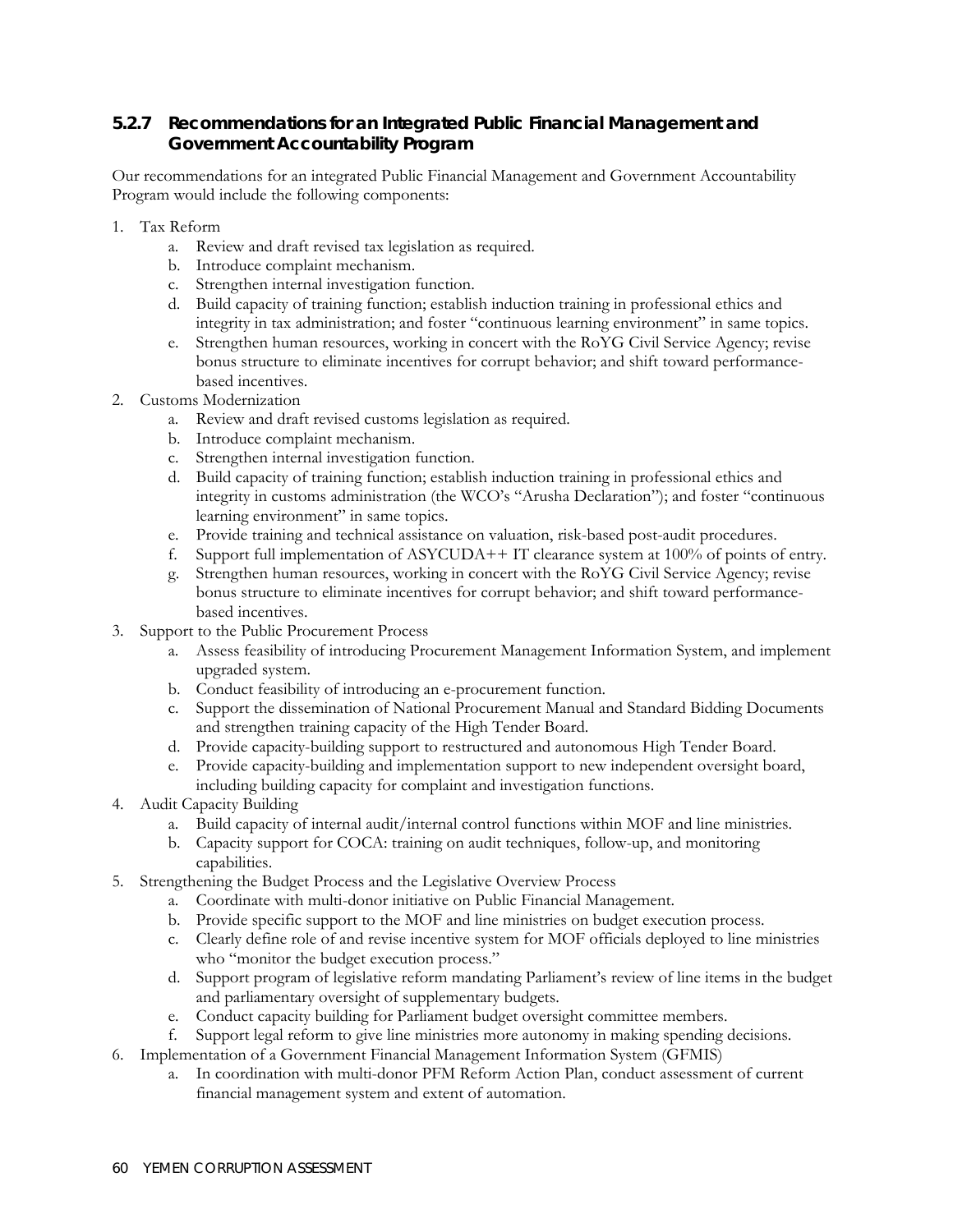- b. Consolidate RoYG accounts into a single Treasury Account.
- c. Design a comprehensive integrated GFMIS or upgrade existing automated system.
- d. Implement new GFMIS in Ministry of Finance and pilot line ministries.
- e. Roll out pilot GFMIS to other line ministries.
- f. Provide all necessary training and technical assistance during the transition to the fully automated GFMIS.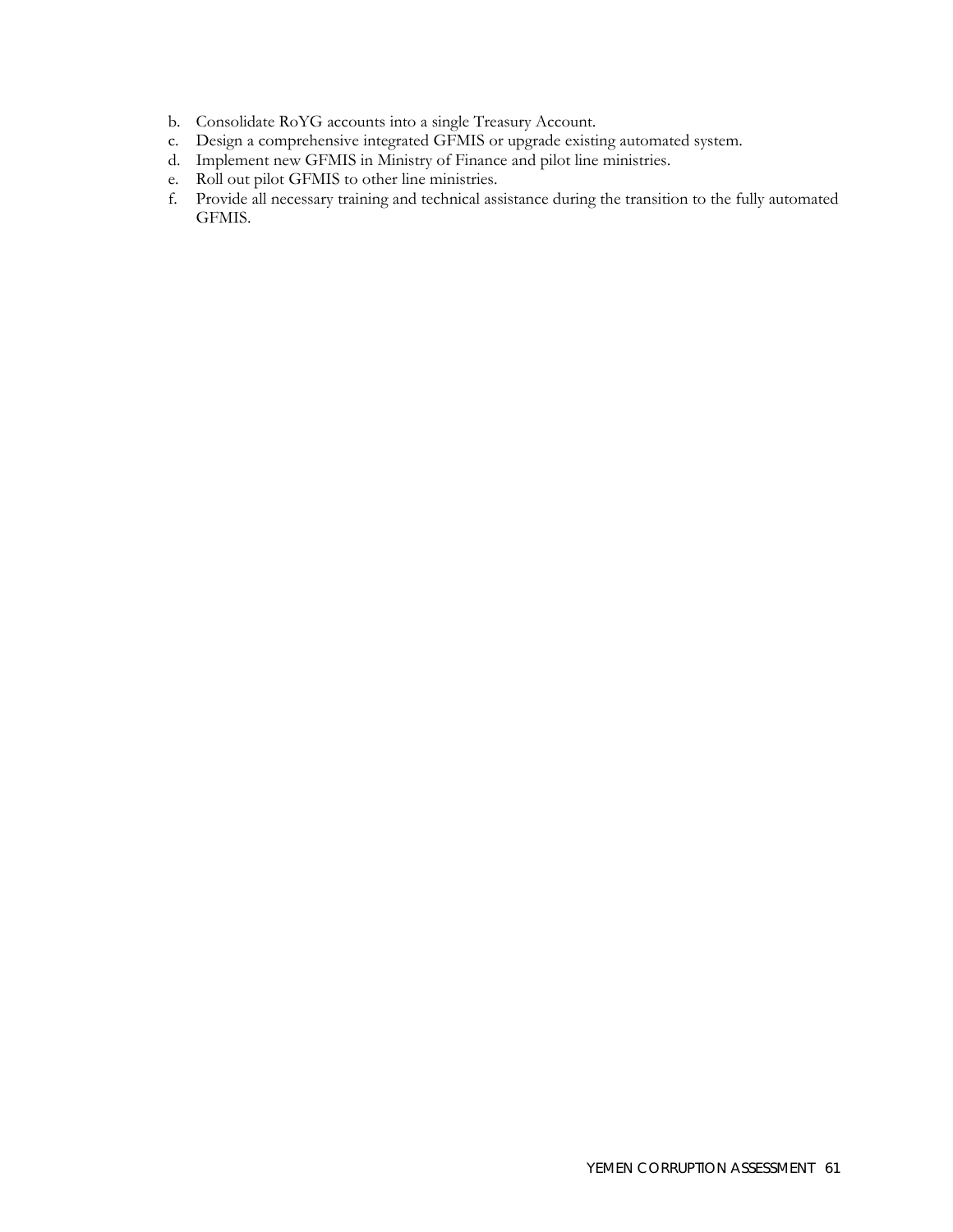- 7. Crosscutting themes:
	- a. **Gender and public financial management**. Provide training on how corruption in the public financial management system affects men and women differently; and using participatory methods, lead RoYG officials in the development of draft laws, policies and procedures that control corruption and establish a more equitable enabling environment for both women and men.
	- b. **Public-private partnerships**. Provide technical assistance to RoYG and organize workshops between representatives of the private sector—including Chambers of Commerce and the Federation of Chambers of Commerce, to improve communication, and strengthen participatory mechanisms for changing laws, policies and procedures.
	- c. **Media campaign and public outreach**. launch media campaign to inform the public of key reforms within the respective RoYG agencies. Provide technical assistance to the RoYG to strengthen their public outreach capabilities, particularly as relates to the public financial management system and government accountability.
	- d. **Surveys and corruption measurement**. Launch polling and other survey instruments on public perception of corruption and government perception of corruption within the public financial management system. Establish baseline survey results. Integrate regular survey and corruption measurement into the performance monitoring and evaluation program.
	- e. **Performance Monitoring and Evaluation**. Provide technical assistance to targeted RoYG ministries, departments and agencies and organize workshops between representatives of civil society, media and the private sector—including Chambers of Commerce and the Federation of Chambers of Commerce—to identify and develop methodologies for data collection, analysis and reporting mechanisms on key anticorruption indicators. Establish participatory assessment and appraisal mechanisms, which will engage stakeholders from all sectors to produce baseline data as well as target milestones. Integrate regular corruption measurement into the performance monitoring and evaluation program of not only USAID-funded activities but also RoYG reforms.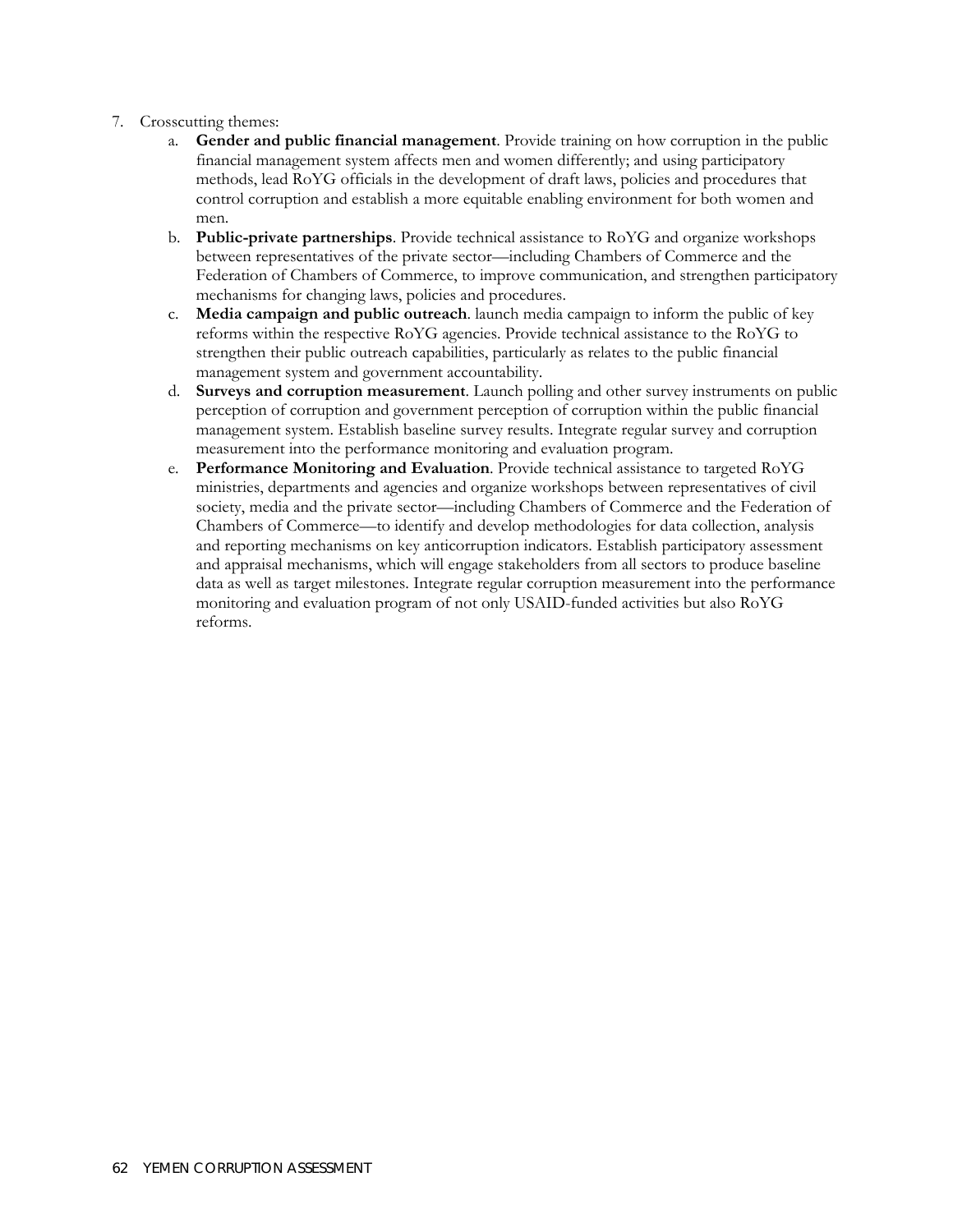## APPENDIX 1. COMMENTS ON THE DRAFT USAID METHODOLOGY ON **CORRUPTION**

Given the newness of the corruption assessment methodology, our team was tasked to provide critical comments and suggestions for improvements. In general, we found the methodology quite good. The sector breakdown and avenues of inquiry by sector were appropriate and helpful in unmasking the forms and expressions of corruption in Yemen. We offer three suggestions for improvements to this methodology, two rather minor and one substantive.

First, during our fieldwork in Yemen, we found it critical to include a discussion of non-state actors who play a significant government oversight role. In Yemen, and we believe in other countries, both the media and civil society can play an essential role in exposing government corruption. Ensuring legal protections for these non-state actors and enhancing their capacities to play a public oversight role and build public awareness are fundamental to the challenge of diminishing corruption in Yemen and elsewhere. Thus, we recommend future methodologies include analyses and recommendations for non-state actors, especially media and civil society.

Second, we believe the use of the term "syndrome" when describing various types of corruption is unhelpful as it implies a certain mental or physiological impairment. We believe the methodology is correct when it assumes that the forms of corruption that are practiced in every country depend on the structural circumstances that are found in that country, so affixing a normative label is inconsistent with the overall methodology. Instead, we recommend the use of the term corruption "clusters", in so far as there are clusters of corrupt practices that tend to go together depending on the structural circumstances of that country. Thus, the current 2x2 matrix will generate four clusters of corruption.

On a more substantive note, we felt the y-axis variable for corruption, 'political/economic participation' was not particularly useful in generating hypotheses about Yemen's corruption. The description of the various corruption clusters, or syndromes, was generally quite accurate and helpful, but not because of variation in rates of participation. Thus, we could recognize Yemen in the description of the attributes of a "mogul state," unfortunately renamed blandly 'weak undemocratic states corruption' in this last iteration of the methodology, but not for the reasons given. While we concur with the x-axis variable of strength of state institutions, the other key variable for Yemen (and elsewhere as we look around) is the strength or weakness of *elite cohesion*. Because of the fragmented nature of Yemen's elites, a system of corruption has been constructed that pays off various elites in exchange for political quiescence, thus assuring political stability so long as the availability of political rents remains high.

In addition, the 'political/economic participation' conflates two variables—political democracy and market economies—that ought to be seen as autonomous independent variables. There are many examples of mature market economies that have not been democratic (many East Asian countries, for example), and there are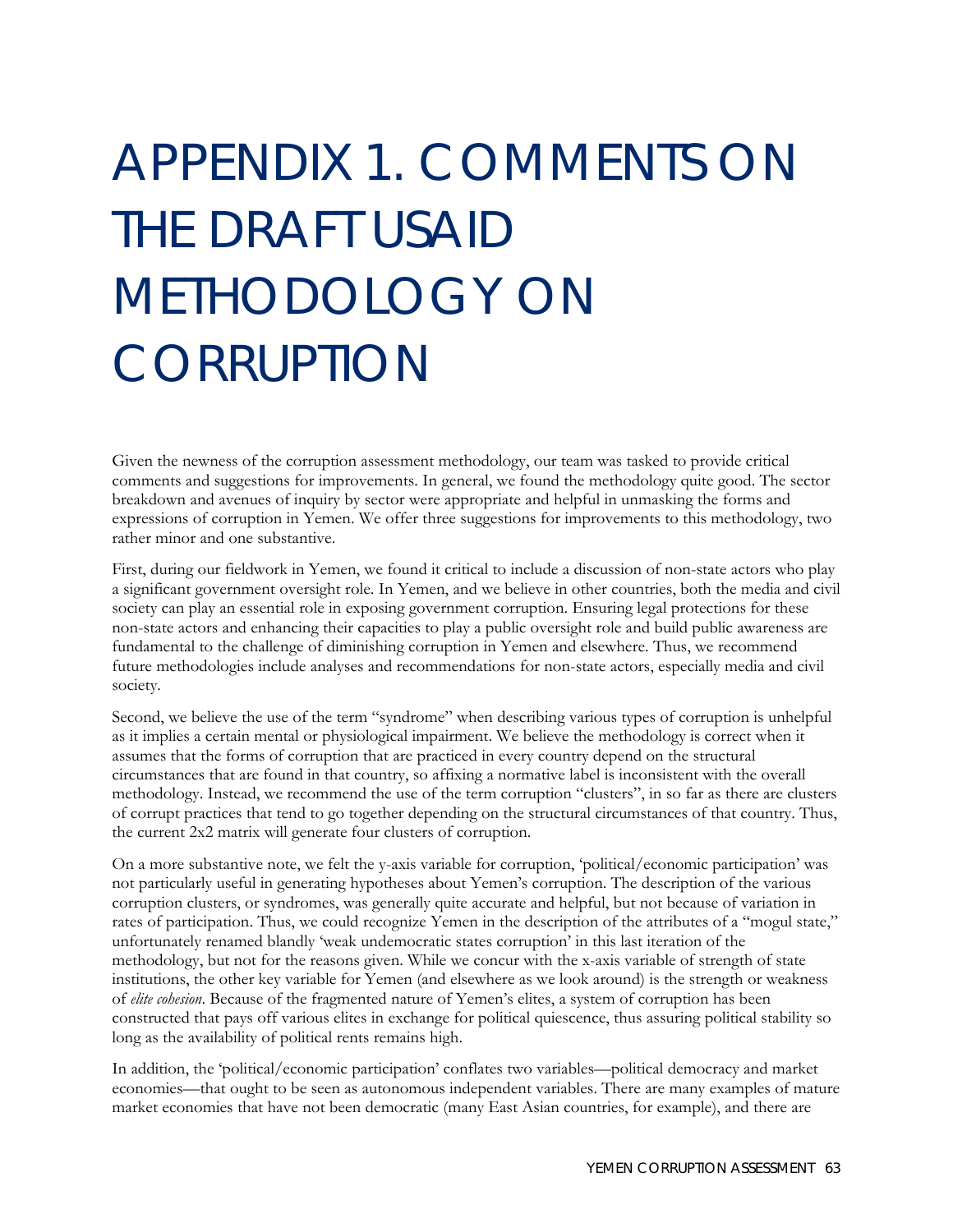examples of fairly mature democracies that did not have mature market economies (for example, India until about 1995).

As we take a cursory look at the political economies of corruption in other countries, the variable of elite cohesion appears to be of central importance. Thus, an amendment to the current assessment of corruption clusters may look something like this:

## **Strength of State Institutions High Low High The Cash Registrar State**  Ex: Europe, US, Japan **The Kleptocratic State**  "L'Etat, c'est moi" Ex: Classic form of early Elite **European State building Exercise Exercise Exercise Exercise European** state building **Cohesion Low The Iron Hand State**  Ex: Iraq under Saddam, Yugoslavia under Tito, China **Balancing Bandits**  Ex: Lebanon, Yemen

## **GRAND CORRUPTION CLUSTERS**

- 1. **The Cash Registrar State**. Strong state institutions that generate social control with minimal overt coercion. Elites are not fragmented. Cushy relationship exists between political and economic elites that allows the latter to buy access to the former. Corruption comes in the Tom Delay mold.
- 2. **The Kleptocratic State**. State institutions are weak; but state not particularly concerned with enabling social control through institutions. Elites in and around the state are cohesive, and they view the state and its resources as theirs to pilfer. State treasury seen by these elites as the private domain of the ruler and his coterie. Little public/private distinction. Classic European state building until 19<sup>th</sup> century was kleptocratic. Mobuto's Zaire constitutes a modern example.
- 3. **The Iron Hand State**. State oversees a fragmented society but potential counter-elites from various social forces are kept in check by a state with relatively strong institutions, especially with well-developed security forces. Typically 'modernizing' states with a strong public ethos against corruption, periodically makes "example" out of some hapless politician or bureaucrat. China is best contemporary example of the Iron Hand State, although Yugoslavia under Tito and Iraq under Saddam also qualify.
- 4. **Balancing Bandits**. Countries with weak state institutions that have little leverage to compel social control. Persistent and important fragmentation along various lines (religious, ethnic, tribal, etc.) that allows potential counter-elites to emerge, but without the state institutions to keep them in check. State can only provide stability by buying off the various elites and giving them a cut of state resources. Corruption is systemic as it buys political control. No incentive to end this high corruption as state may fall apart, so reform flounders.

Given these corruption clusters, Yemen would fall under the fourth cluster, that of "Balancing Bandits."

Even within each category there will be some room for variation. For example, the Balancing Bandits states may be more or less personalized or institutionalized. For example, Lebanon would also fall into the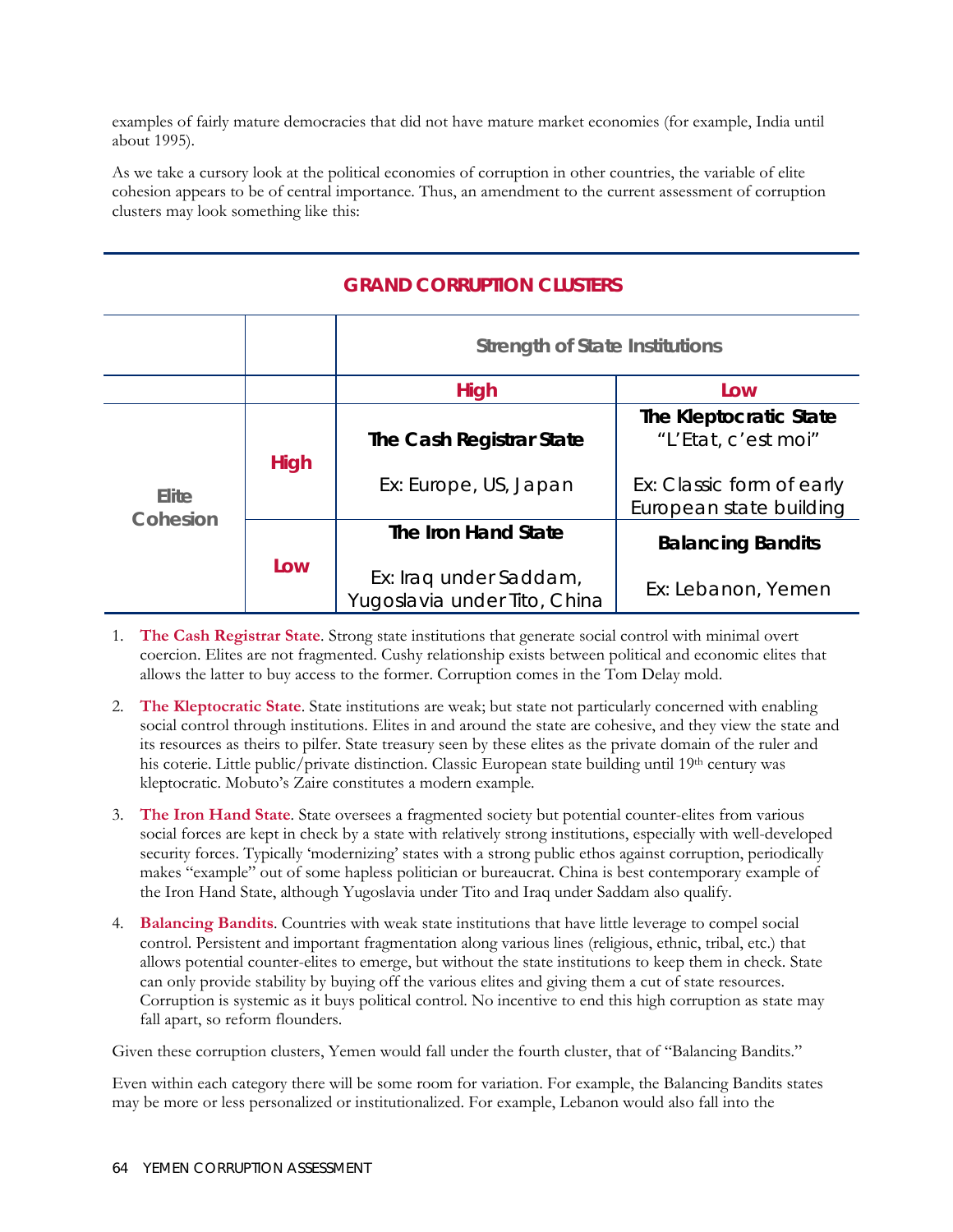Balancing Bandits categories, but the systemic distribution of patronage to fragmented elites there relies less on the centrality of one leader. Instead, diverse elites are awarded ministries and institutions with central government funding as their more institutionalized payoffs. This is why Lebanon has one of the highest rates of government debt in the world.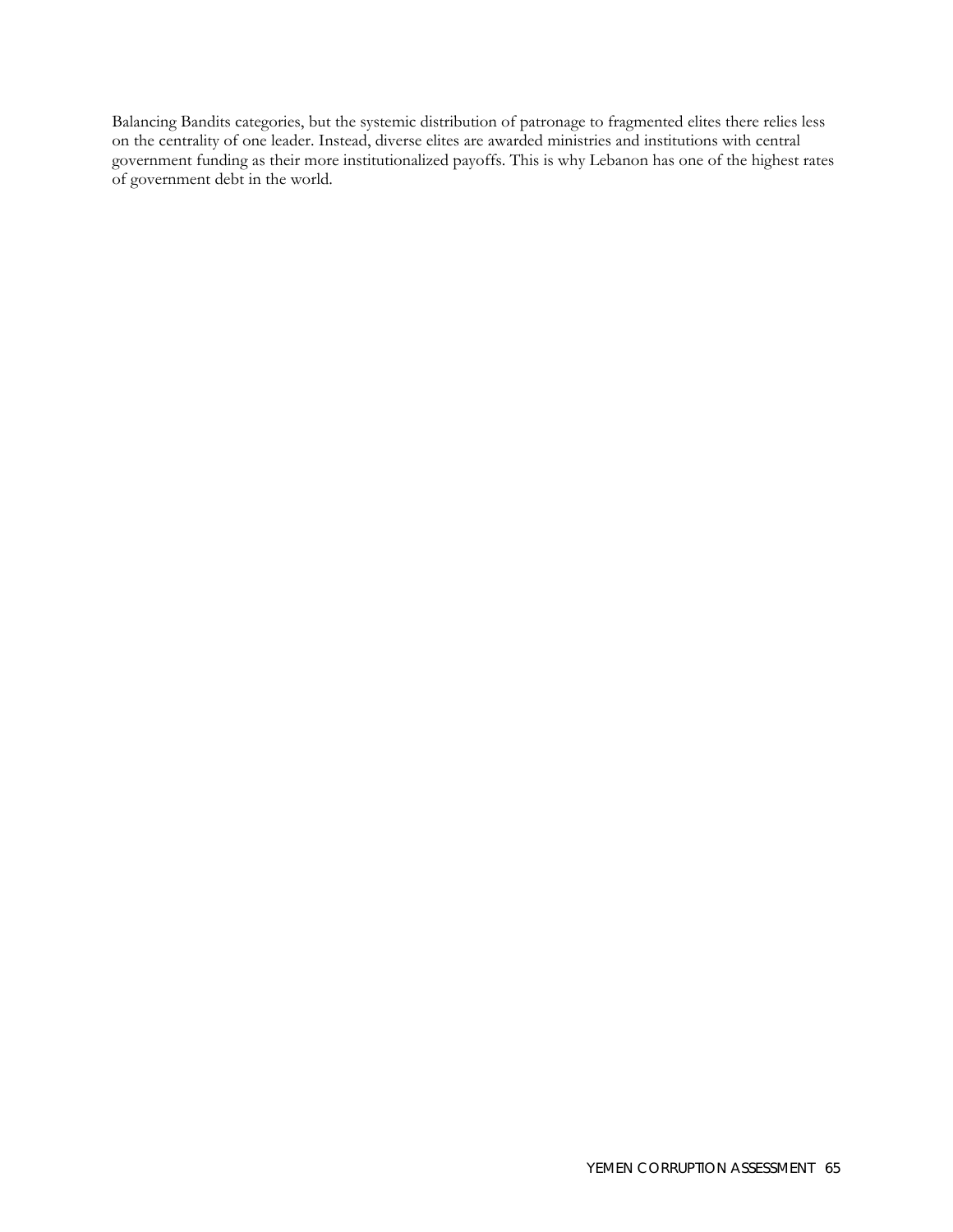## APPENDIX 2. COMPLETE COMPILATION OF RECOMMENDATIONS

#### **JUDICIARY AND LAW ENFORCEMENT**

- Support greater independence of the Supreme Judicial Council from the Ministry of Justice. It should be noted that granting the Supreme Judicial Council greater independence and authorities will entail institutional restructuring at lower levels to provide it the technical, administrative and financial support it will need to play its newly expanded role.
- Encourage the MoJ's gradual conversion to a Ministry of State for Judicial Affairs that would play a more discrete bureaucratic role.
- The current system for the appointment of judges and the hiring of support personnel must be reformed. Criteria, based on regional and international best practices should be adopted. The judicial selection process should be made public and the RoYG should consider institutionalizing a national judicial exam and include members of the private sector and civil society in the judicial selection process to bolster public confidence.
- Promote the merger of the Judicial Inspection Board within the Ministry of Justice and its counterpart in the Public Prosecution into an independent entity under a restructured and more autonomous Higher Judicial Council.
- Support the review, clear articulation and codification (as necessary) of the processes, procedures and standards of JIB oversight and its exact responsibilities. This should be complemented by (1) their publication and (2) the dissemination of the JIB's decisions.
- Facilitate greater COCA-Public Funds Prosecution-Public Funds Courts coordination. Currently, these interrelated actors have annual meetings, but given the interlocking and mutually dependent relationships between them, more could be done. At the same time, if this avenue of programming is pursued, careful attention should be paid to maintaining each actor's integrity. As one of the team's interlocutors implied, "coordination implies discretion."

#### **PARLIAMENT**

- Support amendments to parliamentary by-laws to (1) allow MPs and committees greater autonomy to conduct oversight; (2) establish clear and regular session schedules for Parliament; and (3) require committees to keep accurate and complete written records of proceedings.
- Communicate session scheduling and agendas to MPs in advance. Subsidizing cell phone text messages to MPs regarding the schedule might be one effective way to reach more MPs and thus increase relative levels of attendance.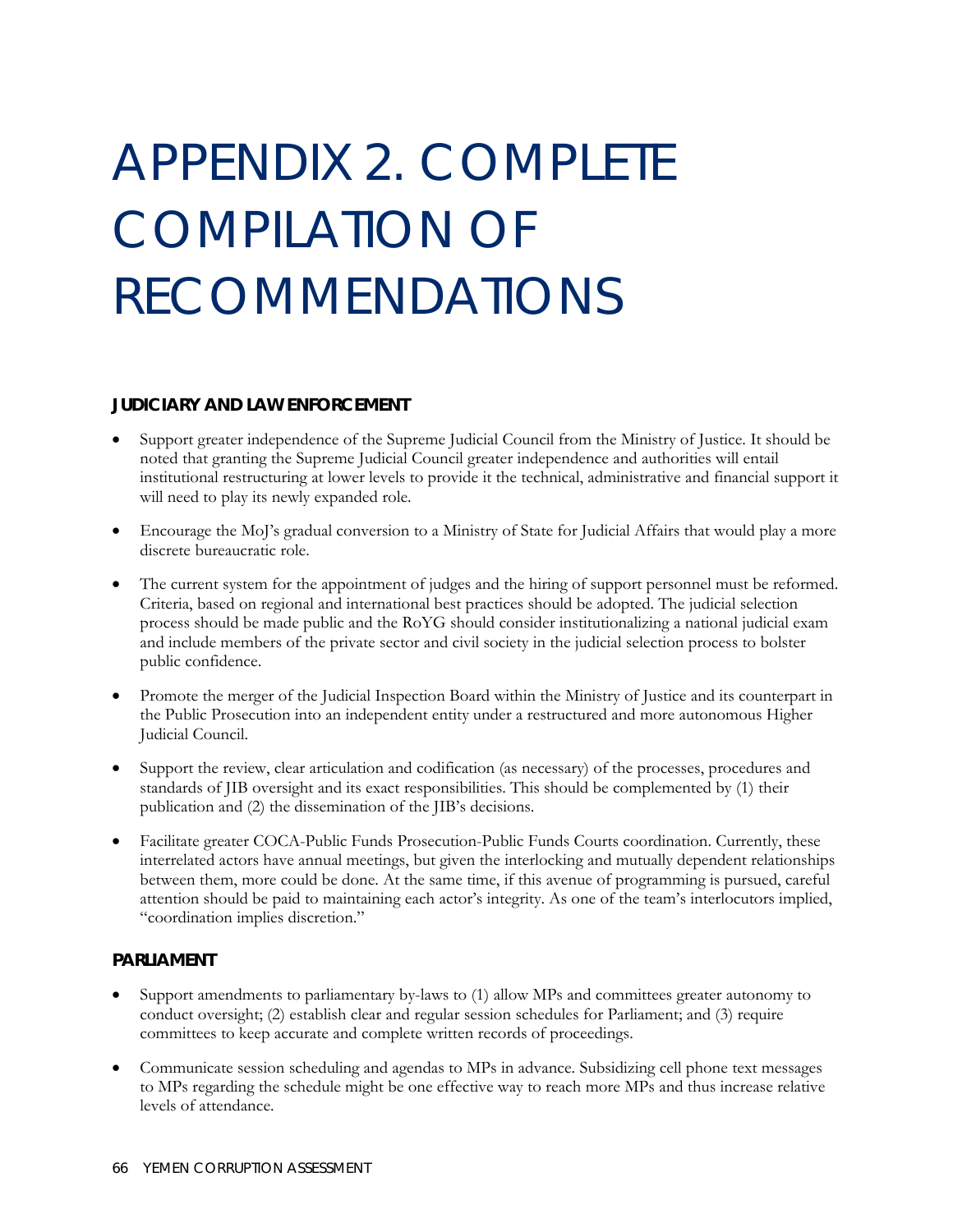- Support a Yemeni "Freedom of Information" Act (FoIA) and support a ministry pilot project on processes and procedures for addressing parliamentary information requests.
- Promote changes in the executive's budgetary submissions process to Parliament. These should focus primarily on changing the scheduling of the delivery dates of closing accounts for the last fiscal year and the draft budget for the coming fiscal year. Also helpful would be changes to the formats of closing statements to make them more understandable to MPs.
- Support a willing ministry in the development of a detailed, reasonably itemized pilot or "model" budget to Parliament.
- Assist active and independent-minded committees in oversight. Areas of possible oversight include monitoring government performance and service delivery, evaluating a particular program and tracking a ministry's budget expenditures and/or compliance in a particular area.
- Regularize committee consultations with outside experts, civil society and other relevant stakeholders (e.g., the private sector). This could be piloted with committees that have some track record and then somehow institutionalized (e.g., through the creation of a simple database of experts and contact information) for replication to all committees.
- Strengthen the Finance Committee in oversight and legislative review/amendment through provision of experts and technical assistance on key legislative issue areas where corruption features prominently (e.g., in tax, customs, banking reform, etc.). A particular focus might be paid to supporting the committee's input on the financial law governing the MoF (i.e., loosening its stranglehold on line ministry discretionary spending) and on legislations dealing with greater fiscal decentralization.
- Systematically engage MPs and committees as partners and monitors in donor interventions. Because committees are inherently sector or issue specific, parliamentary oversight lends itself well to incorporation in programming that might otherwise have nothing to do with parliamentary strengthening.
- Encourage creation of internal accountability unit in Parliament to monitor the institution's internal budget and to promote implementation of and adherence to institutional standards (e.g., MP attendance).
- Draft an MP code of conduct—including mandatory attendance at a minimum number of parliamentary sessions and relevant committee meetings.

## **CIVIL SERVICE**

- Strengthen training capacity of civil service; develop induction training program for all public sector employees that includes training on professional ethics and corruption awareness; and foster continuous learning environment in civil service with ongoing training programs in professional skills, professional ethics.
- Provide technical and financial support to the Civil Service Fund; and support trainers who help prepare public sector employees for a transition to the private sector.
- Support drafting of position descriptions for all civil service employees, including performance-based evaluation criteria.
- Strengthen capacity of human resources and introduce modern system of performance-based employee evaluations and promotions; rationalize and harmonize incentive programs.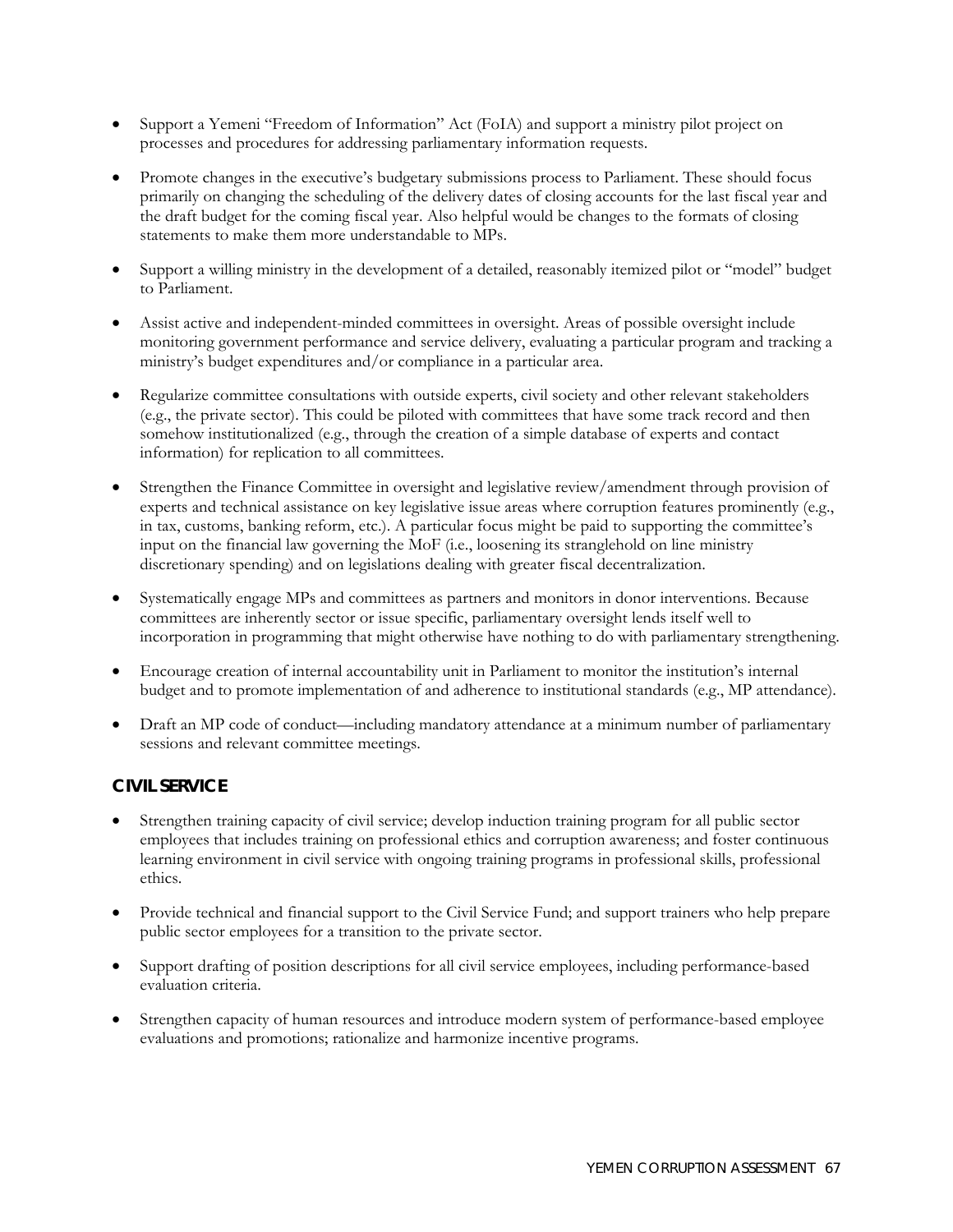## **SUPREME AUDIT INSTITUTION (COCA)**

- Support those divisions within the Administrative Department which are responsible for the audit of (1) more corruption-prone ministries; and/or (2) ministries with relatively larger budgets; and/or (3) ministries engaged in economic development and productivity. In some cases, the same ministry may meet all three criteria (e.g., Ministry of Agriculture); in other cases, ministries may meet only the first two criteria (e.g., Ministries of Health and Public Works).
- Provide tailored training and technical assistance to the Administrative Department in its audit of the Ministry of Oil and complementary support for the Economic Department's oil unit in its audit of companies. *Oil, of course, accounts for an estimated 80-90% of RoYG revenues.*
- Build and institutionalize the Economic Department's role as a trainer and technical assistance provider to the internal financial audit departments of parastatals.
- Expand COCA's abilities *and* authority to follow up, monitor and enforce compliance with findings and recommendations. This would probably require changes to COCA's laws and perhaps by-laws when it comes to enforcement; when it comes to processes and procedures for enhanced monitoring and follow up, this implies changes in COCA by-laws and regulations.
- The former might be accompanied by supporting a pilot ministry as it develops discrete modalities and other capacity to respond to and implement COCA recommendations. These could be institutionalized and replicated as "model" procedures for other ministries. Legal departments within line ministries and ministerial inspectorates/inspectors are likely partners for programming of this type.
- Encourage greater COCA-Parliament interaction by creating a parliamentary unit in COCA that could work on developing more meaningful, substantive and understandable reports to MPs, whether the annual report or select reports.
- Further institutionalize existing COCA consultations with Public Funds Prosecutors and Courts.

## **ANTICORRUPTION AGENCIES**

- Support legal and institutional harmonization of Anticorruption Authority Law with those of Parliament, COCA, the PFCs and related bodies. The first step is to fund harmonization study.
- Monitor the NAFC, and in particular, its progress toward full independence from executive power. If warranted, support enhancement of institutional capacity of Authority so it has the means to fight corruption.
- Continue USG support of media campaign while developing metrics to gauge its impacts.

## **REGIONAL AND LOCAL GOVERNMENT**

- Train local councils in their rights and responsibilities according to the Law on Local Authorities and in how to conduct their basic business (from holding meetings, to keeping minutes, etc.).
- Support an activation of governorate councils in playing their roles, especially with respect to district budget review.
- Facilitate greater district and governorate council interaction and coordination with respect to the links between district budget and investment plan development and governorate planning.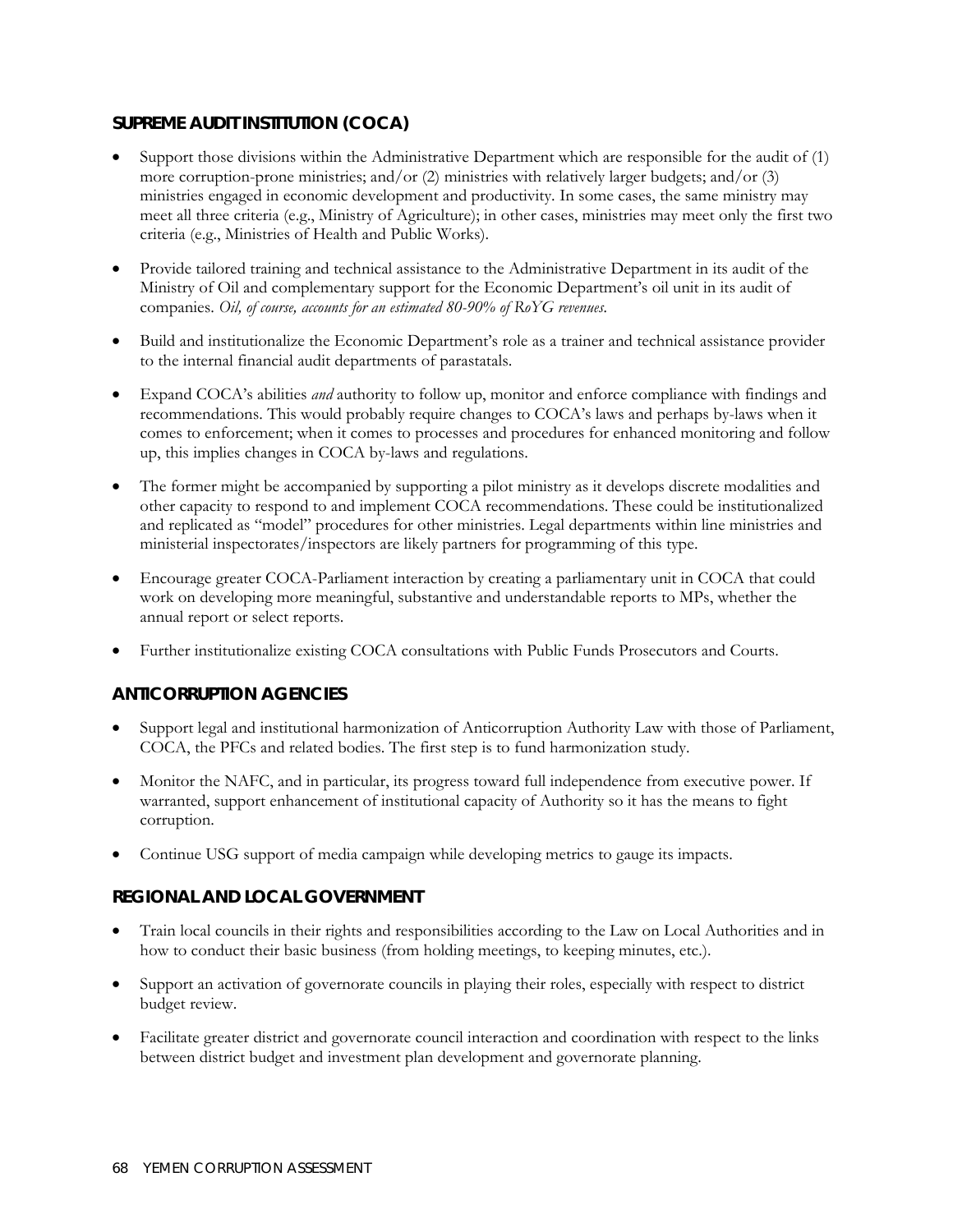- Promote interaction and coordination between district councils and line ministry personnel, and governorate councils and line ministry officials, in planning and budgeting.
- Encourage greater organization, advocacy and coalition building among NGOs within and across districts in a governorate; link these civil society activities to local needs identification and consultations with local authorities over appropriate budget priorities (i.e., recognizing that current scope is limited for spending).
- Increase efficiency, transparency and accountability of existing district revenue collection; support study of ways to diversify own-source revenue options
- Introduce MoLA, leading local authority conference representatives and relevant parliamentary committee members to comparative models of fiscal transfers with successful transparency mechanisms at different levels of government.
- Support a review of existing laws that may conflict with Law on Local Authorities and make recommendations for changes that might increase autonomy and transparency of local authorities; provide Parliament and Shura Council committees with specialized technical assistance to support debate over possible amendments.
- Build MoLA's capacity to train local council members, district administration and service delivery personnel.

## **ELECTIONS**

- Support creation of a SCER investigatory unit to receive, investigate and make recommendations on complaints and reports of violations of the Election Law.
- Provide training to public prosecutors and judges at all court levels on the Election Law and related legal issues. This training could be expanded to support the creation and pilot teaching of a module on the Election Law for use in law faculties and the Higher Judicial Institute, where judges are trained.
- Support Election Law amendments and related legal and regulatory changes that facilitate its enforcement—with particular respect to investigation and adjudication authorities and procedures.
- Assist the institutionalization of the SCER's leadership role over the security forces with respect to elections administration.
- Support consolidation of initial gains made in relative liberalization of official media coverage during the presidential elections through (1) establishing a modest but effective monitoring and reporting capacity of the media during campaign times—perhaps outside of but coordinated with the SCER; (2) reformulating the SCER's media regulatory role and possibly reforming/restructuring its Media and Electoral Awareness Center; and (3) amending the Election Law to provide a more expansive legal framework for multi-party access to and use of state media than currently exists.

## **POLITICAL PARTIES**

The team does not see clear opportunities for USAID/USG or other donor programming in anticorruption areas of political party development. It is possible that future elections-related programming, as detailed in the previous subsection, could tackle this issue as it pertains to allegations of the ruling party or opposition using state or public resources for party gain. Also, supporting civil society organizations as informal monitors of and advocates for greater transparency and accountability in political party finance provides a very modest, relatively low-cost approach to this issue. This could at least raise awareness of, and start to build some limited pressure for, the need for reforms in this area. The team does not recommend this as a place for immediate or priority donor investment.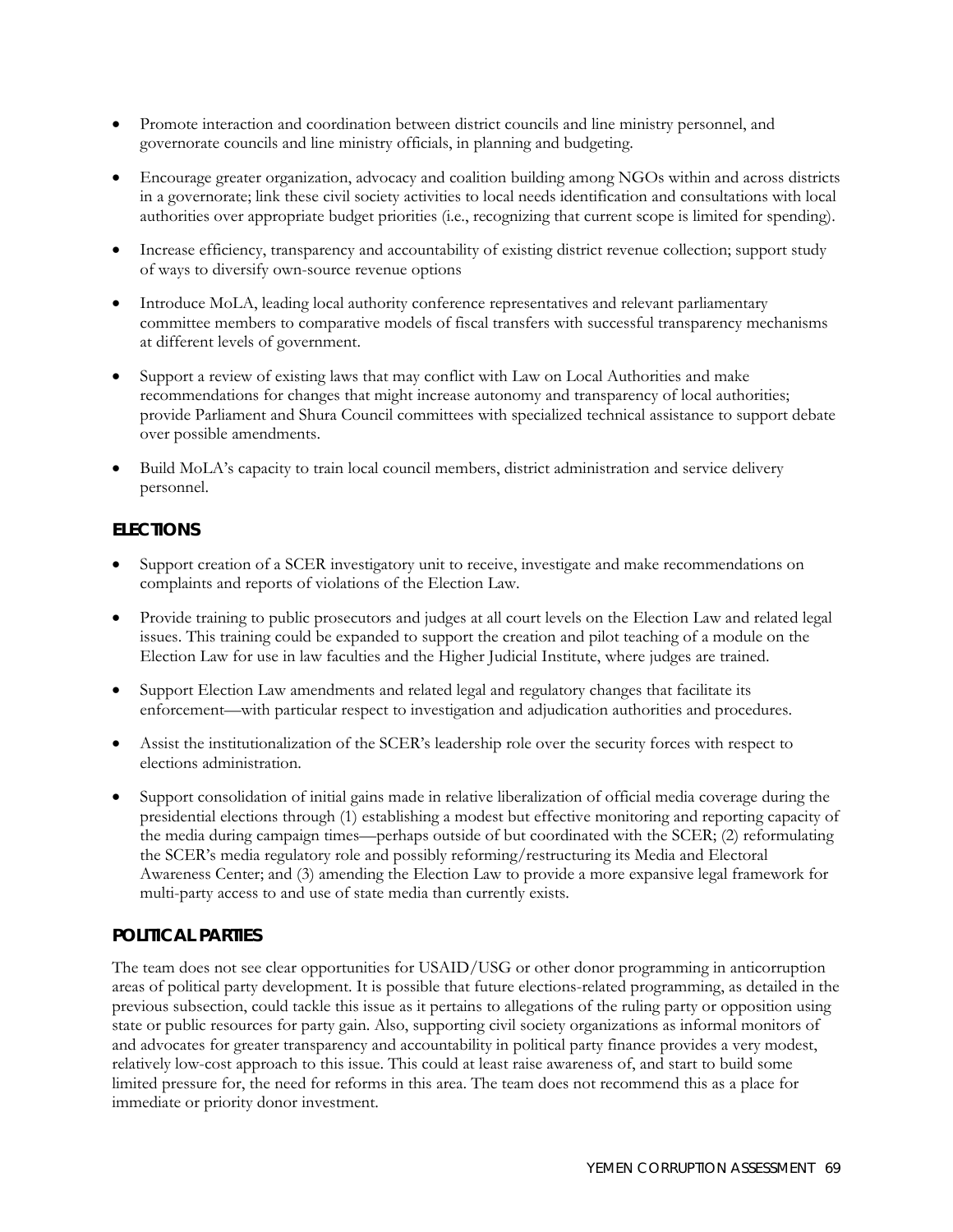## **TAXATION SYSTEM**

- Introduce effective complaint mechanisms, such as hotlines, email address, or suggestion boxes. Ensure complaint mechanism appropriately staffed with tax officials specifically trained in complaint and investigation.
- Strengthen internal investigation function to follow up on complaints. Support the ability of the Tax Authority to conduct internal investigations through use of modern investigative tools and techniques, such as computer forensics and dactylography.
- Provide comprehensive induction training in tax integrity. Establish continuous learning environment that emphasizes a regular course of study in integrity and anticorruption.
- Launch outreach program to taxpayers on rights and responsibilities; launch public relations campaign publicizing key reforms within the Tax Authority, thus improving the public image of the Authority.
- Address human resources issues, including restructuring the current incentive structure.

## **CUSTOMS**

- Support the implementation of Arusha Declaration on good governance and integrity in customs.
- Support full implementation of the ASYCUDA++ IT clearance system in 100% of customs points.
- Launch training program on risk-based, post-audit procedures. Post-audit clearance allows for the speedy clearance of goods at entry points through risk-based targeting. The objective of post-audit clearance is to verify the accuracy of the information provided at the time of clearance and whether they were cleared within the framework of the laws, regulations and division's operating procedures.
- Provide capacity building in valuation and support revisions to Customs Law to fully implement Article VII of the General Agreement on Tariffs and Trade 1994, and related ministerial decisions: "Decision Regarding Cases Where Customs Administrations Have Reasons to Doubt the Truth or Accuracy of the Declared Value" and "Decisions on Texts Relating to Minimum Values and Imports by Sole Agents, Sole Distributors and Sole Concessionaires." Support revision to law or by-laws to fully accept the WTO agreement on customs valuation. This agreement on valuation aims for a fair, uniform and neutral system for the valuation of goods for customs purposes and outlaws the use of arbitrary or fictitious customs values. The agreement provides a set of valuation rules, expanding and giving greater precision to the provisions on customs valuation in the original GATT.

## **HEALTH**

- Support the creation of pilot health facility community boards and train members in how to conduct basic oversight. Their creation and activation would ideally come before the beginning of operation, or even construction, of the facility and could involve input into decisions on key personnel.
- Promote the use of USAID/Yemen supply and distribution transparency measures in a promising pilot non-USAID governorate.
- Work with local authorities in a district/governorate to use USAID/Yemen's education-related procurement practices in a future health procurement.
- Combine health systems strengthening work with targeted MoH capacity building in inspection and investigation—including mechanisms to receive, follow up and publicly report back on public complaints.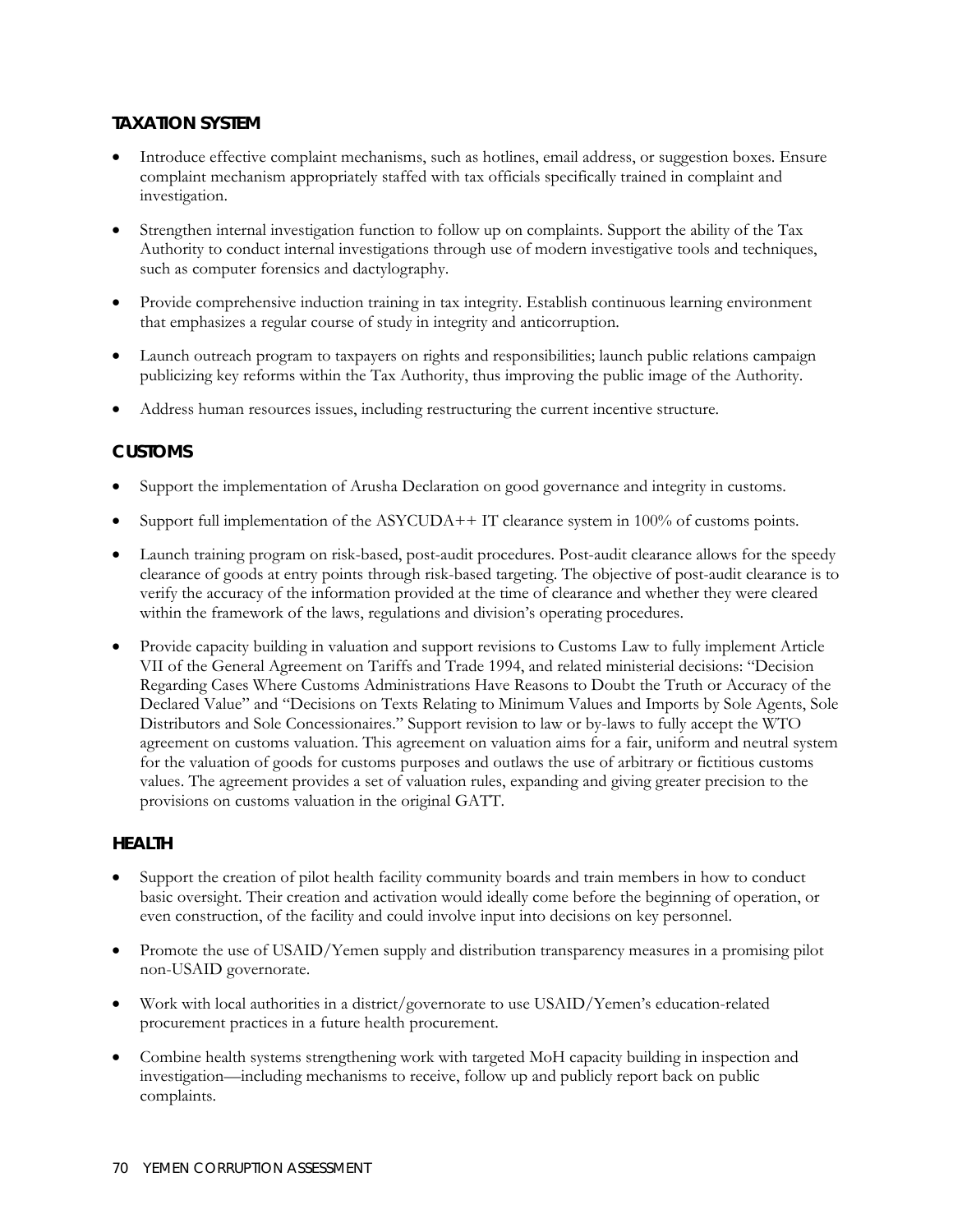## **EDUCATION**

- Train promising parent councils, district councils and MoE personnel on community rights and responsibilities according to law, by-law and regulations and basic internal governance (e.g., how to conduct meetings).
- Support role for promising parent councils in relevant aspects of planning from needs identification; to participatory strategic planning; to conceptualization, design, procurement, implementation, monitoring and evaluation of specific projects. This would be best done in coordination with district councils and MoE personnel.
- If such local pilots get traction, develop training modules and conduct trainings for central MoE personnel to replicate practices to other districts/governorates.
- Promote use of EQUIP I procurement practices in a future district, governorate or central-level MoErun tender/procurement. Media coverage of and community participation in the particular tender/procurement would prove complementary.

#### **PRIVATE SECTOR**

- Involve private sector in all aspects of tax and customs reform discussed above.
- Revise commercial laws to strengthen legal rights of businesses, simplify business registration procedures, and eliminate paid-in minimum capital requirement for business registration. Strengthen property rights legislation.
- Launch judicial reform program focused on commercial law.
- Support the government's internal investigative capabilities and ability to effectively collect and process allegations of corruption.
- Pilot a project—facilitate the detection, investigation, and imprisonment of mid- to senior-level government officials engaged in meaningful corruption.

## **BUDGET AND FINANCIAL MANAGEMENT** (SEE ALSO SECTION 5 THAT OUTLINES STANDALONE PROGRAM)

- Coordinate with existing multi-donor technical assistance program to support RoYG initiatives. Continue to support budget formulation process including priority setting. Strengthen budget execution process and revise MOF incentives.
- Support program of legislative reform to require Parliament's review of line items in the budget and supplementary budgets.
- Conduct capacity building for parliamentary budget oversight committees.
- At the local level, improve the local authorities' budget execution.

#### **PUBLIC PROCUREMENT**

• Conduct a feasibility assessment for the implementation of a Procurement Management Information System (PMIS).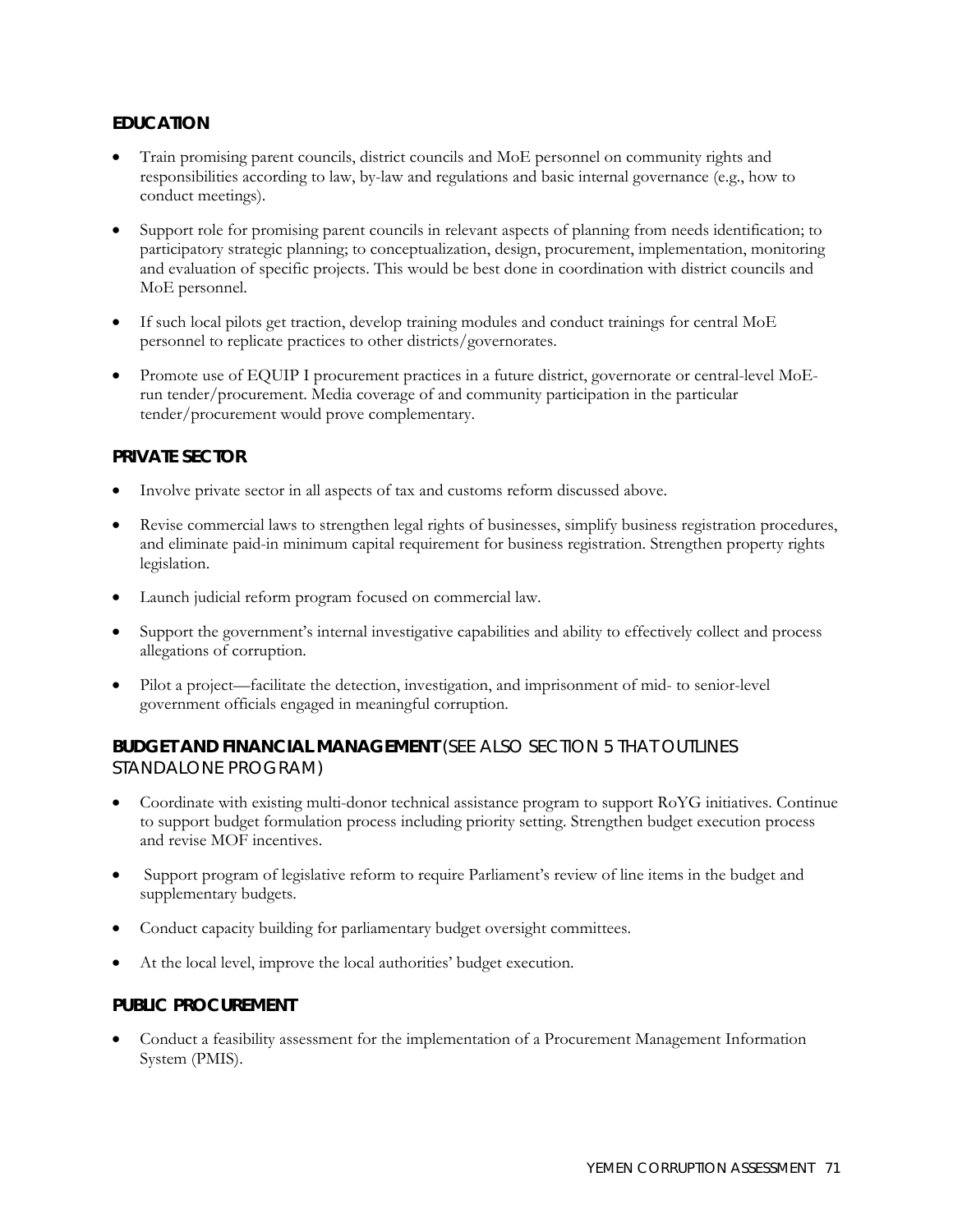- Implement a PMIS to manage information for monitoring procurement compliance and collecting information about contractors, suppliers, and consultants, scale of works, supplies or services and performance.
- Conduct feasibility study for e-procurement function.
- Support the dissemination of the National Procurement Manual and Standard Bidding Documents and strengthen training capacity of the High Tender Board.
- At the local level, strengthen local procurement, including revision of the legal framework, development of guidelines and capacity development support.
- Provide capacity-building support to restructured and autonomous High Tender Board.
- Provide capacity-building support to new independent oversight board, including building capacity of complaint and investigation functions.
- Promote requirement of public disclosure of procurement decisions and financial disclosure by procurement officials.

## **PRIVATIZATION**

- Build capacity of Technical Privatization Agency to act as an informed advocate for large-enterprise privatization.
- Review privatization legislation and propose revisions to laws and rules governing privatization.
- Develop privatization policies and procedures manuals.
- Support the privatization of a select number of large state-owned enterprises.
- Provide training to Technical Privatization Agency and General Investment Authority on integrity, transparency and accountability.
- Ensure that nongovernmental oversight and publicity is built in to the privatization process of state enterprises on case-by-case basis.

## **MEDIA**

- Use diplomatic leverage to create more permissive environment for journalists reporting on corruptionrelated issues. This would be especially useful with respect to (1) official rhetorical attacks on particular journalists and outlets, (2) instances of harassment of journalists, and (3) official support for newspapers as a method to "divide and conquer" print media actors.
- Support legal reforms (e.g., FoIA, amendments to existing press law and penal code) that will raise the ceiling for press freedom and anticorruption reporting.
- Train reporters and editors in investigative journalism techniques—with an emphasis on how to obtain and verify information, document or corroborate claims and conduct interviews.
- Increase government transparency. This could be accomplished by training government officials in how to answer media inquiries and take questions at press conferences. Journalists could also be trained in how to better pose questions and ask follow-up questions. It could also involve developing a strategic plan and process, in a willing and promising pilot ministry (e.g., Oil), for creating and disseminating information to the public.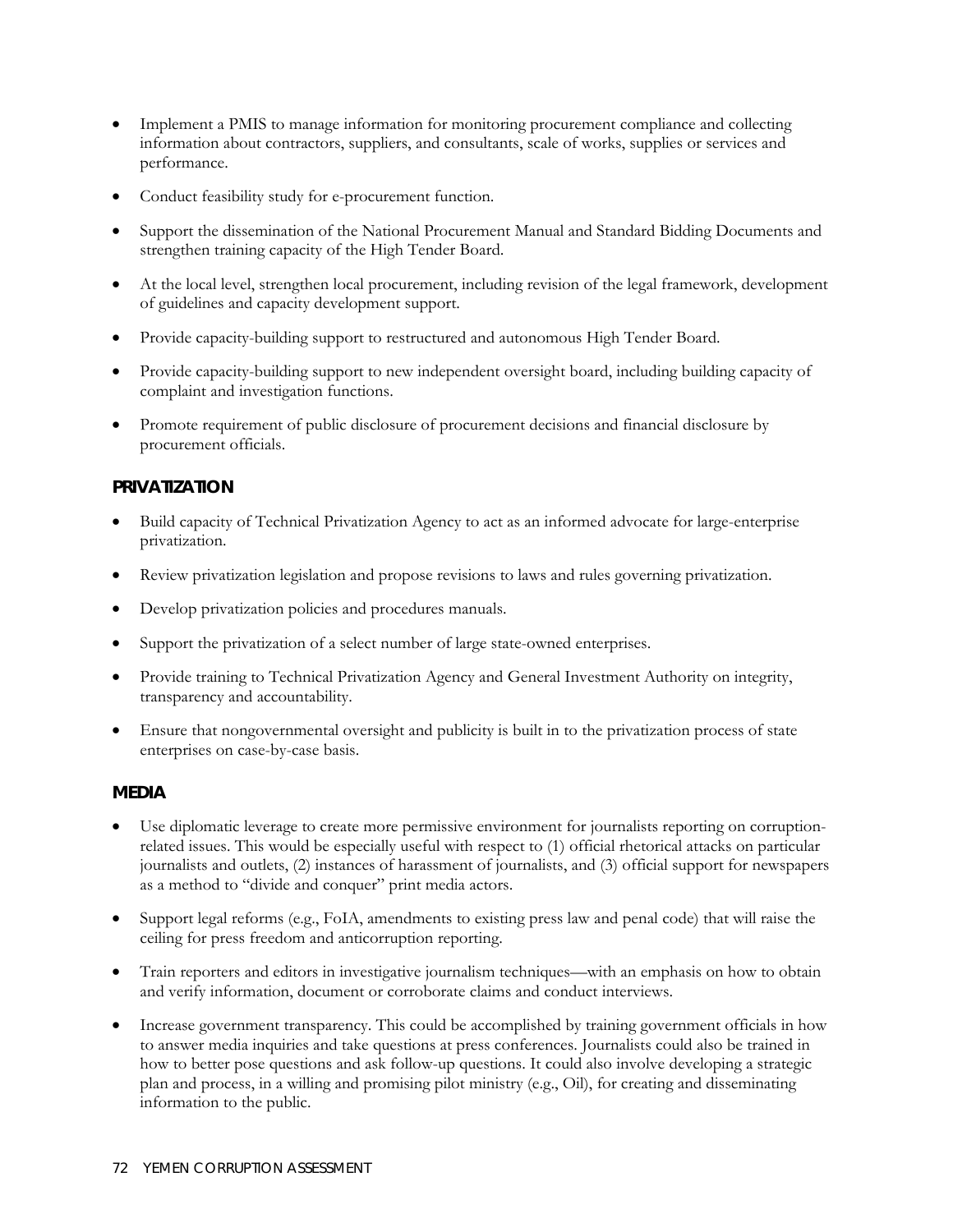## **CIVIL SOCIETY**

- Require civil society participation as part of all donor bilateral and multilateral development initiatives within Yemen; condition direct grants or loans to RoYG on civil society-government consultations and partnership. To be most effective, civil society engagement would be consistent and focus in particular on monitoring, reporting and evaluation. As an incentive, donors could guarantee support for relevant capacity building training for both RoYG and NGO personnel.
- Use diplomatic leverage to promote a more permissive enabling environment for CSOs engaged in anticorruption activities. Diplomatic messaging could be especially helpful with respect to (1) official, semi-official or ruling party "attack journalism" on anticorruption CSOs, and (2) public-private partnerships.
- Advocate for civil society participation in specific government-sponsored anticorruption initiatives.
- Increase civil society access to, and uses of, government information for anticorruption advocacy purposes. This could be accomplished through (1) technical assistance in drafting a Yemeni "Freedom of Information Act" (FoIA); (2) support for piloting a FoIA claims process; (3) training for relevant RoYG personnel from a ministry with reformist leadership (e.g., Ministry of Oil) in responding to information requests, holding press conferences and granting interviews; and (4) discrete IT support for a small anticorruption information clearinghouse that activists could access.
- Build an anticorruption coalition among relevant civil society organizations. To be most effective, this could include training for strategy development to promote a division of labor, avoid unnecessary duplication, promote trans-CSO cooperation and minimize inter-CSO competition. It would also include developing and disseminating an outreach strategy.
- Support civil society participation in government strategy development, planning, implementation, monitoring and evaluation efforts in a pilot issue area or sector—e.g., health, education, agriculture. The advantage of these sectors is that they would (1) allow advocacy CSOs to more easily network and partner with grassroots groups like charities, cooperatives, etc.; and thus (2) allow them greater access to swaths of the general public.
- Assist CSOs to develop their own "public diplomacy" strategies as a way to counter government and/or ruling discourses. This could take the form of not just training but technical assistance to develop a "rapid response" unit in the coalition to respond to specific charges as they appear in media organs.
- Encourage CSOs to institute and publicize transparency measures similar to those they would expect from government institutions.
- Draw on local lessons learned and best practices in future programming. For example, Arab Sisters has formed an advisory board of representatives from other CSOs. There is also apparently a national poverty alleviation coalition of around 11 NGOs, which includes charities and cooperatives. It was not clear to the assessment team whether these experiences constitute sources of best practices, or could somehow serve as models in an anticorruption coalition. However, they bear scrutiny and consideration as donors think about and plan future interventions.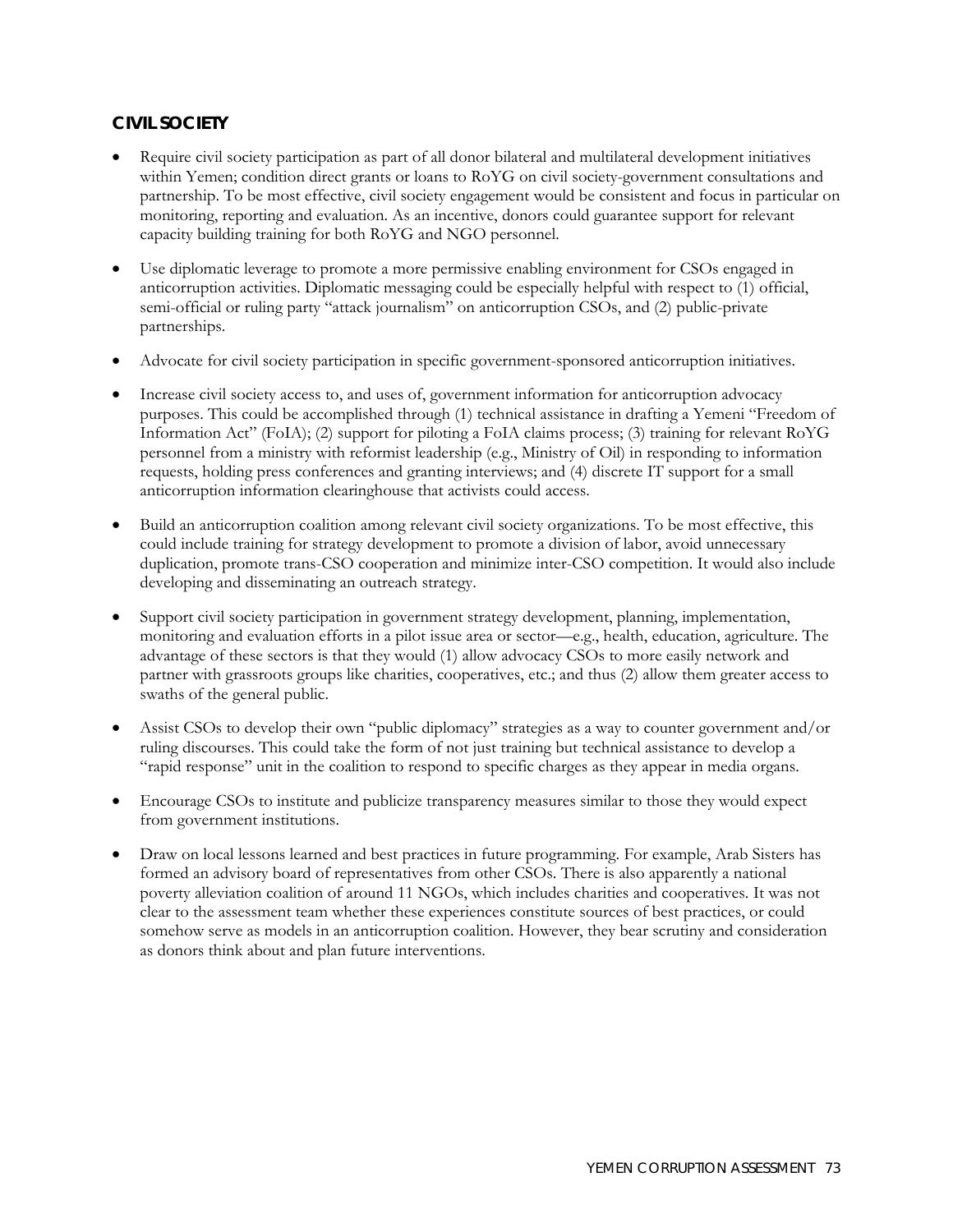## APPENDIX 3. SCOPE OF WORK

74 YEMEN CORRUPTION ASSESSMENT